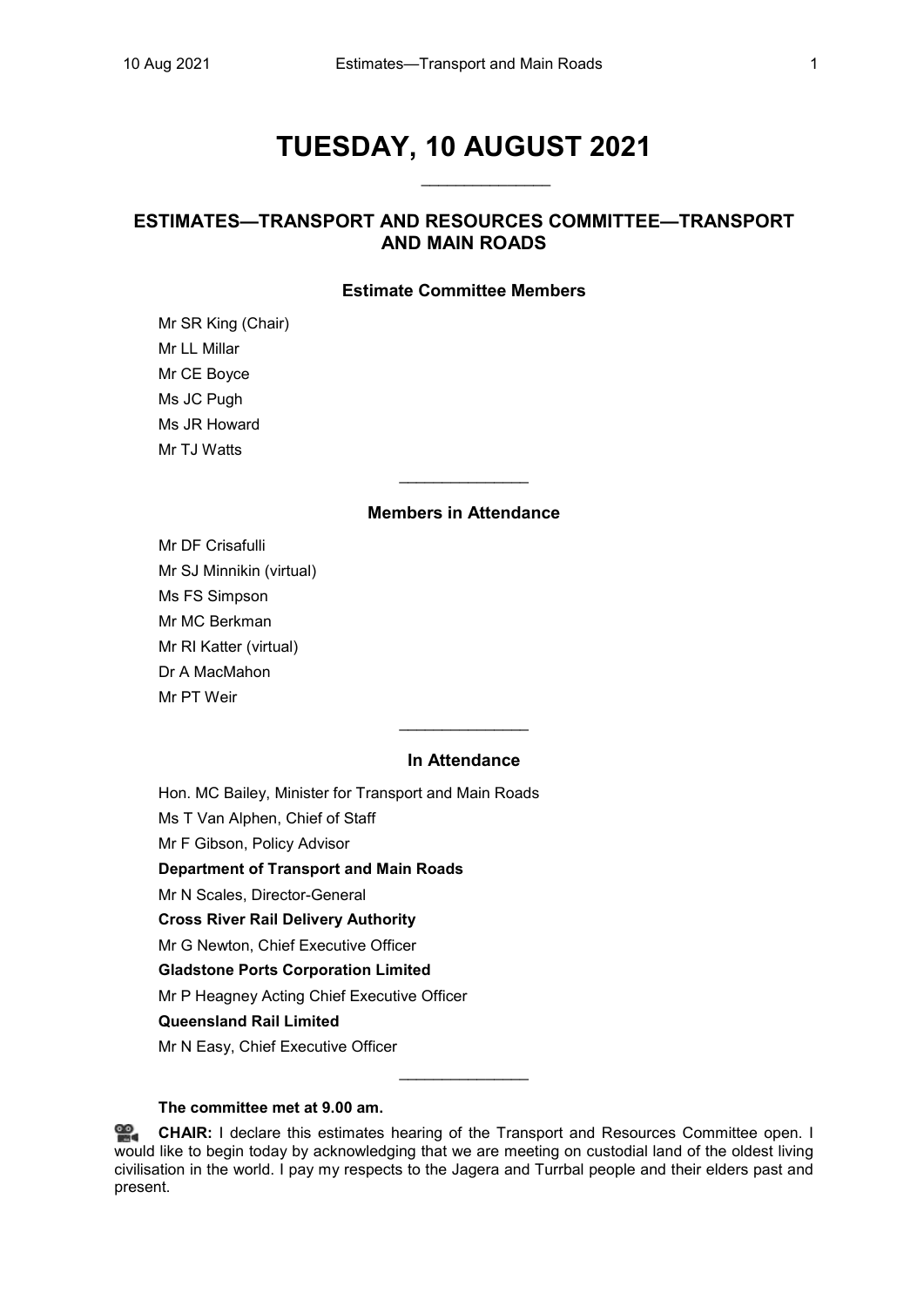I am Shane King, the member for Kurwongbah and chair of the committee. Mr Lachlan Millar MP, member for Gregory, is the deputy chair. The other members of the committee are: Mr Colin Boyce MP, member for Callide; Ms Jess Pugh MP, member for Mount Ommaney; Mr Trevor Watts MP, member for Toowoomba North; and Ms Jennifer Howard MP, member for Ipswich, who is replacing the member for Mundingburra for today's proceedings.

The committee has granted leave for a number of non-committee members to attend and ask questions at the hearing today. Other members may seek leave over the course of the proceedings. The following non-committee members have sought and been granted leave to participate in the hearing in accordance with standing orders: the member for Broadwater, who is with us at the moment; the member for Toowoomba South; the member for Kawana; the member for Maroochydore; the member for Chatsworth, who has joined us on video; the member for Condamine; the member for Everton; the member for Buderim; the member for Scenic Rim; the member for Mirani; the member for Maiwar; the member for South Brisbane; and the member for Traeger. These members may appear either in person or via videoconference.

Today the committee will consider the Appropriation Bill 2021—

**Mr WATTS:** Point of order, Chair: can I seek clarification on whether Les Walker, the member for Mundingburra, is still a member of this committee or not? The parliamentary website still lists him as a member. I have copies of that here. I seek clarification on whether he is still in fact a member of this committee?

**CHAIR:** Yes, he is, because the membership has not been changed by the House. The House has not sat to make any changes. As I have said to you-

**Mr WATTS:** Given that he is still a member of this committee—

**CHAIR:** I am speaking.

**Mr WATTS:** Point of order, Chair: given that he is still a member of this committee, can you confirm that he is still getting the privileges and the pay that come with being a member of this committee and that he has not in fact resigned from his post?

**CHAIR:** No, I cannot confirm that at this stage, but I will get that information—

**Mr WATTS:** But he is a member of the committee and he is still getting paid for being a member of this committee although he is not here today.

**Mr BAILEY:** Point of order, Chair—

**CHAIR:** I am going to pull this up. We are here to discuss estimates.

**Mr WATTS:** It does not seem like much of a punishment for poor behaviour. He should resign from his position.

**Mr BAILEY:** Point of order, Chair: the honourable member for Toowoomba North continually interrupts the chair against standing orders.

**CHAIR:** I understand that, Minister. Thank you. In dealing with this, I am going to continue and rule your point of order out. This could be discussed at a later stage.

**Mr WATTS:** Chair, the Premier announced that he would no longer be a member of the committee. I have copies of a press release here that says that.

**Mr BAILEY:** Point of order, Chair—

**Mr WATTS:** Either he is getting paid for being a member of this committee—

**Mr BAILEY:** Point of order, Chair: this is a stunt—a total stunt.

**Mr WATTS:**—and not here or he is not getting paid.

**CHAIR:** Member, enough!

**Mr BAILEY:** This is a ridiculous stunt.

**CHAIR:** Enough! Do not start with this. You have made your point. Your point has been taken. I have said that we can deal with this later. You have no further point of order. Minister, your point of order was along those lines?

**Mr BAILEY:** It was.

**CHAIR:** Thank you. I will continue now.

**Mr MILLAR:** Point of order, Chair: when you say you are going to clarify, will it be clarified this morning? Will it be clarified today? When are you going to clarify this?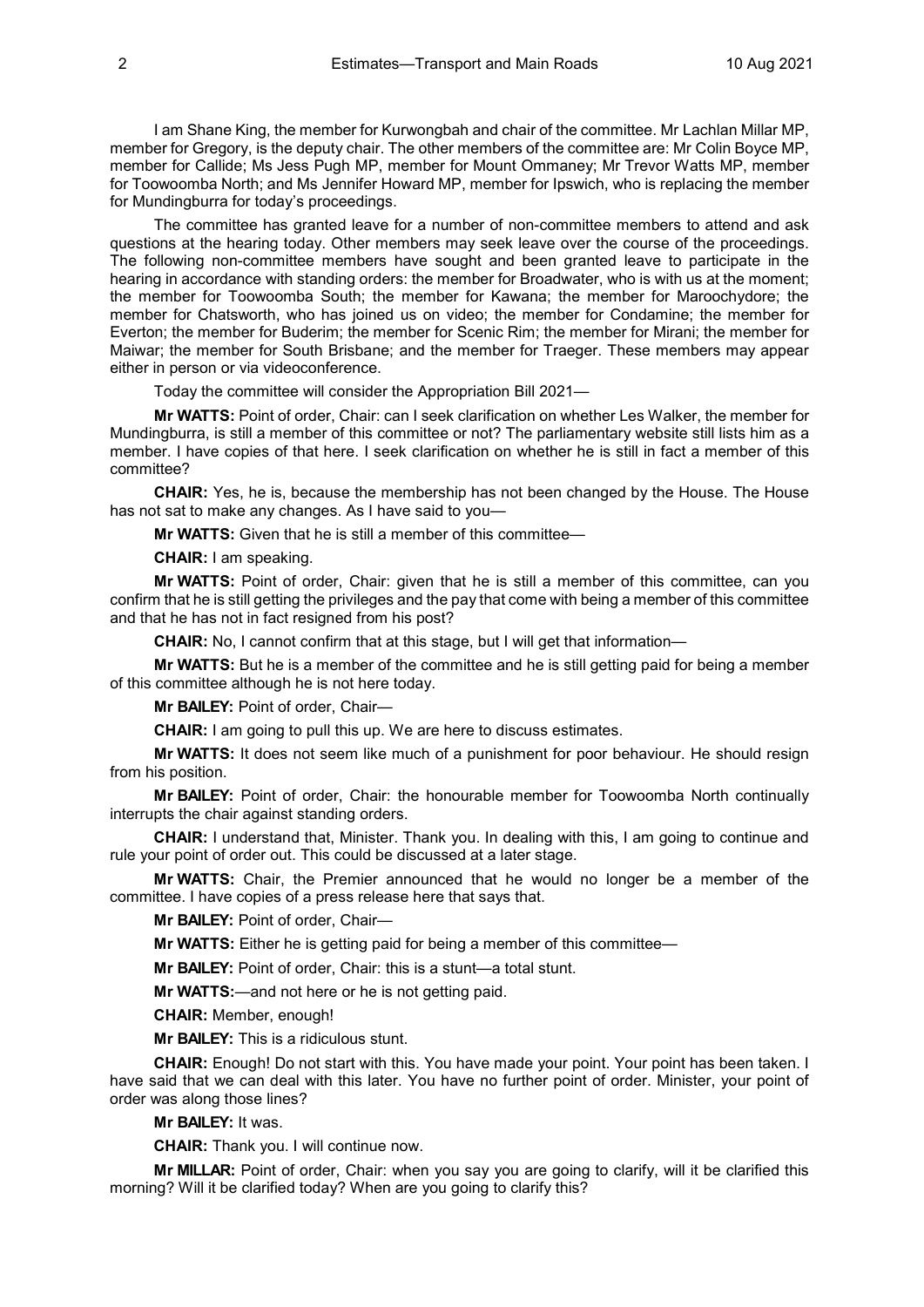**CHAIR:** At the moment I am chairing this meeting and have little time to clarify it, but I am sure that it will be clarified during the course of the day.

**Mr MILLAR:** Okay.

**CHAIR:** We will get that information as we can. I am not promising you anything. I am saying that I will do my best to clarify that during the day. I will continue—

**Mr WATTS:** Point of order, Chair: the composition of this committee is fundamentally important. There has been an announcement by the Premier that the member for Mundingburra is no longer a member of this committee, yet he is still listed as a member of this committee. For these proceedings to proceed, we need to understand—

**CHAIR:** Member for Toowoomba North—

**Mr WATTS:**—who is a committee member and who is not a committee member.

**CHAIR:** I will pull you up there, Member for Toowoomba North. Stop talking over me. Were you listening to me when I said we have a member replacing the member for Mundingburra for today's proceedings? Let's continue with today's proceedings. This is a not a good way to start them, by the way. We will clarify it, as I have said.

**Mr WATTS:** Having a member paid for being here who is not here is not a good way to start.

**CHAIR:** Member, stop talking over me. If you wish to waste time today on this when we are here to question the Appropriation Bill, I think that is a very poor representation from you.

**Mr WATTS:** The composition of this committee is not a waste of time.

**CHAIR:** I am going to continue. Your point of order is ruled out. I will ask for no further conversation on that. Today the committee will consider the Appropriation Bill 2021 and the budget estimates for the committee's areas of responsibility. I remind everyone present that any person may be excluded from the proceedings at my discretion as chair or by order of the committee.

The committee has authorised its hearing to be broadcast live, televised and photographed. Copies of the committee's conditions for broadcasters of proceedings are available from the secretariat. Certain staff who are assisting witnesses here today have been permitted to use their mobile phones for this purpose. I do ask all present, however, to ensure that phones and other electronic devices are switched to silent mode.

In line with the COVID-Safe Estimates Hearings guideline issued by the Chief Health Officer, I remind everyone to maintain social distancing while in this chamber. Face masks are to be worn at all times and removed only to speak during the proceedings. The COVID-Safe Estimates Hearings guideline is available from the secretariat.

As a result of current public health orders, some members and witnesses will be participating via videoconference today. This 'hybrid model' is a first for estimates hearings in Queensland. We are the pioneers. This year the House has determined the program for the committee's estimates hearing. The committee will examine the portfolio areas in the following order: transport and main roads from 9 am to 11 am and 11.15 am to 1 pm; energy, renewables and hydrogen from 2 pm to 3.30 pm; public works and procurement from 3.45 pm to 5.15 pm; and resources from 5.30 pm to 7 pm and 7.15 pm to 8.15 pm.

I would like to thank the Clerk's office, the secretariat and all staff for the preparation work you have done so that we can continue to have estimates hearings in these trying times. It is much appreciated by the committee. I am sure I speak on behalf of the whole committee.

The committee will now examine the proposed expenditure contained in the Appropriation Bill 2021 for the portfolio of the Minister for Transport and Main Roads until 1 pm. The committee will suspend proceedings for a break from 11 am to 11.15 am.

I remind those present today that the committee's proceedings are proceedings of the Queensland parliament and subject to the standing rules and orders of the Legislative Assembly. It is important that questions and answers remain relevant and succinct. The same rules for questions that apply in the Legislative Assembly apply in this hearing. I refer to standing orders 112 and 115 in this regard. Questions should be brief and relate to one issue and should not contain lengthy or subjective preambles, argument or opinion.

I intend to guide proceedings today so that relevant issues can be explored fully and to ensure there is adequate opportunity to address questions from government and non-government members of the committee.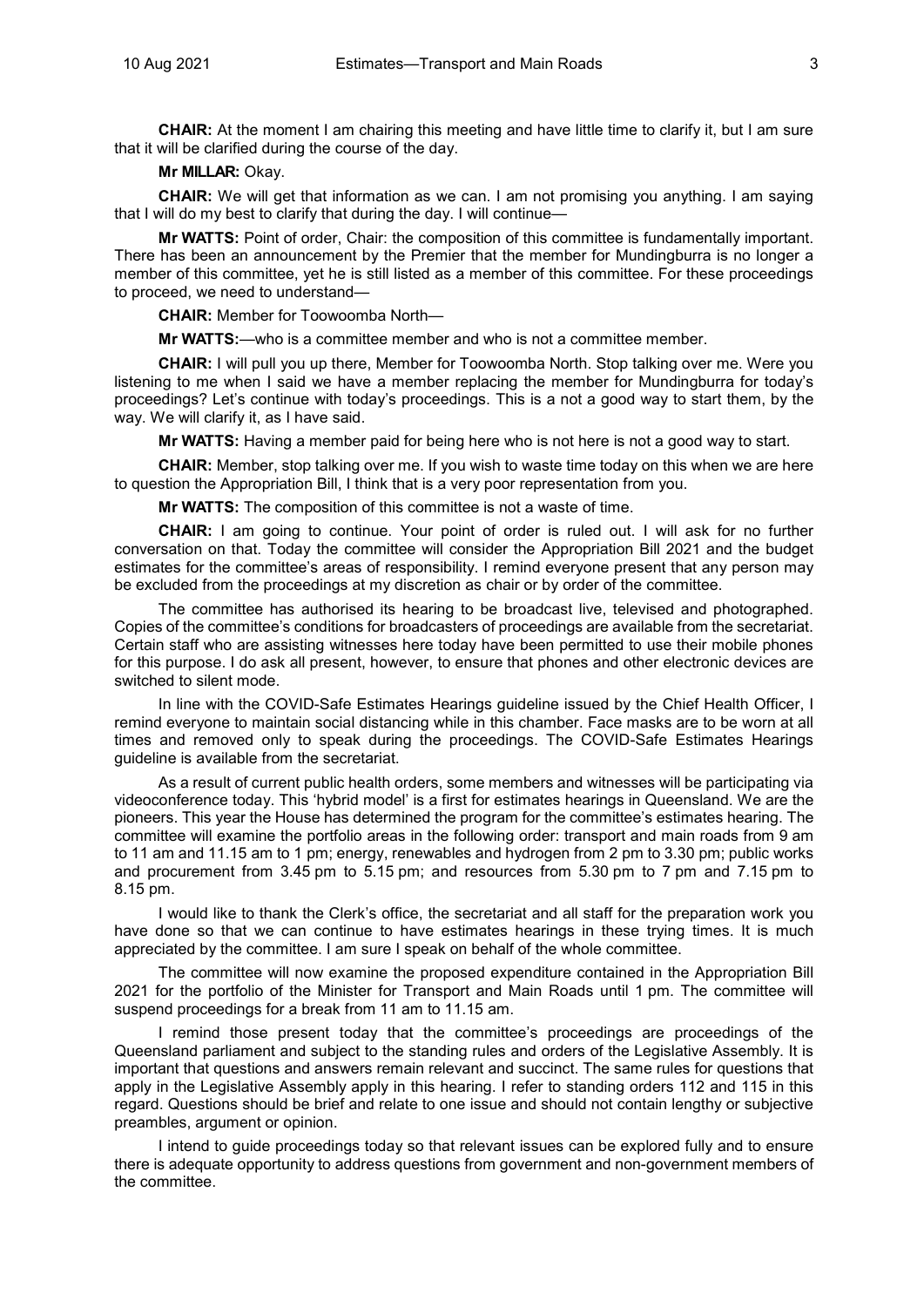On behalf of the committee, I welcome the minister, the director-general, officials and members of the public to the hearing. For the benefit of Hansard, I ask officials to identify themselves the first time they answer a question referred to them by the minister or the director-general.

I now declare the proposed expenditure for the portfolio area of transport and main roads open for examination. The question before the committee is—

That the proposed expenditure be agreed to.

Minister, if you wish, you may make an opening statement of no more than five minutes.

**Mr BAILEY:** Thank you, Chair. Good morning, Chair, committee members, other members and officials. I acknowledge the traditional owners of the land on which we gather and offer my respects to elders past, present and emerging.

It continues to be an honour to serve Queenslanders as the Minister for Transport and Main Roads at a time when we are transforming our state's infrastructure. We have a surging population due to our strong economic management, and our management of the COVID pandemic has meant that we are in a good position. We have acted on the health advice. We have not attacked it and undermined it like the opposition has consistently. I note the member for Toowoomba North and the member for Broadwater here today.

The Palaszczuk Labor government's COVID-19 economic recovery plan is working: our unemployment rate is the lowest in 12 years at 5.1 per cent. Since the depths of the pandemic, Queensland has created 300,000 jobs—around 30 per cent of all jobs nationwide. When lockdown stopped construction in Sydney, Queensland's infrastructure boom rolled on. That boom is supported by another record road and transport investment program under this Labor government of \$27.5 billion over the next four years. That investment is needed because Queensland's world-leading health response has made us the place to be, with 88 per cent of net migration in the country heading here over the next few years.

Queensland now sets its sights on making history with the 2032 Olympic and Paralympic games. Hosting the world's largest sporting event is a once-in-a-generation privilege and prosperity opportunity. The globe will be focused on our state in a way we have never before experienced, and we will be ready. Olympic celebrations will be assisted by world-class public transport services like Cross River Rail. The fact that the Palaszczuk Labor government started work on Cross River Rail was a persuasive feature of Queensland's successful Olympic bid, which was so well led by the Premier. Cross River Rail is 100 per cent funded by the Palaszczuk Labor government despite the protests of the opposition, which cut it when they were in power. They promised to cut it a second time only a few years ago. Cross River Rail is on time and on budget, as was confirmed by the independent Queensland Audit Office a number of months ago. The \$6.88 billion overall cost for the project has been clearly and consistently reported in successive budgets since 2019. That figure consists of the state's capital contribution of \$5.4 billion and a \$1.5 billion financial contribution from the private sector. Cross River Rail will unlock the inner city rail bottleneck, reducing South-East Queensland rail journey times and enabling the delivery of other rail network expansion projects.

We have also kept Queensland's ports in public hands. They were about to be sold off when we were elected and we stopped that from happening. We continue to invest in them in Townsville and Cairns, and \$17.5 billion of our record investment program will be delivered outside the metropolitan area. Labor will: complete the \$1 billion Gympie bypass on the Bruce Highway; fix the Haughton River flood plain south of Townsville, which is to open this year; and keep sealing the PDR road up through Cape York to Weipa. Labor will: finish the Smithfield bypass in Cairns; build the billion dollar Rockhampton Ring Road; deliver a single public transport system for all Queenslanders for the very first time; and support the rollout of zero-emission buses. Labor will increase funding for Bruce Highway upgrades and take trucks off the Bruce by investing in the inland freight route from Charters Towers to the border via Roma. Labor will progress faster rail between Logan, the Gold Coast and Brisbane and north to the Sunshine Coast, where we will fix the Mooloolah river interchange bottleneck. Labor has completed two major M1 upgrades already and is delivering two much larger ones worth nearly \$2 billion to ease bus congestion between the Gold Coast and Brisbane. Only Labor will build the second M1 and get more Gold Coast Light Rail done, including building the next stage to Burleigh, with early works underway. Labor continues to support cycling and pedestrians, with \$252 million being invested in active transport projects over the next four years.

Today we ask Queenslanders to have their say on our 10-year vision on public transport as part of our creating better connections strategy. Rather than make public transport decisions without community consultation, we want Queenslanders to be part of it. Creating better connections will also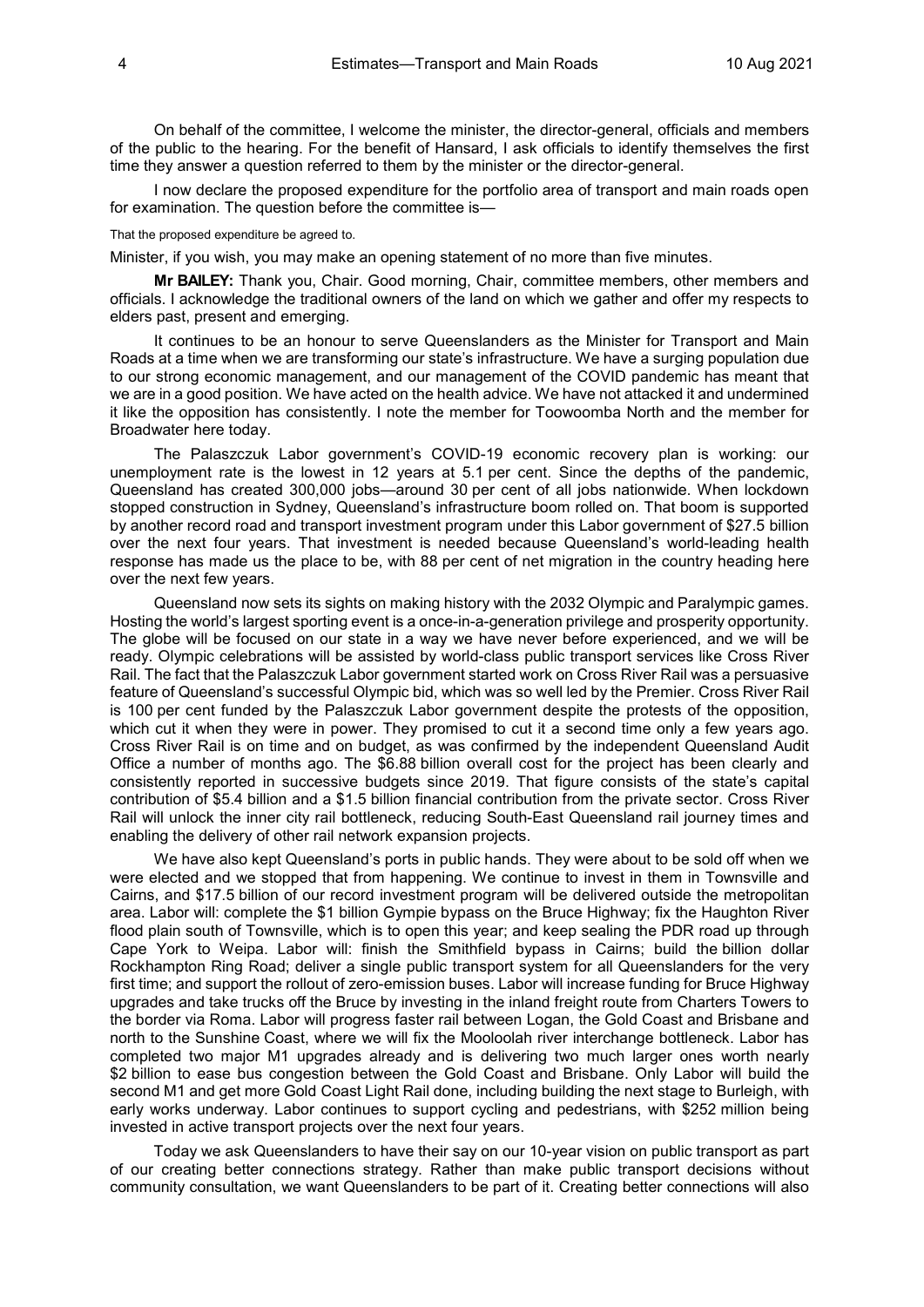look at how we accelerate our transition to zero-emission transport solutions—something more critical than ever following the IPCC's report overnight which says we could reach a 1.5 degree increase in global warming by 2030, only nine years away. Together these projects and initiatives aim to see Queenslanders spend less time in traffic and enjoy safer, better connected roads and public transport services. It also means that Queensland workers and businesses have greater economic opportunities through procurement rules that put locals first. We are ensuring our investments deliver better local content and more secure and safer work, meaning better productivity onsite. More training and apprenticeship opportunities will help build our local capacity so we are well-placed to keep delivering critical infrastructure over the next decade leading to the Olympics. Only Labor delivers on quality infrastructure for Queensland's future.

Labor will continue to invest in jobs and infrastructure so that when we do stride onto the world stage in 2032 we will show the globe what can be achieved when we work together and invest in Queensland.

**CHAIR:** Thank you, Minister. We have received some advice on the previous question from the member for Toowoomba North. Mr Walker remains a member of the committee. If Mr Walker is to be removed, it will require a resolution of the House to remove him and appoint another member. The House is not scheduled to sit until 31 August. In the meantime, under standing order 196 a member may resign from the committee in writing to the Speaker and such resignation is effective from receipt by the Speaker. It is not something we can deal with here so we will put that to bed right now. You may bring it up in the House if it is a concern.

**Mr WATTS:** Just to clarify, Chair, we have not received a resignation and he continues to be paid and have the privileges of this committee; is that correct?

**CHAIR:** I do not accept resignations from members. You will have to take it up with the Clerk's office or the Speaker's office to find out if there has been a resignation. That is not something we can deal with today so I am putting it to bed now. There will be no further questions on that. I cannot be any clearer: it requires a resolution of the House. This is your time. I am going to go to the member for Gregory to start the questions.

**Mr MILLAR:** I defer to the Leader of the Opposition, Chair.

**Mr CRISAFULLI:** My first question is to Mr Newton. Mr Newton, can you confirm the full construction cost of Cross River Rail from all sources across all different departments to administer the project?

**Mr Newton:** I thank the honourable member for the question. In answering that question I need to be quite specific about where the source is referenced in the budget. If I refer to Budget Paper No. 2, page 5, there is reference there to the costs associated with the capital component for Cross River Rail, also Budget Paper No. 3, page 6, and Budget Paper No. 3, page 126. That is the context in which I will answer the question.

The state's capital contribution to Cross River Rail is \$5.4 billion. Under the PPP arrangement there is a further \$1.5 billion contributed by the private sector as part of that. That is reflective of what has been presented in budgets since 2017 and still continues to be the case as we speak.

**Mr CRISAFULLI:** My question is to Mr Scales. Mr Scales, are there other funding contributions from the department for nearby works to assist it?

**Mr Scales:** Before I begin my response I would like to acknowledge the traditional owners of the land upon which we are gathering today and pay my respects to elders past, present and emerging and any First Nations people who may be watching online.

I thank the honourable member for the question. There are areas on the network that were taking the opportunity, and a good example is Clapham Yards. We are turning that into a stabling facility with some maintenance as well. The issue there is whilst we have experts on the ground, constructors on the ground, we have taken the opportunity to convert that into a stabling yard which will be required going forward. That budget is outside of what Mr Newton has just said, but it is something that we would want to do anyway. It is something that has been on the stocks at least five times in the past, so it made sense to construct that while we are undertaking the work for Cross River Rail. It is something that is needed for the function of the network in any event.

**Mr CRISAFULLI:** I have a further question to Mr Scales. What is the total capital cost of additional works as part of Cross River Rail over and above that \$5.4 billion plus the contribution from the private sector, which is closer to \$7 billion as I read it?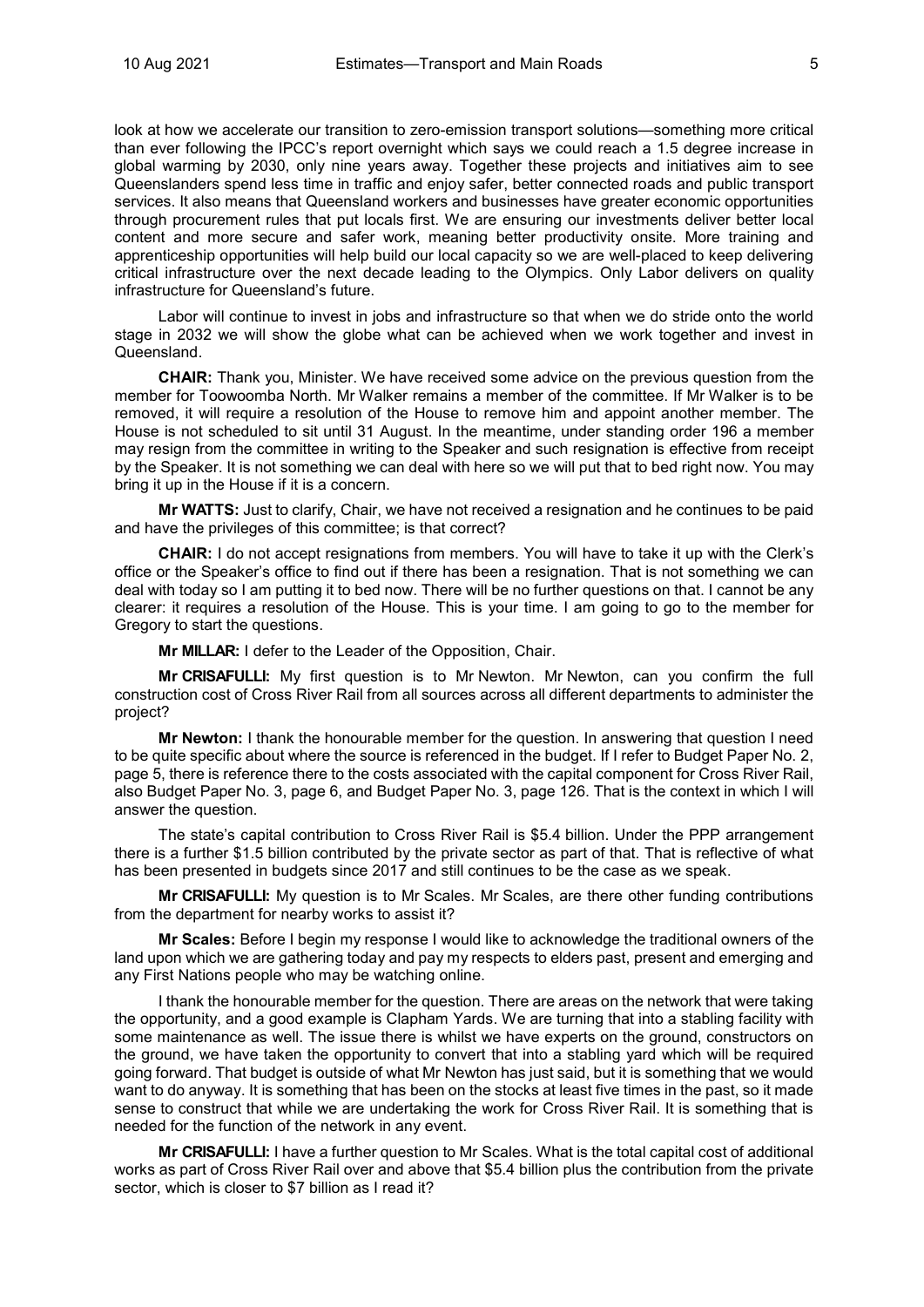**Mr Scales:** I thank the honourable member for the question. The contribution on the PPP is in the budget papers. It reflects a change to accounting practices where we are required to account for all PPP contributions. You will see the Toowoomba Second Range Crossing in there. You will see, for example, GoldLinQ, which is also a PPP; therefore, Cross River Rail falls into that. There are also other issues like our new generation ticketing system which is for the benefit of the whole network including Cross River Rail, so aggregating everything out would be difficult at this point because it is stuff that we would be doing anyway for the benefit of the network.

**Mr CRISAFULLI:** What about an estimate, an approximate amount?

**CHAIR:** You are allowed a question, of course, but not hypotheticals. I will give you some leeway on that.

**Mr Scales:** I thank the honourable member for the question. I would not like to speculate at this point because Cross River Rail is a multi-year program. It opens in 2025, so to speculate at this point I do not think would help the committee. I do not want to guess.

**Mr CRISAFULLI:** I have a further question to the director-general. Based on those things you have already outlined, just those couple, we are talking about running into the hundreds of millions rather than the fives and 10s; is that a fair comment?

**Mr Scales:** If you take Clapham Yard I can give you an exact number on that, and if you take the new generation ticketing project I can give you an exact number on that, but you would have to spread it across the whole network because there would be benefits not only to the rail network but the bus network, the ferry network, the tram network and, quite pleasingly, outside of the south-east corner as well because it will have benefits to areas outside of SEQ. I am not avoiding the question; I am just saying I cannot give you a precise number and I would not like to speculate at this point in time, if that helps.

**Mr CRISAFULLI:** I am going to go back to Mr Newton but I will take that as a most likely. Mr Newton, could you please advise the expected month and year when the first passengers will use Cross River Rail?

**Mr Newton:** As we have discussed and as has been reported quite widely, the primary construction that is underway at the moment is progressing and we are on time with that. The forecast completion for that is in 2024 and the intent is that that work would be completed. Once that work is completed, then we go through an extensive testing and commissioning phase. The rolling stock would be tested without passengers in the system. That is to test the signalling system, the ETCS, that is being rolled out. I guess this is part of the process. There is a requirement to go through the safety checking, the driver training checking—all of those things need to be put into place. It is really as a result of that process that you get to a point where you are able to start operating it.

A lesson learnt from overseas is that this is the sort of thing you do not want to rush because it is a real safety issue and you need to make sure you get through that. The forecast has been 2025 and that really is a function of when construction is completed, those testing and commissioning works are undertaken and then the safety regulator deems the operation to be safe. That is why we are forecasting 2025.

**Mr CRISAFULLI:** With that in mind, I have a question to the minister. Minister, during the recent Brisbane 2032 Olympic Games bid presentation to the IOC in Tokyo, the Premier said about Cross River Rail that, 'The \$5 billion project is under construction and will be finished by 2024.' Given delivery of infrastructure is a key legacy of the games, can you confirm that this commitment on the world stage can be honoured?

**Mr BAILEY:** I thank the honourable member for the question. This is a project that was cut by the government that he was a cabinet member in so it would not have happened if the LNP were in power—

#### **Mr CRISAFULLI:** So no.

**Mr BAILEY:** And, indeed, in 2017 they promised to cut it again. We would never have the Olympic Games without the Cross River Rail. Let us be very clear about this. The member for Broadwater is grasping at straws if he is trying to quote some—

#### **Mr MILLAR:** Relevance.

**CHAIR:** The minister is answering the question.

**Mr BAILEY:** press conference where the Premier did not mention a decimal point. It is a pretty pathetic foray into this issue. We know that this project, which has created thousands of jobs and will transform our transport system, would only happen under this government because it was cut by the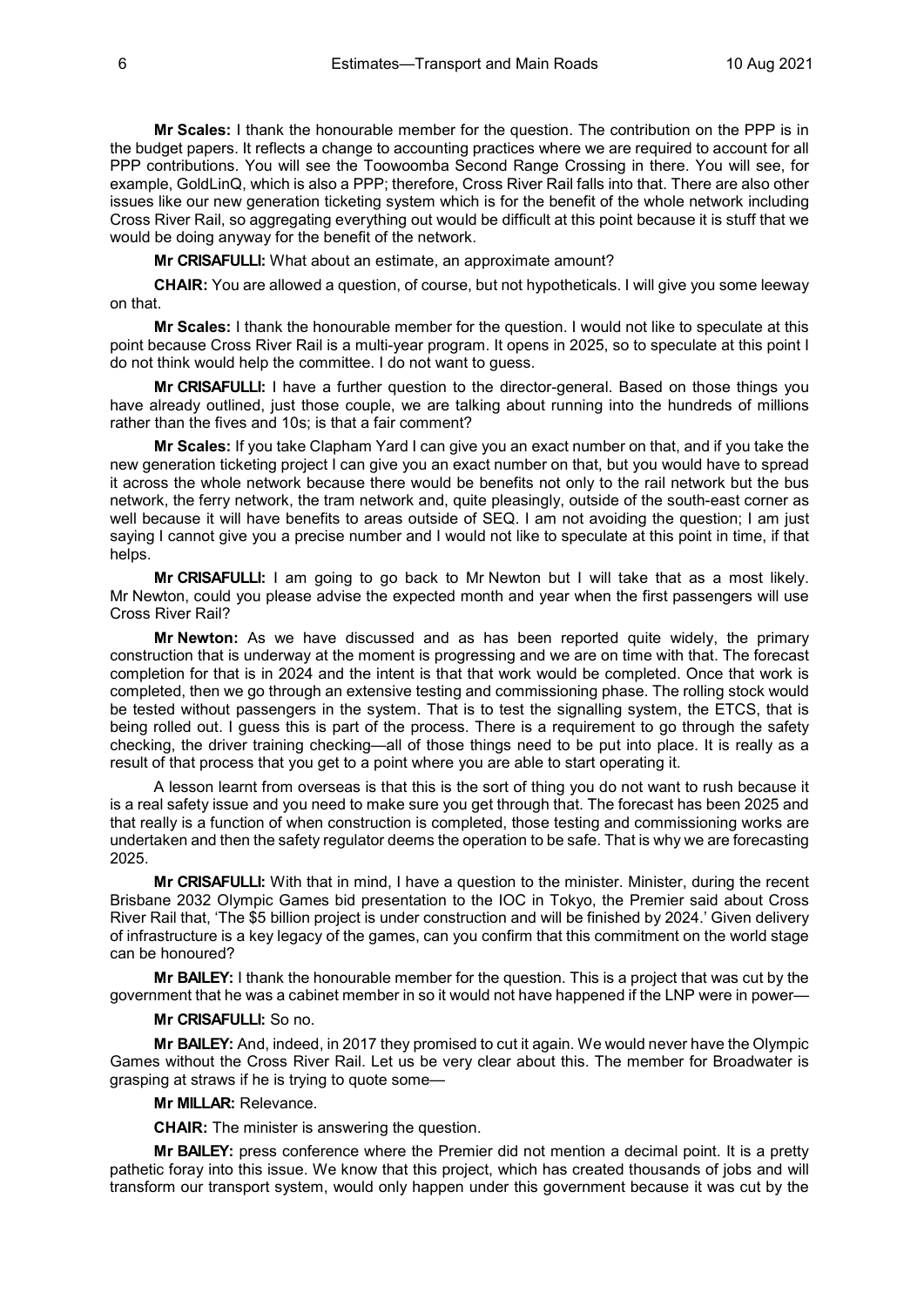LNP, which the honourable member was a cabinet minister in. It will transform our system. There are a whole range of elements to it that are very exciting. You look at the engineering. It will cut travel times. It will take people right into the middle of the city for the first time. It will dissect the CBD, link up with busway, link up with Roma Street. At the moment it is creating about 2,500 jobs on site at a time when people really need that. We have had the courage and the foresight to back this project after it was cut by the Newman government, amongst many cuts I might add.

**Mr CRISAFULLI:** They are not travelling on it in 2024, are they?

**Mr BAILEY:** I thank the honourable member for his interjection, but we have made it very clear that it will open in 2025. The construction will complete in 2024. We have got plenty of time for testing. That is one of the major learnings out of the Redcliffe line in 2016—that is, to give the people building it a lot of time to do all of the testing without pressure to ensure that it is done thoroughly. That is a learning that we have incorporated in it. The bottleneck, the middle of the rail system, would continue if the honourable member for Broadwater had got his way.

**Mr CRISAFULLI:** I believe you have answered the question.

**Mr MINNIKIN:** Point of order, Chair.

**CHAIR:** What is your point of order?

**Mr CRISAFULLI:** No. I said I thank the minister—

**CHAIR:** Sorry, I heard a point of order. Member for Chatsworth, do you have a point of order?

**Mr MINNIKIN:** Yes, Chair. It is in relation to 118 and relevance. The minister keeps going back to the LNP when in government. This is now the third term of the current administration. The question was quite specific. I ask you to rule on the point of relevance.

**CHAIR:** Thank you, Member. I am going to see how the day goes with going back. In previous estimates, we have gone back considerably further than that. I will bring the minister back to the current question.

**Mr BAILEY:** Can I close specifically to the question. There was a financial audit report by the Queensland Audit Office only months ago. This is an independent Audit Office which had no issues with this project and considered that it was on time and on budget. They are independent of government. For the member for Broadwater and the member for Chatsworth to be alleging otherwise, when the independent Audit Office has been looking over this project with a fine toothcomb and cannot find any issue with it—

**Mr CRISAFULLI:** But I have got your media release saying 2024.

**Mr BAILEY:** It shows exactly where this—

**Mr CRISAFULLI:** Cross River Rail would be ready in—

**CHAIR:** Member for Broadwater!

**Mr CRISAFULLI:** We only have to go—

**CHAIR:** Member for Broadwater! This is a committee proceeding, not a debate out in the street. I will ask you to wait until the minister has finished and then feel free to ask more questions. Minister, have you finished?

**Mr BAILEY:** The independent Audit Office looked at this only months ago and said there was no issue with this project. They are not part of the government. They are independent from us. They looked over it with a fine toothcomb. I look forward to them continuing to look at this project because they have got integrity and authority, unlike the opposition who have undermined this project every step of the way.

**Mr MINNIKIN:** I would also like to take this opportunity to thank all of the staff who have enabled me to partake in today's proceedings via Zoom. I give a big shout-out through the chair to the magnificent support staff. Thank you for that. My first question is to Mr Newton in relation to Cross River Rail. I want to be very clear given the fact that this is the government's signature infrastructure project. Mr Newton, QTRIP now lists a number of projects, such as the Clapham stabling yards, subject to a recent request for project change to the Coordinator-General, that are all actually part of the Cross River Rail project but sit outside the Cross River Rail \$6.888 billion budget. When you include all of these QTRIP projects, could you please define what is the total capital cost of Cross River Rail?

**CHAIR:** Mr Newton, you have been asked a very similar question so I will give you some latitude in the answering of that.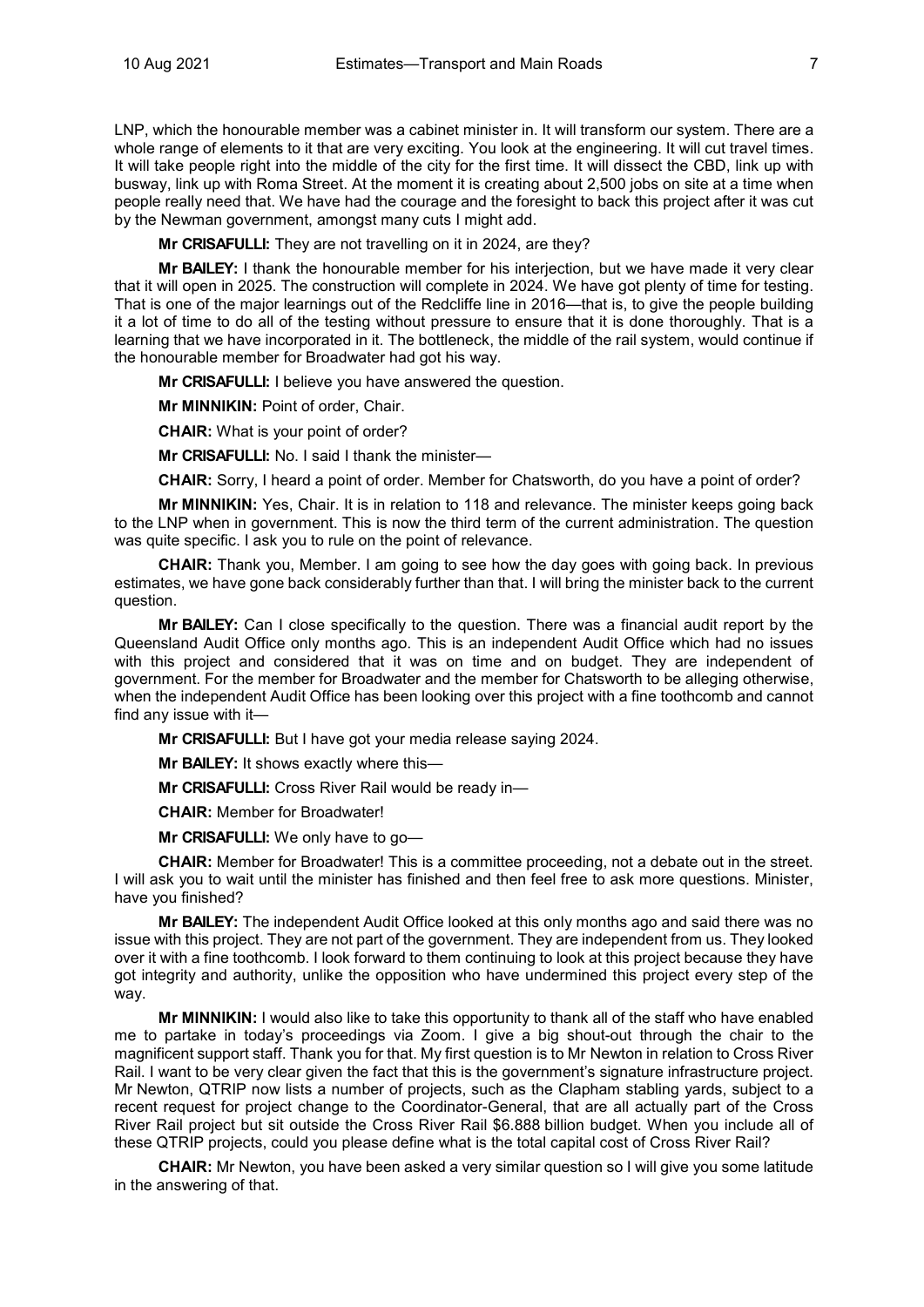**Mr Newton:** I thank the honourable member for the question. As I previously outlined and as is outlined in budget papers 2 and 3, that identifies the capital contribution by the state towards Cross River Rail. I refer to Mr Scales's answer to a question prior in this committee in relation to that but I am happy to expand a bit more on that. While the Cross River Rail Delivery Authority is focusing on the core project, which is Cross River Rail and the four underground stations and the surface stations as outlined in the budget papers themselves, we are also obviously in the process of delivering a whole bunch of work in similar proximity—works that were already forecast in the Transport and Main Roads and QR system. It just made sense as part of the delivery model. I refer the honourable member to when we worked together doing the Betterment projects—the notion that while you were in the area you would do enhancements that were already required as part of the project.

The delivery authority has undertaken a number of these projects, and you have referred to a couple in relation to the pipeline, as did Mr Scales as part of his answer. These complementary works are identified under those programs. You referred to QTRIP and you referred to the QR budget as well, which are also outlined in the budget papers. I point out that a lot of these complementary works were identified in the rail strategy for South-East Queensland in 2010, the *Queensland Rail—Projects Pipeline Report* dated 2016 and the *South East Queensland's Rail Horizon* dated March 2016. All of these were prior to the commitment to Cross River Rail. As they have been in Budget Paper No. 3 page 124 and page 127, that identifies them as being under the QR project.

They include projects in that list that you were referring to, such as the Breakfast Creek bridge. That bridge has been on the agenda for replacement. In fact I think the piers in that project date back into the early 1900s and it has been identified as a rail bridge to be replaced. We are doing work at Mayne Yard North and the replacement of that bridge is proximate to that so therefore it provided an opportunity. In relation to things like the Fairfield to Salisbury stations, as part of Cross River Rail's core project we were going to in some places add a new third platform or enhance a third platform.

It just made sense while we were there to do the accessibility upgrades that were forecast as part of the \$357 million station upgrade program. Because we are in the neighbourhood, we are doing that work and we would be spending the lion's share on putting in that accessibility, it made sense to elevate those platforms so there is not a step gap and to tie those together. Similarly, in relation to things like Clapham Yard as it was forecast, we are doing work in the area of Moorooka so therefore we would tie that in there.

To come back to the point about the RfPC, we are the delivery agency on behalf of TMR or QR in those spaces. Through arrangements with the department, we are in the process of delivering those. As the delivery agency, we then administer the request for project change.

**Mr MINNIKIN:** That is around \$532 million extra when you add it all up, correct?

**CHAIR:** Member, I am looking at the time. I will allow a quick question. Do you have one more quick question on that line of questioning?

**Mr MINNIKIN:** My question is: it is about a half a billion dollars of extra costs?

**Mr Newton:** I have not got the sum total there, but they are outlined in the budget papers.

**Mr BAILEY:** Point of order, Chair, there is a clear imputation in that question.

**CHAIR:** I was going to allow you to go to that. Member, for clarification, I think the director-general would like to add to that as well.

**Mr Scales:** In answer to the honourable member's question, Mr Crisafulli, one of the reasons the Coordinator-General did include design refinements to Clapham Yard was—it after public consultation. We then added an additional two stabling roads, bringing the total to 29 stabling roads and reconfigured the track layout. We raised the stabling yard by about 240,000 square cubic metres of material to get flood resistance. We put two existing rail bridges across Moolabin Creek. We also looked at the Moorooka station. We took the opportunity with feedback from the public consultation to actually get a better outcome. I am just answering the question. That is why the Coordinator-General was involved.

**CHAIR:** We will go to government questioning for a while. I think we have fleshed that one out fairly well. I have a question for the minister.

**Mr MINNIKIN:** There will be further questions on Cross River Rail, Mr Chair.

**CHAIR:** Certainly. We will ask the CEO for Cross River Rail to stay?

**Mr CRISAFULLI:** Yes, please.

**CHAIR:** Can the minister advise what the Palaszczuk government's record investment in roads and transport projects outlined in Budget Paper No. 3 will mean for economic recovery and job creation? Minister, are you aware of any alternative approaches?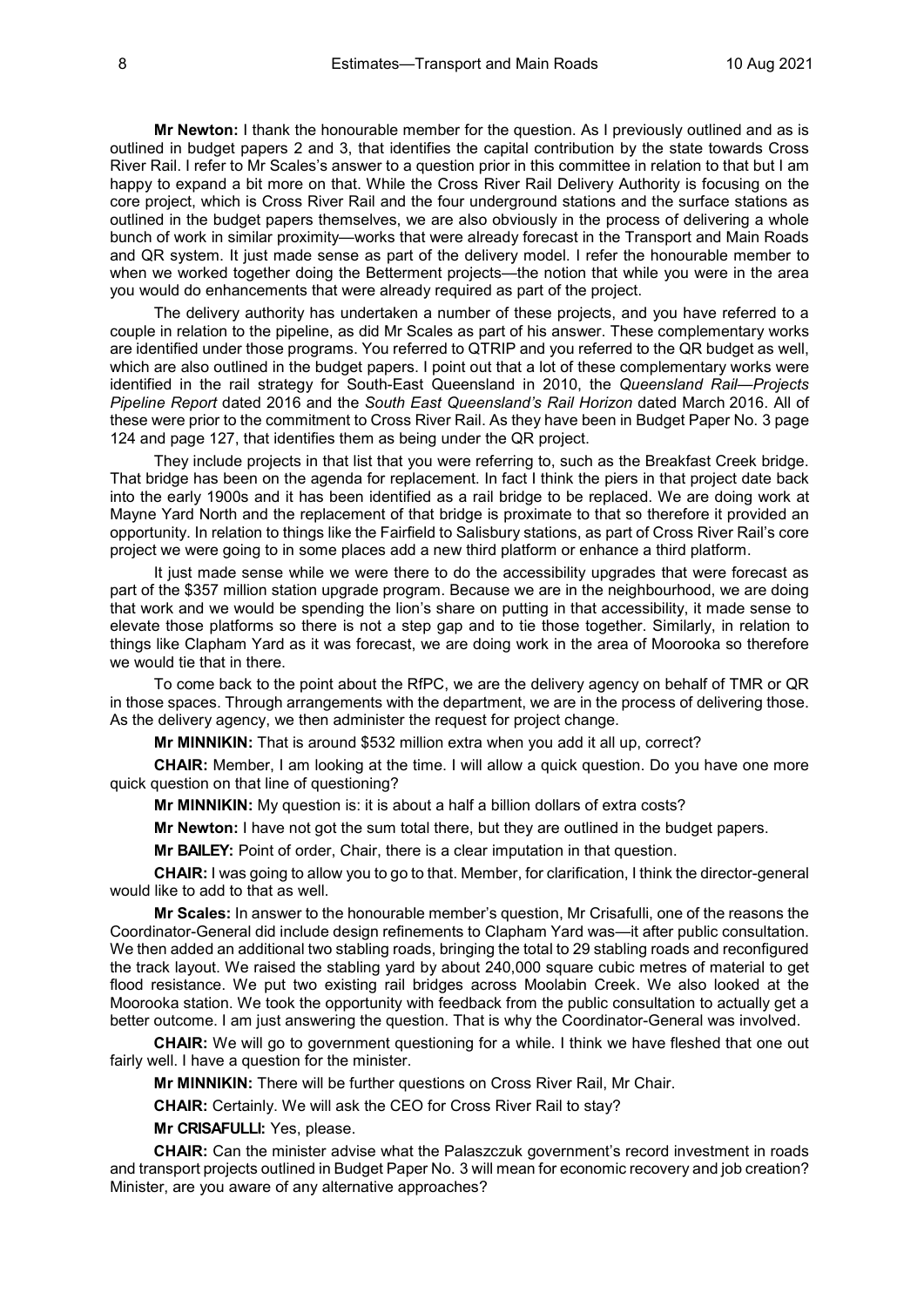**Mr BAILEY:** I thank the chair for the question because this is our sixth record transport and roads budget, a \$27½ billion commitment over four years, 24,000 jobs and \$17½ billion of that is outside the metropolitan area, with 15,500-plus direct regional jobs. QTRIP delivers an \$883 million boost to the Bruce Highway with our priorities including four-laning the Tiaro bypass and capacity upgrades between Gladstone and Rocky and north of Townsville. The boost takes the Bruce Highway upgrade program to a \$13 billion commitment over 15 years, delivering jobs and economic opportunities up and down the state.

We are also delivering on our commitment to upgrade the inland freight route—some call it a second Bruce Highway—a \$500 million investment, boosting efficiency and safety for truckies and for communities up and down the Bruce Highway. There is no greater example of confidence in Queensland at the moment in terms of infrastructure than our successful bid for the 2032 Olympic Games. These games will help transform the state in a much bigger way than Expo did more than 30 years ago.

The Palaszczuk Labor government is committed to delivering projects locally with a local benefits test applied to procurements and a focus on working with social enterprises to support disadvantaged Queenslanders. Regional suppliers make up 64 per cent of TMR suppliers and 20 per cent of its overall spend. This represents a 10 per cent increase in regional suppliers in the 2020-21 financial year. This means that in 2020-21, TMR purchased goods and services from 2,864 regional suppliers, contributing over \$2.3 billion directly into local regional economies. On average, Queensland suppliers have consistently won TMR contracts at a rate of 90 per cent since 2016. For the 2020-21 financial year TMR has incorporated a range of local, social and innovative procurement objectives across activities in 987 contracts with an awarded value of \$565 million. Over the last year, TMR has awarded nearly 70 significant contracts where their procurements have included a local benefits test or have included the use of local contractors, manufacturers or Indigenous suppliers.

Key investments across the state include: \$2.1 billion for the Gateway Motorway and Bruce Highway upgrades in northern Brisbane; the billion dollar Rockhampton ring-road; the billion dollar Gold Coast Light Rail stage 3 from Broadbeach to Burleigh; the billion dollar M1 upgrade from Varsity Lakes to Tugun—and of course not a dollar was spent on the M1 under the previous government—the billion dollar Bruce Highway Gympie bypass; and \$932 million on the Bruce at Caloundra Road to Sunshine Motorway, which is almost complete. We are building trains in Maryborough, not overseas—and they will be disability compliant—with a \$600 million commitment; the Warrego gets \$543 million with the Mooloolah River interchange also getting a \$320 million commitment; Cairns Western Arterial Road, \$3 million; Mount Isa to Rockhampton corridor, \$237 million; Cape York, the same figure; and the Walkerston bypass, \$150 million, another significant project.

I am pleased to advise the committee that it is not just the government members who are happy to talk up the work of the Palaszczuk Labor government, but opposition members are also talking up our achievements on social media. The member for Maroochydore has taken to Facebook a number of times to congratulate the Palaszczuk government on our commitment to building the Mooloolah River interchange. I thank her for that. There was no work done on this—not even a business case started under the previous government. It is good to see that she is pleased with our investment on the Sunshine Coast where we have two fantastic new members there in Caloundra and Nicklin.

Of course, we had the member for Burleigh lauding the Palaszczuk government's commitment to electric vehicles. Thanks to our government's work building the Queensland electric vehicle superhighway, people can have confidence in EVs—and there he is with the Works for Queensland sign charging his car. That is fantastic to see. Of course, we have the member for Bonney also who was a big supporter of light rail apparently. He is pictured with a surfboard in his office, which was built in stage 2—before he was even elected. Somehow he has got hold of one of the surfboards. Light rail is a great Labor achievement on the Gold Coast. It is good to see that some local LNP MPs are trying to crowd in on some of the credit even though it has been funded by this government.

**Ms PUGH:** Minister, with reference to pages 29 to 33 of the SDS, can the minister provide an update to the committee on Queensland's largest infrastructure project Cross River Rail, including what benefits are expected for commuters throughout South-East Queensland?

**Mr BAILEY:** I thank the honourable member for the question and I thank her for her support of transport infrastructure. She has been very active in that space, particularly on the Sumners Road interchange, which we all love. It was delivered six months early. What a fantastic project!

As the member has rightly pointed out, Cross River Rail is Queensland's largest infrastructure project and it is going to transform how many South-East Queensland commuters travel to and from and through Brisbane. As I mentioned before, it was a \$5.4 billion capital project—the cost as agreed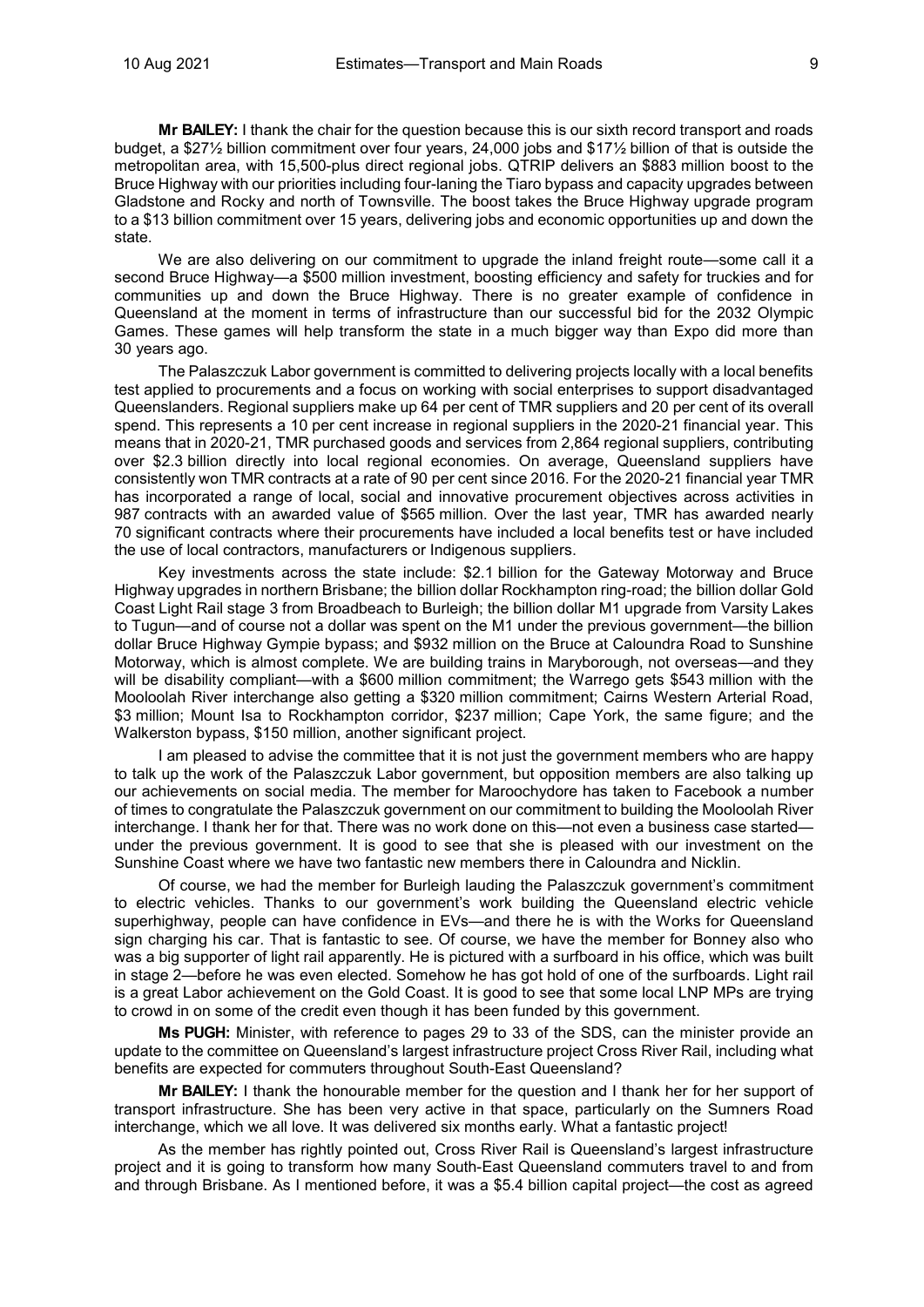by the independent Audit Office. I might say that I trust their view a lot more than the opposition. It is pumping more than \$4 million a day into the economy at the moment through wages. You only have to see on socials how much is being done. The tunnels are now more than half done, which is very exciting to see. We have entered our second year of construction and work is underway now at about 14 worksites across Brisbane. A total of 2,900 workers and more than 1,350 suppliers and subcontractors have benefited from the project. What we are seeing now is that the boring machines are going up to 30 metres a day and we are seeing 25,000 precast concrete segments being laid as it progresses, all manufactured locally at Wacol, all of them unique. Technology is incredible. They are so precise that they lock together. It is fantastic technology.

Roma Street will be a big interchange between two rail lines and the busway, integrated with a future Olympic site. More than 46,000 commuters a day will go through there. It will be a very active part of the CBD by the time we finish this project. We have also finalised the scheme for the Roma Street priority development area, which presents exciting opportunities not just for transport but for the local area as well.

The priority development area covers 32 hectares of land around the new underground station, including 11 hectares of publicly accessible open space, with the Roma Street parklands being protected permanently. We are also expanding those 11 hectares by another two additional hectares of park and open space around new residential buildings that will include social and affordable housing. The area also includes provision for a new world-class arena that will be the home of entertainment right in our CBD. New cycling-pedestrian paths will be built through the precinct connecting to the new indoor arena built to host, of course, the Olympic and the Paralympic Games.

The Gold Coast is one of the fastest-growing regions in Australia, set to grow by 350,000 people over the next 25 years, heading up towards a million people. That is why the Palaszczuk Labor government member has promised three new station on the Gold Coast to be delivered as part of this project to significantly boost their access to a heavy rail system. In October 2019 we announced those locations: Pimpama, Helensvale North and Merrimac. I can inform the committee that the station at Helensvale North is set to be named 'Hope Island' based on strong and consistent local community feedback. The next round of community consultations is expected to take place in late August when the station's detailed designs are released for public feedback. Community consultation on the design for Pimpama station recently concluded, and residents will be able to have their say on the Merrimac station later in the year as well.

In terms of Cross River Rail, the suggestion by certain members here today that Queensland Rail—which always has a substantial capital budget—should somehow ignore a massive project like Cross River Rail is just an absurdity. Can you imagine if Queensland Rail had just said, 'Well, nothing to do with us. We are not going to consider Cross River Rail in terms of the network'? It is an absurdity. Of course Queensland Rail works together to integrate such a huge project—a new, full underground line—into the South-East Queensland rail system for the very first time. As the CEO of Cross River Rail outlined before, a range of these projects have been in the budget papers since 2019-2020 and going back to studies to 2010. I am not sure what honourable members have been doing in previous committees.

#### **Mr MINNIKIN:** Be up-front with taxpayers!

**CHAIR:** Member for Chatsworth, you will have the opportunity to ask questions.

**Mr BAILEY:** These were in the budget last year and the year before and they have been in studies going back to 2010. The idea that Queensland Rail should ignore the Cross River Rail project and do nothing in relation to it just shows how little about public transport the opposition knows.

**CHAIR:** Thank you, Minister. Did you have another question, member for Mount Ommaney?

**Ms PUGH:** Yes, thank you Chair. With reference to the capital allocations for the rolling stock expansion project outlined in budget paper 3, can the minister outline how the Palaszczuk government's strong investment in Queensland's rail manufacturing industry will support our economic recovery by investing in regional jobs and businesses? I should mention that I lived in Maryborough as a little girl for a while. This is an issue that is close to my heart.

**Mr BAILEY:** Hear, hear. Thank you, member. For the first time in nearly a decade, Queenslanders will again be building Queensland trains in the member's old home town of Maryborough, a city with a rich rail history. These trains will be manufactured and locally built, creating long-term, stable, manufacturing jobs in our state. I pay tribute to the member for Maryborough and my assistant minister—I will not mention him by name as per the standing orders—as he does an enormous job. It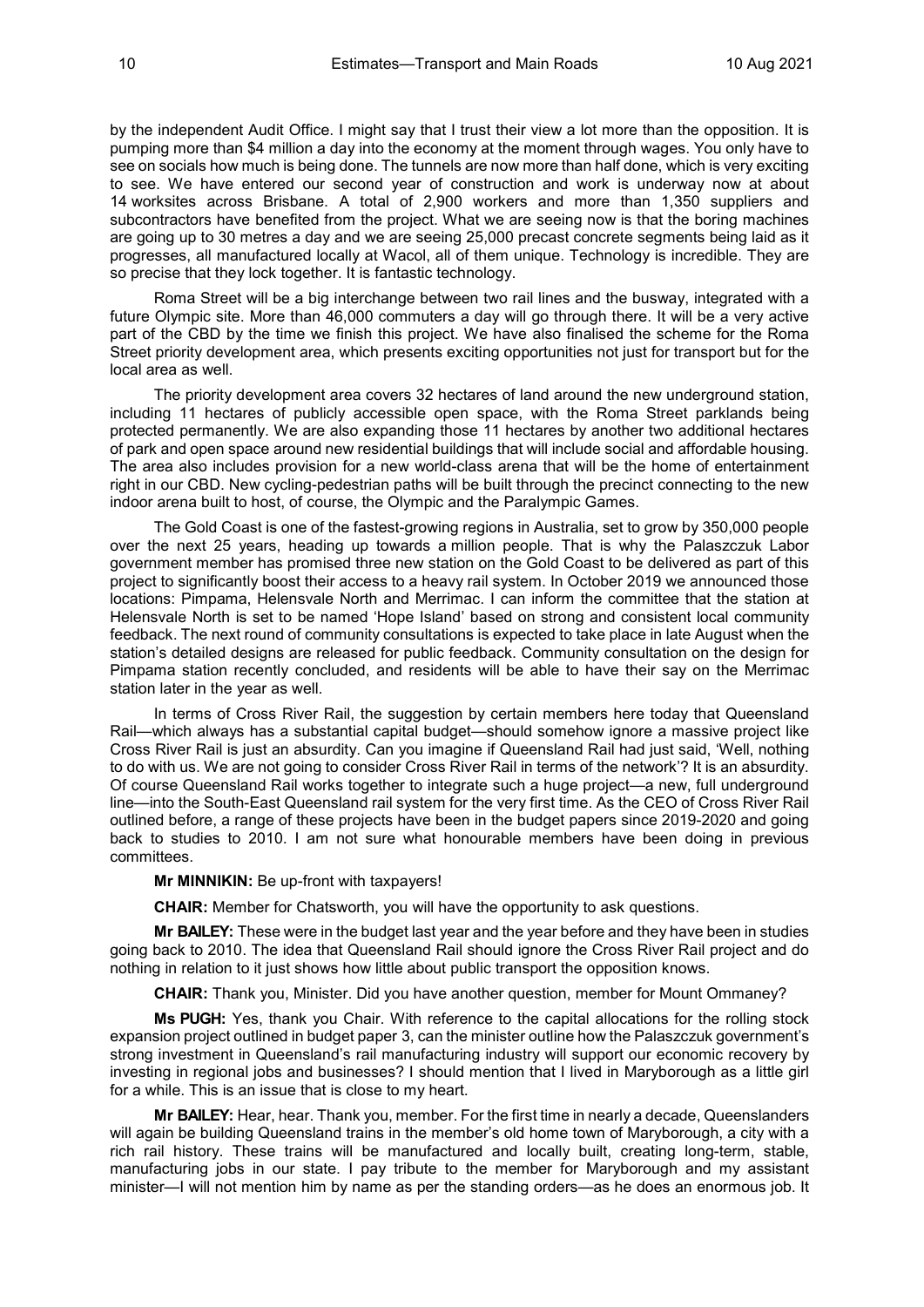is his hard work in conjunction with this government that has saved the economic lifeblood of Maryborough, because it was under threat. If the Newman government had been re-elected, we would have seen more trains ordered overseas—probably not disability compliant—and that work not going to Maryborough. We are very proud to support Maryborough. I am very proud to support and work with the member for Maryborough, my assistant minister, who does an enormously great job on this front.

We support regional rail manufacturing. Our economic recovery plan locks in a billion dollar pipeline of train manufacturing works to be delivered in regional Queensland. To provide for expected increases in rail patronage over the next 10 years, the existing train fleet will need to expand. We have made a \$600 million election commitment for 20 new six-car passenger trains to be manufactured in Queensland by Queensland workers and we are now are a step closer to delivering that. Three leading train manufacturers—Alstom, CAF and Downer Rail—have been short-listed to manufacture the new fleet following an extensive expression-of-interest process. We have also guaranteed that any future order for additional trains to meet future demand will be also built here in Queensland in Maryborough. This next generation of Queensland trains is anticipated to support 690 jobs. These trains will be built in a purpose-built manufacturing facility in Maryborough to support local jobs and regional supply chains.

In May this year, I had the pleasure of taking the iconic *Spirit of the Outback* from Roma Street to Barcaldine with the Premier and the ministers for health and energy. It is a fantastic rail journey across our state through Central Queensland, and I recommend it to anybody. That is why the government has committed \$1 million for a business case to build replacement carriages and upgrade the iconic *Westlander*, *Inlander* and the *Spirit of the Outback* long-distance services in our state.

The Palaszczuk government will also bring rail supply chain jobs back to Rockhampton. Rockhampton also has a great history of rail and will be included as part of a regional supply chain. Negotiations began last year to secure the land to establish a rail maintenance, manufacturing and logistics centre. This commitment adds to our other commitments to regional rail jobs which include \$2½ million to upgrade the Queensland Rail Portsmith rail maintenance facility in Cairns. We have also committed to maintain Queensland Rail's maintenance depot in Townsville which supports 234 local jobs. We are also growing work at the Redbank Workshops in Ipswich which I was very happy to visit with the member for Bundamba and the assistant minister recently. Quite frankly, the LNP has an appalling record when it comes to manufacturing in Queensland. We saw its cut-price deal in building trains overseas that were not disability compliant. It is costing us \$335 million to rectify those trains that were ordered at a time—

**Mr MILLAR:** The government sold Queensland Rail.

**CHAIR:** Member, please do not interject.

**Mr BAILEY:**—when the member for Broadwater was a part of the Newman government as was the member for Chatsworth. The botch-ups in rail, whether it is cutting drivers, ordering trains from overseas that were not disability compliant, it is a stark record—

**Mr MILLAR:** You sold Queensland Rail.

**Mr BAILEY:** It is a stark record.

**CHAIR:** Member for Gregory. That is enough. The member for Chatsworth, do you have a point of order?

**Mr MINNIKIN:** I did, Mr Chair. Simply put—relevance.

**Mr BAILEY:** The truth hurts.

**CHAIR:** It is our question. I believe the minister is answering. Have you completed?

**Mr BAILEY:** I was simply saying the question was about rail manufacturing.

**Mr MILLAR:** You sold Queensland Rail.

**Mr BAILEY:** It is the truth that we are going to be manufacturing trains in Queensland and that is factual. It is a fact to say that the previous government ordered them from overseas.

**CHAIR:** Thank you, Minister. Member for Gregory, your interjections are not being taken by the minister. Someone complained a minute ago about 'going back to the previous government'. You have just gone back further. I said it would happen; it has happened.

**Mr BAILEY:** That is my answer.

**CHAIR:** Thank you for those answers, Minister. I think we are going back to Cross River Rail. We will go back to the opposition. Member for Broadwater?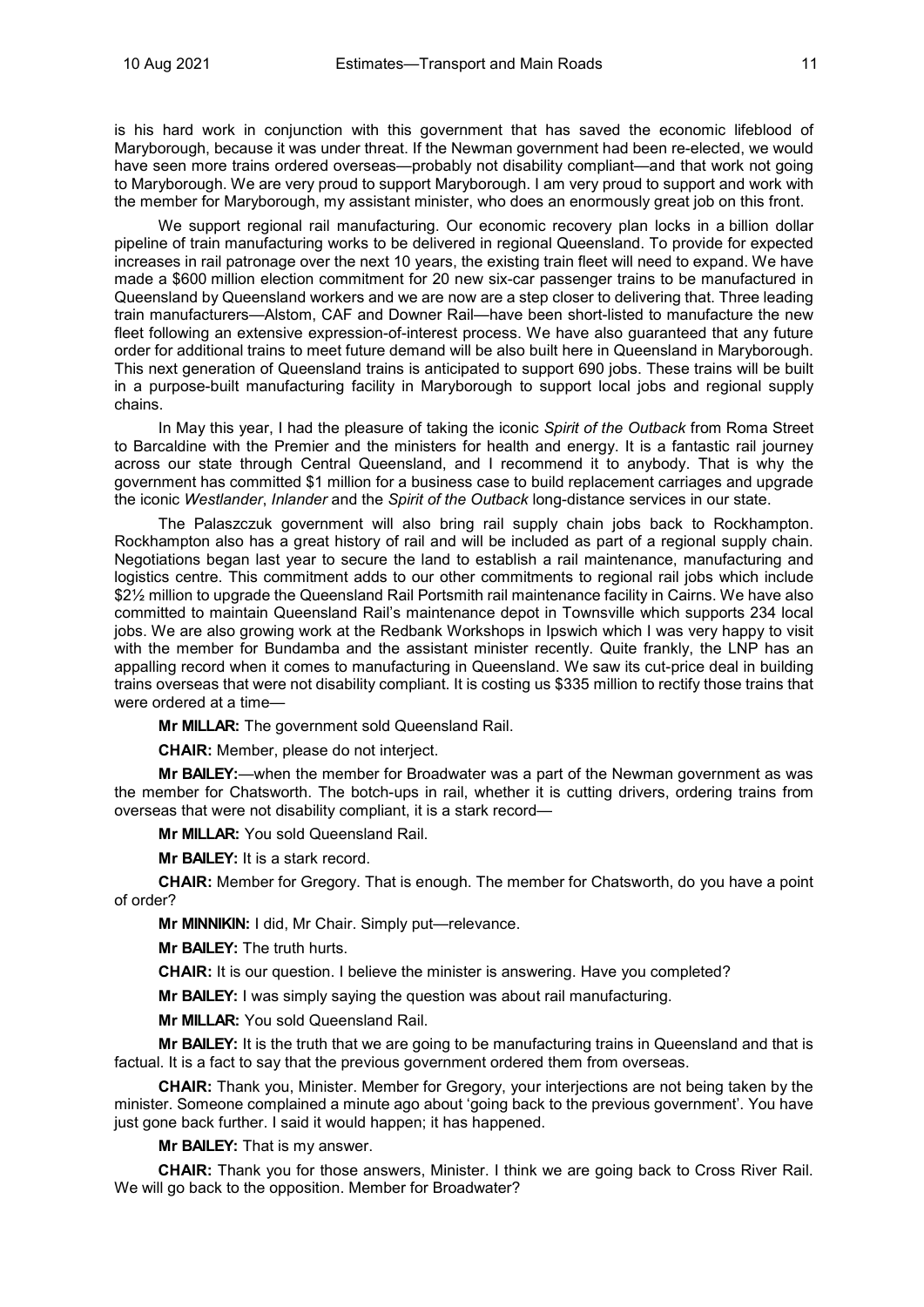**Mr CRISAFULLI:** I have a question of the director-general. Regarding Coomera Connector, has a contractor been appointed as yet?

**Mr Scales:** I thank the honourable member for the question. In this committee last year, when answering questions about the Coomera Connector, I made it clear that it was going to be handled in stages. We have been out to tender for Stage 1 North, Shipper Drive to Helensvale Road. It is an incredibly complicated piece of work. There is a new crossing over the Coomera River. Saltwater Creek has a structure. The alignment goes very close to what was, until the minister just announced it, Helensvale North train station, now Hope Island train station. We are continuing to work with our colleagues in the federal department on EPBC approvals because there are Ramsar wetlands and also flora and fauna to take care of. We have two bids that are in and being evaluated. We are doing a lot of work on fencing. You will see a lot of work on the alignment on geotech which will help the successful contractor who is doing a design and construct contract.

**Mr CRISAFULLI:** Mr Chair, I believe the answer is, 'No, not yet.'

**CHAIR:** Member for Broadwater, you are not answering the question; the director-general is.

**Mr CRISAFULLI:** The director-general has answered the question. It has not been let as yet.

**CHAIR:** But he is providing some context around it. Were you finished your answer?

**Mr Scales:** I wanted just to add a bit further detail which will be helpful to the committee. Once we have those final numbers, they will plug into the business case. The business case will go off to the federal government, which will do a PPR, and then we will draw down the money which is beyond the forwards at the moment.

The Coomera Connector is an election commitment from the government at \$1.533 billion. As I said at this committee last year the answer is that we are 'in train'. Phase 1, or Stage 1 North as we call it, Shipper Drive to Helensvale Road, has been out to tender and the tenders are in. It is an incredibly complicated part of that new road that we are building. We will plug it into the business case and then off we go, if that helps.

**CHAIR:** I thought we were going back to Cross River Rail. My apologies if I did say that.

**Mr CRISAFULLI:** Mr Scales, at last year's estimates you said regarding the Coomera Connector opening date—

… end to end mid 2024, but it is progressively from that point till 2025.

I note that in the QTRIP budget 41 per cent of the budget will not be spent until 2025-26. With almost half the money beyond 2025, what is the reason for the delay that will impact the lifestyle and the safety of residents living on the Gold Coast?

**Mr Scales:** I have just attempted to answer that. Once we have the actual numbers we require for stage 1, we will talk to our colleagues in the federal government and bring the money forward. It is not unusual for this to happen. We do progress things without the cash flows being in the budget.

**Mr BAILEY:** Point of order, Chair: the question contains a non-fact. The fact is that QTRIP does not say that the majority of the funds go beyond 2025 at all. I have the QTRIP document right here. The member is misleading this committee to suggest that and he should apologise.

**Mr CRISAFULLI:** It is 41 per cent, I actually quoted the percentage.

**CHAIR:** Member for Broadwater?

**Mr MILLAR:** Was it a point of order?

**Mr CRISAFULLI:** Mr Chairman, with respect, I actually quoted the exact percentage.

**CHAIR:** Member for Broadwater, I have taken the minister's point of order, but you had asked the question and the director-general was answering the question.

#### **Mr CRISAFULLI:** Yes.

**CHAIR:** You will have time to question that later, but the director-general was answering the question.

**Mr CRISAFULLI:** Thank you.

**Mr Scales:** I think I had got there, unless there are any supplementary questions from the member for Broadwater.

**CHAIR:** Member for Maroochydore?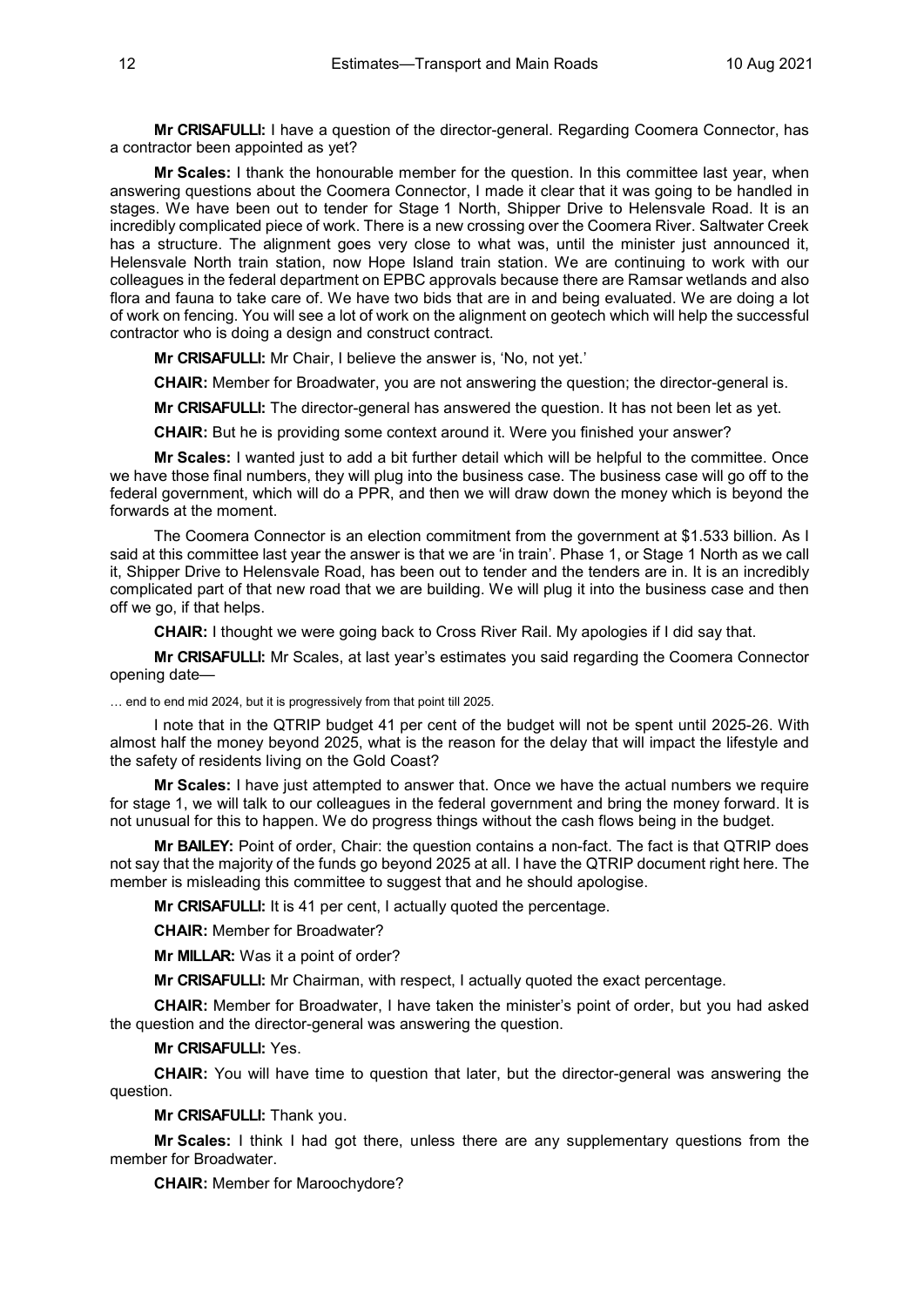**Ms SIMPSON:** Thank you, Mr Chair. Good morning, everybody. My question is to the director-general, Mr Neil Scales. Could you please explain why there is a \$10.5 million underspend on the Beerburrum to Nambour rail upgrade?

**Mr Scales:** I thank the honourable member for the question. The Beerburrum to Nambour rail project is obviously quite complicated. It has support from both federal and state governments. As I have just explained partially in the response to the member for Broadwater, cash flows can change. We have a \$550.8 million allocation towards this project, including \$160.8 million from Queensland government. When we say 'underspend', the money will be spent. It is probably a matter of timing, because there is an incredible amount of planning that goes into this sort of work. We have land to take into account. There is the biodiversity conservation act to take into account. There is the EPBC submission to take into account.

**Mr BAILEY:** We are waiting for federal approvals I think, aren't we?

**CHAIR:** I was just going to ask for a clarification. I have got a thing with acronyms. For the benefit of the committee, what is EPBC?

**Mr Scales:** It is the Environment Protection and Biodiversity Conservation Act, sorry, Chair.

**CHAIR:** No, that is okay.

**Ms SIMPSON:** Further to that question, Mr Scales, in the 2021-22 QTRIP budget there has been a reduction from \$61.7 million in last year's budget to \$29.4 million in this QTRIP budget. Could you advise why there is another substantial reduction?

**Mr Scales:** I thank the honourable member for the supplementary question. It is not a reduction; it reflects the stage of the project. As members will be aware, QTRIP is an incredibly complicated collection of projects. The cash flows move around as we get more detail or as we deliver more things on the network. It is not a reduction; it is just a reprofiling of the cash flow, if that helps the honourable member.

**Ms SIMPSON:** Further to that, Mr Scales, when will this rail project be completed?

**Mr Scales:** I thank the honourable member for the question. The project is in train—sorry, I shouldn't say that. The project is progressing. I am not going to speculate on it at this point because, as you have seen from the two questions you have just asked, the end point depends on so many different factors. I am not avoiding question; I am just not prepared to speculate.

**Ms SIMPSON:** Further to that, Mr Scales, the website says '2024'. Given that the rollout of the expenditure has been delayed, are you saying that it will be beyond 2024, which is the date which is on the website?

**Mr Scales:** No.

**CHAIR:** Member, I would just like to say for the future, the director-general has explained the reasons for it, but you have asked that question. I was stopping before the answer, but I think the question was answered before I got through it. Did you have a further question?

**Ms SIMPSON:** Yes. It is reasonable for me to refer to the website, Mr Chair. Mr Scales, the website says the project will be completed by 2024. Is this project going to be completed in 2024?

**Mr Scales:** That is our intention but, as I said in the earlier answers, it depends on a whole range of factors in terms of what we are trying to achieve.

**CHAIR:** Did the minister have anything to add to that?

**Ms SIMPSON:** That is inappropriate, Mr Chair I was not talking to the minister; I was asking the director-general. That is contrary to your standing orders.

**Mr BAILEY:** We are waiting for federal approvals. The member may not wish to know that—

**Mr MILLAR:** Point of order, Mr Chair.

**CHAIR:** Thank you, Minister. The member for Maroochydore has just complained about that, so I was going to cease that anyway. Is that what your point of order was referring to?

**Mr MILLAR:** Yes, under 1(a), 1(d)—

**CHAIR:** Thank you, member for Gregory.

**Mr MINNIKIN:** A question, if I may, to Mr Scales. Good morning to you, Mr Scales.

**Mr Scales:** Good morning. This is really weird not being able to see you in front of me, member for Chatsworth.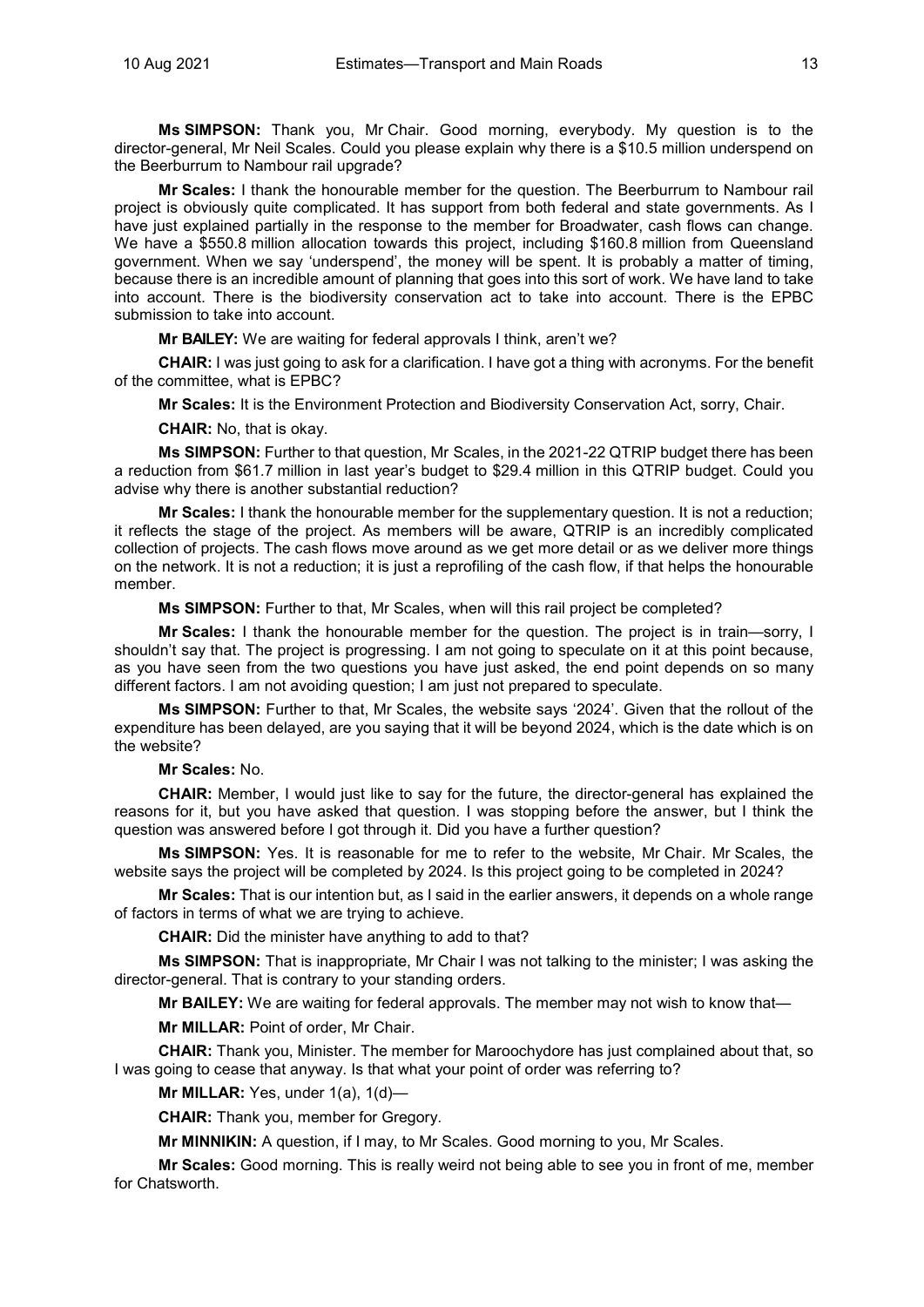**Mr MINNIKIN:** Some people would say that you are very fortunate, then! I want to talk about the Coomera Connector, if I may. I just want to talk about the fact that if a person is looking at the Coomera Connector page on the TMR website they will see images of a six-lane road and they will see an animated concept of a six-lane road—based on your website, then, obviously people will be expecting just that, a six-lane road—however, it has been revealed recently that some sections of the road will actually only be four lanes. In the interests of transparency, will you commit to publishing the full project plan and show exactly where the four-lane, as opposed to six-lane, sections are?

**Mr Scales:** I thank the honourable member for the question. Stage 1 will be built for six lanes, but some sections beyond that may only need four lanes to begin with. We will be guided by what the industry can come back with, but the intention is to make sure that we build redundancy into it, so we can expand if we need to in the future. Some lanes where there are structures in stage 1, where we are going across Saltwater Creek and Coomera River, are obviously designed for six lanes. Beyond that, we will be seeing what the industry can provide for six-laning going forward. It depends on the exact section, but it also depends on what we can get back from the industry. The intention, as you will have seen from the fly-through, is: if we are building a structure like a bridge, it just makes no sense at all to put four lanes on a bridge when it might have to expand to six going forward.

The normal road after that will depend on a whole range of factors—proximity of the rail line, geotech issues—but the intention is to have it expandable to six lanes. Again, we are speculating. These are design and construct contracts and the consortia that are bidding may well come back with that sort of formation in any event. They know exactly what we need. They know exactly what the growth forecasts are. That is the intent. As I think I said before, member for Chatsworth, this is an election commitment, so it is something that we run with now. Going back to the member for Broadwater, who is now not in the chamber, that is why we have not let the contract yet. We have the two bidders' proposals in, which we are evaluating, but you are right: the structures have six lanes.

**Mr MINNIKIN:** Mr Scales, you are speaking about the actual contractors or the successful contractor for this project. Will the successful contractor for the Coomera Connector be required to comply or be measured against the best practice industry conditions or the Department of Transport and Main Roads civil construction projects document regarding best practice?

**Mr Scales:** We are looking and the government is looking to maximise public value to deliver greater social, economic and environmental outcomes from anything that we build now and in the future. While the transport infrastructure pipeline is growing and will keep growing, as the minister said, for the Olympic and Paralympic Games, we are using best practice industry conditions to do a number of things. Firstly, we want to change the culture. Members may be aware that the rate of suicide in male apprentices in the industry is quite high. It is not a diverse industry at all and what BPIC will do is strengthen our ability to actually change the culture within the construction industry. A diverse workforce, as I think we know, performs much better than a non-diverse workforce.

We are building in key result areas and those key result areas are in three parts. Basically, we are looking for quality local jobs. That is the first key area. The second is safer workplaces, use of local supplies and manufacturers and sustainability outcomes. The third bit is optimising project delivery. These will be supported by performance measures. We already have a collaborative procurement task force in place with an engagement charter. It is also looking at Buy Queensland. I have gone around the houses, but the answer is yes. This is a government policy and we will be implementing best practice industry conditions on that.

I just want to add one thing. If you look at the great work that we have done on the Peninsula Developmental Road, originally five or six years ago—or maybe longer now—the PDR projects were let purely on cost. What we have done now is we have put KRAs in—key result areas in—so it is 70 per cent on cost and 30 per cent on the KRAs. Nobody really agreed with the KRAs at first, but they have actually driven really good outcomes for the Peninsula Developmental Road and I have no doubt that the same thing will happen here.

**CHAIR:** Member for Chatsworth, obviously you have a final quick question on that line of questioning?

**Mr MINNIKIN:** I want to actually go to the Gold Coast Light Rail stage 3 project. I want to talk about major projects and—

**CHAIR:** I am just mindful of the time. Do you have a whole session on that or did you have a further question on the—

**Mr MINNIKIN:** Mr Scales, with Gold Coast Light Rail stage 3, has the contract been signed with John Holland for the main construction works for stage 3?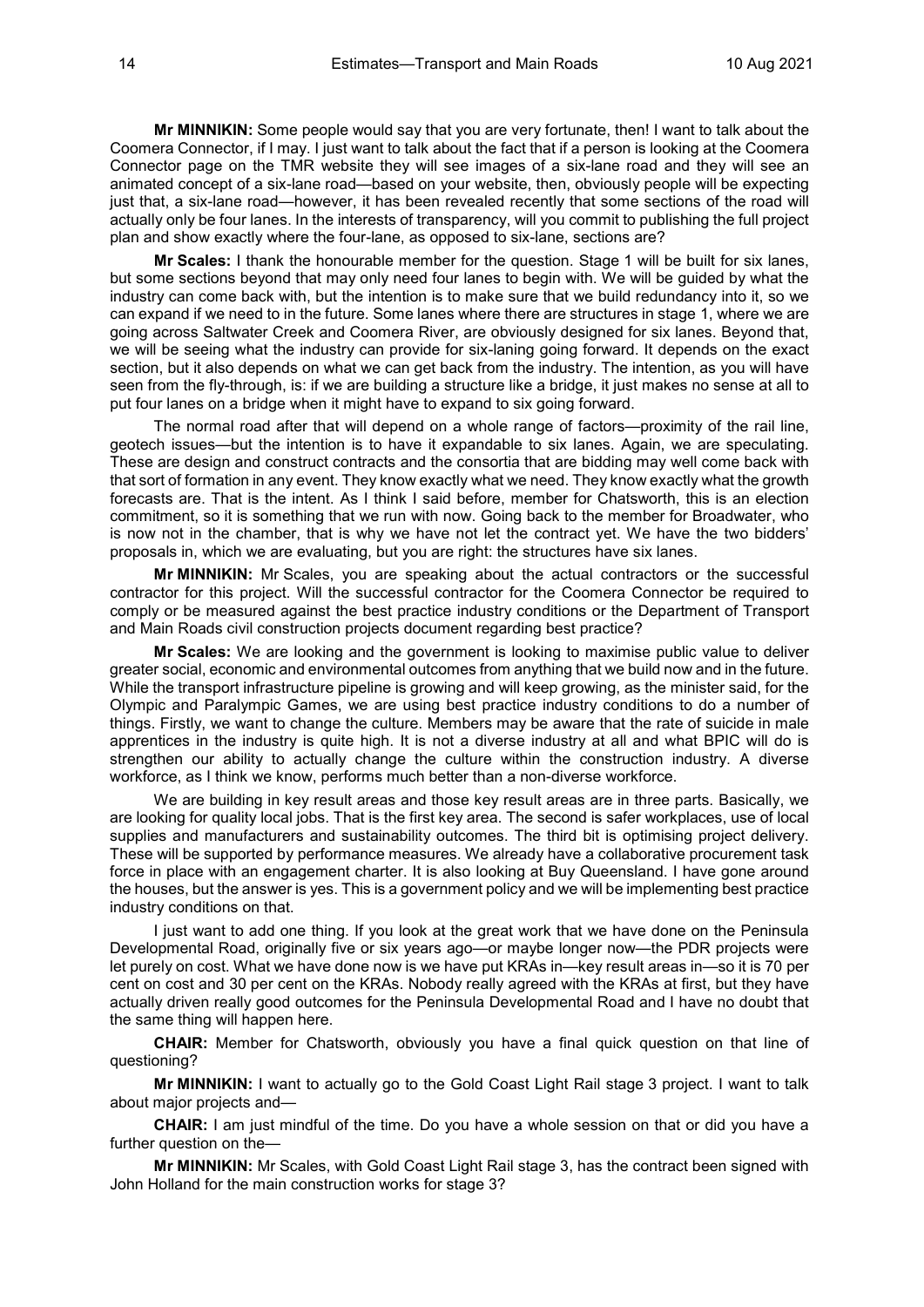**Mr Scales:** On stage 3, the business case for this was produced in 2018. I am just going to give you some context before I get to the nub of the question. Since 2018 there have been a lot of light rail projects that have not met their expectations. The Parramatta light rail is one and the light rail in George Street in Sydney is another, so the industry is now pricing in risk in a totally different way. Firstly, we started in 2018 on this journey and since then we have had a couple of major deviations on light rail which means that John Holland and other people are pricing this sort of work in a very different way. We have also had COVID-19, which has not just disrupted this project but has disrupted a whole lot of other projects. So the answer—

**Mr MINNIKIN:** So the answer to my question please, Mr Scales—

**Mr Scales:** I am getting to the answer, because it is complex. This is a PPP contract and they take time to come to fruition, so the answer is that we have not signed on the dotted line yet but we have awarded an \$80 million pre-works contract which is underway at the moment which is part of the main contract to start moving underground services—gas, water, electric and telecom—out of the way of the swept path of the tram, and that project is part of the \$1.1 billion project. So we are getting there. COVID-19 has disrupted not just this project but many others. I think the business case was done before COVID and before a couple of other light rail projects in Australia have not gone the way people have expected, so the contract was priced in risk in a totally different way.

**Mr MINNIKIN:** It was an election commitment last year that the contract was awarded and construction was imminent. Now, nine months later, you have just said that the contract has not been signed, so how would you explain this?

**CHAIR:** Member, the director-general is answering your question. I understand you want a bit of clarity. I will ask you to please finish answering the question, Director-General.

**Mr Scales:** Thank you for the supplementary question. COVID-19 has disrupted everything, so I think that is one of the major issues that has stopped us getting on with it. The second point, as I said, is we have contractors pricing anything with rail or light rail in particular with a different risk profile, but we actually signed the contract in June to do all the early works. So the early works package, which is \$80 million, is now underway. We have not signed on the dotted line—I cannot get away from that with John Holland, but we are proceeding with the project.

#### **Mr Minnikin** interjected.

**CHAIR:** Hold that thought, member for Chatsworth. We will now move to government questions for a while.

**Ms HOWARD:** My question is to the minister. With reference to page 1 of the Service Delivery Statements and the Queensland government's objective of growing our regions, how does the 2021 QTRIP invest in road infrastructure and job creation in Queensland?

**Mr BAILEY:** I thank the member for Ipswich for her question and welcome her here today. It is great to see you here as a great advocate for Ipswich while also having a strong interest in regional Queensland. As the most decentralised state, the Palaszczuk government is very committed to supporting our regions and of course we have very strong regional representation, which has been significantly boosted since the last election in fact with the member for Hervey Bay, the member for Bundaberg and two new members on the Sunshine Coast. That is a real endorsement I think of us backing regional Queenslanders.

Our sixth record road and transport budget is worth \$27½ billion over four years and is \$600 million more than the previous record QTRIP in the 2020 budget brought down last year. The majority of that investment is outside the metropolitan area worth \$17½ billion. That is supporting more than 15½ thousand jobs. Of course that includes roads, rail, marine, public transport and active transport infrastructure. We are growing rapidly because we handled the pandemic in a world-leading way. We understood that protecting people's health was also the best thing to protect our economy and jobs. That is why we have been so hardline on that. That is why we have led the way—not with the support of the LNP of course—but we have held the line and we have been world leading in this regard.

The funding we have includes the Rockhampton Ringroad worth more than a billion dollars—that is coming; the Cairns southern access on the Bruce at Edmonton and Gordonvale, which is well and truly underway supporting 466 Far North Queensland jobs and worth nearly half a billion dollars; the Townsville Ringroad stage 5 is underway and is another commitment to Townsville and North Queensland with nearly 400 jobs and worth \$230 million; the Maryborough-Hervey Bay Road and Pialba-Burrum Heads Road intersection worth \$44 million thanks to the hard work of the member for Maryborough and my assistant minister; and \$500 million going to the inland freight route.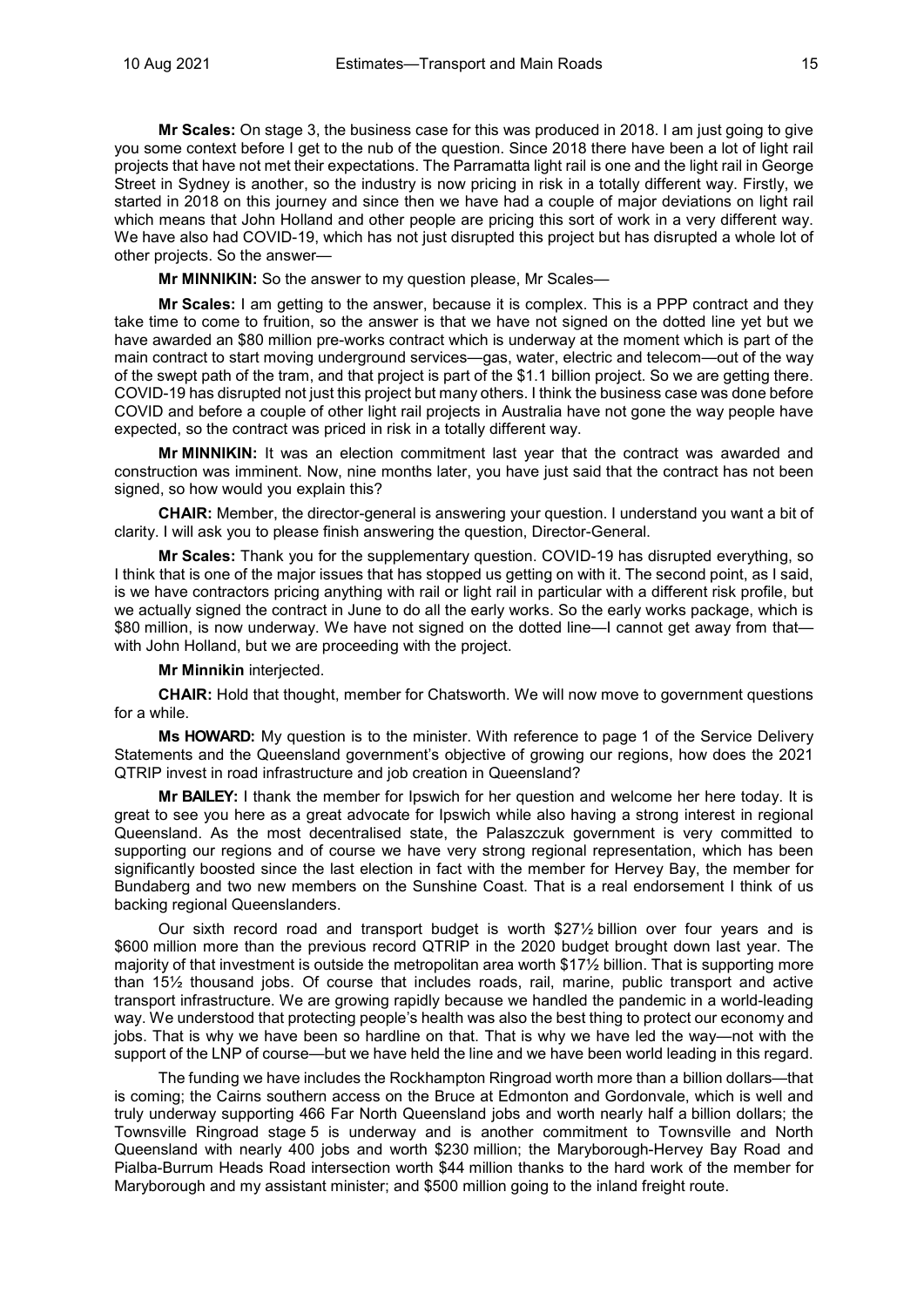We are providing a strong pipeline of investment over the next four years, with the Bruce Highway being a priority with \$883 million in additional joint funding to support our plan to target upgrades between Gladstone and Rockhampton. New funding locks in \$13 billion in joint funding to continue upgrading priority sections, with 2½ thousand jobs as a result of it across Queensland. To give you an idea of our Bruce Highway commitment, there are 154 projects—I will say that again: 154 projects currently in delivery, 48 in construction on the Bruce, 70 in design, lining up the next series of them, and 36 in planning. So there is a real pipeline there and a commitment in the long term as well as in the short term. This is on top of more than 380 Bruce Highway projects that we have completed already, so that shows the sort of level of commitment.

The inland freight route is a really important part of our regional economy in terms of developing it. Diverting trucks off the Bruce Highway with a stronger inland freight route will not only improve efficiency for truckies and our economy but also mean better safety for regional communities. Many of the mayors that I met when I was out in Roma a couple of months ago are very supportive of the inland freight route. They understand how important it is to their communities. It will reduce travel times for truckies from Far North Queensland to Melbourne by between four and five hours once many of those upgrades are done and to Sydney by over an hour. The Queensland Trucking Association has called for the inland freight route. The RACQ has also called for it, and I thank them for their advocacy. We have been working very well with them to get it done. It is a very visionary commitment.

Another key element of our economic recovery plan is last year's commitment of almost \$1.3 billion in new and accelerated funding to boost the economy. There are four stimulus packages. I have been getting very positive feedback from mayors all over Queensland about how much roadwork is underway from Barcaldine to Longreach down to Roma and the border—it has been a very good spread. There was \$185 million that went into the jointly funded Roads of Strategic Importance stimulus package—180 direct jobs in regional Queensland. There was a \$400 million Palaszczuk Labor government state funding injection under our unite and recover plan—430 direct jobs there. The third package was a \$415 million jointly funded stimulus package for shovel-ready road upgrade projects and smaller works across the state. This initiative is estimated to support 670 direct jobs over the life of the program. There was a \$290 million jointly funded road safety program, tranche 1, which will see safety programs delivered on state highways and arterial roads across Queensland that is estimated to support on average 950 direct jobs over the life of the program.

I pay tribute to the former deputy prime minister who worked very well with us on this. I am very sorry to see him lose his position. He certainly did not deserve that. He worked very well with our commitment to stimulating the economy in regional Queensland. There are 190 stimulus projects across Queensland; 130 of those projects are underway right now and 29 have already been completed. I think that is an outstanding outcome. There is plenty coming in through the pipeline. Virtually all of them are in regional Queensland. I have a map here. It is so large it is hard to fit it on an A4 page. I have copies here for every member of the committee.

**CHAIR:** Minister, no props.

**Mr BAILEY:** It is not a prop.

**CHAIR:** Minister, please, no props. Do you have a smaller version?

**Mr BAILEY:** There is a copy for each member of the committee.

**CHAIR:** Are you seeking leave to table that?

**Mr BAILEY:** I would absolutely like to table it, yes indeed, and provide copies to the members.

**CHAIR:** Can you table a smaller version of it?

**Mr BAILEY:** We can table a smaller version, but there are big ones for the electorate offices of all the members here. I know the member for Gregory will be keen to have it in his electorate office to show how much we are doing.

**CHAIR:** Thank you, Minister. If any member wishes to have a copy the minister's office will provide a copy after the estimates hearing today.

**Mr BAILEY:** I am sure the member for Toowoomba North would be keen, as well as the member for Callide.

**CHAIR:** I will seek leave before we can table it.

**Mr BAILEY:** Nearly 95 per cent of the projects under these four packages are outside the metropolitan area.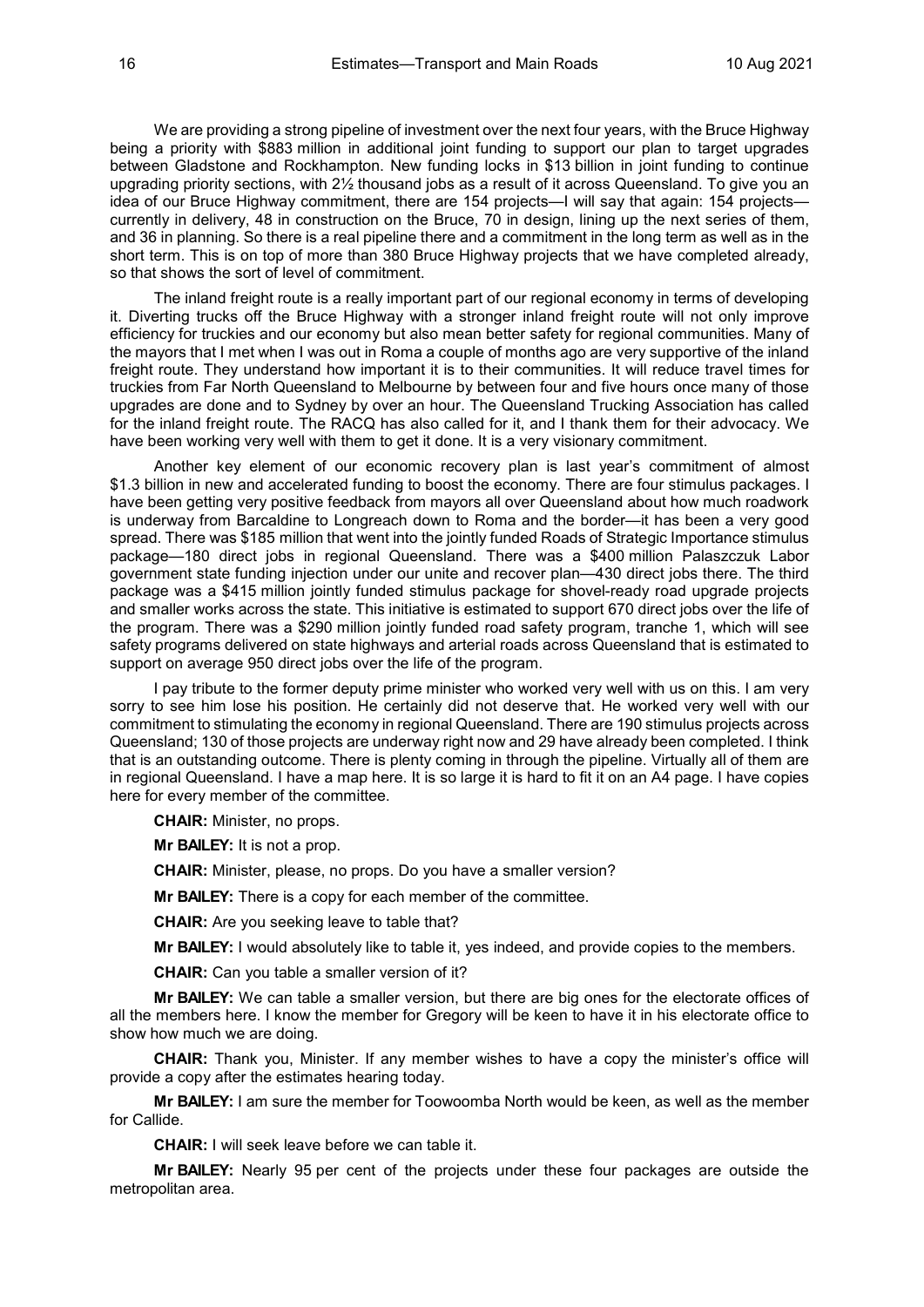**CHAIR:** Just hold on for a second. Leave is granted to table that document. I will grab one to look at. It is exciting stuff.

**Mr BAILEY:** We are investing in QTRIP more than 50 per cent more in infrastructure than the previous government. We remember all the cuts under the Newman government: \$1.6 billion in cuts and RoadTek gutted. This is not an historical thing. It was only last year that the costings of the opposition showed that they were planning on raiding \$700 million to pay for a second-rate M1 proposal they had which was only six kilometres long. Projects they were looking to cut were things like the Monto Mount Perry Road sealing project, the Lawrie Street upgrade in Rockhampton, the Proserpine Shute Harbour Road in Whitsunday.

**Mr Minnikin** interjected.

**CHAIR:** Member, please, no interjections.

**Mr BAILEY:** They were exposed just before the election as cutting regional roads to pay for a second M1 on the Gold Coast. In that light I would like to table for the benefit of the committee a news report.

**CHAIR:** Are you seeking leave to table that?

**Mr BAILEY:** I am seeking leave to table this news report in relation to that. 'End of the road for traffic relief plan as road corridor quietly scrapped', 25 April, 2014, *Gold Coast Bulletin*. It is when the LNP blocked the second M1.

**CHAIR:** Do you have copies for everyone?

**Mr BAILEY:** I have a copy here. It is a clean copy so I am happy to provide that. We did not even have a corridor for the second M1 when we were elected. We gazetted all three sections of that, 43 kilometres of road in record time, and we have secured \$1.5 billion in joint funding for the second M1, of which we will see over \$115 million go out this year. For the opposition who blocked this road when they were in power to now whinge that we are not doing enough, when there is \$1.5 billion flowing on a 43-kilometre corridor, 16 kilometres in the first section, secured and gazetted in record time by this government and funding from the federal government landed—it will be the biggest road project ever on the Gold Coast—for the LNP to be having a whinge because it all was not built yesterday is pretty pathetic.

**CHAIR:** Thank you, Minister. Member for Ipswich, do you have another question?

**Ms HOWARD:** Regarding the road safety performance standards set out in the Service Delivery Statements, can the minister advise what the Palaszczuk government's approach is to improving road safety?

**Mr BAILEY:** I thank the honourable member for this very serious question. I can say that road safety is one of the things that I take absolute highest priority on in terms of policy in my portfolio. I, like many Queenslanders, have lost a loved one on the roads and everything that we do needs to continue to up the level of safety on our roads. In 2020 we tragically lost 277 lives on Queensland roads. So far this year it has been 167 lives lost, 16 more than this time last year. In fact, that stat is probably a few days old now. It is actually a bit higher than that, which is a real concern. These are people who will be missed, who will leave a huge hole in people's lives. We have to minimise and eliminate this with every fibre of our being. The impacts are immeasurable.

In this year's budget we have increased funding to targeted road safety initiatives to almost \$1.7 billion. This funding will go towards upgrading roads with high crash records, education and awareness campaigns and funding for community groups to get the message across in local communities. Sometimes people do not want to hear from the government, but they might hear from the local community group and give them more credibility. We have to work in lots of different ways. That is why we also work with some of our partners like Queensland Cricket. It is good to see those different organisations working with us for road safety.

Unfortunately we see too much of the fatal five—speeding, driver fatigue, drink and drug driving, distracted driving and driving without a seatbelt—as major contributing causes to most of the fatalities and often it is more than one at the same time. That is why from 26 July we have started rolling out Australian-first seatbelt and mobile phone detection cameras. They are on Queensland roads right now. Using your phone while you are driving is the equivalent of driving with a 0.07 to 0.1 blood alcohol level. The research is very clear about that. It is the drink driving of this era. It impacts on many people on our roads. With fines now of over \$1,000 and four demerit points for distracted driving we are sending a very clear message to Queenslanders that this behaviour has to stop. I am very proud to have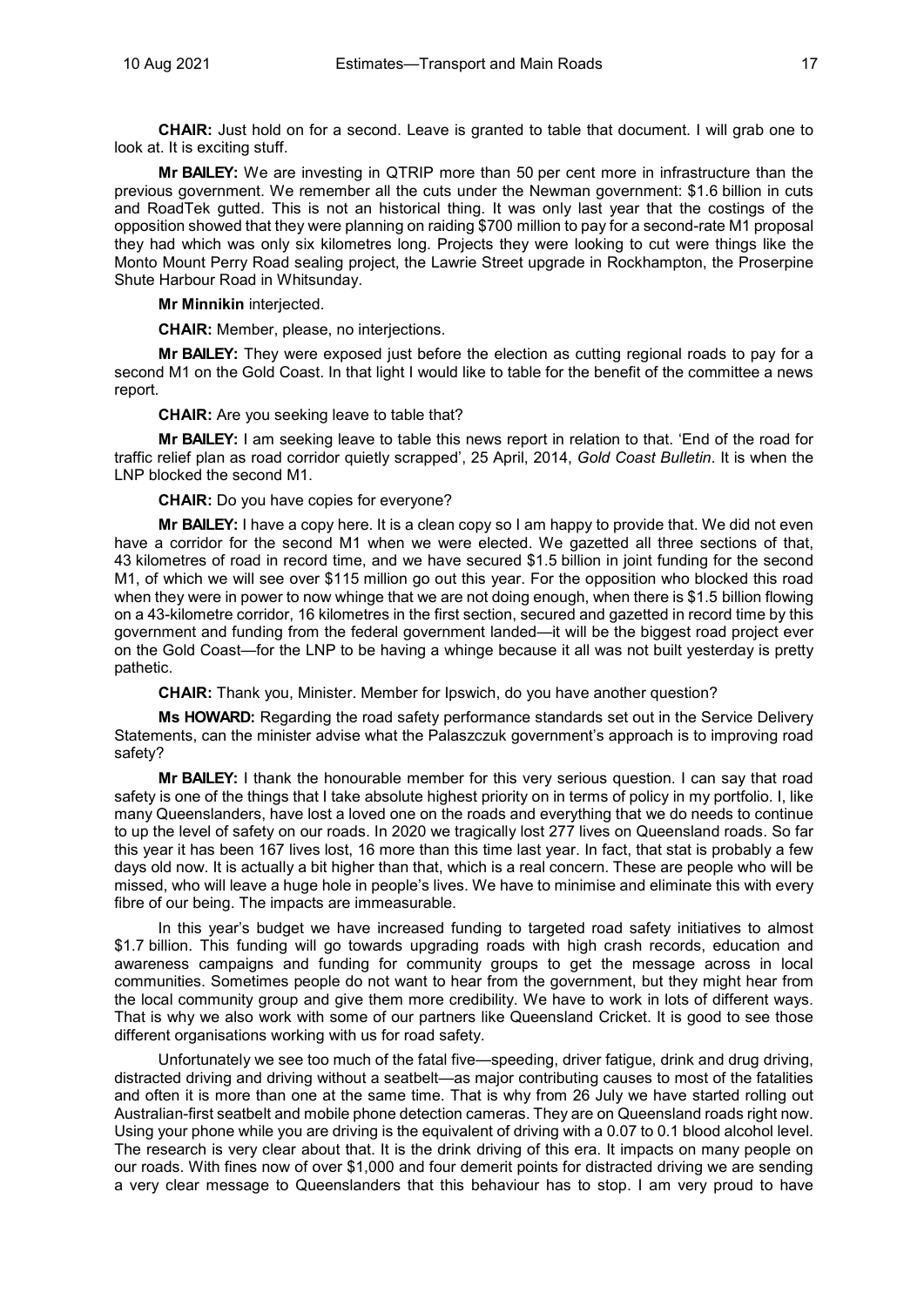proposed that. It is not popular with everybody, but it is going to be effective. I can also advise the committee that on the first day of operation our cameras detected 366 drivers using their mobile phones, driving distracted, and 51 people not wearing seatbelts. That was on the first day. It is a big problem out there. We have to deal with this and we are dealing with this. They are putting other people's lives as well as their own lives at risk. We all have to be ready for that unpredictable moment that is inevitably going to be happening when we drive. It is completely unacceptable.

We are also about to roll out a suite of drink driving reforms, the most substantial since the introduction of random breath testing. Drink driving costs the community on average \$741 million each year and these reforms will help offenders identify techniques to separate their drinking from their driving. All drink driving offenders will be required to complete a first-of-its-kind online education and intervention program before they can reapply for their driver licence. That acknowledges that there is a more than average proportion of people who have a drinking problem who are getting into this and we have to help them with it. Repeat drink drivers, regardless of their blood alcohol content, will have to undertake an intensive multisession education program as a mandatory requirement to complete the Alcohol Ignition Interlock Program. Our Alcohol Ignition Interlock Program will also become a performance based program where offenders cannot remove the interlock until they have demonstrated they have separated drinking and driving for a sustained period. When these reforms are implemented later this year, again Queensland will be an Australian and world leader in drink driving prevention policy and education.

During the 2020 state election the Palaszczuk government made a commitment to undertake a policy review, considering legislative and regulatory amendments to better protect roadside workers who do a wonderful job. It is a tough job. TMR is undertaking this review which will examine road rules, driver education and road safety campaigns as well as engineering solutions. The review is currently in the consultation phase and the outcomes of the review are expected to be known at the end of this year.

Finally, just for the benefit of members, I can advise the committee that my department has been working very hard at developing the next road safety strategy and road safety action plan. The Palaszczuk government has delivered over 136 of the key road safety initiatives under the current strategy and 22 of the initiatives from the current action plan. Our new road safety strategy and road safety action plan will focus on a safe-systems approach to road safety in Queensland, delivering holistic solutions. Chair and member, of course road safety is everyone's responsibility. We can all play a role in this in our own lives as well as from government. I urge every Queenslander watching this today to do their part with their family, their friends and their work mates and to speak up for road safety. It may save somebody's life. It might save the speaker's life. We all have to do more on this front.

I am very proud that on 1 November the cameras for distracted driving and seatbelts will become active. They will be random. They will moved around regularly. They will be targeting areas where there are very bad road safety records. People will be surprised to see the kinds of roads they are on because it will not just be the Bruce Highway or the M1. They will be on all kinds of roads. People who are doing the wrong thing are going to get quite a nasty surprise and, hopefully, that will make them drive safer.

**CHAIR:** Minister, you sought to table a document. Is leave granted? Leave is granted. We will now return to non-government questions.

**Ms SIMPSON:** My question is to the director-general, Mr Neil Scales. when the legislation for the personalised transport ombudsman was passed in 2019, the minister said that the position would be in place by March 2020. The whole thing has now been cancelled but not before \$430,000 has been spent on an office fit-out and separated IT systems. Mr Scales, what will this fully fitted out office now be used for?

**Mr Scales:** The government decided to repeal the Personalised Transport Ombudsman Act 2019 and the Transport and Resources Committee agreed that the repeal was appropriate. That followed the review of the role of the personalised transport ombudsman to determine whether it would still provide the predictive benefits to the personal transport industry following the impact of COVID-19, which has affected all our lives. The review found that the industry had concerns about the addition of another layer of regulation and compliance—

**Ms SIMPSON:** Mr Scales, what will this fully fitted out office—

**CHAIR:** Member for Maroochydore—

**Ms SIMPSON:** Well it is reasonable, Mr Chair—

**CHAIR:** Member for Maroochydore, allow me to speak—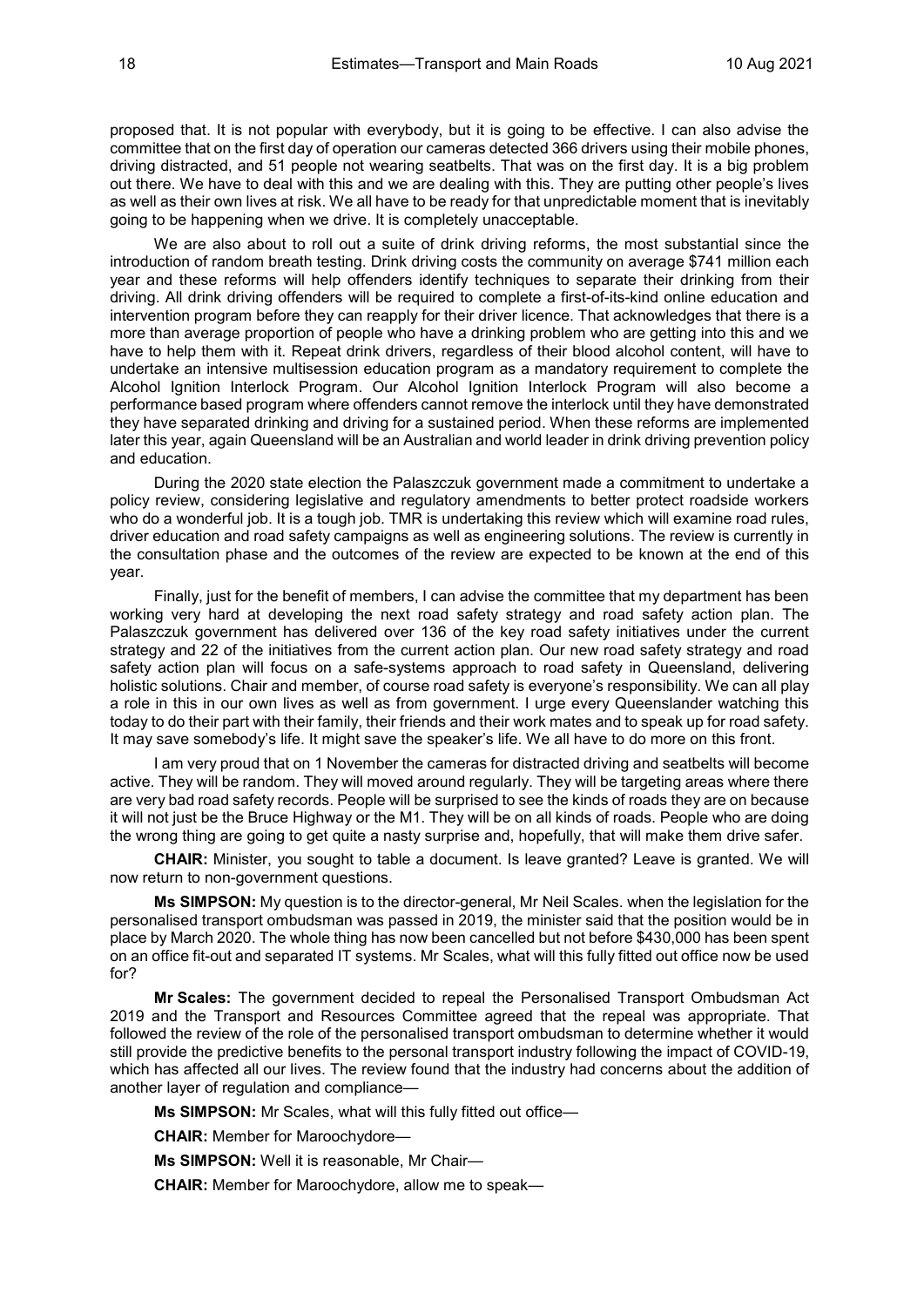**Ms SIMPSON:**—for me to direct the director-general to the question—

**CHAIR:** Member for Maroochydore, please do not make me warn you. Please do not talk over me. The director-general is answering your question. We have previously had a committee hearing where this question was asked as well. I do not know if you have seen that.

**Ms SIMPSON:** This is an estimates hearing, Mr Chair.

**CHAIR:** I understand that. It is the same question. The director-general is answering the question. Allow him to finish his answer before you ask your next question. I am quite happy for you to ask your question, but let us let him finish.

**Ms SIMPSON:** Mr Chair, we do not need a long preamble to answer the question. Time is short.

**CHAIR:** Member for Maroochydore—

**Ms SIMPSON:** Mr Scales, what will this fully fitted out office be used for?

**Mr BAILEY:** Point of order, Chair.

**CHAIR:** Member for Maroochydore, the director-general was answering the question. He will be allowed to complete. Minister, did you have a point of order?

**Mr BAILEY:** Yes, Chair. The honourable member for Maroochydore is here at the privilege of the committee—

**CHAIR:** I understand that.

**Mr BAILEY:** She is continually interjecting and interrupting, against standing orders.

**CHAIR:** Thank you, Minister.

**Mr BAILEY:** It is really unacceptable.

**CHAIR:** I will continue chairing.

**Mr MILLAR:** Point of order, Chair, under standing order 118 on relevance. The question was very direct: what is happening with the office now? It is a direct question.

**CHAIR:** I think it was a good question, member, and I was very interested to hear the answer.

**Mr MILLAR:** If I can finish my point of order, please, Mr Chair. I do not think we need the preamble. We have a finite amount of time for the opposition.

**CHAIR:** We have until one o'clock and you are wasting your time now.

**Mr MILLAR:** Can we just get straight to the question?

**CHAIR:** The director-general will continue answering the question, please.

**Mr Scales:** I think it is important that people have the context.

**CHAIR:** I agree.

**Mr Scales:** I am just trying to help the committee with that. Going to the exact nub of the point, approximately \$430,000 was spent to establish the office of the personalised transport ombudsman. An ombudsman's work is obviously very confidential so it could not be in one of our existing buildings. We secured office accommodation, in Albert Street I think, at a cost of \$115,000. The information technology cost of \$211,000 was there to make sure that it had secure communications. There was a communications planning cost of \$57,000. Do not forget the recruitment costs because we had to go far and wide to get a suitable person for this. There were other legal costs and asset depreciation of \$14,000. To say that the office is \$430,000 is just not correct.

The bottom line on this one is that it to be a secure location away from our own office locations. It had to have correct information technology costs. It had to have strategic communications planning and recruitment costs. The total office accommodation costs were \$115,000. It has obviously desks and chairs and all of that sort of stuff that we will re-use. The IT costs are sunk. The strategic communications planning, we had to tell the industry what we were doing, and other costs including legal costs again were the costs of setting that up.

We are in an age of radical uncertainty. Nobody could actually predict that COVID-19 would happen. At the time when this was set up—and I execute what government tell me to execute so we executed setting the office up and then obviously COVID-19 has changed all of our lives. But to say \$430,000 is on an office, it has those five components, if that helps the member.

**Ms SIMPSON:** Are there any ongoing lease costs?

**Mr Scales:** No, there are no ongoing lease costs. We are out.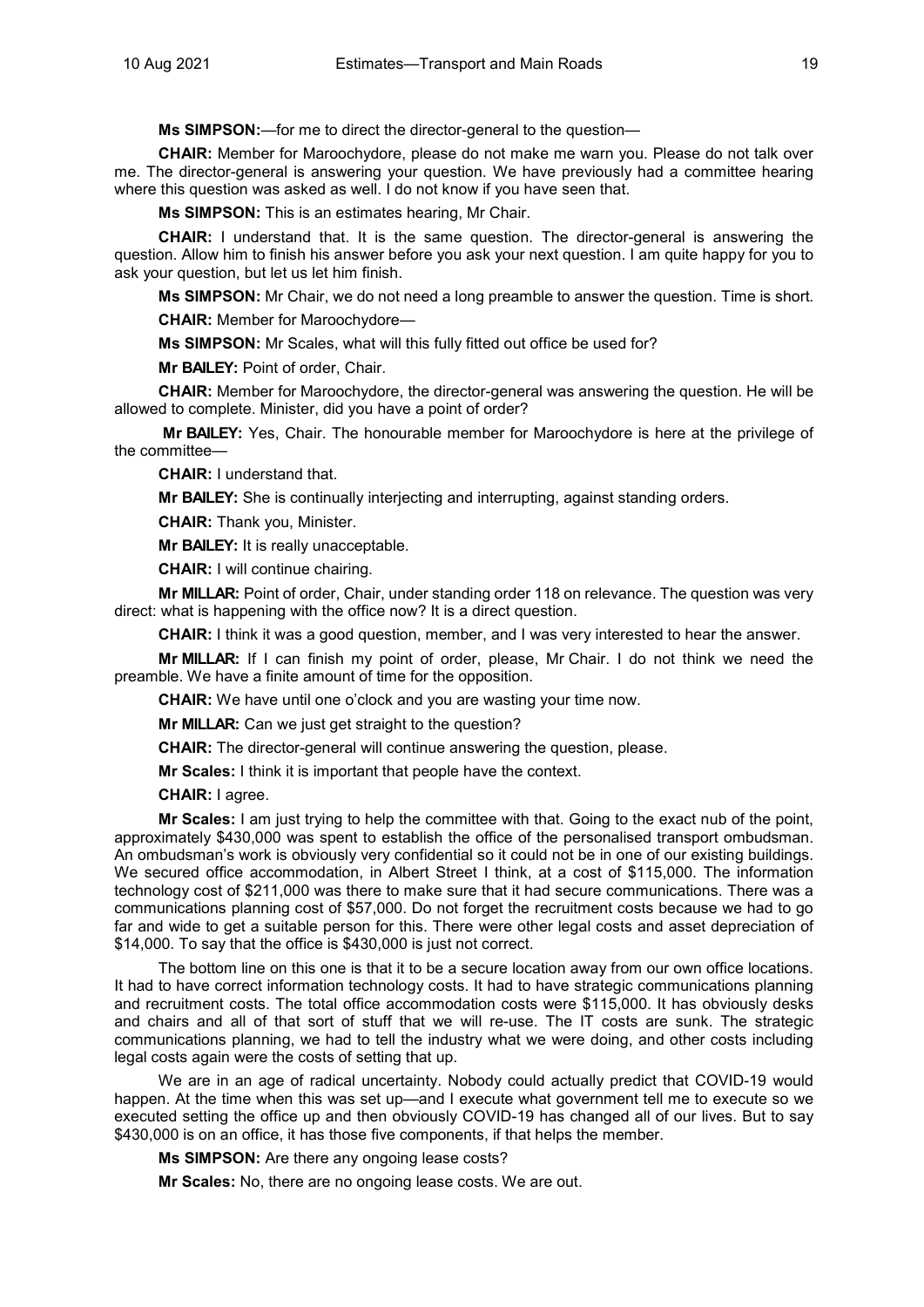**Ms SIMPSON:** Mr Scales, the minister initially promised that the ombudsman would be appointed by March 2020. Had the department or minister selected the person who would fill the role prior to the initiative being put on hold when COVID hit?

**Mr Scales:** We had certainly commenced the recruitment process and we had got down to a preferred candidate.

**Ms SIMPSON:** How much cost had the process of the recruitment incurred?

**Mr Scales:** I refer back to my previous answer: the recruitment costs were \$33,000.

**Ms SIMPSON:** What was the all-out cost of the personalised transport ombudsman, from the recruitment process through to the leasing and other costs? How much was the cumulative cost?

**Mr Scales:** It was \$430,000, as I have just said.

**CHAIR:** The figure you quoted earlier, yes.

**Mr MINNIKIN:** I have a question to Mr Scales in relation to regional airfares and the price tracking tool. Mr Scales, the minister announced on 29 July 2020 that TransLink were developing a price tracking tool for regional airfares. Where is it?

**Mr Scales:** We did have a very close look at a price tracking tool but regional airfares are subject to market conditions, are also subject to a lot of changes on fuel and we have been opening and shutting borders as the member for Chatsworth and committee members obviously are aware. The issue with the price tracking tool was basically that we could not keep up with what was happening in the marketplace. The issue really was one where we could not actually get it to do anything that would have been useful to people on the ground. The reason for that is because the prices are in the private domain and borders were closing and opening really quickly, and then we found that airlines were actually not carrying anybody or carrying full or going to charter. The price tracking tool that we intended to do would have been of very little use to anyone, if that helps.

**Mr MINNIKIN:** I completely concur. How much has the department spent on this initiative to date?

**Mr Scales:** It was done by staff so the staff costs would have been just absorbed.

**Mr MINNIKIN:** Do you have any proximate idea of those absorbed staff costs?

**CHAIR:** I will allow the question, but there is a hypothetical in there. Director-General, do you have any figures?

**Mr Scales:** I cannot break it out, member for Chatsworth. We have 9½ thousand staff over 100 locations in the department. The TransLinkians would have been doing a lot of this work with others in the department, so I could not break it down.

**Mr MINNIKIN:** Mr Scales, will it be delivered or scrapped completely now? Will it be delivered or even post COVID will it still be scrapped?

**Mr Scales:** Currently we regulate seven air service routes across regional Queensland so provide subsidised air routes to 23 regional communities, which have been a bit of a lifeline certainly in current circumstances. We have released a public open market tender for the provision of those currently regulated regional air routes, which expires on 31 December 2021.

When we get to a position of normality, member for Chatsworth, whatever that is, I am sure we will look at it again because it is of customer benefit if we can get that far. To quote Churchill, I do not think this is the beginning of the end. I think it is the end of the beginning. We are going to be in turbulent times for a long time to come. Basically, we will return to it when things stabilise. Look what happened yesterday with the bubble across the border which just got burst, basically. When we get to a stable point, member for Chatsworth, we will probably have a look at it again, if it is valuable to the consumer.

**Mr MINNIKIN:** Mr Scales, it was announced in April that digital driver's licences would be rolled out in Queensland after a successful trial. The minister recently was unable to provide any milestones for the project. My question specifically is when exactly will Queenslanders get a digital licence?

**Mr Scales:** We had a successful trial on the coast from 24 March to 30 September 2020. I think you are referring to the fact that the Fraser Coast residents and businesses who participated in the pilot continue to use that app. We had about 780 participants. The response on that is we are looking at how we move forward, the deployment of the digital licence beyond the pilot locations. It is something again that has been affected by COVID-19, so we have a lot of good work that we have done. We have got a lot of good data from the pilot. As to speculating on when we would be rolling this out, member for Chatsworth, I cannot give you a date because there are so many other things going on.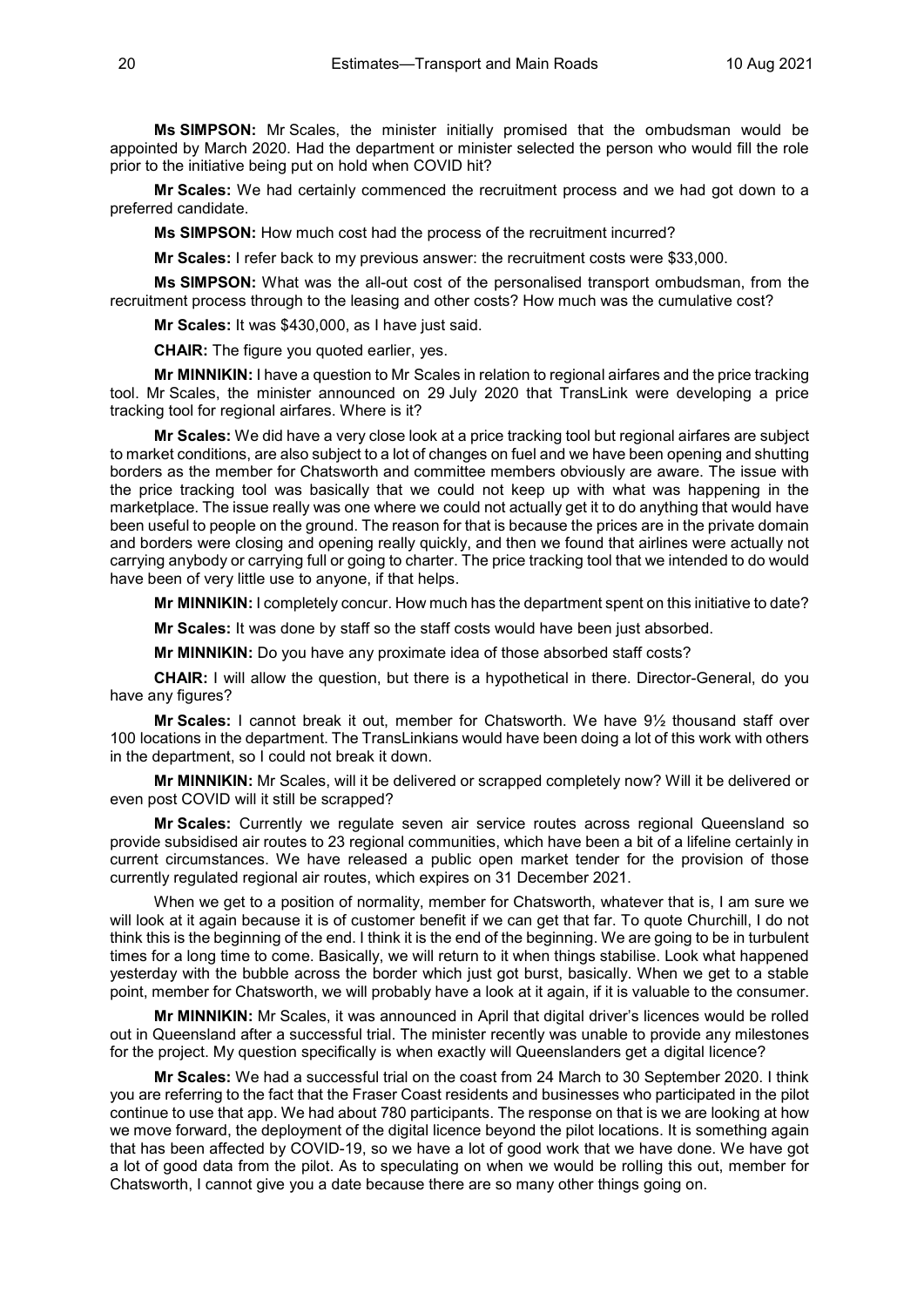**Mr MINNIKIN:** We have talked about the personalised transport ombudsman; that has been scrapped—a 180-degree turn. We have talked about the regional airfare price tracking tool going nowhere. We still do not know when digital driver's licences will be rolled out. Minister, we have highlighted three cases here where a press release has not been followed up by action. Minister, do you accept responsibility for non-delivery?

**CHAIR:** I will just ask you to rephrase that. I will allow the question, but you have chucked quite a few imputations and everything in there. We will allow the minister to answer. I just warn you for future. It is a pretty inflammatory question. Minister?

**Mr BAILEY:** Thank you, Chair. I thank the honourable member for the very loaded question with imputations. A major event has happened, to inform the member, since March 2020 and it is called the COVID global pandemic. It has had a big impact on a lot of things. The member may have missed this.

To just go through a number of things here in the question, the personalised transport ombudsman—we saw the impact of COVID on the personalised transport industry was severe. The industry said to us, 'Do we really need this ombudsman?' We did a review, because we work with industry. When we did the review, there were other ways of achieving the goals that cost less money that had less of a burden on personalised transport, so we did it.

To be quite frank—the opposition has raised a few questions here about the finances—we have saved 90 per cent of the allocation for the ombudsman of \$5 million over three years. We have saved that. It seems to be that the opposition is advocating for more red tape for the personalised transport industry. It is an extraordinary position for the opposition to be in. I am incredulous, Chair.

**Mr Minnikin** interjected.

**Mr Millar** interjected.

**CHAIR:** Member, I am allowing the minister some leeway here. It was quite an inflammatory question. I will ask the member for Gregory to stop interjections as well.

**Mr BAILEY:** I was speaking directly to the question. Let me quote the CEO of the Taxi Council of Queensland, Blair Davies, who commended the state government on its decision to prioritise reducing regulatory burden for the industry. Mr Davies said—

Utilising the Government's existing dispute resolutions and TCQ's experience in mediation makes much more sense than adding another layer of bureaucracy for the personalised transport sector. It just has to be a more efficient process ... We thank the Minister for taking on board TCQ's advice that Queensland taxi licence holders could not afford to pay the industry levy this year.

A last direct quote here from the of CEO of the Taxi Council of Queensland—

The past twelve months have been very tough for taxi licence holders and so this decision that will save them \$405 per licence is very much appreciated.

We work with industry. The LNP seem to be proposing more red tape for the industry—very strange for them to be in that position.

**Mr WATTS:** It is a matter of being accountable for the money spent.

**Ms Simpson** interjected.

**CHAIR:** Can we please stop the interjections? The minister is answering the question. Minister, noting it was an inflammatory question, but could you please—

**Ms SIMPSON:** It is inflammatory response! Ridiculous!

#### **CHAIR:** Member!

**Mr BAILEY:** There were two parts to the question. The digital licence app: while there has been a global pandemic, we have been focused on ensuring Queenslanders are safe. Seven deaths in Queensland; 4.3 million deaths worldwide. We have been very successful at doing so, but the global pandemic has had an impact on a range of things. The trials for the digital licence have been promising. It is under consideration for government in terms of ensuring it progresses right across the state. We obviously see the great advantages in it. Of course, the pandemic has been the priority in terms of dealing with things. We can hear the grumbling and the groaning from those in opposition about various things, but that is the reality.

The other part of the question was the aviation issue. The honourable member for Chatsworth might have noticed that aviation has changed considerably during the global pandemic. Of course we will consider further the issue of tracking airfares, but at the moment I do not think that is something, given how limited air services are due to the pandemic, we will get back to, but we are making sure that communities have air services. We have the Local Fare Scheme which was cut by the previous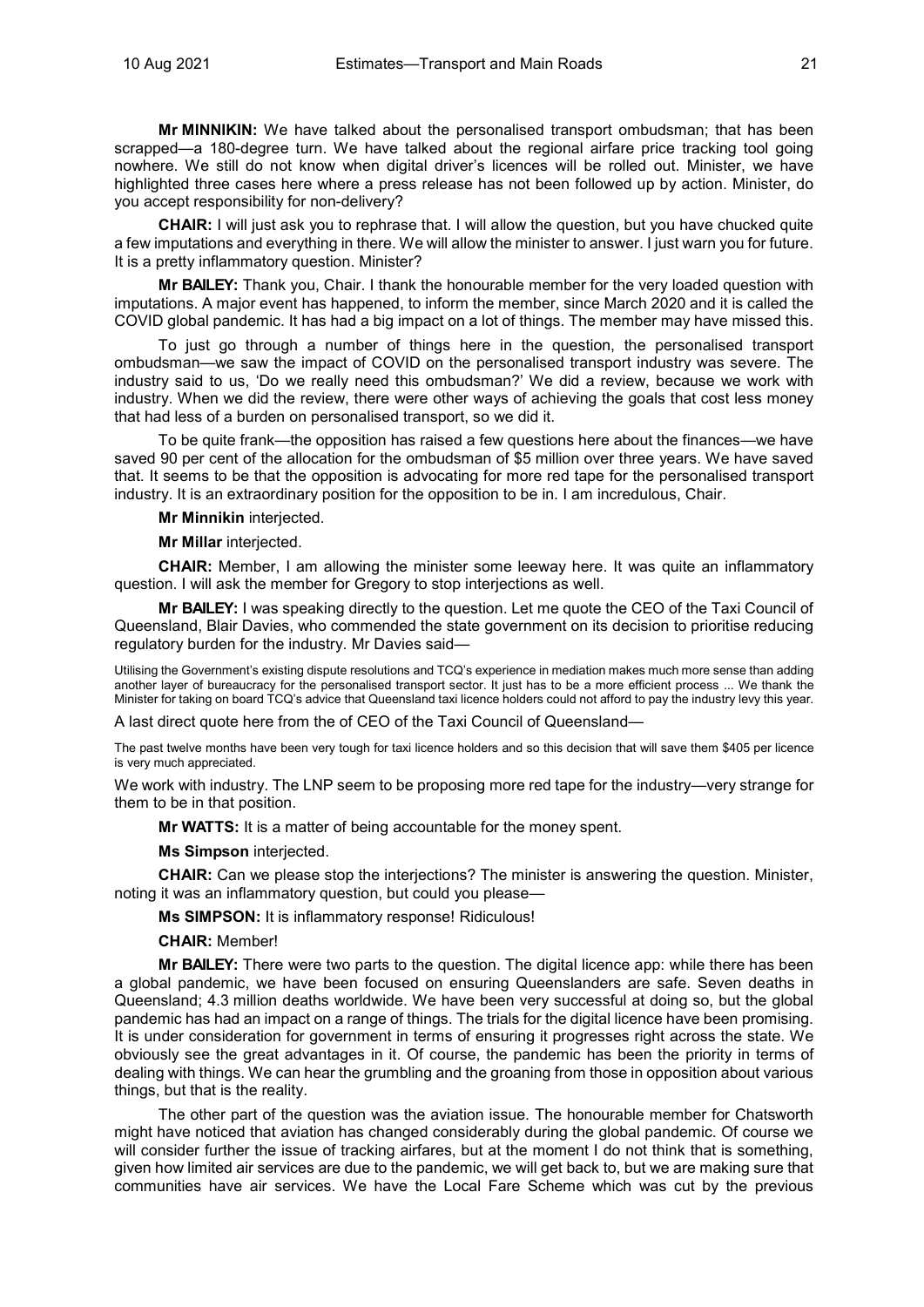government, restored by us, so that people are subsidised to go to remote locations up in the Cape. That is something we are very proud of and we continued in the budget to ensure people are not paying inordinate airfares.

You can put your fingers in your ear and pretend the pandemic is not real, but it is real and it has had an impact on all three of these issues.

**CHAIR:** Thank you Minister for that answer. We will now go to government questions. I call the member for Mount Ommaney.

**Ms PUGH:** Minister, with reference to Budget Paper No. 3, can the minister outline to the committee how the Palaszczuk government's record roads and transport budget has helped to secure the 2032 Olympics and plans for transport over the next 10 years?

**Mr BAILEY:** Just before I answer the question, I inform the committee that I have just been informed that the federal approvals for the Beerburrum to Nambour rail upgrade have actually just come through. I am sure the member for Maroochydore will be pleased to hear that her colleagues in Canberra have done that. That is something we have been seeking for quite some time now—most of this year.

In relation to the question asked, I join many Queenslanders in celebrating an historic achievement there where the Premier had secured the 2032 Olympic and Paralympic Games for Queensland. We saw Queenslanders lead the way as part of the Olympic team, and we will lead the way in terms of providing the best Olympic and Paralympic Games ever produced.

Our public transport system and major road connections were crucial not just for the growing population, and accelerating growing population as a result of our very strong management of the global pandemic, but it is a key element to our successful bid to the Olympic and Paralympic Games.

I can assure the member that transport infrastructure required for the Olympics will first and foremost be designed with the needs of Queensland's growing population in mind. We are already in a strong position with the \$5.4 billion Cross River Rail project which the Independent Audit Office has ticked off on recently as having no issues with. The new Albert Street station will be very popular very quickly. Those people who have to come in and often get out at South Brisbane and South Bank and walk across the river on a hot summer morning are going to love getting out in an air-conditioned Albert Street station, I can tell you. It is going to be fantastic. They will be able to change on the Cleveland line easily at Boggo Road, get off the busway and get on the new Cross River Rail air-conditioned underground line. It is going to be absolutely awesome.

Thousands of Olympic spectators will be able to board the train and arrive at the stadium under three minutes from Albert Street. That is not just good for the Olympics; it is fantastic for any AFL or cricket fan. We put on as many buses as we can, but everyone knows getting out of the Gabba is hard with buses. With 900 people per train every couple of minutes moving after an AFL game or after the Big Bash, it is going to be awesome. It is going to be fantastic long before the Olympics happen. That is what we are committed to.

It is not just Cross River Rail. We have substantial infrastructure commitments that will also help us in terms of the Olympic bid. We already have the Eastern TransitWay under construction and the Northern TransitWay as well. The Gold Coast Light Rail extension to Burleigh will be a huge benefit to the Gold Coast. There was no progression of light rail under the previous government. This government is getting stage 3 done.

We did not even have a business case completed when we came into office to upgrade the Sunshine Coast rail line because of the ineffectiveness of Sunshine Coast veteran MPs. Now we have more than half a billion dollars of funding committed to the Beerburrum to Nambour rail upgrade, which will include duplicating the line from Beerwah to Beerburrum. Now that we have the approvals through this morning—great news—we will be able to progress that. It would have been nice if some of those Sunshine Coast LNP MPs had lobbied their own members in Canberra. We might have got that through a little earlier.

We also have a commitment to the Coomera Connector, or the second M1. We did not even have a corridor for that when we were elected. I have covered that pretty well to date. We are getting on with it. The QTRIP allocations are substantial. It is going to be the biggest road project—even bigger than the billion dollar M1 upgrade at the moment between Varsity Lakes to Tugun that is happening under this government. We certainly have not made the same mistake of our predecessors when they did not spend a single new dollar on the M1 in three years.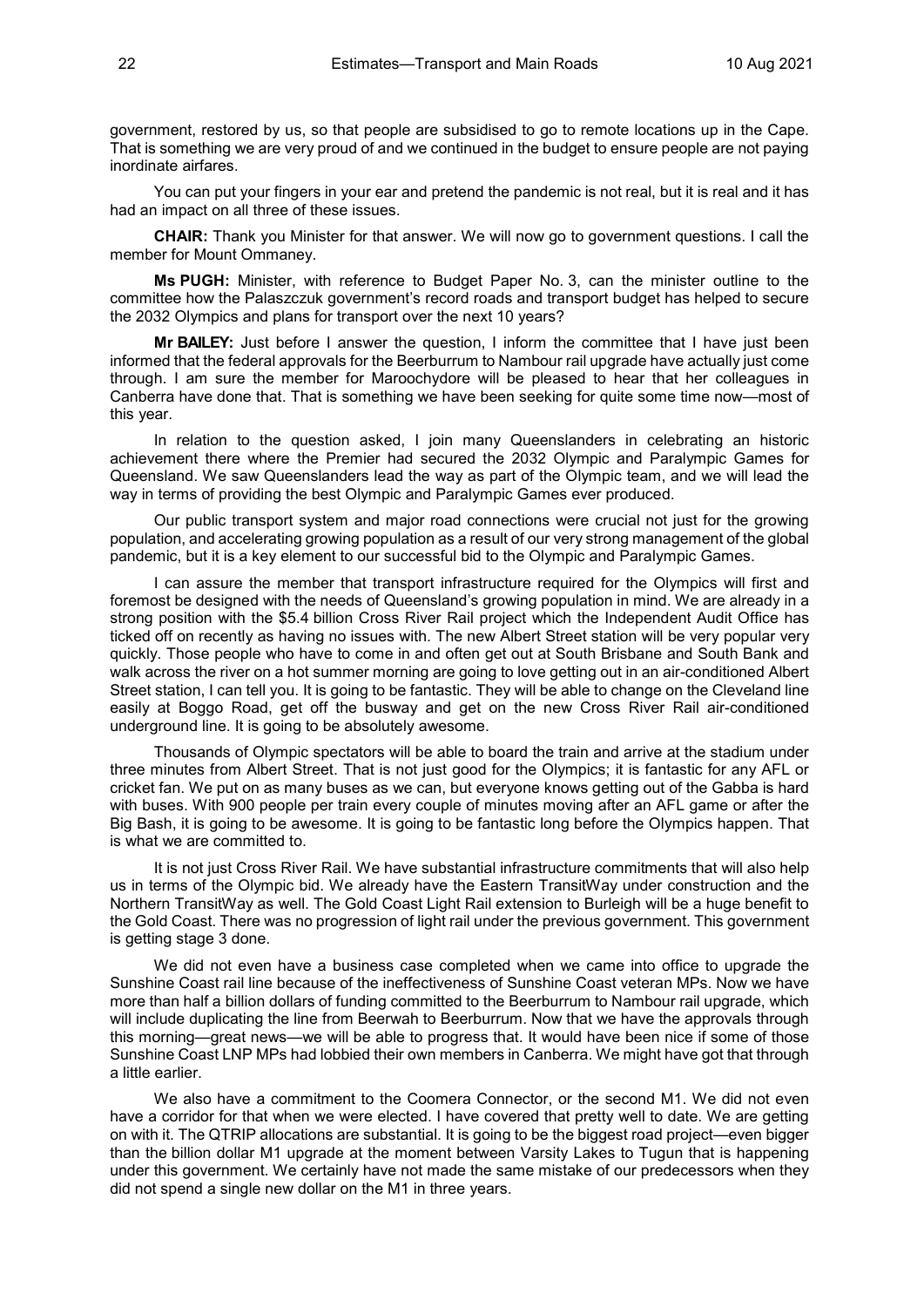With smart ticketing you will have the same public transport system—smart phone, smart watch, credit card, debit card—right across the state. Whether you are from Cairns, Rocky, the Gold Coast or wherever, it will be the same system right across the state under this government. It will be well and truly in place nearly a decade before the Olympics. That is not just good for Queenslanders but also great for tourists who come here. When they go up to the reef and come down for the Olympics, it will be the same system. It will be very handy and very user-friendly.

We are also releasing today the Creating Better Connections for Queenslanders—a 10-year plan for transport that sets out our priorities and key initiatives for public transport across Queensland. It outlines our significant investment in passenger transport. It is coming together to deliver customer and community benefits. Creating Better Connections for Queenslanders sets an exciting vision for the future of passenger transport that focuses on getting the fundamentals right for customers—reliable, safe and accessible services. As the recovery from the impacts of COVID-19 continue and congestion grows—we have seen people leave the public transport system and drive—it is important that we are talking to Queenslanders about the benefits of passenger transport and our plans for improving services into the future.

**Ms HOWARD:** In relation to Queensland's COVID-19 economic recovery plan budget update, can the minister advise the committee what the Palaszczuk government has done to prevent the civil construction sector shutting down as a result of COVID-19? Is the minister aware of any alternative approaches?

**Mr BAILEY:** I thank the member for her interest in our economic recovery and our management of the COVID pandemic. You have been a very active part of this government's response to it. Since the start of the pandemic, the Palaszczuk Labor government has been listening to expert health advice from our Chief Health Officer, Dr Jeannette Young, and acting on it. We knew from the beginning that the best health outcome was the best economic outcome. They were tied together. Most people understand that. We needed strong leadership.

The Prime Minister, the federal government and the opposition piled on here last June for a whole month saying, 'Open the borders. Open the borders.' The Premier held the line, and thank God she did because it protected our economy. It protected Queenslanders. It is that sort of strong leadership and foresight that avoided many deaths in Queensland. That is what authentic leadership is.

While work sites across Australia and across the world shut down last year and construction sites in Sydney are closed right now, we have been able to keep our civil construction sector working by working together. I wish I had a dollar for every phone call I have had with industry because we have been in touch with them regularly, finding out what they need and working out how to protect people and how to keep things going safely. I want to thank everybody in the different industries I have worked with—civil construction, transport infrastructure, personalised transport—for working with us through such an unprecedented time. No-one could have predicted it. Everyone has worked really well together, and I thank them for that.

Not one TMR work site closed during the pandemic because we had COVID-safe plans in place, because the safety of our workers was our first priority. We were able to accelerate project delivery in the end and delivered \$764 million worth of works ahead of schedule for the financial year 2020-21. That is three-quarters of a billion dollars ahead of schedule. We have also been hard at work delivering our four stimulus programs worth almost \$1.3 billion which I outlined before. There are 29 completed already and 130 under construction. Thank you to all the mayors for their very positive feedback. We have been able to do a lot of sealing out there. We are spending more than \$100 million specifically on sealing dirt roads for the first time. This is a great opportunity to accelerate that in the biggest road network in Australia.

If civil construction had shut down in Queensland because of COVID, the economic impact would have been severe. I have received advice that if construction on Cross River Rail, for instance, had shut down for three months it would have cost about \$1.5 billion. That is just one of hundreds of projects across Queensland. If we had been forced to shut down, it would have cost billions and billions of dollars. There would have been a lot of hardship for workers and people right across Queensland. We knew from the start that a strong health response was key to looking after people's economic health as well.

We certainly were not listening to the opposition who called for the borders to be open 64 different times at least. In fact, the current Leader of the Opposition is on record as parroting the Prime Minister's lines about equating our world-leading response to having a 'doona over your head and sucking your thumb in the corner'.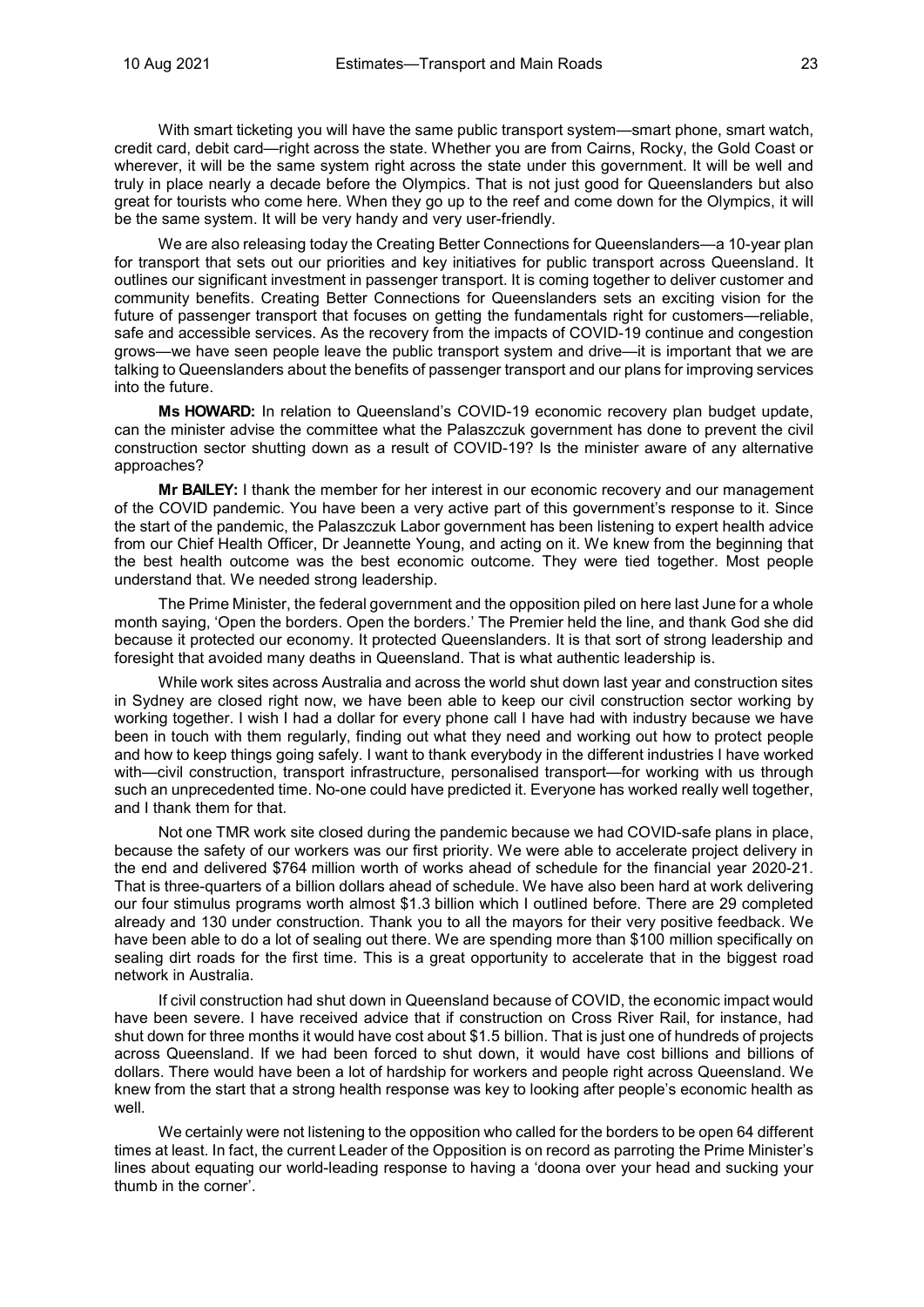**Mr MILLAR:** Point of order, Chair: under standing order 118 on relevance, the minister seems to be getting off track.

**Mr BAILEY:** I am answering the question.

**CHAIR:** Thank you for the point of order. I am enjoying the answer but I will caution the minister to stay relevant to the topic.

**Mr BAILEY:** Thank you, Chair, for your guidance. The question mentions shutting down as a result of COVID-19. I am certainly answering specifically the question. What I am saying is that for those who characterise our world-leading COVID response as tantamount to putting a 'doona over your head and sucking your thumb in the corner'—

**CHAIR:** Thanks, Minister.

**Mr BAILEY:**—it is absolutely reckless and irresponsible. That is the member for Broadwater.

**Mr WATTS:** Point of order, Chair: just for clarity, the government did open the border.

**Mr BAILEY:** This is a debating point.

**CHAIR:** There is no point of order. Minister, can you move on?

**Mr BAILEY:** Certainly. I am addressing the COVID part of the question. I thank the member for Toowoomba North for his interjection because he was found to be not conforming to the rules under COVID—

**CHAIR:** Thank you, Minister. We will move on instead of arguing.

**Mr WATTS:** I resigned when I did something wrong, unlike your member—

**CHAIR:** Member for Toowoomba North, that is it for the interjections. Minister, can you move on from that?

**Mr BAILEY:** Certainly. We saw other members also advocate to not listen to the health advice. We saw the member for Burleigh put up billboards-

**Mr MILLAR:** Again—

**Mr BAILEY:** This is relevant to the question.

**CHAIR:** Member, there was an element in the question about COVID-19.

**Mr Millar** interjected.

**CHAIR:** Member, I am chairing this hearing. Minister, I will ask you to move on. We understand COVID-19 and what has happened with other members. We will move on with the answer.

**Mr BAILEY:** The Queensland model to protect the civil construction industry and the economy broadly is seeing 88 per cent of net migration coming to Queensland. Why? Because we handled the COVID pandemic as well as anybody in the world. We did not abuse our health officers as punch drunk bureaucrats, as some members of the opposition did. We backed them in and we acted on their advice. It was not always popular but it was the right thing to do. It protected people's lives. It protected people's jobs. That is what authentic real leadership is about.

**Mr WATTS:** Punch drunk member—

**CHAIR:** No more interjections, member for Toowoomba North.

**Mr BAILEY:** I am very proud to work with a strong Premier; a strong Deputy Premier, who was the health minister for a lot of it; and our Chief Health Officer, Dr Jeannette Young, who will be the next Governor—a real hero of Queensland. I am in awe of their leadership. I am pleased to work with them. You know what you are going to get with them. They will always act on the health advice. It is an issue of science, and we understood that from day one.

**Ms HOWARD:** This issue is important to a lot of Queenslanders, in particular my two parliamentary colleagues the member for Lytton and the member for Redlands. I refer to page 1 of the SDS and the government's objective of supporting jobs and protecting the environment. Can the minister update the committee on work done by the Palaszczuk government to clean up our waterways of derelict vessels and support jobs in the maritime sector?

**CHAIR:** Minister, as much as it is a very important topic, I would like to get some crossbench questions in before the break, so if you can answer that briefly.

**Mr BAILEY:** Certainly. Queensland's coastline is not only the most beautiful coastline in the world but an incredible asset. We want to protect and enhance it. One of the things I understood in my first term as minister responsible was that we had a lot of derelict vessels all over the coastline that boaties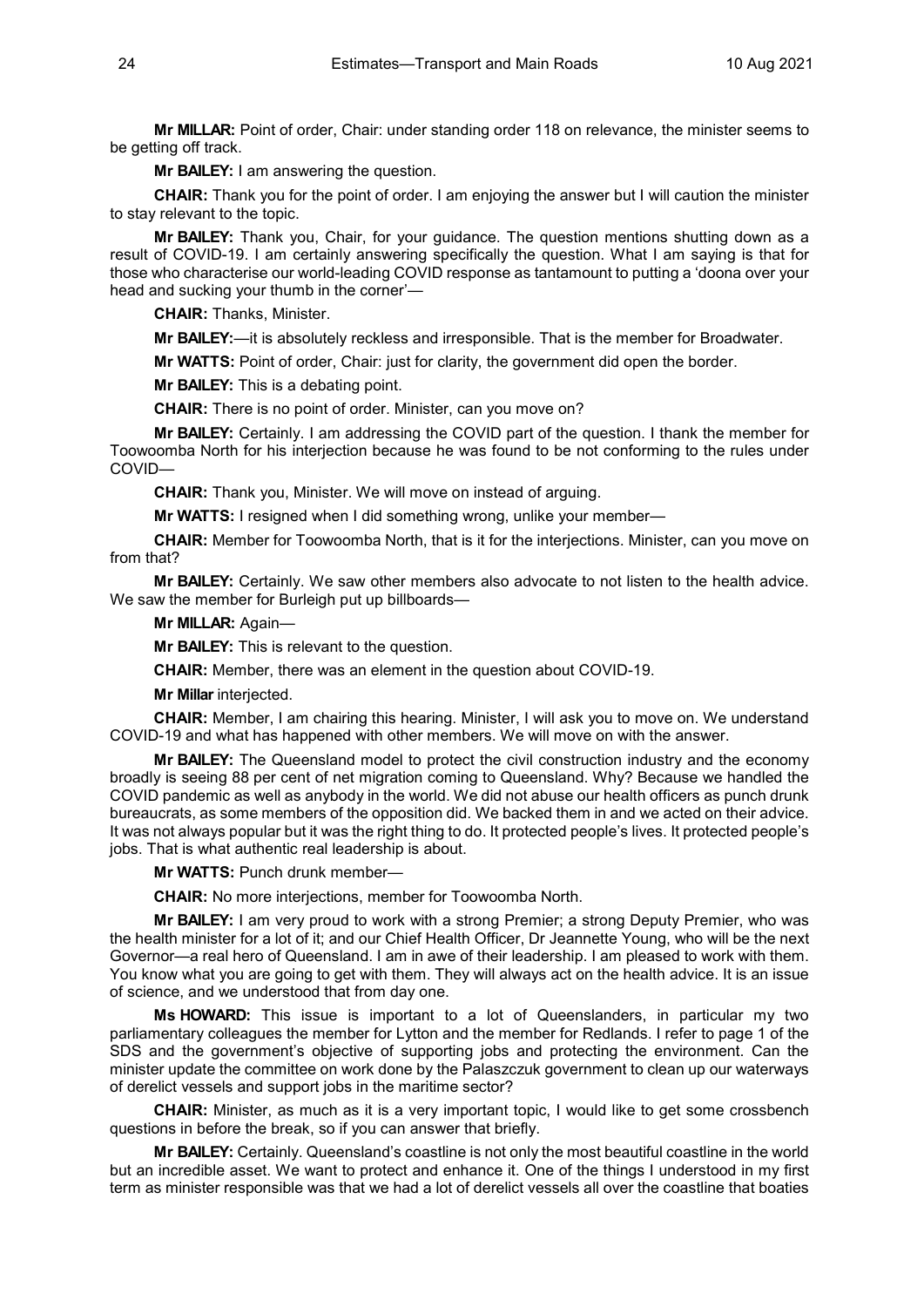and the community wanted to see cleaned up. While we could do a little bit here and there it was clear that we needed a specific program, so I instituted the War on Wrecks program. We have also established a Maritime Jobs Taskforce. I acknowledge the excellent leadership of the member for Redlands, who has been the chair of our War on Wrecks task force working with industry on this, also Maritime Safety Queensland, the Gold Coast Waterways Authority and local VMS and contractors who have done a fantastic job.

Our successful War on Wrecks program has seen the removal of more than 800 vessels from Queensland waters as part of a four-year, \$20 million program. Thanks to all of the task force members who have done such a great job we have 843 fewer derelict and abandoned vessels in our waterways from Burleigh up to Hayman Island. MSQ has thrown its weight behind the campaign. Demonstrating it can get the job done, working with local and state government agencies they identified a further 150 vessels across the state classified as derelict and about 177 more at risk of deteriorating. MSQ has been getting involved proactively in this space and, we hope, getting good outcomes. It is pleasing to see the task force intervention resulted in 102 vessels being pre-emptively removed by their owners in the 2020-21 financial year. They are trying to get ahead of the curve here and that is good. I expect the task force to progress towards achieving a long-term vision where owners are able to take responsibility for the entire life cycle of their vessels and all Queenslanders can enjoy cleaner, safer seas.

The point I want to make is that most boaties are incredibly responsible. We are talking about a minority here but they have a big impact. We want to keep our waterways environmentally pristine, and this is a great program to achieve that. It has also been a reliable source of work for Gold Coast marine businesses. Every salvage project is a job creator and these marine businesses, many on the Gold Coast and other places, use local hire equipment, bobcats and machinery and scrap yards to dismantle those boats.

**CHAIR:** Can I ask you to please wrap up, Minister.

**Mr BAILEY:** The Maritime Jobs Taskforce was part of the question, but I will come back to that.

**CHAIR:** You might be able to come back to that. Thank you, Minister; we know it is a great initiative. I now welcome the member for Traeger via videoconference and the member for Maiwar, who is in the room. I will go to the member for Traeger for a question.

**Mr KATTER:** Minister, an issue was raised by the north-west councils with regard to the 55 local councils that perform RMPC contracts. Can the minister commit to working with councils to resolve the legal uncertainty stemming from a Supreme Court case that ruled out any use of third-party contractors—which is akin to privatising the workforce—that is typically undertaken by local councils?

**Mr BAILEY:** I am very committed to working with mayors and local governments across the board. They do a fantastic job in an incredible diversity of jurisdictions across Queensland. You get some very spread-out, small-population areas and of course you have the major councils on the coastline as well. I am certainly happy to look into that for the honourable member. I think our relationship with local government generally is very positive.

In terms of our road construction out there, with stimulus there is a lot of work going on at the moment. We have tried to ensure that local jobs are the priority through local government. Some of the local governments have said, 'We don't have the capacity to get these couple of road projects done,' so they have contracted the work to get it done. It is a matter for local governments to make that choice. I respect the fact that they are across what capacity and resources they have, and of course their own workforce is fully committed. Those contractors are still local people who have mortgages and need incomes too, so it is good to see them being pragmatic about getting the road stimulus projects done. I undertake to the member that I will be working with local government as positively as I have in the past.

**Mr KATTER:** I have one last quick question. I am not sure if this question should be directed to the DG or if there is someone from air services there. Being mindful of subsidies and costs on tenders to regulated air routes in the gulf, can the DG or perhaps air services confirm that Danny Foster, a former employee of subsidiary Rex Airlines, was employed by TMR following the commencement of this route and then elevated to the position of monitoring air performances on those gulf regulated routes?

**Mr Scales:** Danny Foster is embedded in our TransLink division. He has nothing to do with regulated air routes, if that helps. He is fully out of the air business industry.

**Mr KATTER:** No, sorry, I meant formerly.

**Mr Scales:** Formerly? I do not know what his career history was. I know he came from the airlines, but he is now doing things for me on the European Train Control System.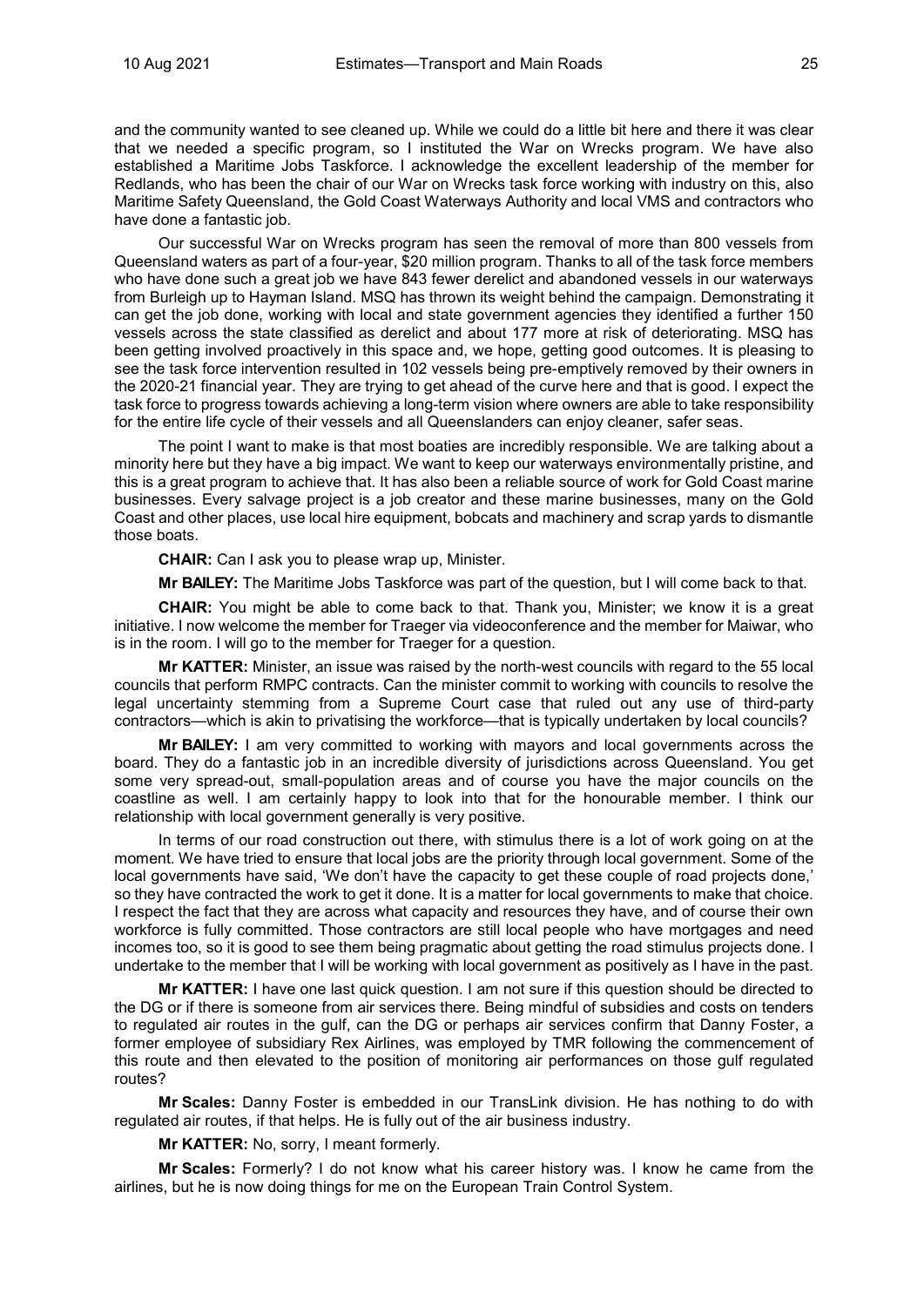**Mr KATTER:** To be clear, the question was when. My understanding is that he initially worked there years ago. He was formerly employed by TMR to monitor the air services program.

**CHAIR:** Member, is that to do with this year's expenditure?

**Mr KATTER:** Well, it is insofar as the tender is coming up for the gulf regulated routes and the performance of those will form part of the decision-making that builds into the budget as a cost for those regulated routes.

**CHAIR:** DG, can you answer that quickly.

**Mr Scales:** I do not think Mr Foster is involved in the air side of it at all. He is now on the rail side. I cannot comment on his career. I cannot even remember that far back. As far as individual employees are concerned, we have 9,500 employees. I think the answer is that he is not involved in the determination of the air contract going forward. Does that help, member for Traeger?

**Mr KATTER:** Not really. I can put another question through parliament.

**CHAIR:** We might leave it at that, member. You are missed on this committee, by the way, member for Traeger. You were a very valuable contributor last term.

**Mr BERKMAN:** My first question is to the director-general. On pages 53 and 54 the new SEQ Regional Transport Plan shows the long-term plan for public transport out to 2041. It includes new high-frequency bus routes between Bardon and Toowong and others in my electorate. The question is: should we expect to see those new routes delivered as part of the SEQ Bus Network Review, which is set to start in 2022?

**Mr Scales:** As the minister outlined earlier today, the creating better connections consultation program is now out. It has a 10-year horizon. It has five key priorities and 20 initiatives. We are asking the population about what we are doing with the transport network, so it is embedded in that. There will be an opportunity to comment on that within the consultation process, but I cannot really speculate on what may or may not happen that far in advance.

**Mr BERKMAN:** This is a question relevant to both mine and the minister's electorate but I will put it to the DG again. Director-General, now that the Tennyson tennis centre will be an Olympic venue and there are major residential developments in Yeerongpilly and Indooroopilly going on at the moment, and with Cross River Rail opening soon, is the department considering re-opening the Tennyson train line between Yeerongpilly and Corinda?

**Mr Scales:** The answer is no.

**Mr BERKMAN:** In that light, I will ask another question, if I might, Chair.

**CHAIR:** We have time for one more quick question.

**Mr BAILEY:** I am happy to add to that answer. Can I just say that the people who use the Tennyson tennis centre use the Yeerongpilly station. You suggest that they would need a Tennyson line to get there, but they already have a heavy rail station nearby that will also benefit from the Cross River Rail project. The Yeerongpilly Green development, the tennis centre and the existing residential area is very well served by heavy rail right now and it will be even better with Cross River Rail.

**CHAIR:** Member, we have got one more minute if you have a really quick question because these times are set by the House.

**Mr BERKMAN:** Director-General, the \$112 million Active Transport Investment Program that was outlined in the Cycling Action Plan 2019-2022 looks to have expired a month ago at the end of the 2020-21 financial year. What is the budget allocation for that Active Transport Investment Program this year and across the next four years?

**Mr Scales:** The Cycling and Walking Strategy is well-known. I am saying that the—

**CHAIR:** Director-General, we are going to have to be very brief with the answer.

**Mr Scales:** We are now investing a record \$252 million over the next four years.

**CHAIR:** Thank you. The committee will now have a break. This hearing will resume at 11.15 am with the continued examination of the estimates for the portfolio of transport and main roads.

**Proceedings suspended from 11.00 am to 11.15 am.**

**[CHAIR:](http://www.parliament.qld.gov.au/docs/find.aspx?id=0Mba20210810_111532)** The hearing is resumed. I welcome back the minister and officials. The committee will continue its examination of the estimates for the transport and main roads portfolio. Minister, I understand you have a quick clarification to make.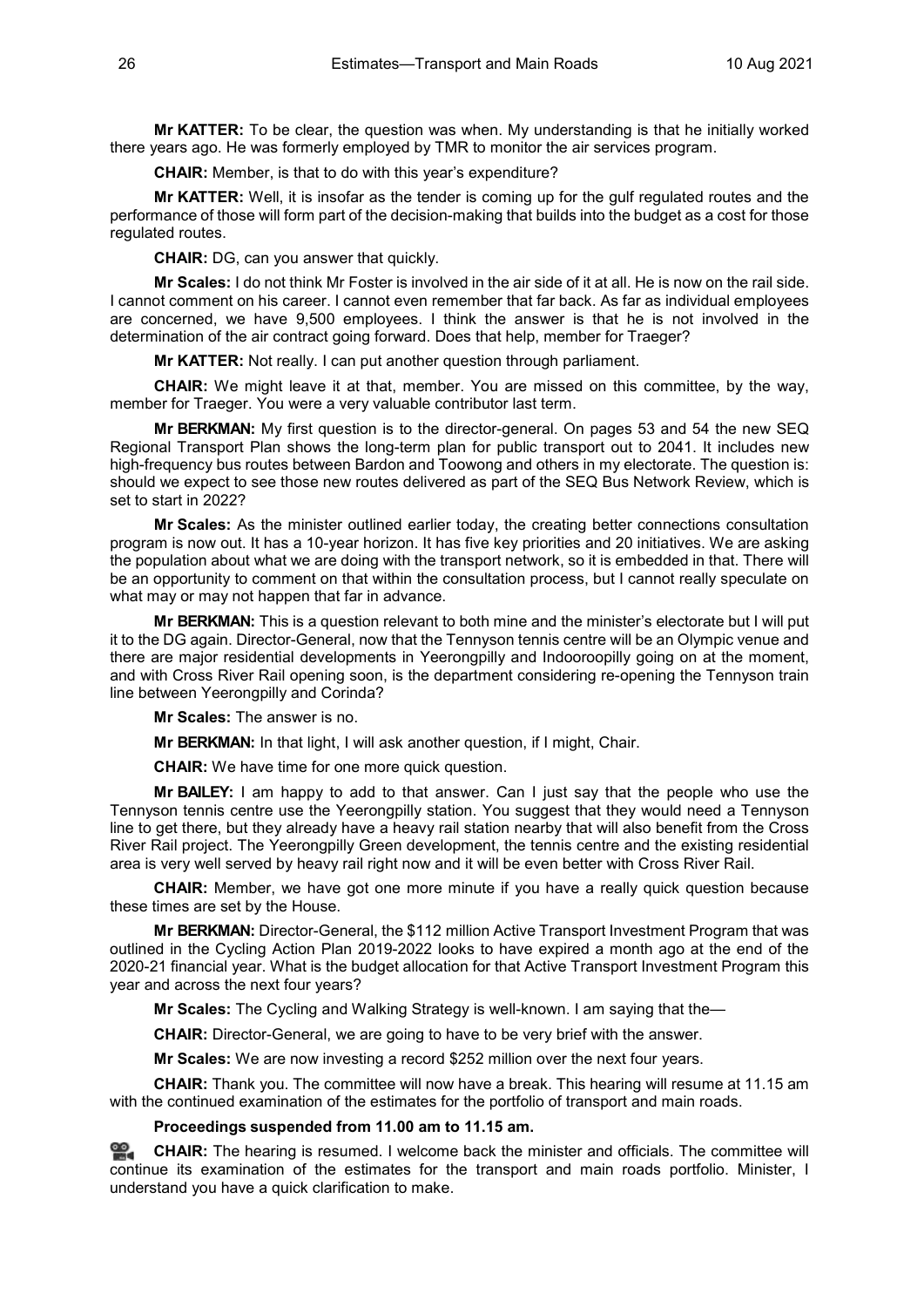**Mr BAILEY:** Yes. I just want to clarify the information I got through before that I passed onto the committee. The approvals that have been given for Beerburrum to Nambour are in fact some early works, not the substantial, from the federal government. That involves two park-and-rides there that can proceed without the environmental approvals, but the major works still do require federal government environmental approval which we are still seeking. I just wanted to clarify that for the committee.

**CHAIR:** Thanks, Minister. We will now go to non-government questions.

**Mr MILLAR:** I refer to the member for Chatsworth.

**Mr MINNIKIN:** May I speak to a representative from the Gladstone Ports Corporation?

**Mr Heagney:** I am here in my capacity as acting chief executive officer of the Gladstone Ports Corporation. If I may, I would like to pay my respects to the traditional custodians of the land on which we meet and pay my respects to elders past, present and emerging. I extend that respect to Aboriginal and Torres Strait Islanders who may be on the link.

**Mr MINNIKIN:** Mr Heagney, you were previously appointed to the board in October 2020. Are you still a board member?

**Mr Heagney:** That is correct.

**Mr MINNIKIN:** How long do you expect to be acting in this role?

**Mr Heagney:** I was appointed as a non-executive director of Gladstone Ports Corporation on 1 October—I commenced as a non-executive director on 1 October 2020. A board resolution was passed by a majority of the directors of the Gladstone Ports Corporation on 22 July which appointed me as the acting CEO of the Gladstone Ports Corporation. The resignation of the interim CEO on that date necessitated my appointment. It is not clear at this stage how long I will be in the acting role for. Anything beyond six months needs the approval of the shareholding ministers. We will at some time in the near future be going through a new recruitment process to recruit a permanent chief executive officer.

**Mr MINNIKIN:** Back on 4 May this year, Mr Colin Cassidy was appointed as the interim CEO. Can you please explain why he is not here today?

**Mr Heagney:** Mr Cassidy resigned as the interim CEO of Gladstone Ports Corporation on 21 July.

**Mr MINNIKIN:** Just for a bit of clarity, how many CEOs, interim CEOs or acting CEOs has the Gladstone Ports Corporation had in the last year?

**Mr BAILEY:** Point of order, Chair: I just seek clarification. We are here to examine the 2021-22 budget. I am just wondering how this trip down memory lane is relevant to the budgetary allocations for the current financial year.

**CHAIR:** Thank you for your point of order, Minister. I will allow some leeway in the answer, but I provide a bit of guidance to the member for Chatsworth on why we are here.

**Mr Heagney:** I am here in my capacity obviously as acting chief executive officer. I am the second acting chief executive officer since I have been a director on the board. During that time we also had an interim chief executive officer.

**Mr MINNIKIN:** Mr Heagney, I am really appreciative of your time today. Could you please outline what impacts this level of disruption has had on the organisation?

**CHAIR:** Member for Chatsworth, can you rephrase that question please? There is a fair bit of imputation in that.

**Mr MINNIKIN:** My question goes to the heart of prudent financial management, with the obvious disruption in relation to the financial performance of the Gladstone Ports Corporation over the last period of time.

**CHAIR:** The interim CEO is here to answer questions on the workings under his capacity in that. I will ask him to answer that question as to how things are going as best he can.

**Mr Heagney:** I thank the honourable member for the question. The reality is that this year the Gladstone Ports Corporation will post a record dividend. The port is operating exceptionally well. Last month we had the most coal throughput since December 2020 so the business itself is actually moving on and progressing particularly well.

**Mr MINNIKIN:** I appreciate that. Minister, on 28 July 2020 the chairman of the Gladstone Ports Corporation wrote to you seeking support for the appointment of Mr Craig Walker to the role of CEO. Why didn't you support the board's unanimous recommendation?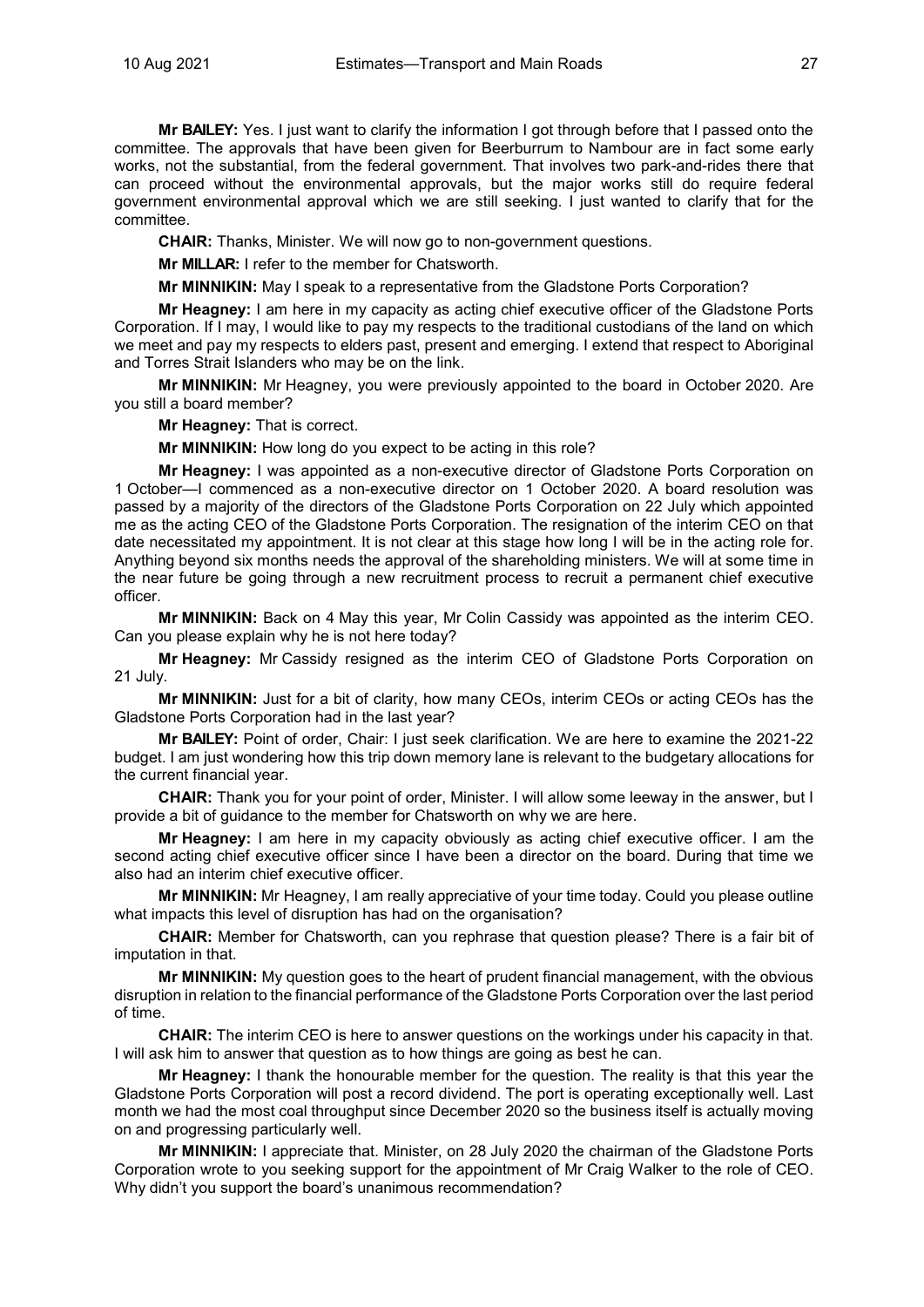**CHAIR:** Minister, I will allow the question but there may be some in-confidence things in there. Obviously, you will answer it to the best of your ability.

**Mr BAILEY:** I thank the honourable member for the question and this question can only be asked because the Palaszczuk Labor government kept the Gladstone port in public hands. I welcome discussing the Gladstone Ports Corporation any time because it is operating in the public interest and that is really good to see. I understand the board have made various recommendations. I have a legislative role there, as do other shareholding ministers. We will always make decisions in the interests of the Gladstone Ports Corporation. I do understand the independent watchdog is looking at a number of things in relation to the ports, so I think it would be inappropriate of me to comment further.

**Mr MINNIKIN:** I have a further question of the minister. The board resolution for the appointment says, 'Mr Craig Walker has been acting in the position since December 2018 with demonstrated and exemplary performance as evidenced by his individual performance and development plan'—his IPD— 'and the corporation's record results.' Minister, if a person is displaying exemplary performance, there must be non-performance related reasons for your objections. May I ask what they were?

**CHAIR:** Minister, I once again give you leeway.

**Mr BAILEY:** I thank the honourable member for the question. As I have already outlined and as has already been said by the chair of the CCC, they are looking at a number of matters in relation to GPC and its operations. For me to pre-empt or give roaming commentary—

**CHAIR:** Do not go there in relation to the CCC dealings.

**Mr BAILEY:**—while matters are being looked at I think would be inappropriate.

**CHAIR:** Member for Chatsworth, there is a clear indication that if there is something going on and I was not aware of that—in relation to the CCC, we do not want to touch on that at all.

**Mr MINNIKIN:** Of course not.

**CHAIR:** Do you have any questions?

**Mr MINNIKIN:** I do, Mr Chair, and thank you for your guidance. I acknowledge that the minister does have a lot of history with the CCC.

#### **CHAIR:** Member—

**Mr MINNIKIN:** My question again is to the minister. Correspondence between the Gladstone Ports Corporation and shareholding ministers—and obviously you are one of them—was recently released via the RTI process. Were you consulted prior to the release of these documents and, if so, did your office or you object to this release?

**CHAIR:** Minister, once again, if this has anything to do with an ongoing investigation, I ask you to tread carefully.

**Mr BAILEY:** I refer the member to my previous answer broadly. Also I point out to him that there is an RTI process in place. It is the same RTI process that was in place when he was the assistant minister for public transport under former premier Campbell Newman. These decisions are made by independent RTI officers who are independent from government.

**Mr MINNIKIN:** Mr Chair, I have a question again in relation to government boards and the performance of the bottom line as it relates to the budget. I have a question to Mr Scales, if I may. Mr Scales, during the night of Monday, 28 June, the government issued a media release to announce that Owen Doogan had been appointed as a board member of the North Queensland Bulk Ports Corporation. Coincidentally, the announcement was made on the eve of a COVID lockdown. I know that you are a very straight shooter, Mr Scales, but a cynic may think that the timing was to avoid scrutiny. I just want to be sure. Let's use this as an opportunity to demonstrate that everything was aboveboard. When was the vacant position advertised through the government's website for board vacancies?

**Mr Scales:** I thank the honourable member for the question. The Government Owned Corporations Act 1993 requires shareholding ministers for the appointment of any board. I have no direct knowledge of Mr Doogan's appointment. Basically if there is a vacancy on any of the GOCs, firstly, there is a list held by DPC. The Treasury will look at nominations from that and do the necessary checks. Then it will go into a procedure where we may or may not get involved as a department. At the end of the day it is a matter for the GOC itself to make a recommendation to the two shareholding ministers and then it goes on to the Governor in Council. Then the Governor in Council will make that determination. As far as Mr Doogan is concerned, the department would not have been involved in any detail on that appointment, if that answers your question.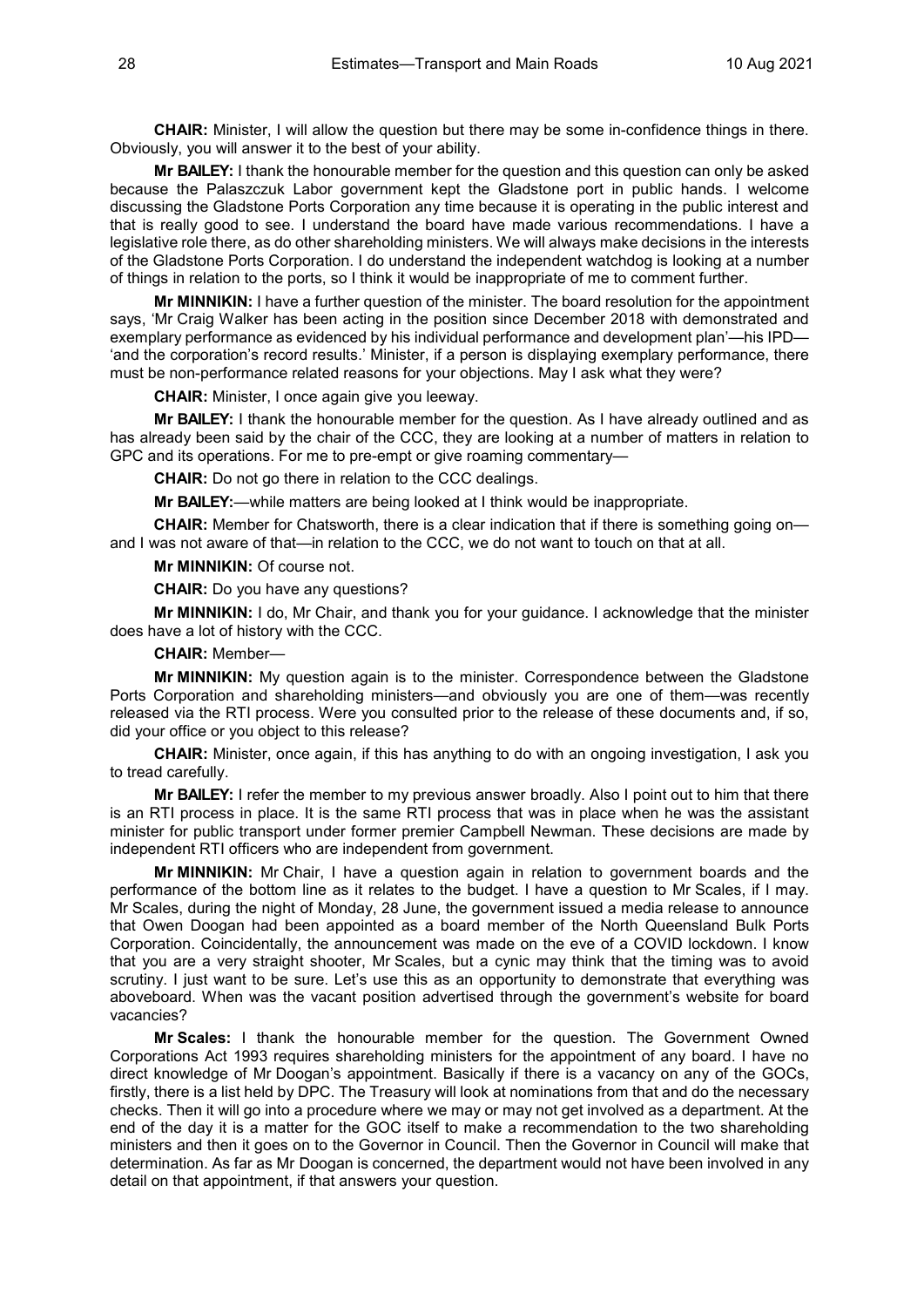**Mr MINNIKIN:** I assume from that answer that you do not know how many applications were received for that role?

**Mr Scales:** No. It would be a matter for the GOC to do that under their act. Because they are a government owned corporation, you have to have probity checks and everything else in place. As a department, we will get involved if we are asked to, but normally it is a matter for the GOCs. It is the same as our colleagues in Queensland Rail; they have their own act as well. Basically, they will recruit in the manner I have suggested. There is a list that the DPC hold. Suitable candidates are moved forward depending on what skill set is required by that government owned corporation or separate statutory body. Candidates are then chosen for interview by the GOC itself and then the process will evolve from there.

**Mr MINNIKIN:** Mr Scales, I have a further question. If you know this, can you outline Mr Doogan's previous experience in the private sector in any company similar to Queensland Bulk Ports Corporation? Are you aware of his past work experience?

**Mr BAILEY:** Point of order, Chair. This is a Treasury led process. I suggest that, given it is a Treasury led process, this is a matter that should have been asked during the Treasurer's estimates a couple of weeks ago.

**Mr MINNIKIN:** I can ask the shareholding minister through the chair I believe.

**CHAIR:** Hang on, I am taking the minister's point of order. I will allow the question. If the director-general has an answer to that I will allow it. Thank you for that. I was not aware of that.

**Mr Scales:** Mr Doogan is known to me as a member of a particular union. Queensland Treasury, as the minister said, take the lead on this process. I have no idea what Mr Doogan's antecedence or his career path would have been. He could have been a pilot for all I know I suppose. I do not know. That is a marine pilot, not an airline pilot. Basically, his CV would have been submitted to Treasury and Treasury would have made the determination. Then it would have gone to the GOC for review as well. I am sorry I cannot help you on that. My knowledge of Mr Doogan is only so long as I have been here in this great state and this great country.

**CHAIR:** Member for Chatsworth, we suggest you ask a question of the Treasurer in the House about the appointment if it was Treasury led. Do you have any other questions?

**Mr MINNIKIN:** I will certainly take that advice on board, Mr Chair, and thank you for your assistance in that regard. I have one final question to Mr Scales if I may in relation to appointments as it relates to fiscal prudence. Mr Scales, I note that Mr Doogan was the state secretary of the RTBU until recently. As a union they have donated \$125,000 to the Labor Party since 2019. Given that the minister is a shareholding treasurer, as the chair has correctly announced, and also a member of the Labor Party, from your perspective as a director-general, how does this perceived—

**CHAIR:** Sorry, member, you are seeking an opinion there. We have to rule that question out of order. You are seeking an opinion. I allowed that question because of that line, but we have gone over time and we are now going to go to government questions. You were seeking an opinion there; I have to rule that out of order. We will now go to the member for Ipswich—sorry the member for Mount Ommaney.

**Ms PUGH:** I know we look similar. It is exciting to have two women on the committee for once! My question is to the minister. With reference to Budget Paper 3, can the minister advise how the Palaszczuk government's record spend on transport infrastructure will benefit all public transport users across Queensland? Is the minister aware of any alternative approaches?

**Mr BAILEY:** I thank the honourable member for her question and her support for public transport. It is well known. Thanks to this government, we are seeing Cross River Rail happen. We are seeing light rail happen on the Gold Coast. We are seeing cooperation with the Sunshine Coast Regional Council in terms of a mass transit solution for the very strongly growing Sunshine Coast. Of course, we are rolling out smart ticketing—a unified smartwatch, smartphone, debit card, credit card system—for the whole of Queensland for the very first time.

That is in stark contrast to the record of the previous government, which cut Cross River Rail, ordered trains from overseas that were not disability compliant, cut 48 drivers from Queensland Rail and did not start the training of any new drivers in 2014. They predicted that it would take 36 years to restore the timetable but we restored it six weeks later. We also saw members opposite suggest that we proceed with the new Dutton station, which would have disconnected effectively the Cleveland line and the Gold Coast-Beenleigh line, meaning people would have to walk about nine minutes from station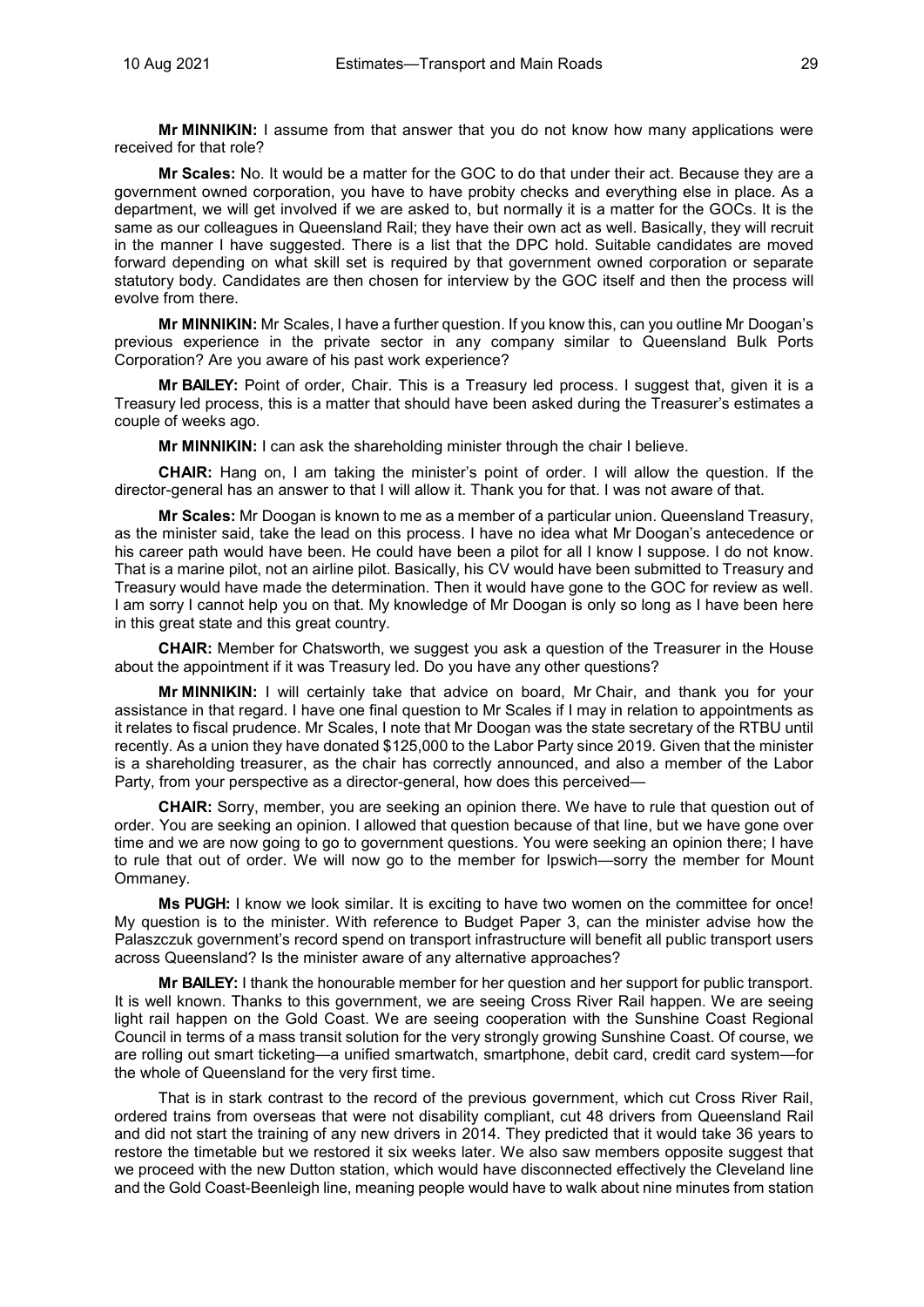to station. Clearly, members opposite do not understand public transport. We saw big cuts in roads and transport in the previous government. Even to this day, people like the member for Burleigh suggest that within five or 10 years public transport will be obsolete. How bizarre.

**Mr WATTS:** Point of order: we are talking about the budget—not a history lesson.

**CHAIR:** I am sorry, member for Toowoomba North, but it was you guys who went back into history earlier. I will ask the minister to skip over the history as much as possible. I will allow the minister to make comparisons between what we are doing and previous budgets but I ask that you be as less inflammatory as you can. I understand that in some of their questions non-government members have been inflammatory so I will allow a little bit of leeway, but we are not here to fight or argue; we are here to answer questions.

**Mr BAILEY:** I certainly take your guidance, Chair. Our commitment to light rail on the Gold Coast is absolutely resolute and well known, working with other levels of government. That contrasts with very recent comments—not historical comments; these are fresh out of the *Gold Coast Bulletin*—suggesting that public transportation would be obsolete within five to 10 years. They are in the bizarre kind of land. 'Do not take the train; take the plane. Get an A-320, it is faster and better,' said the member for Burleigh. Apparently we are taking jetliners now instead of trains! Bizarre.

Of course, we have done a multimodal study to run the light rail past Burleigh, the most logical place. Our independent consultancy found that the least disruption would be down the Gold Coast Highway, but we know that the member for Burleigh wants to see stage 4 run past his brewery and head inland. It is very sad to see. While we are doing a coordinated public transport plan across the state, particularly on the Gold Coast, Brisbane and the Sunshine Coast, we are seeing suggestions of members of parliament that are not in the public interest. That should be highlighted. I have not seen the member for Chatsworth stand up with the member for Burleigh too often, because I think he has been warned off going down there as the member for Burleigh dictates policy down there—not the shadow minister.

**Mr MILLAR:** Point of order.

**CHAIR:** I know where your point of order is going and I have just issued a caution.

**Mr MILLAR:** Point of order: standing order 118, relevance. I know the minister has a lot of fascinations with the member for Burleigh, but just stick to the issues.

**CHAIR:** Actually, I am quite interested in the answer. I am just cautioning the minister to be less inflammatory.

**Mr BAILEY:** I take your guidance, Chair. We are investing at record levels in public transport, whether it is smart ticketing, light rail, heavy rail with Cross River Rail or Sunshine Coast rail duplication in working with the council on the Sunshine Coast. It is about coordinated, coherent, different modes of transport public transport coming together, including the M1 on the southern Gold Coast. That is how we go about things. We do not come up with uncoordinated proposals that make no sense. I can assure all members of the committee that public transport will be here in five, 10, 15 years and for a long time to come.

**CHAIR:** Thanks, Minister. I believe the member for Ipswich had a question about the M1.

**Ms HOWARD:** I do. Thank you very much, Mr Chair. My question is of the minister. Regarding the capital allocations to projects on the M1 and the second M1 as set out in Budget Paper 3, can the minister advise what the Palaszczuk government's plan is for the M1 and second M1? Is the minister aware of any alternative approaches? My daughter has just moved to the Gold Coast, so I need to know this.

**Mr BAILEY:** Thank you, member for Ipswich. I am happy to talk about the M1 and the second M1 every single day. I absolutely love to see so much going on down there. Anybody who travels to the Gold Coast on the M1 can see how much work is underway. It is a \$749 million upgrade. In terms of the second upgrade around the merge, the landscape has changed massively with added lanes, improving interchanges and active transport. It is an awesome project. As you go down to the Gold Coast, you see the interchanges work underway. Heavy construction has started at exit 41, which is fantastic to see. We also have funding lined up for exit 49 and we are advancing the planning on interchanges at 45 and 38. That hugely booming and growing area is putting pressure on those old interchanges and they need to have their capacity increased.

That is not even mentioning the billion dollar upgrade of the M1 from Varsity Lakes to Tugun where, again, for anyone driving through there, the landscape has changed massively. We have finished the Mudgeeraba to Varsity Lakes section—fantastic. Traffic is flowing there beautifully. When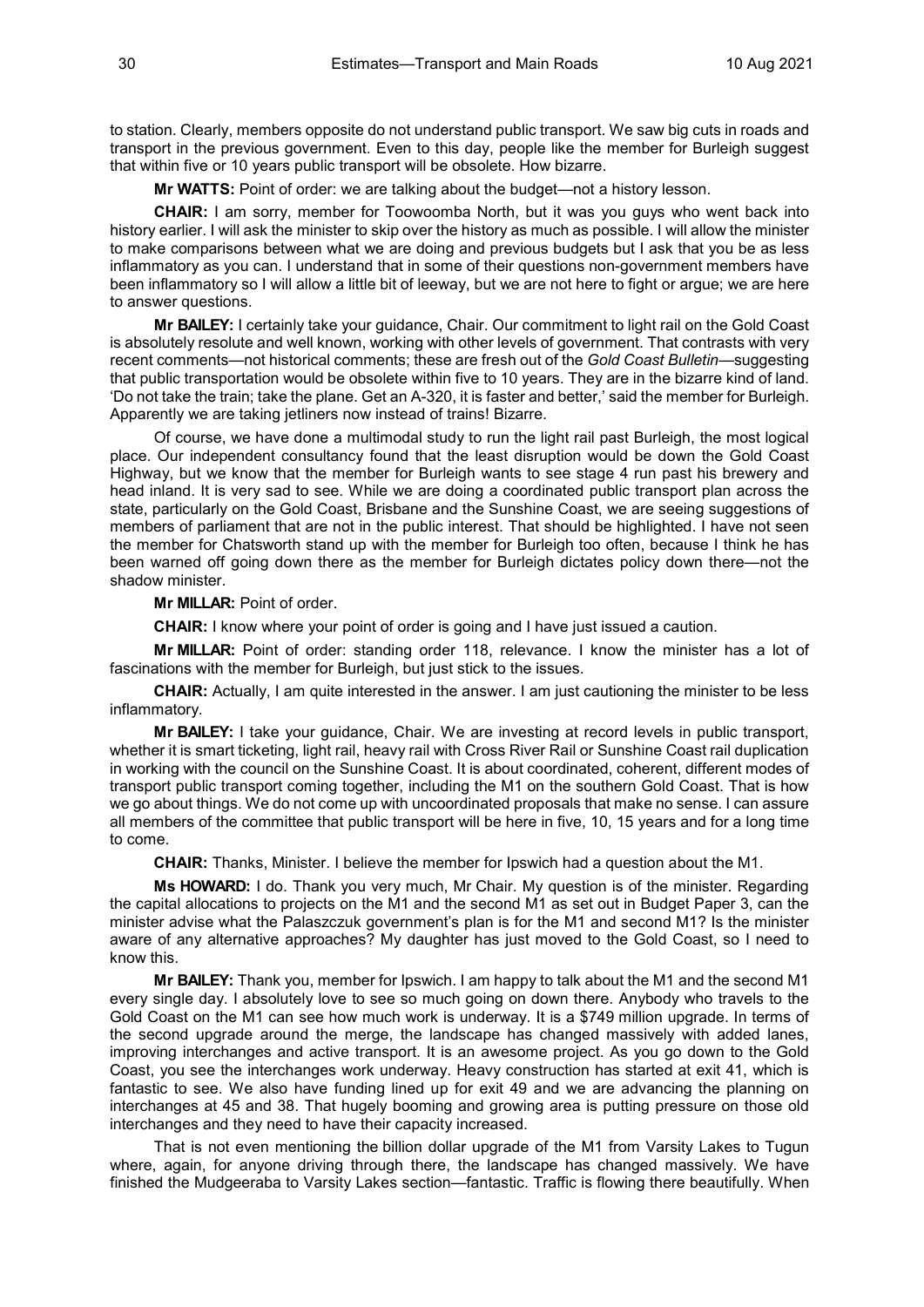we do the southern section of the M1 from Varsity Lakes to Tugun, that will mean a much faster travel time on the M1. That will take pressure off the old Gold Coast Highway which then will allow the future capacity for light rail at a post-Burleigh stage. It is a very coherent plan. We are not making the same mistakes of the Newman government where not one new dollar went on the M1 in three whole years. We are investing. We are not making those same sorts of mistakes.

Of course, we already have done the exit 57 interchange, which is going extremely well, despite the doomsaying of the member for Theodore and a few others present today. Exit 54 is also going very well—built under the Palaszczuk Labor government.

I am happy to report some very interesting things. Sustainability is a really important part of such a big portfolio as TMR. All three packages of the 10-kilometre upgrade from Tugun and Varsity Lakes have been awarded a design category leading rating by the Infrastructure Sustainability Council of Australia. The project includes three Australian-first innovations, including trial of a new pavement rubblisation method that involves cracking the existing concrete road surface and testing the remnants for use as road base on the same site as part of the new motorway lanes. This method of road construction reduces waste material removal costs and also lowers overall carbon impacts by reducing the need to move it off site. The upgrade is setting a very high standard to inspire the next generation of road builders to continue to create sustainable projects.

Of course, we also see lots of local supply chains benefit from these M1 upgrades. Businesses such as Lantrak have a lot of trucks that move around. There are 30 trucks onsite, moving 250,000 cubic metres of earth. Seventy-nine per cent of local businesses are used on the contract, with 2,892 workers inducted onsite and more than 900,000 hours worked. It is a huge scale. It is this Labor government that has invested in the Gold Coast. We did not see anything happen in the previous government. Even though we hear a lot of talking down there, it is actually this government that is doing the walking to get the infrastructure and the jobs going.

The member asked about the second M1. We gazetted all three sections of this huge 43 kilometre corridor after it had been blocked by the previous government—and I have tabled that report from 2014—and we seen \$1½ billion in joint funding allocated as part of the stimulus projects last year. In record time, we are seeing massive amounts of work being done after it was blocked by the LNP when in government.

Members opposite can talk about the second M1 Coomera Connector all they like. When we look at QTRIP, there are big, chunky allocations growing over the next couple of years. That means jobs; that means progress. There would have been zero kilometres and zero jobs under the LNP, because they did not want it progressed. They did not want it in the city plan on the Gold Coast. They did not want it in the regional plan. This was well reported at the time. There were massive mistakes by the member for Broadwater, who was then the member for Mundingburra in North Queensland, and by the member for Chatsworth under the previous government.

**CHAIR:** Sorry, Minister, were you seeking leave to table a document?

**Mr BAILEY:** No. That is my answer, thank you.

**Ms PUGH:** With reference to page 4 of the Service Delivery Statements and Transport and Main Roads' objective to deliver an integrated transport network that is accessible to everybody, including mums with prams like myself and, of course, people with a disability, can the minister update the committee on the Palaszczuk government's commitment to provide transport options for all Queenslanders?

**Mr BAILEY:** I thank the honourable member for her question and I absolutely acknowledge the importance of mobility and accessibility for parents with prams, for people with disabilities and for senior citizens. They need access to transport. I am very pleased to say that that is exactly what this government is doing. Almost 20 per cent of Queenslanders have a disability. That is one in five people. That is something we need to remember when we plan for the future with transport infrastructure. People are also living longer. At 65 years of age, Australians can expect to live half of their remaining years with some level of disability, so we have to be thinking about senior citizens as well.

We are seeing a commitment of \$500 million towards train station upgrades at various locations including: Albion, Auchenflower, Banyo, Buranda, Cannon Hill, all the stations from Fairfield to Salisbury, Lindum, Morningside, South Bank, Wooloowin, Bundamba, East Ipswich, Burpengary and Dakabin. It is quite a list.

# **CHAIR:** Yay!

**Mr BAILEY:** I acknowledge the cheering from the chair of the committee, who I know has been a big advocate for Dakabin in particular.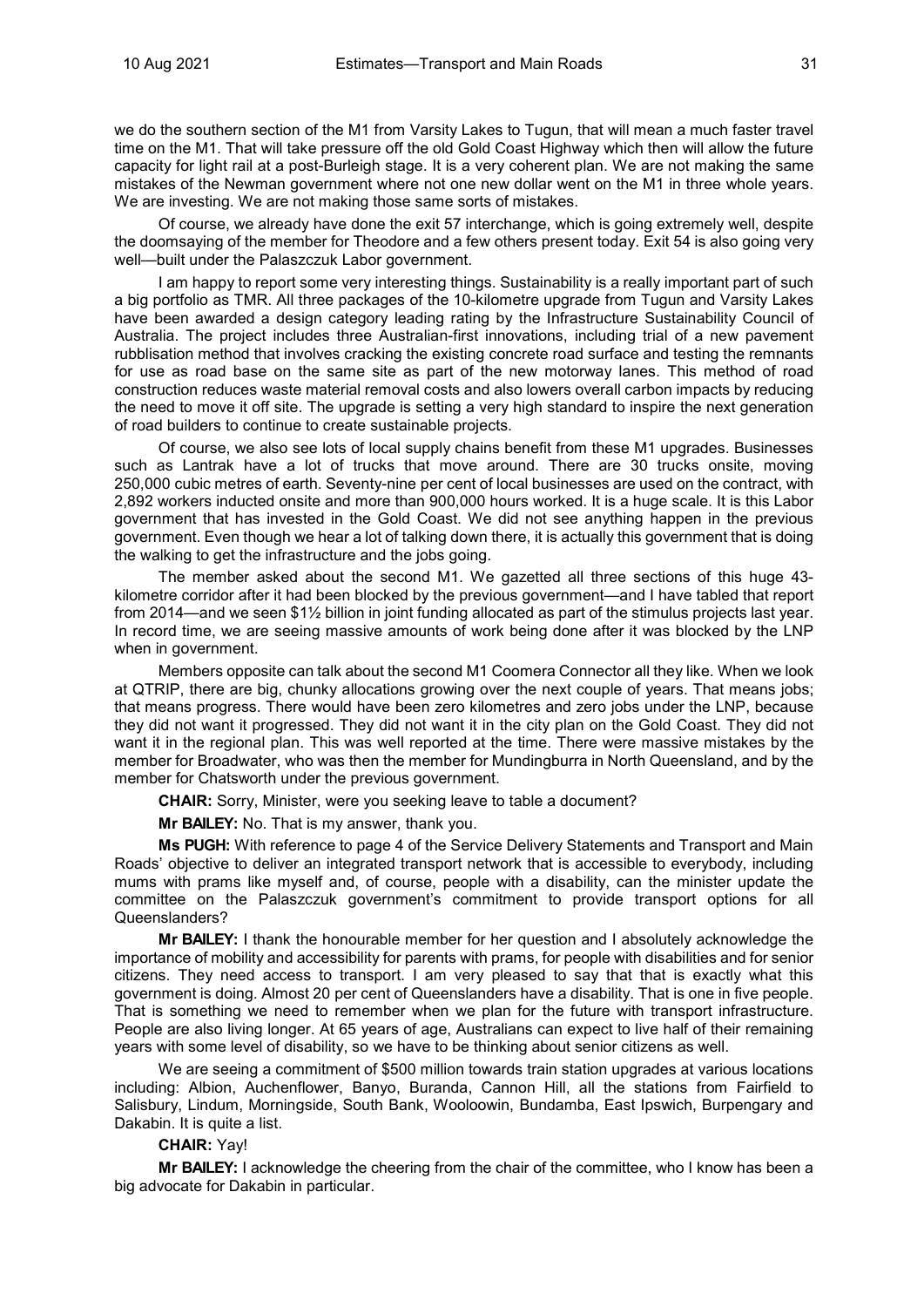#### **CHAIR:** My Riverway Drive!

**Mr BAILEY:** These accessibility upgrades generally deliver new footbridges with lifts, so that people do not need to use the stairs, and platform-raising, making it easy to get straight into the carriage. You do not have that big step up for people. Other project features include: accessible toilets, hearingaid loops, tactile floor and platform services, lighting upgrades, improved CCTV and wayfinding signage and, new bicycle enclosures. They also include work on the new rectified NGR trains that we have been fixing with Queensland workers in Maryborough. I am pleased to say that, because we work with John Boston school and Griffith University, they have been made best practice for people with disabilities not just people with wheelchairs. When you use the cubicle in them and you cannot hear, there is actually a visual cue if there is a problem. These are audio tactile so that blind people can read the signs. All of the accessibility requirements have been put in there, because we worked collaboratively with the disability sector. It was really good. It is not just the stations; it is the trains as well. We are very pleased to do that work. It really should have been done in the first place when they were ordered.

There are major upgrades on the track at two of our busiest stations—South Bank and Auchenflower. South Bank is a key destination, of course, for that inner-city area and will be for the Olympics and the Paralympics. There is a \$24 million upgrade there for a full-length raised platform, providing easier and safe access for people. We will also be installing new lighting, CCTV and new platform seating to improve customer comfort. Construction will start later this year and is expected to be completed by early 2023. Recently, it was awesome to see a new pedestrian overbridge being installed with the help of a 700-tonne crane at Auchenflower station. Over the next six months, crews will install the stairs and lifts connecting the bridge to each platform. The bridge will create an accessible path through the station precinct and, of course, to the Wesley Hospital, which is well used by people.

Since 2015, accessibility upgrades have been completed at Nambour, Dinmore, Graceville in my electorate of Miller, Alderley, Newmarket, Strathpine, Morayfield and Boondall stations. I give a shoutout to all the workers working on the Yeronga station upgrade at the moment. There is a lot happening there and my constituents in Yeronga are very happy to see that upgrade as part of the Cross River Rail project.

As a government, we have launched a \$51 million program over the next four years for regional station upgrades as part of the 2021-22 state budget. Rockhampton, Maryborough West and Bundaberg will be the first stations in line to receive accessibility and customer experience improvements. I give a big shout-out to our new member for Bundaberg, our very effective member for Maryborough and, of course, our members for Rockhampton and Keppel, who have been strong advocates of these upgrades. They are doing a great job. As part of the Cross River Rail project, we are certainly getting a lot done.

In relation to the Queensland Accessible Transport Advisory Council, which we formed, we announced it as a new independent accessible transport advisory council to give strategic policy and technical accessibility advice. It is chaired by retired District Court judge Michael Forde. The council is now in place and advises the government on building better accessibility in transport. I thank all the members from all the different disability sectors who sit on that committee and give us their expertise. That is the sort of thing government needs to be ahead of before we design things, to make sure we are including everybody in the design. We have a chair, a TMR representative, a QR representative and seven independent members. Their first meeting was on 30 April this year and they are doing a terrific job. We never want to see the repetition of trains being ordered that are not disability compliant.

In closing on disability parking reforms, I was pleased to introduce changes to the parking scheme in the last term. For too long, people with vision loss were not offered the same protection offered to people with mobility impairment, despite their having significant mobility restrictions. Under that, they became eligible for disability parking permits for the first time. We also got a lot tougher on those people using disability parking spots when they are not entitled to them. It really infuriates me, to be quite frank. We doubled the fine, to \$533.

**Mr MINNIKIN:** Well done to the previous member for Bundaberg. Well done.

**Mr BAILEY:** To be quite frank, it is good to see a lot of local governments working with us on that one as well. We want only people who are entitled to use disability parks to use them. They need them for their basic services, and we want to support them all the way.

**CHAIR:** Thanks, Minister. As the former chair of that committee, of which the member for Callide was a member, I am very familiar with that legislation, so thank you. We will now go to non-government questions.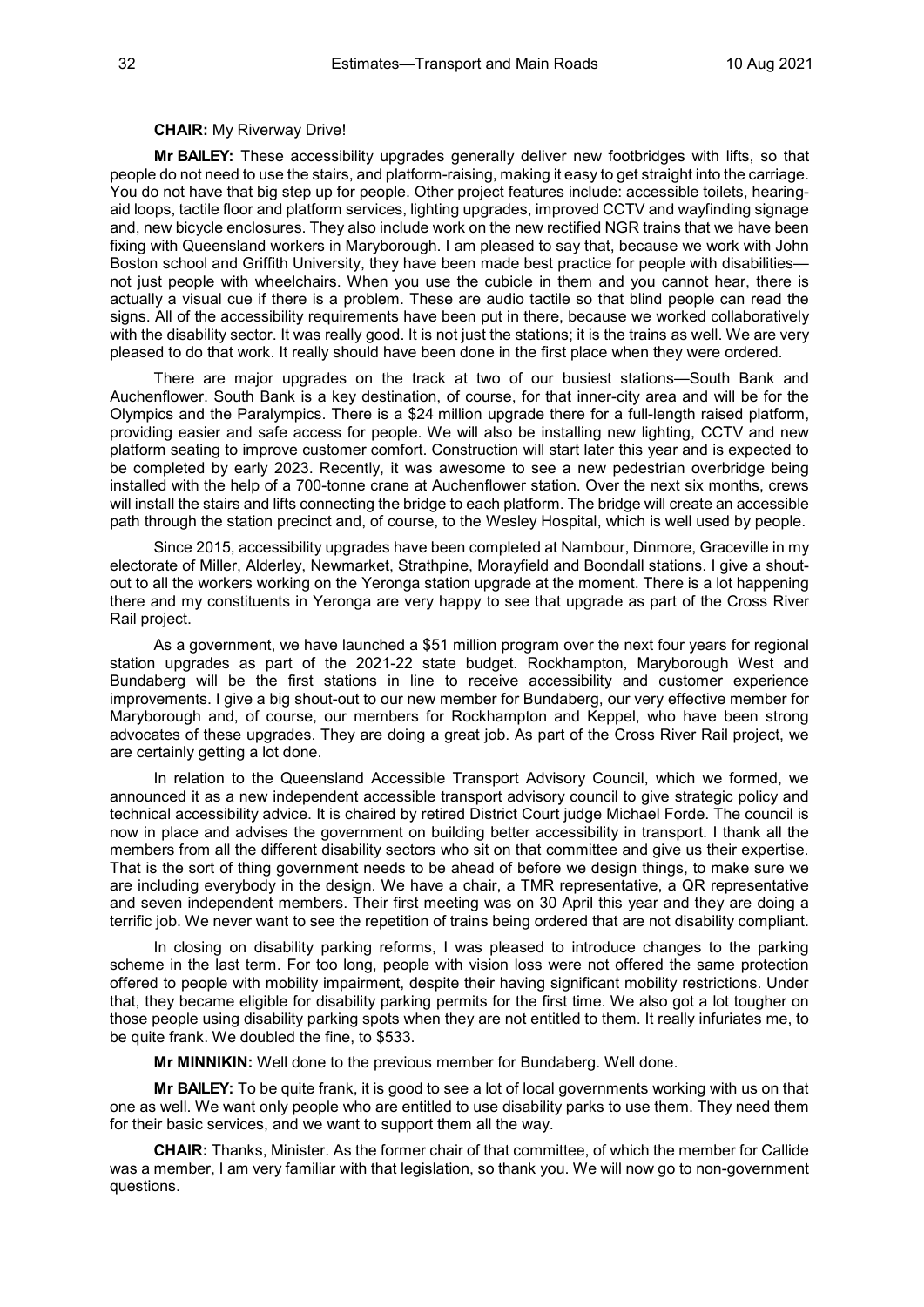**Mr WATTS:** My question is to the minister. With the announcement of the Paralympics and the Olympics, could the minister outline any expenditure that will be allocated to fast rail and passenger rail to Toowoomba, including any outcomes from the federal government money into the business case?

**Mr BAILEY:** I thank the honourable member for the question. The successful bid, led by the Premier, to secure the Olympic and Paralympic Games is only a couple of weeks old, as you can appreciate. Now that the Premier has served her fortnight in quarantine, we no doubt will begin a process of working with other levels of government in terms of the Olympic and Paralympic infrastructure task. We have 11 years to deliver it, but we will need to collaborate very well to ensure that we have all the infrastructure in place. I am confident that we will, but it will be a large collaboration process. It is a fifty-fifty model with state and federal, but we would certainly like to see councils contributing as well. I think the honourable member asked specifically about the Toowoomba rail line?

**Mr WATTS:** Passenger rail and fast rail to Toowoomba as per the federal government's funding.

**Mr BAILEY:** Yes. I understand there is \$15 million already allocated by the federal government to look into passenger rail between Toowoomba and Brisbane. Under the inland rail bilateral agreement, both state and federal governments are partnering to deliver the Toowoomba to Brisbane passenger rail strategic business case to determine the need, timing and potential solutions for passenger rail requirements in the Toowoomba to Brisbane corridor. The delivery of inland rail between Gowrie and Calvert provides an opportunity for the introduction of improved passenger rail services between Toowoomba and Brisbane by sharing the new rail infrastructure for passenger services.

The Australian government has committed \$15 million to progress the planning for this project, with \$2½ million towards the initial strategic business case. TMR is working with the Australian government's infrastructure agency to coordinate and oversee this planning as part of its in-kind contribution toward the project. This work will inform government on whether to proceed to a detailed business case.

The project will consider the need for faster rail services. However, just to be clear, it is not a faster rail business case under the National Faster Rail Agency's faster rail agenda. Transport and Main Roads has commenced engagement with key stakeholders including local governments, Queensland Rail and the Australian Rail Track Corporation and engagement with local governments, which are obviously a critical part of these investigations into that. I recently met with the Mayor of Toowoomba, Paul Antonio, to talk about a range of these matters and we are certainly committed to working with the council up there.

**CHAIR:** Member for Toowoomba North, did you have a further question? If not, member for Gregory?

**Mr MILLAR:** I defer to Steve Minnikin, the member for Chatsworth.

**CHAIR:** Member for Chatsworth, I am keen to hear your question, but I have to say that the committee has been remarking on your cars in the background. It is a lovely backdrop and we are all enjoying it.

**Mr MINNIKIN:** If only they were one-to-one scale. Mr Scales, I note the QTRIP forecast spend of \$4.666 billion for road maintenance over the four-year program. How much is forecast to be spent in the 2021-22 financial year?

**Mr Scales:** It is probably about a billion dollars or thereabouts. Overall in the forwards, as you say, it is \$4.66 billion. I round that up to \$4.67 billion, because I think it \$4.666 billion.

**Mr MINNIKIN:** Correct.

**Mr Scales:** For year 1, it would be about a billion.

**Mr MINNIKIN:** Mr Scales, last year QTRIP had a spend of \$4.4 billion—obviously \$1.1 billion a year. We know that the level of funding covers about 51 per cent of the maintenance need. Based on an average spend of \$1.166 billion, that means that this budget is only funding about 53.6 per cent of the need, so that means obviously more potholes, more damaged signs, dodgy bridges et cetera. What is the impact in relation to only having that amount of funding?

**Mr Scales:** I do not think we have any dodgy bridges. We look at—

**CHAIR:** I was going to suggest that there was a bit of an inference there.

**Mr Scales:** We look at our bridge structures quite carefully at least once a year, and bear in mind that a lot of our bridges were built a long time ago now. In terms of the asset maintenance ratio that you are talking about, we have taken a number of actions to make sure that we are spending the money wisely. I do not think we will underspend; it is just a number that you are quoting. If you think about what I said last year to the committee where I told the committee about the vehicle that we had that operates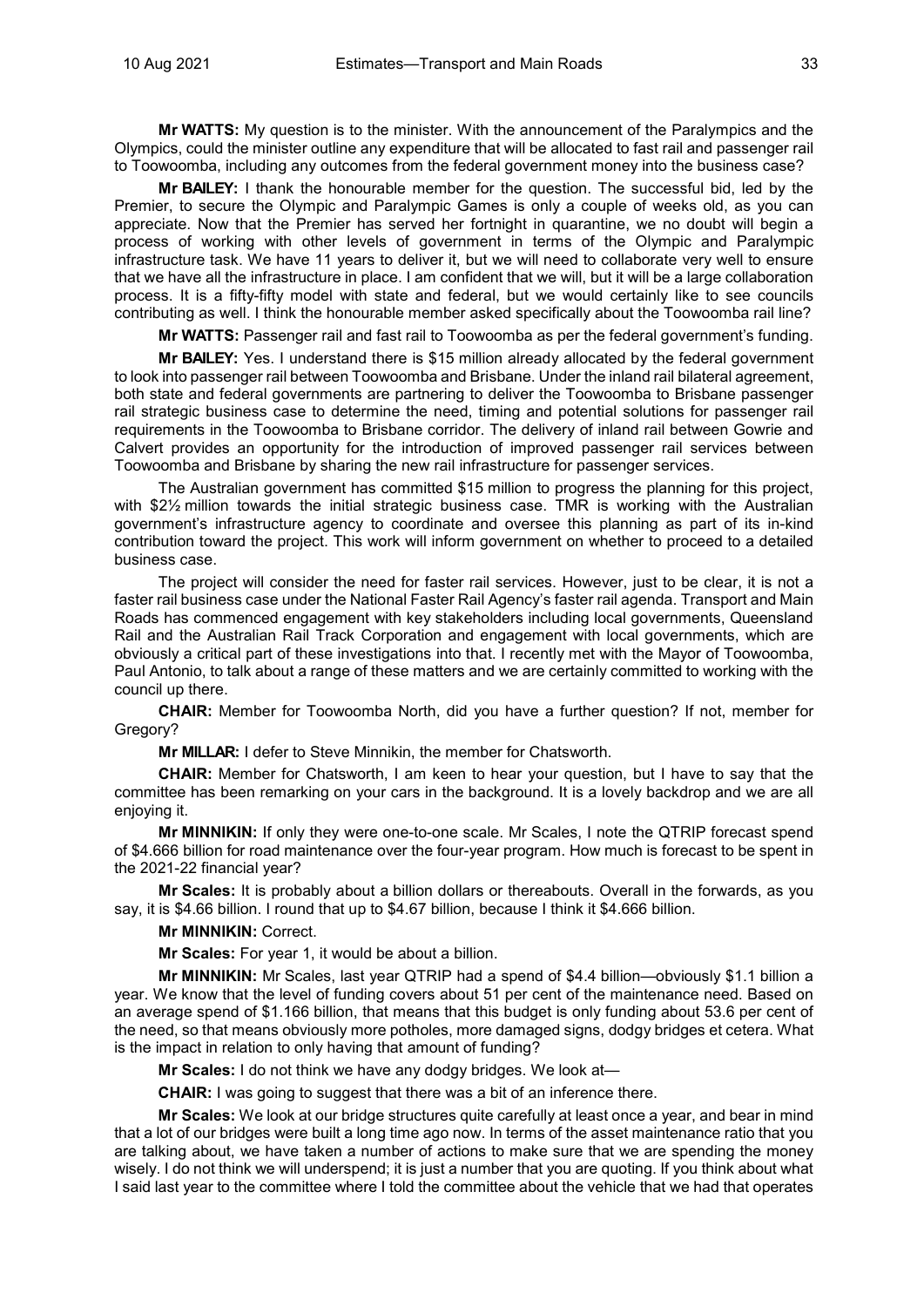at line speed with lasers on it to measure roughness and rutting on the road, we have now with the Australian Road Research Board commissioned a second vehicle that will start next year, and this one has a better laser on it. It also has ground-penetrating radar. The whole purpose of that is to make sure that we are keeping a close eye on the asset.

The minister also mentioned the fact that we have \$1.3 billion worth of stimulus, so there is \$185 million jointly funded with ROSI—that is, Roads of Strategic Importance—\$440 million under Unite and Recover, \$416 million for network safety and resilience and \$290 million for the road safety tranche 1. It is not just the money we are spending with the \$4.66 billion; there is other moneys as well.

In terms of what we are trying to do with the interventions that we are doing from a technical point of view, I regaled the committee last time about EME2, which is a French hard-wearing surface that takes 25 per cent less greenhouse gases to put down. We have foamed bitumen which, in the event of inundation, stays where it is and does not come away with water. We are also looking at using crumbed rubber. We are also looking at using glass, so there is a really clever way we are doing this. We are partnering with the Australian Road Research Board, ARRB, and the National Asset Centre of Excellence, which is here in Queensland. We are using technology. We are using the two iPAVe machines, which are the intelligent pavement machines that we have—the two trucks that will roam around our network. We are doing lots and lots and lots of inspections. One of the questions from the member for Traeger earlier referred to the councils and the road asset maintenance contracts that we have with them, so we are relying on councils as well to do a lot of our road maintenance. There is also the TIDS program, the \$70 million for the 17 regional roads and transport groups which I keep a very close eye on.

We are looking at a whole range of issues to make sure that the asset that we have—which is 33,367 kilometres, all the major structures and the major bridges—is maintained in the best possible way. I am really pleased that we have \$4.67 billion because each year, member for Chatsworth, we are winding it up. We have a whole range of things. You have intelligent pavement assessment, you have lots of inspections, you have eyes and ears through the 17 regional roads and transport groups, you have the \$1.3 billion worth of stimulus and then on top of that of course you have QTRIP, which is a massive investment.

**Mr MINNIKIN:** Mr Scales, if we can just talk about that a bit further, because you make a good point. In an Auditor-General's report a few years ago, the *Integrated transport planning* report, it said that there was a billion dollar backlog specifically for bridge and culvert renewable, so we are talking bridges and culverts now. It also said—

There are significant structural issues across the network which have the potential to impact on road user safety and heavy vehicle accessibility.

Mr Scales, given the limited amount of funding provided in the budget for bridge and culvert rehabilitation specifically, can you advise the net change and the number of bridges and culverts that will have a reduced load limit due to structural or other issues identified by the department?

**Mr Scales:** That actual report goes back to 2017.

#### **Mr MINNIKIN:** Correct.

**Mr Scales:** After that we had 178 operational and intervention bridges on the state controlled freight network, so 178. That number has now reduced to 162 due to strengthening, replacement or reassessment. A really good example of that is the Vines Creek Bridges—the only access to Mackay where we originally had centre operation only of the two bridges and then we completely replaced the bridges. Of those 162 bridges, 27 require interventions such as operational restrictions, strengthening, rehabilitation or replacement. Another good example there is the Barron River Bridge, which has a 50.5 tonne limit but you have to go on the centre of the bridge and we are rehabilitating the bridge underneath. Of those 162, 135 bridges can continue to support existing operations.

My advice, member, is that operational bridges do not pose an immediate safety risk and are being managed and we will make sure that operational use of those bridges is not compromised. I cannot give you a number—I cannot break it out—but I can break out, as I said I would at the last committee meeting, what the backlog is in terms of a monetary value if you wish.

**Mr MINNIKIN:** Thank you, Mr Scales. Just going back to the Barron River Bridge, which you have raised, that has been, as you say, restricted to single-lane use one way only for many months. In fact. I have had a couple of on-site meetings up there. It has been reported that the current lane restrictions will be in place only until September of this year. Can you confirm that that is in fact the case?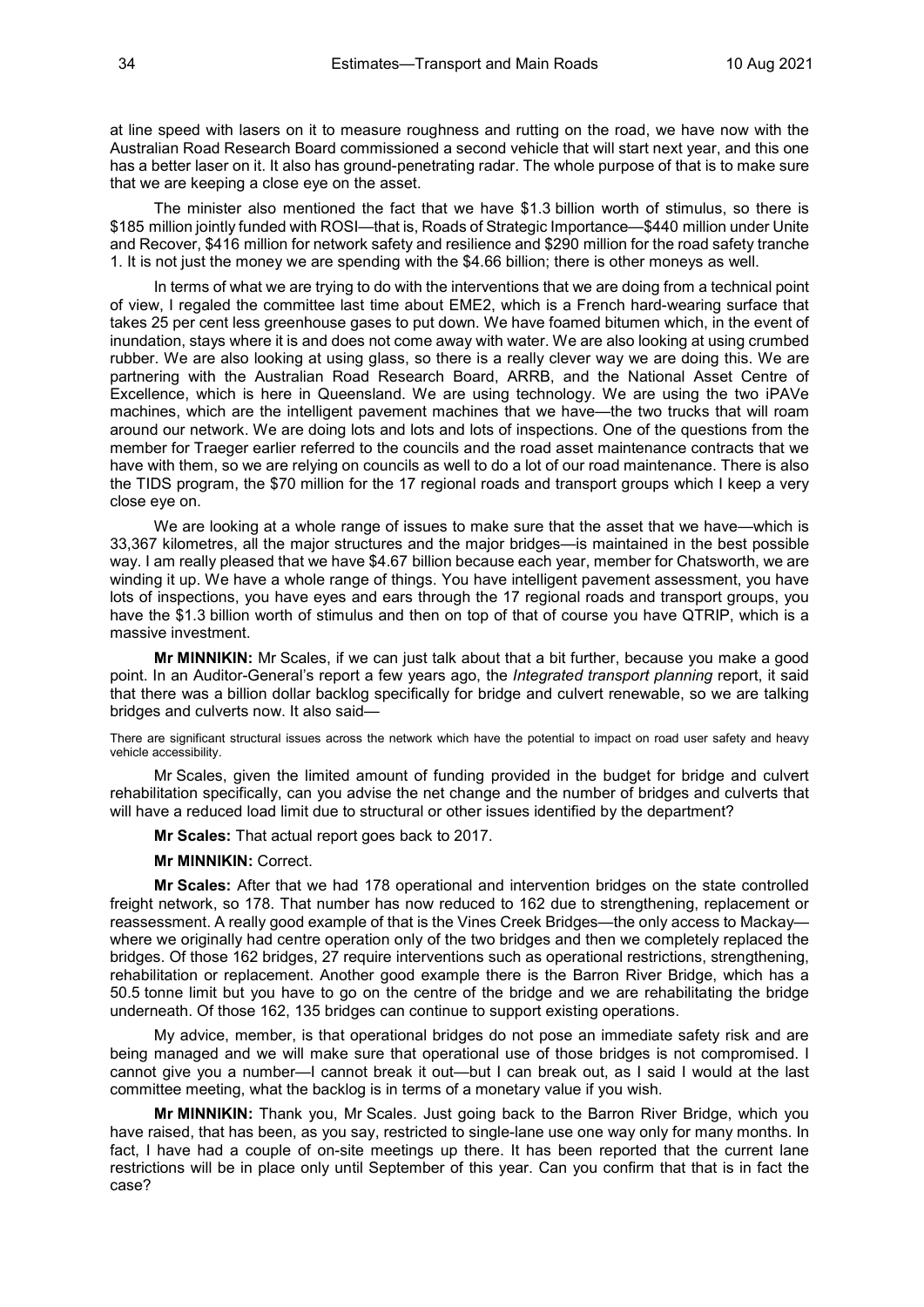**Mr Scales:** I thank the member for the supplementary. We have had the traffic restrictions in place for a while—I am saying at least October 2021, not September—while we continue our investigations. The bridge limit still remains at 50.5 tonnes, so we can still get vehicles across it. It is a bridge with a particular type of construction that we do not use anymore. It was about—and I am guessing now and I should not really do that—1972, I think, construction. The average delay on the bridge with single operation is less than two minutes and what we do in peak times is we put manual control in, so it is not just relying on a time signal. At this point I would like to thank all affected residents and motorists for their patience while we work it out.

The bridge is safe. It still has the load limit of 50.5 tonnes. It is operating in the centre of the bridge. We have traffic light control and manual control in the peak and we are spending \$2.1 million on planning to see if we can get a really solid solution for that.

**Mr MINNIKIN:** Another quick question about bridges, if I may, through the chair, to Mr Scales. QTRIP obviously lists the major projects undertaken by the department. Some of the entries include the Hales Siding Road bridge rehabilitation for \$500,000, the South Townsville Road bridge rehabilitation for \$5 million and the Dan Lynch Bridge strengthening for \$800,000. Mr Scales, can you advise why a significantly larger project like the Captain Cook Bridge rehabilitation at \$26 million has not been included?

**Mr Scales:** I thank the honourable member for the question. On the Captain Cook Bridge we are replacing the bearings on that and we are doing very well. The bridge was built in 1972 and that work is underway. As you say, it is \$26 million. It may appear in another part of the budget. I cannot help you with that. It is underway. It is doing really well. On the approaches on the other side—I am pointing out the window for the people online—we have done all the joints adjacent to Queen's Wharf so we do not have to go back and do the maintenance in the future.

If you are travelling on the Captain Cook Bridge you will see the two temporary work platforms there. We have installed them to work underneath the bridge. About a year ago on 25 June I went under the bridge myself and had a look. What I am getting to is I think it is a really good project. It is replacing the bearings. The maintenance activities will continue until the end of 2021. You are absolutely right on the figure. Where the figure appears I do not know.

The other bridges that you have mentioned are the ones we have yet to get round to and rehabilitate. As you say, we have 178 operational bridges that needed some sort of intervention. That has reduced to 162, and 27, and you have included some of those, have got either operational restrictions, like Barron River Bridge strengthening, rehab or replacement. We are progressing in a really careful and considered manner, member, and we will get to them all eventually, I guess.

**CHAIR:** I am aware of the time, member for Chatsworth. Did you have another quick question on this line of questioning?

**Mr MINNIKIN:** I do. Thank you very much for your professionalism as usual. I have a very simple question in relation to the Captain Cook Bridge: is it safe?

# **Mr Scales:** Yes.

**CHAIR:** That was a very quick question. Thank you. I have a question to the minister regarding capital allocations to projects in the Moreton Bay region. Can the minister advise what the Palaszczuk government's plan is regarding roads and transport in the region I live in and whether you are aware of any other alternatives?

**Mr BAILEY:** Thank you very much, Chair. I acknowledge your very keen interest in infrastructure upgrades, particularly road upgrades, in your local patch. I am very pleased to work with you and other Moreton Bay members to ensure that our infrastructure keeps pace with the population growth in that Moreton Bay region, which is very strong. We have our record investment over the next four years, \$27.5 billion. We will invest \$2.9 billion of that in the Moreton Bay region and on the Sunshine Coast, supporting more than 2,500 local jobs. Our investment includes our government's \$2.1 billion congestion-busting road plan for Moreton Bay commuters. The job-boosting plan is looking at a new arterial road, informally dubbed the Moreton Connector, to be built between Dohles Rocks Road at Murrumba Downs, which I know you are very familiar with, and Anzac Avenue at Mango Hill. It would also deliver upgrades to the Gateway Motorway, Gympie Road and the Bruce Highway, including new ramps at Dohles Rocks Road and a new bridge over the Pine River to increase capacity there.

This plan will mean Queenslanders can spend less time in traffic and more time with their family and their loved ones. When built the Moreton Connector will reduce travel times for locals in the region. It will take local traffic off the Bruce Highway making local journeys easier so people do not have to get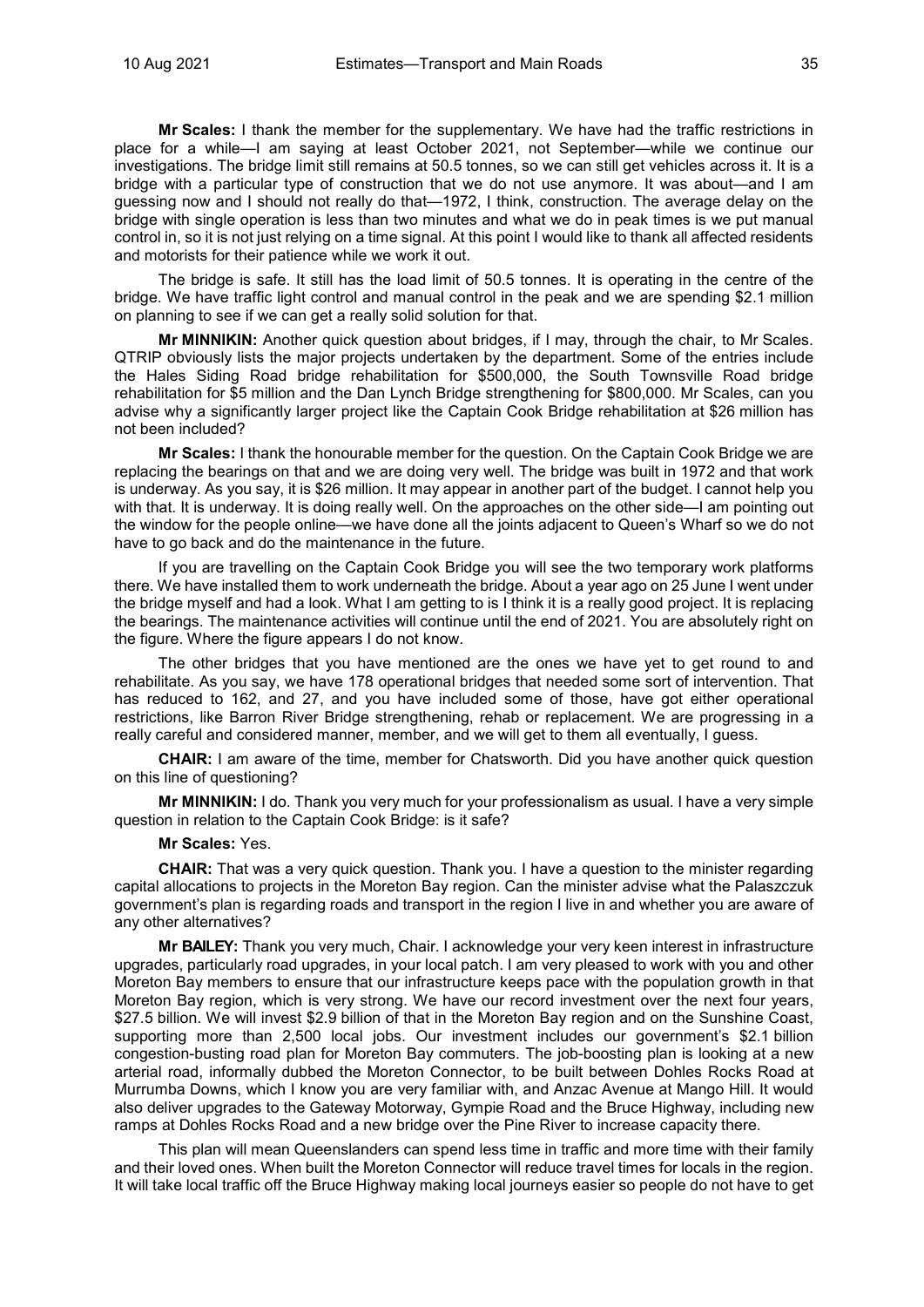on and off the Bruce Highway to go somewhere local, and make the Bruce Highway less congested as a result. It will also allow Griffin residents easy access to North Lakes and bring hundreds of jobs to the local economy which will be appreciated.

The Gateway Motorway, Bruce Highway and Gympie Road collectively carry 310,000 vehicles a day. That is 100,000 more vehicles a day than on the busiest section of the M1, so it will have a big impact. It is clear a plan is needed there for new roads and major upgrades. We cannot simply add more cars to the Bruce Highway without adding alternative routes.

Under the LNP's disastrous plan, new ramps would be built by themselves at Dohles Rocks Road without any new routes or extra capacity. My department looked at the ramp-only idea and carried out traffic modelling to show what the impact would be. The modelling showed building the ramps without doing other works to take local traffic off the Bruce would make congestion worse as far back as the Deception Bay Road interchange in the morning peak and extend congestion as far back as Bracken Ridge and Linkfield Road in the afternoon peak. Under the LNP's plan for the morning peak, an additional 12 minutes would be added to travel time and in the afternoon peak even worse— 17 additional minutes would be added to travel time, adding nearly half an hour to people's average commute.

I asked Transport and Main Roads to brief local LNP politicians who even when advised of this modelling did not seem to care. Simply building the ramps as the LNP had planned would be a disaster for every Bruce Highway motorist and every resident in the Moreton Bay region. That is why our comprehensive plan to build a new arterial road, a new bridge over the Pine River and upgrade the surrounding road network as well as the ramps is the only way forward.

We continue to work with the Moreton Bay council and the mayor and the federal government to progress our vision for the region and deliver the infrastructure. We are also delivering \$29 million to improve accessibility at Burpengary station. Works are well underway at Dakabin station as well to deliver an accessibility upgrade. These works also include a multistorey parking facility that will replace the existing Thompson Road car park. Detailed planning is also underway for the Narangba park-andride. Chair, you have been a very strong advocate for these and also the Petrie roundabout. There is a \$30 million commitment there. There is a new university going in. You have been ahead of the curve. We have that commitment flowing. That will be very much appreciated by your constituents and many of the other constituents in the seats around you. I look forward to working further with you and other Moreton Bay members, for instance, the members for Murrumba, Pine Rivers, Bancroft, Redcliffe, for better outcomes for constituents.

**CHAIR:** And Morayfield and Pumicestone as well.

**Mr BAILEY:** Indeed.

**CHAIR:** Can we move a little bit further north and outline the Palaszczuk government's record investment in roads and rail on the Sunshine Coast. Can you advise how that will support local business and jobs?

**Mr BAILEY:** Thanks so much for the question. The Sunshine Coast is a very important sector. It is the third largest city in Queensland. We are seeing massive population growth there, and why would that not be the case. It is a beautiful environment. We have to make sure the transport infrastructure keeps pace with that. It has been great to spend time up there with the new members for Nicklin and Caloundra who are doing a wonderful job representing their constituencies. I am in regular contact with them. Their passion for getting things done for their local community is exemplary. We are seeing a record QTRIP, and \$2.9 billion of that jointly funded road transport investment over four years is going to the Sunshine Coast.

More than 550,000 people are expected to be living on the Sunshine Coast in the next 20 years. Only this government is delivering the critical infrastructure needed for the future. We have secured, after doing the business case—we did not even have a business case completed or even started for the Mooloolah River Interchange when we were elected. We have completed that and we have now secured \$320 million in joint funding from the Palaszczuk Labor government and the Commonwealth for the Mooloolah River Interchange to transform major roads on the Sunshine Coast in that pivotal area. It will be worth 290 jobs. We have plans to duplicate a key 10-kilometre section of the Sunshine Motorway from the David Low Way interchange to north of Yandina Coolum Road. These additional lanes will improve safety and congestion and mean locals and businesses who rely on the motorway will spend less time struck in traffic.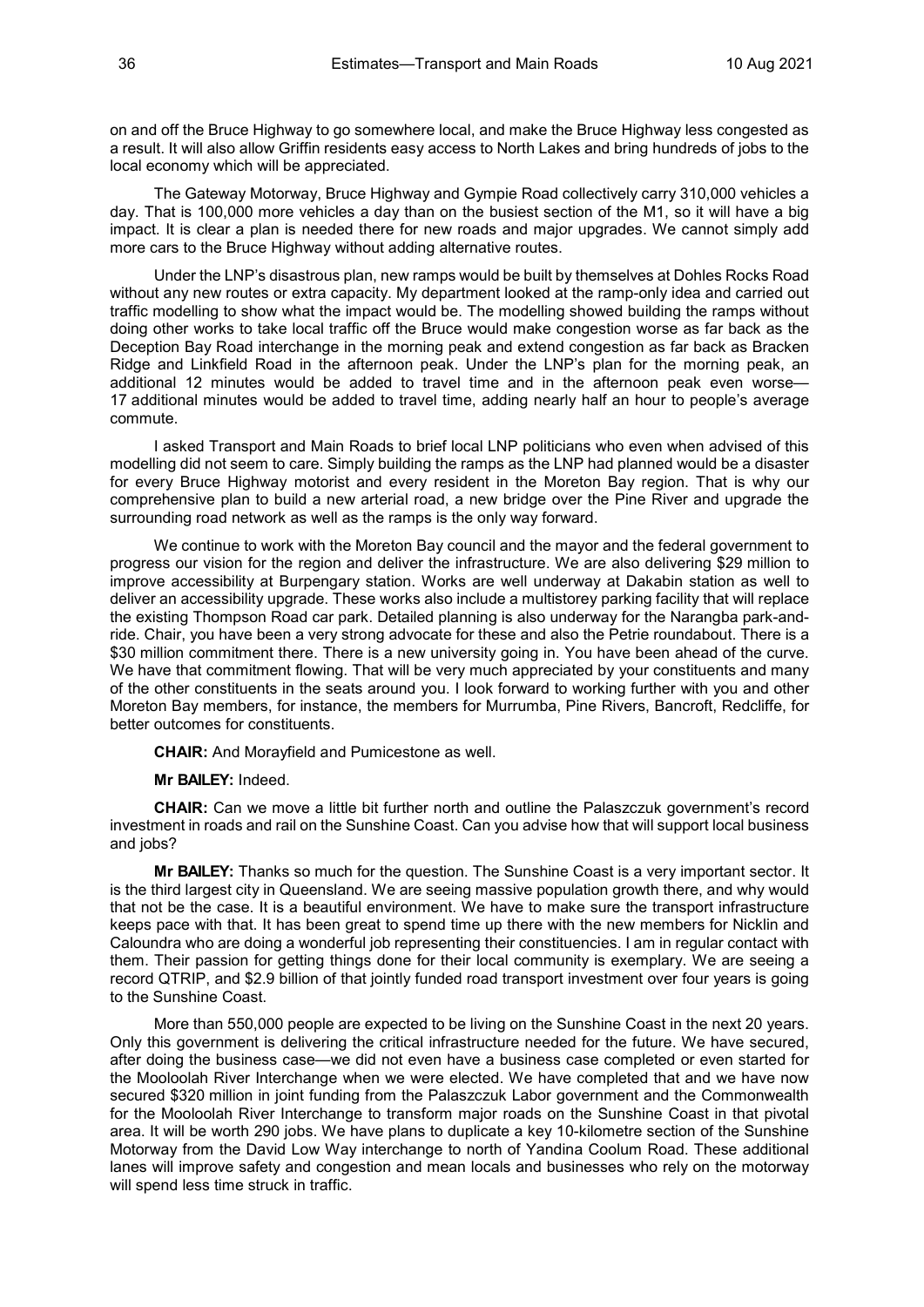The Palaszczuk government also has a \$35 million investment in the new 11.6-kilometre Bells Creek Arterial between Caloundra Road and the Bruce Highway. I have been very happy to visit it on multiple occasions with the new member for Caloundra. It should open in late 2022. We accelerated this because of the growth and that has been incredibly popular and well received by people in the Caloundra electorate and elsewhere. It will take a lot of pressure off Caloundra Road too. There is over \$18 million in joint funding for a new intersection on Nicklin Way. We have started works on the six-laning project on the Bruce Highway between Steve Irwin Way and the Bribie Island turn off. Six-laning the Bruce Highway is something that everybody wants to see.

This is on top of an over \$900 million project between Caloundra Road and the Sunshine Motorway that is almost complete. Most of it has been opened progressively. It is a fantastic project for a local road network so local constituents do not have to get on and off a major motorway. Active transport is in there as well. It is an innovative design. It is fantastic. On top of the \$1 billion that is going into the Gympie bypass on the Bruce Highway, we also have a new interchange at the Deception Bay Road interchange. That is not to forget the Maroochydore Road and Mons Road interchange project, which is a very big one a bit north of there. That is not a small one either. There are a lot of jobs there and a lot of progress being made. Of course, we have committed over half a billion dollars in joint funding for the Beerburrum to Nambour rail upgrade, with 333 jobs. That is going to be incredibly welcomed as well.

That is in stark contrast to the plan by the LNP in the last election to cut funding on the Sunshine Coast and regional Queensland roads to pay for their very small version of the second M1, which was only six kilometres long and less than half the government's proposal. Those secret cuts would have seen money cut from the Beckmans Road interchange, Ridgewood Road at Caloundra and Six Mile Creek—\$18 million cut there. We would have seen a cut of \$18 million to the Steve Irwin Way and a \$19 million cut to the D'Aguilar Highway. I was surprised to see that coming from the LNP. That the member for Glass House was supporting a cut to the D'Aguilar Highway was very disappointing. They also tried to mislead with the Bruce Highway hoax. That was a \$33 billion plan that in the end had only \$50 million allocated to it.

**Mr MILLAR:** Point of order: relevance.

**CHAIR:** Actually it was my question and I did ask for alternative approaches. Minister, I will ask you once again to be less inflammatory. Member for Gregory, that was more of an interjection than a point of order. Minister, continue unless you have finished.

**Mr BAILEY:** I am simply covering all the major points on the Sunshine Coast. They are investments in jobs and infrastructure, not cuts which were proposed in the LNP costings in October last year. They are still trying to cut infrastructure on the Sunshine Coast. It was in their costings revealed. We build, they cut.

**CHAIR:** I am happy to hear about the new road through Bells Creek to Caloundra. That will be amazing. Member for Mount Ommaney?

**Ms PUGH:** My question is on Cross River Rail. Minister, earlier you touched on the distance from the South Bank station into the city. I did that walk many times when I worked at Restaurant Two. Right outside the restaurant was a sign that said that the closest train station was a kilometre away so I know Cross River Rail will be very welcomed by many city businesses and residents. I refer to Budget Paper No. 3 and the updates provided about the congestion-busting Cross River Rail project. I would like the minister to update us on the tunnelling progress on that project.

**Mr BAILEY:** Member, you are right to identify this as being a transformational project. This has been the year of tunnelling with the massive tunnel-boring machines. They are 1,350 tonnes and 165 metres long. Think of one-and-a-half football fields and add a bit and that is the kind of scale that they are. I am very pleased to see that we have two of them working together, near each other. The technology and the precision is incredible. It does my head in, to be quite frank, how they can get it so precise. I am not an engineer, but the engineers do an incredible job with this sort of technology.

Of course, we named the two tunnel boring machines after two groundbreaking women, Else Shepherd and Merle Thornton. It is a bit of a tradition to name those sorts of digging machines. A couple of months ago we saw them pass through the Albert Street station box after going under the river and under the Botanical Gardens from Woolloongabba. I am really pleased that I can announce today, to let the committee and the public know, that the Cross River Rail tunnelling project reached a major milestone last Friday when we saw tunnel boring machine Else break through into the Roma Street station box. That is just awesome to see. Of course, we will see Merle follow behind. She is a little behind Else, but they are both going very well.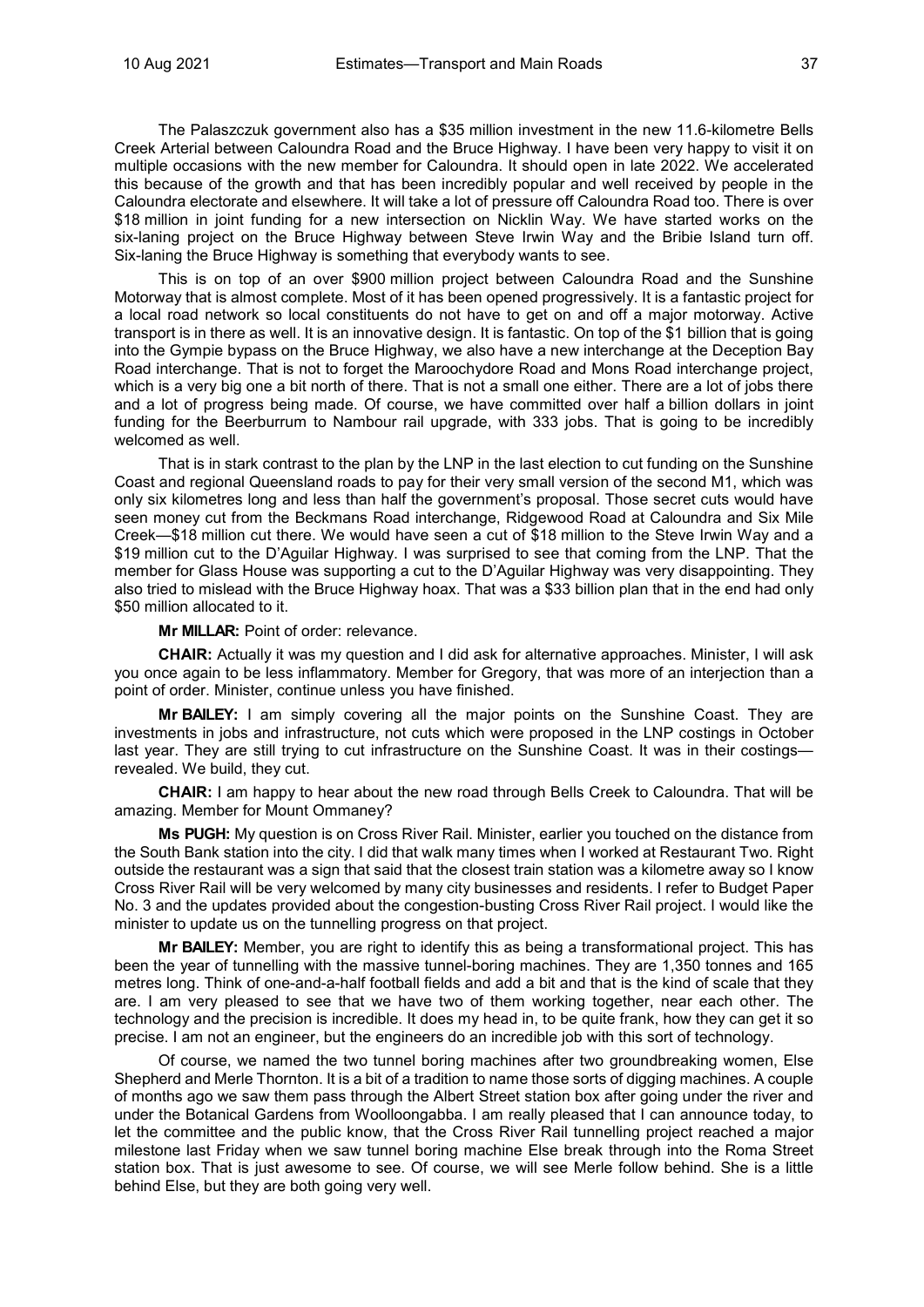### **CHAIR:** Is it a race, Minister?

**Mr BAILEY:** They are going very well. I think there is a bigger race and that might be the vaccination rollout. The machines are doing their job and doing it really well. Workers had the chance to see it break through the rock into the massive cavern that one day, of course, will house the Roma Street underground train station. It happened during lockdown so only a limited number of people could be down there. It is a fantastic achievement for the Cross River Rail project. I acknowledge the hard work and the efforts of the Cross River Rail Delivery Authority team, all the workers onsite and the contractors who do so much great work. I look forward to going down at some point myself. When I was there a few months ago the progress was already pretty epic. It will be even more so to see a big tunnel boring machine arrive, having burrowed its way through a lot of rock underneath the feet of Brisbane residents. I am also advised that tunnel boring machine Merle is not far behind and is expected to arrive at Roma Street within weeks.

As I said in my opening address, we have seen construction sites in the city grind to a halt due to the pandemic but Cross River Rail has continued on incredibly well. There are now more than 2,900 workers currently helping us deliver that major project. I know it has been a tough time for South-East Queensland during the lockdown but Cross River Rail crews have been working hard and doing well. Additional safety measures were put in place in terms of managing COVID, including segregated work teams with work zones to ensure work can continue.

When trains start running through the twin tunnels in 2025, more than 7,700 workers, including 450 trainees and apprentices, will be able to say that they have had a hand in building this transformational project that will redefine how people can move around the city. The twin tunnels stretch more than 2½ kilometres from Woolloongabba through to Roma Street. Of course, Roma Street will be really key as an Olympic venue. You will be able to get off at the busway or from either rail line and there you are, bang! You are right there on the Brisbane line and, of course, you can be on the northern busway as well.

Those are the major points. It is an historic achievement. I will keep people informed when the next TBM arrives. We look forward to Merle breaking through as well. This project is going very well.

**CHAIR:** Minister, as a committee we are looking forward to visiting when we can.

**Mr BAILEY:** Absolutely.

**CHAIR:** We will go to the member for Gregory.

**Mr MILLAR:** I defer to the member for Chatsworth.

**Mr MINNIKIN:** I would like to ask some questions of Mr Easy from Queensland Rail. Last year at estimates in relation to signals passed at danger or SPADs you said—

We have seen a slight increase in the SPADs over the last two months, but I am also very pleased to report that in November that rate has dropped again.

According to information on the Queensland Rail website, the rate in October was 1.94 and in November 2020 the rate was 2.04. In fact, it did not go down, it went up. At the time of the hearing last year on 11 December, had you been provided with the November data that was subsequently published on the Queensland Rail website?

**Mr Easy:** Obviously that question and my answer were at a point in time. The data that is released on the Queensland Rail website is published after the end of each month. The figures are transparent. They are publicly published for all to see and at the time there was a reduction of the SPADs. The figures at the end of the month did result in an increase, so my answer was correct at the time.

**Mr MINNIKIN:** When you became aware the information that you provided to the committee was incorrect, because of the reasons you have just said, what steps did you take to correct the record, Mr Easy?

**Mr Easy:** I believe my answer was correct at the time I gave it.

**Mr MINNIKIN:** Mr Easy, in relation to recent SPAD data, are you confident that you are able to answer these questions or should they be referred to someone else? Are you happy to answer these questions?

**CHAIR:** Member, just be cautious. Is that seeking an opinion? Mr Easy, answer if you can.

**Mr Easy:** I am happy to take your questions.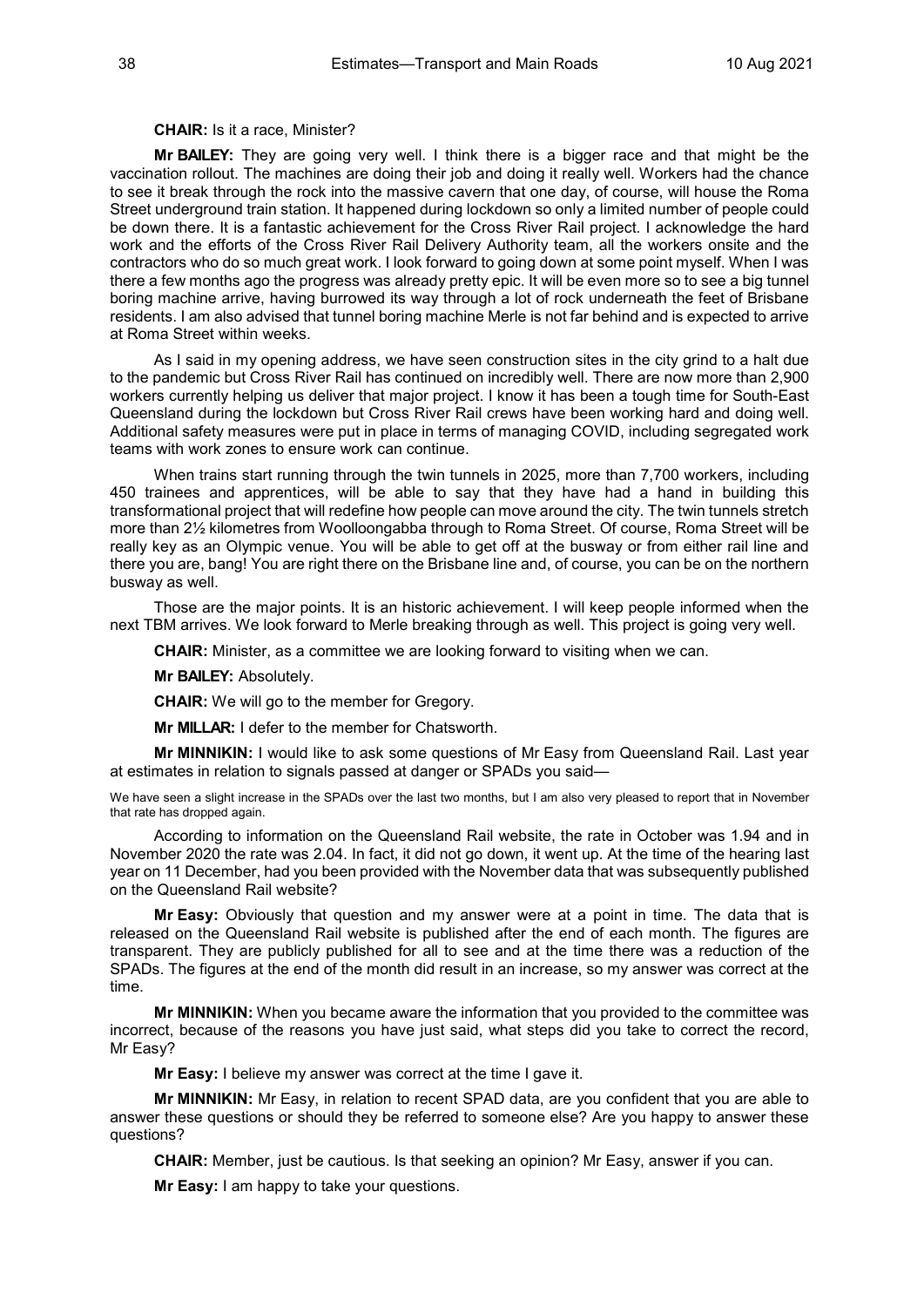**Mr MINNIKIN:** The May SPAD rate is 2.27 versus 1.75 for the same time as last year. This is the ninth month in a row that SPADs have been higher than last year's number. How is this feeding into rail safety, Mr Easy?

**Mr Easy:** Perhaps if I could just remind the committee that a SPAD is a signal passed at danger where a train enters a section of track without authority. We have come off a very low number of SPADs on the network and, in fact, the Australian Transport Safety Bureau report that was released on the incident at signal ME45 acknowledged that the rate of SPADs on the Queensland Rail network is in fact very low and that the number of signals passed per SPAD is 36,000 signals. While the number has increased from the period you talked about and it is on the back of some very low numbers of SPADs on our network, we still are comparable with industry and other operators around Australia. We have had acknowledgement from the regulator that the rates are indeed quite low. It is also a reflection that with the controls we have in place, ultimately the injection of new technology such as the European train control system which is being undertaken will have a significant impact on the elimination of SPADs where that investment occurs on the network. I think this is an acknowledgement of where we are at in terms of safety on our network. We have a very safe network, and we will continue to focus on a reduction of those signals passed at danger over time.

**CHAIR:** I would just like to say thanks for clarifying the acronym. I appreciate it.

**Mr MINNIKIN:** Mr Easy, in some circumstances, where trains do not stop at stations they are scheduled to stop at, it is referred to as skipped stations. In February of this year, there was a large spike in skipped stations. In May of this year, we are above 100 for the month again. Can you please advise the cause of this phenomena of skipped stations?

**Mr Easy:** The specific circumstances attached to those periods you are talking about, I am not sure I can answer that in detail, but what I can say is that there are a number of reasons that cause trains to skip past stations. A very good example of that is when we have a medical incident on the network. We do have unfortunately times where customers have a medical episode. Our attention there is again on the safety, care and the welfare of those customers. During those times we may decide to skip stations. That means that the customer can be detrained from the train. We can have the Ambulance Service attend them and take care of them. There are many, many reasons that lead to skipped stations on our network.

If I refer to the percentage of skipped services over the last financial year, it was 0.26 per cent, and if I compare that with the previous year, it is 0.23 per cent. What we are seeing is a very low number of skipped stations that occur on our network. The circumstances where it does occur are varied. As I said, medical incidents is one of those. We make those decisions very sparingly because when that does occur, there is a disruption to our customers, and we try to minimise that.

**Mr MINNIKIN:** I appreciate that, Mr Easy, thank you. You have raised a very good point in relation to medical necessities which is absolutely acceptable and to be applauded. Can you just elaborate on what some of the other reasons might be for skipped stations in a bit more detail?

**Mr Easy:** As I said, medical emergency is one reason. There may be a delay on the network as a result of another train. As you can imagine, we have many customers being carried on our trains, albeit that during the COVID pandemic we have seen a significant reduction. But at times we make decisions to move the maximum number of customers to their destinations. There are varied reasons that can lead to that circumstance.

**Mr MINNIKIN:** Mr Chair, may I ask another couple of questions to Mr Easy, this time in relation to the Cross River Rail project, please?

**CHAIR:** Certainly.

**Mr MINNIKIN:** Based on the existing infrastructure and enhancements plan as part of the Cross River Rail project, was the original promise of a train from Cleveland every 5  $\frac{1}{2}$  minutes achievable?

**Mr Easy:** I cannot comment specifically on the promise you are referring to. Perhaps I could seek guidance from the chair as to the question to me.

**CHAIR:** Sorry, I was discussing something. Was it about timing of Cross River Rail? Sorry, I missed the question.

**Mr BAILEY:** Point of order, Chair, I think the question is a hypothetical.

**CHAIR:** Can I ask you to rephrase the question, member for Chatsworth, please?

**Mr MINNIKIN:** It was in relation to information that was published in government literature at the time. It was also in relation to a two-minute average during peak on the Gold Coast Beenleigh line. Mr Easy, during the development of the Cross River Rail business case, was Queensland Rail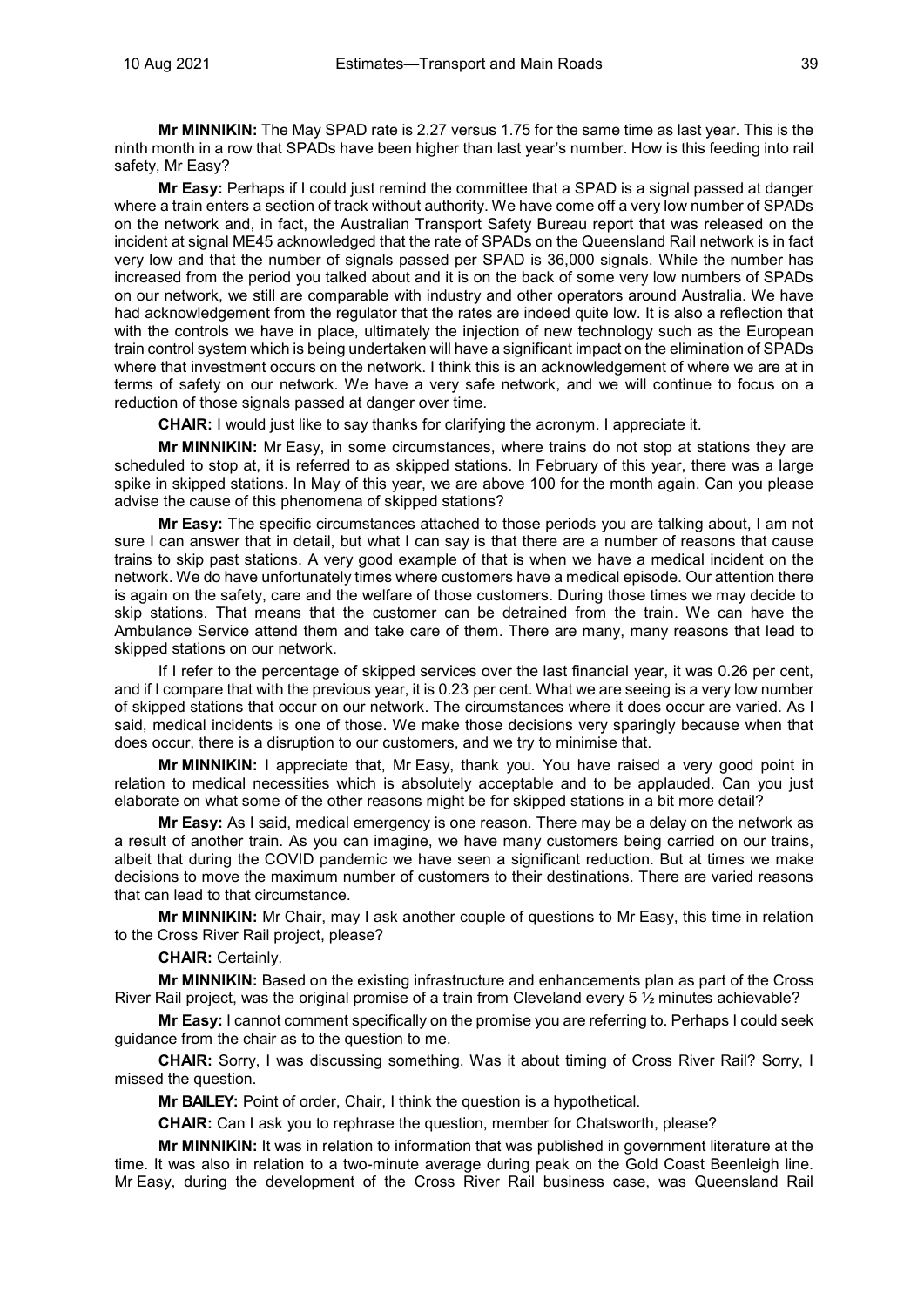consulted about the frequency commitments to the various passenger lines? Did Queensland Rail point out that it was not physically possible to deliver what was being promised, for example, on the Cleveland line?

**Mr BAILEY:** Point of order, Chair: this is about the to 2021-22 budget. The honourable member is going back a long way here. It is clearly not related to the budgetary estimated measures here.

**CHAIR:** Thank you for your point of order.

**Mr WATTS:** Point of order, Mr Chair.

**CHAIR:** Can I just deal with one point of order at a time, please, member for Toowoomba North? **Mr WATTS:** This is relevant to that point of order, Chair.

**CHAIR:** Minister, thank you for your point of order. I was just going to say to the member for Chatsworth can you tie it to this year's estimates that we are currently going through?

**Mr MINNIKIN:** I take my lead of wanting to revisit history from the minister himself. He seems to have a bit of a penchant as a thespian of revisiting the past. I will move on.

**Mr WATTS:** Point of order, Chair.

**CHAIR:** We have a point of order from the member for Toowoomba North.

**Mr WATTS:** My point of order is quite specific. This year's budget is all about making sure the commitments that the government have made are met. This was a commitment the government made in writing to the people of Queensland and therefore if that is not achievable in this budget, the minister and Mr Easy should outline that.

**CHAIR:** Are we talking about this year's budget? I believe we were talking about the past there. Thank you, member for Toowoomba North, I believe the member for Chatsworth was asking a question. You are wasting his time.

**Mr MINNIKIN:** Thank you, Mr Chair. Mr Easy, what is the current capacity of the inner city rail network in the morning peak? How many trains per hour can travel through the CBD currently?

**CHAIR:** I understand the question. There are several lines there. Mr Easy, I will give you latitude to answer that question.

**Mr Easy:** Obviously the capacity of the network varies across and depending whereabouts on the network you are talking about. I think the best way for me to answer the question in terms of Cross River Rail is to say that the service plan that ultimately will be developed for Cross River Rail will identify the timetable, the services, the frequency and the stopping patterns. That service plan will be developed prior to the commissioning of Cross River Rail and will be published and made available to customers. That is the best place that I would refer to in terms of what the service pattern will look like when that project is commissioned and opened.

**CHAIR:** Member for Chatsworth, did that help illuminate your question?

**Mr MINNIKIN:** A further question of Mr Easy: that work has not yet been discussed at length with the Cross River Rail Authority. Is Queensland Rail actually talking with the Cross River Rail Authority about the end needs, as the end user, with the passengers in mind?

**CHAIR:** There were a few questions there, member for Chatsworth.

**Mr Easy:** Of course we talk very regularly with our colleagues at Cross River Rail Delivery Authority and with the Department of Transport and Main Roads. We work very closely, we talk regularly, we are very engaged and we are very involved in the successful delivery of that project.

**Mr MINNIKIN:** In relation to Cross River Rail, we hear the Premier say \$5 billion, the minister \$5.4 billion and plus, plus, plus, plus add another bit here, bit there, et cetera—whatever it is at, the reality is that it is a signature infrastructure project for the Palaszczuk Labor government; everyone at least acknowledges that. Mr Easy, again, given that this is a multibillion-dollar project, from a Queensland Rail perspective, in between now and 2025, how many trains per hour will be able to travel through the CBD once Cross River Rail opens? There must be at least some idea, surely?

**CHAIR:** Mr Easy, I understand Cross River Rail are not here to confer with, but if you have an answer, you can give whichever answer you choose.

**Mr Easy:** Yes, the delivery authority would be best placed to answer the details with respect to that. Clearly, the communication, the advice, is that that will enable 24 trains per hour on the network.

**Mr MINNIKIN:** Just to be clear, that was 24?

**Mr Easy:** That is right.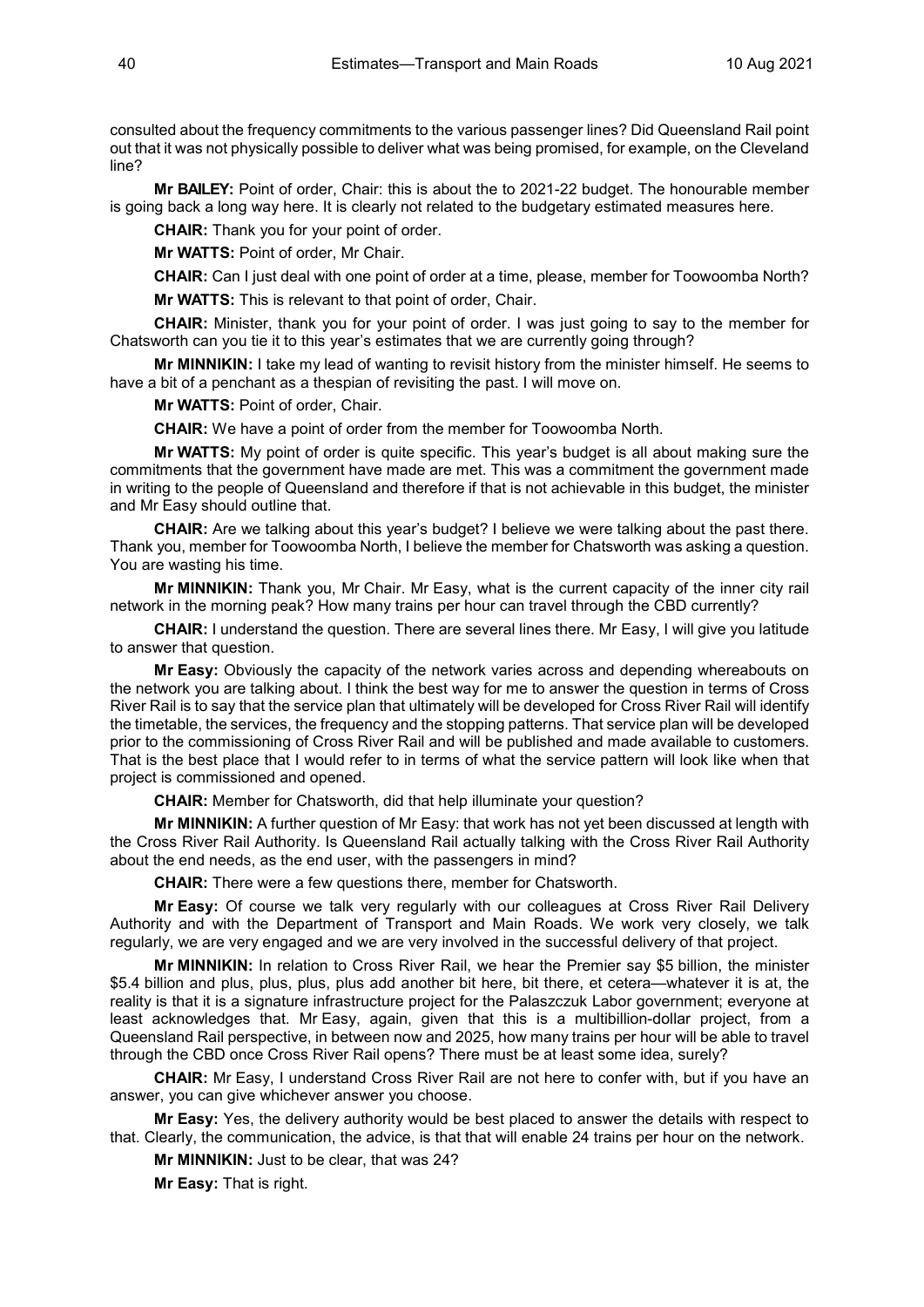**Mr MINNIKIN:** Mr Easy, the Cross River Rail request for project change 11 submission says—

Further design work has been carried out in relation to the final configuration of Clapham Yard, in response to the technical requirements of key stakeholders (Queensland Rail and the Department of Transport and Main Roads), to improve the operational efficiency of Clapham Yard.

Can you please advise what those technical requirements are, when they were provided to the CRRDA and why they were not provided to the Cross River Rail Delivery Authority prior to the awarding of a contract?

**Mr BAILEY:** Point of order, Chair: this question seems to be more for the delivery authority rather than for Queensland Rail?

**CHAIR:** That is why I was saying to Mr Easy that if he can answer that question do so. We probably do have a partial answer. The director-general would also like to furnish an answer. Whether Mr Easy or the director-general—

**Mr MINNIKIN:** Or Mr Newton.

**Mr Scales:** I partially answered this before on Clapham Yard. Part of the changes were to include another two stabling roads. There was also the increase in the level of the stabling roads to meet Queensland Rail's flood immunity. I think to answer the question directed to Mr Easy which went to the Cross River Rail Delivery Authority and then to the Coordinator-General is that those changes were built into the design to make it more flood resilient. I think I mentioned that in an earlier answer to Mr Crisafulli.

**Mr MINNIKIN:** That part you did, Mr Scales.

**Mr Scales:** I think that is what it is. It is the QR flood resilience that was built in. That went through the Coordinator-General and then came back as an approved change. Mr Easy would have been aware of the flood resilience because it is something that we try to build in on the network. For the benefit of the committee, if we are building any roads in Queensland we try to do a one-in-100-year design. We are building them for future flood resilience. It is no different on the rail. At Clapham Yard we decided to raise the tracks. I think that is where the member for Chatsworth may be going. I hope I have helped clarify that.

**Mr MINNIKIN:** Mr Easy, are you aware of any analysis completed by Queensland Rail and others about the impact of increased service frequency in relation to key open level crossings across the rail network—so the impact of open level crossings in relation to increased service frequency?

**Mr Easy:** Ultimately, that impact will be determined by the service plan. The service plan, as outlined in response to your previous question, is a matter that is under development and will be worked through with both the delivery authority and Transport and Main Roads, and that will be published prior to commissioning of the project. That is obviously over four years away, so there is some time to develop the service plan.

**CHAIR:** Member, did you want the director-general to add to that?

**Mr MINNIKIN:** Yes, if he can. I would appreciate that.

**Mr Scales:** Thank you for the direction. To the member for Chatsworth's point on level crossings, we are looking at removing those at Beams Road, Carseldine; Boundary Road, Coopers Plains; and Lindum station. We have been very successful on Telegraph Road in taking the road over the rail.

These are complicated projects because they need all three levels of government acting in concert. If you take Beams Road, for example, the road is owned by BCC. The rail is in the control of Mr Easy. Because of the 25,000-volt AC overhead lines, the road has to go quite a distance to have safe passage. Those three individual crossings have support from all levels of government—from the local authority, from the state and also from our federal colleagues. If that helps, there is work on that.

Just to further amplify that point, the department has looked at 65 level crossings. We are looking at how we might ameliorate the effects of the barriers being down. Also, on the Kuraby to Beenleigh and Beerburrum to Nambour lines, there are level crossings on those two lines. Once we have enhanced those two lines we will look at what we can do with those level crossings as well.

There is a plan. We have taken the three major ones first—Beams Road, Boundary Road and Lindum station. All three levels of government are acting in concert. That is just to amplify what Mr Easy was saying. The other point is that when Cross River Rail opens the plan will be available at that point in time.

**Mr MINNIKIN:** Mr Scales, in last year's QTRIP, there was a project listed called 'rail level crossing planning funding commitment', with \$2 million to be spent in 2021-22. What is the status of that as we sit here today?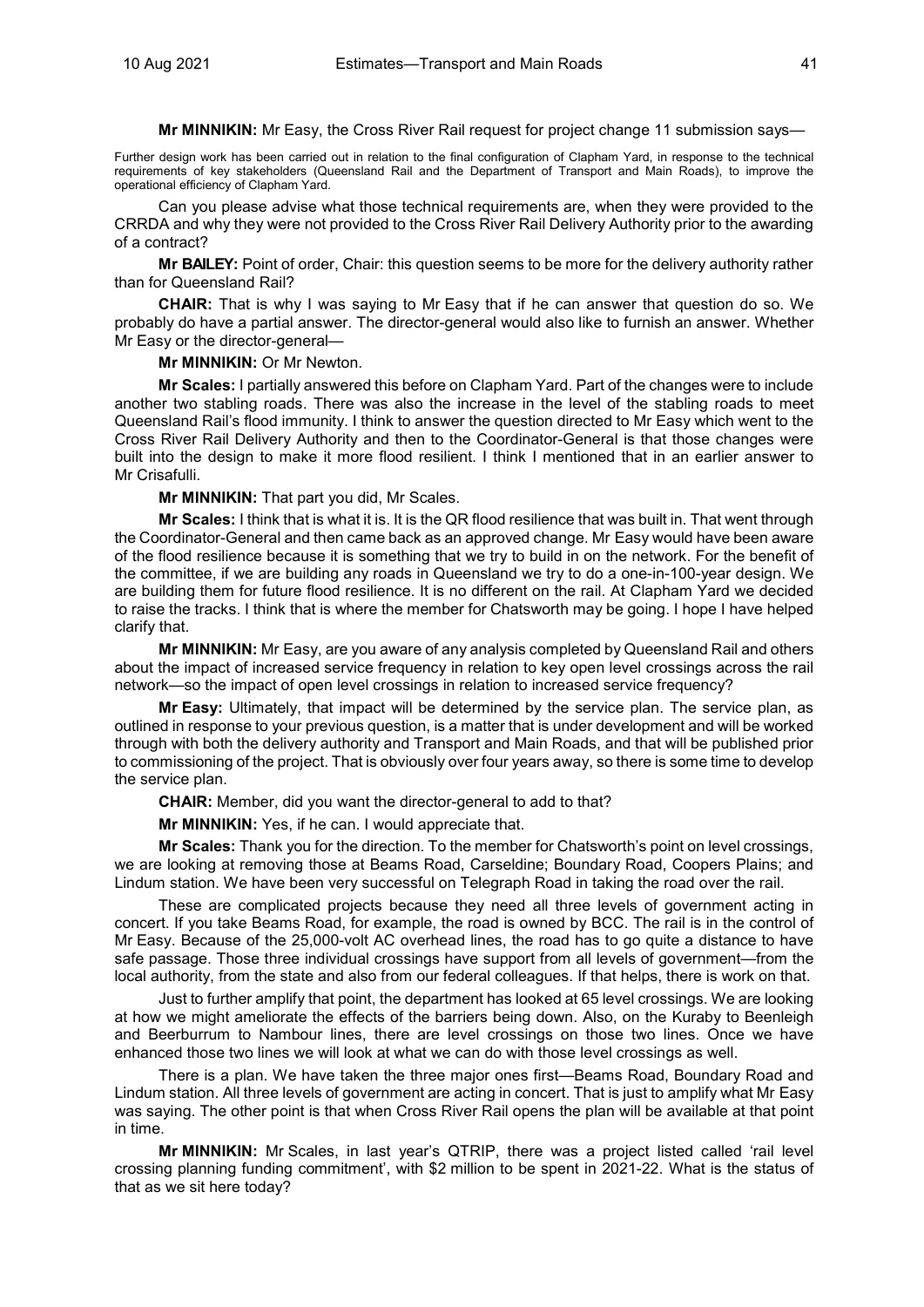**Mr Scales:** This is the 65 level crossings that we have assessed. The next stage of the program is to say which ones can be taken out easily—obviously low-hanging fruit first. That is in addition to those three major projects I have already mentioned and also in addition to the Kuraby to Beenleigh and Beerburrum to Nambour lines.

**Mr MINNIKIN:** Why has it been removed from this year's QTRIP as a line item?

**Mr Scales:** I think we are concentrating on those three major ones first—Beams Road, Boundary Road and Lindum. Because they are very complicated, we are concentrating on those first.

**CHAIR:** We will now go to government questions.

**Ms HOWARD:** Minister, we are seeing a lot more electric vehicles on the road—and I am very excited to be one of them. Can you outline any steps that the government is taking to reduce transport emissions? Are there any future plans to partner with industry to reduce emissions in the transport sector?

**Mr BAILEY:** I thank the member for her question and congratulate her on moving to a zero-emission vehicle. That is fantastic news and that is what we need to do. We have already been very committed in this space. I think people are very aware that I have made a lot of commentary backing the need to transition to electric vehicles and zero-emission vehicles in response to the impacts of climate change. The release of the IPPC report overnight where they have basically accelerated their projections—we are looking at a 1½-degree increase in global temperatures within the next decade, in nine years—shows even more the need to take climate change seriously and for governments to respond with effective policy to move into cleaner forms of energy.

As part of that, we certainly have a very strong record on that. We had the first electric vehicle super highway in Australia. It is still, I understand, the longest electric vehicle super highway in the world. We are the first state to have an electric vehicle strategy. We have already put in 31 charging stations, worth \$5.3 million, up and down the coast and out to Toowoomba.

We have added to that in this year's budget with another 18 sites—\$2.75 million—for stage 3 of the electric vehicle super highway. This will allow people with electric vehicles to go outback and charge up out there. I think that is really positive for outback tourism. As we come out of the pandemic and we get international tourism back, increasingly every year we will have more and more people from overseas wanting to drive only electric vehicles on their travels and they will want to see the outback. We are getting ahead of that before they arrive. Mount Isa, Emerald and Longreach are some of those locations that will benefit. We will have an electric vehicle super highway of almost 3,800 kilometres long. Two border crossing sites—Goondiwindi and Stanthorpe—will also join the electric vehicle revolution.

The Palaszczuk Labor government is partnering with Yurika to deliver the latest phase which will use 75-kilowatt Tritium fast chargers manufactured right here in Queensland, in Brisbane, in Murarrie. We were very happy to support Tritium with Advance Queensland grant funding early in our first term because we could see how effective they were, and they are now exporting to more than 30 countries. They are a great success story and a great partnership. We love working with them.

People have to have confidence they can charge up, and that is what expanding the network is about. As of 1 July this year we have 5,266 full battery electric vehicles and 1,441 plug-in hybrid EVs registered in Queensland. That includes cars, buses, motorbikes and scooters. It represents an 86 per cent increase in full battery EVs registered in the previous 12 months—which is heartening, but we want to see more—while over the same period plug-in hybrid registrations increased by 30 per cent. This is off a low base. Quite frankly, we need the federal government to take this issue seriously. We have to get the pricepoint of electric vehicles down so they are on par. Once we are able to do that, which is what most other developed countries have done, electric vehicles go out the door like hotcakes. But not here in Australia, because the Morrison government has refused to take on any leadership role in terms of transitioning the transport sector, which is really the next big sector to move into clean energy.

We are seeing big advances in the stationary sector with renewable energy, including solar and wind. We need the transport sector to boom. We have been doing what we can from a state point of view in terms of infrastructure and advocacy, but the best thing is a national approach. The failure to implement a national approach has seen different states taking on the leadership role in the absence of a Morrison government that is not interested in doing anything about climate change.

I note the recent moves by New South Wales, South Australia and Victoria to move towards road user charges for electric vehicles, although it was encouraging to see New South Wales recognise that road user charges can end up as a disincentive and they have pushed that off well into the future. I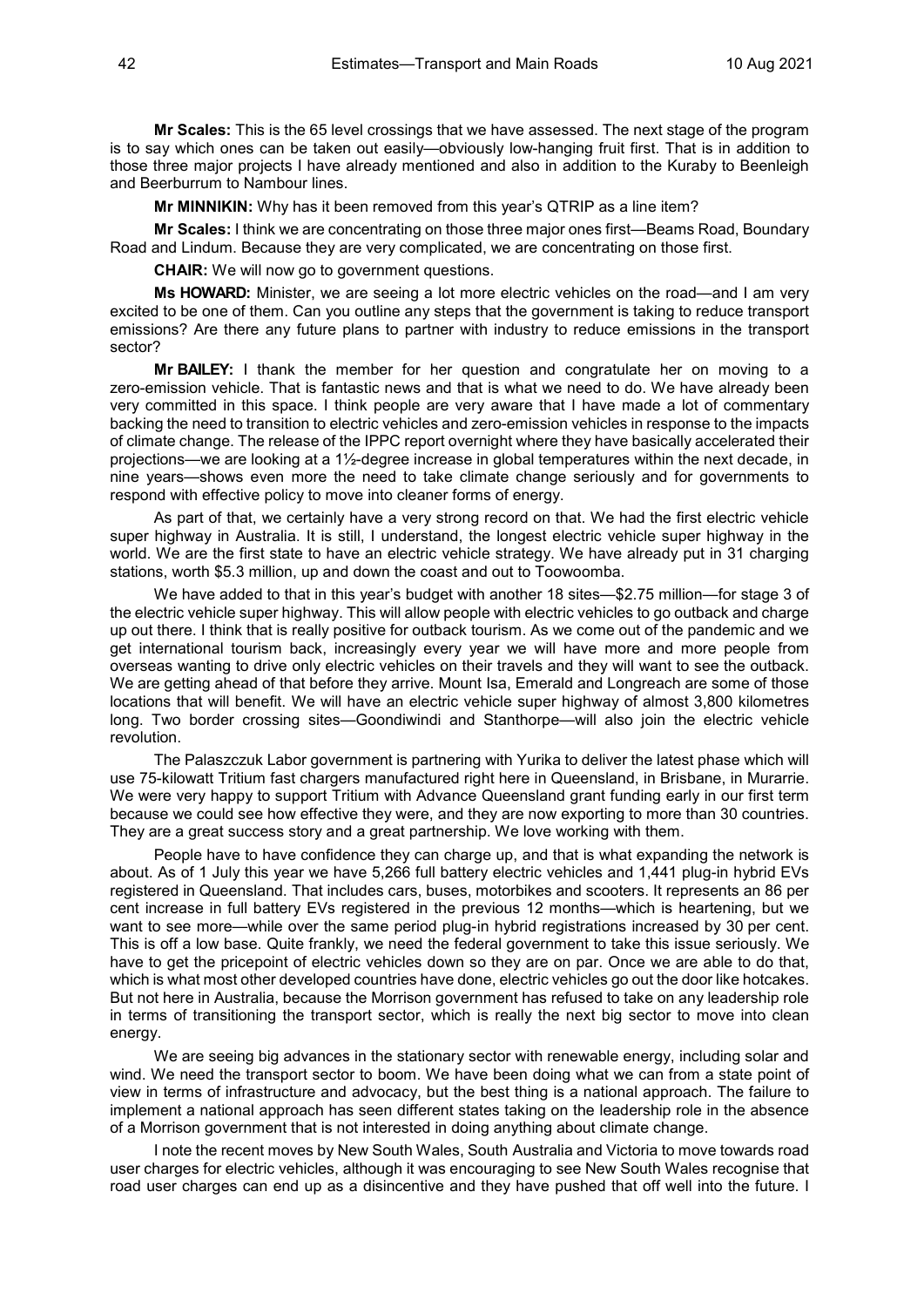believe that South Australia has also put some of their dates back. The last thing we want to do is send out the wrong signals that there will be barriers to people purchasing electric vehicles. We want them to accelerate, not decelerate, sales. The Palaszczuk state Labor government in Queensland has no plans to introduce a road user charge for electric vehicles. We want to see momentum move first, with electric vehicle sales inexorable and unstoppable before ever considering some kind of reform like that. Let's hope it is sooner than we expect, but without federal leadership it is difficult.

The transport sector contributes about 13 per cent to Queensland's total emissions and is the second-largest single emitter behind stationary energy, or fossil fuels, used in electricity generation. Actions to quickly and easily reduce transport emissions are needed and required with a shift towards clean energy vehicles. My department is leading in this regard—in partnership with the Department of Energy and Public Works—with a new Zero Emissions Vehicle Strategy, building on work we have done over the last four years. From a recent online survey about the ZEV strategy we received 4,530 responses and more than 140 written submissions. There is a lot of interest in the community. The strategy is a collaborative whole-of-Queensland effort. We want to accelerate the transition of our vehicle fleet from petrol to electric, which of course then creates a second-hand electric vehicle car market that provides people who may not be able to afford a new car with a second-hand car to get into the market. That is what we want to see. Getting those government fleets happening and cars circulating into the economy is exactly what we need to see, and that is why we are doing it.

Just to close, electric buses are really important. The amount of time buses spend on the road compared to private motor vehicles is much, much more. The need for them to be zero emission is really important in terms of airshed and emissions. By 2030 every new urban bus that is added to the fleet across Queensland will have zero emissions. Moving towards a more sustainable fleet in Queensland will also assist in one of the key objectives for the Olympics and Paralympics. Sustainability is a key value of the Olympic movement, so they are supported. We want to decarbonise our transport sector.

There will be plenty of opportunities to supercharge our local manufacturing capabilities; for example, one of our local Gold Coast businesses at BusTech is already partnering with the Palaszczuk state government to build 10 new electric buses for Clarks Logan City Bus Service. In April we achieved the first fully electric bus route: the route 587 TransLink network in Yarrabilba. On the same day Transdev introduced its battery electric bus in the Redland Bay-Capalaba area. That bus is powered by energy generated from solar panels stored in Tesla batteries. I can report that it has driven more than 18,000 kilometres, proving very popular with both passengers and drivers. In 2022, next year, Sunbus will introduce five electric buses into their fleet on the Sunshine Coast and another five buses into Cairns. In Mackay we are partnering with Mackay Transit Coaches to trial two buses fuelled with bioethanol produced locally in Sarina. We are also in early discussions to trial Hydrogen Taskforce fuel cell buses in Queensland.

I think you can see that our commitment is very strong. I know that the member is very supportive of this. It is an area where the rest of the world is making great strides. Australia is lagging behind, just like we are lagging behind on the vaccine rollout, just like we are lagging behind on fit-for-purpose quarantine.

**Ms PUGH:** Can the minister advise what the Palaszczuk government's record investment in roads and transport projects, as outlined in Budget Paper No. 3, will mean for residents in Brisbane? Is the minister aware of any alternative approaches?

**Mr BAILEY:** We have a record QTRIP budget. It includes the Cross River Rail project, which will unlock the bottleneck at the core of the transport network. Let's be realistic here—this is something that has been left out of previous questions—there is a global pandemic that has ravaged the patronage of not just our public transport network but public transport networks across the whole country and across the world. Because people want to minimise their risk, understandably they are being very cautious about this. What we need to do is keep building the infrastructure of the future. People will come back, but they won't necessarily come back in the exact form as they were before the pandemic. It will look different and we will need to manage that, but to ignore the impacts of the pandemic in terms of future service levels is quite irresponsible and reckless.

When we plan for Cross River Rail service levels going forward, the fact is that we are down 30 per cent on our patronage and we do not know at what rate people will come back. We will be encouraging and we will have strategies for that, but Cross River Rail is four years away from opening. At this point we need to rebuild confidence in the public transport system. One thing we will not do is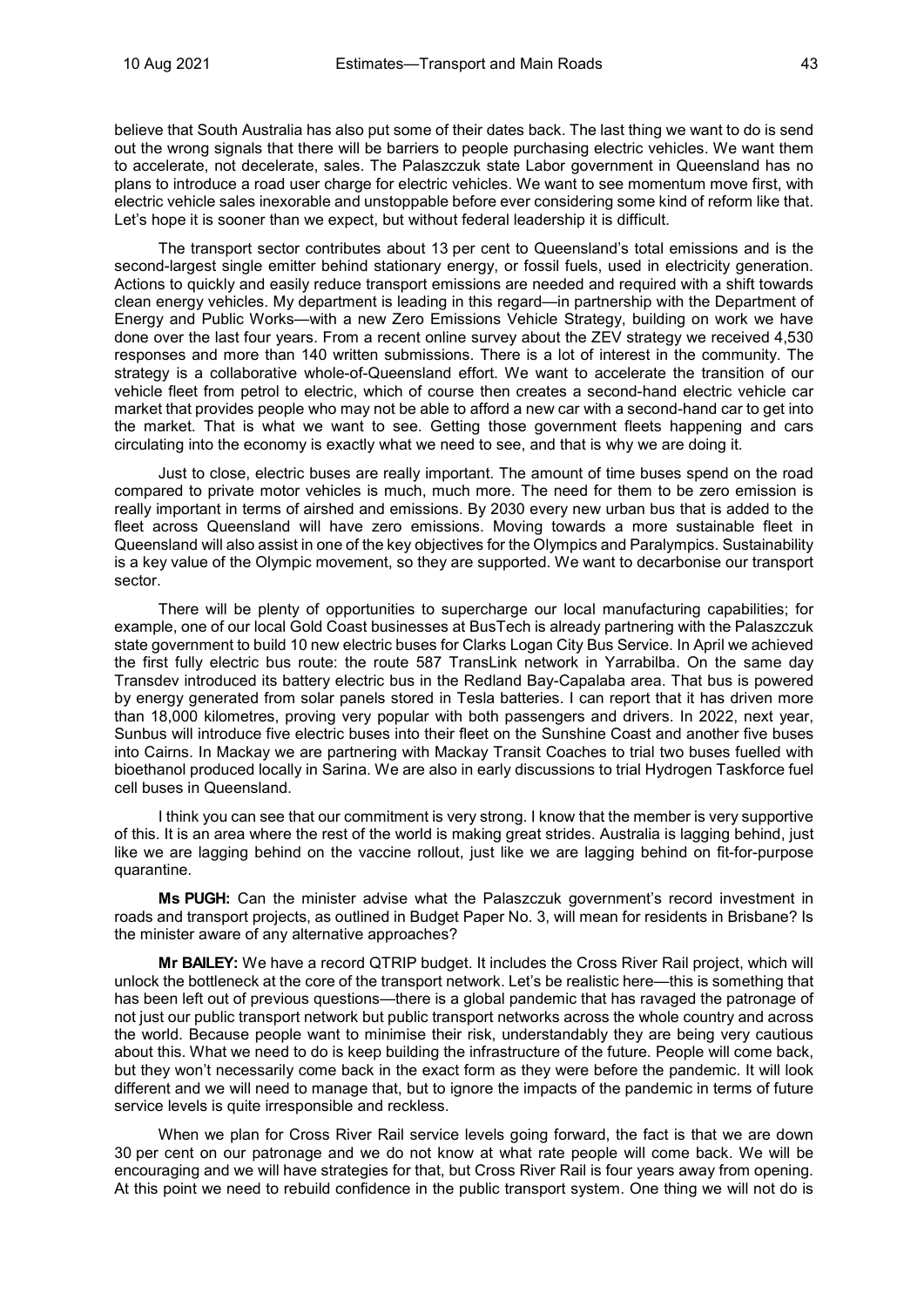cut the project, as the opposition promised to do many times, and we will not stop building trains here in Queensland. That will all continue because it is good policy. People will come back, and we have to provide for those people.

Not only are we building Cross River Rail but we are building more active transport, which has seen a real spurt in interest. People are taking it up as part of the pandemic. There are more bike lanes, more veloways and more bikeways not just individually, as we have been doing, but also as part of big road projects. It has been very important.

**Ms PUGH:** Which ones in particular?

**Mr BAILEY:** At the Sumner Road interchange we ensured that we grade-separated the cycleway and the interchange as part of the design. We are doing bikeways, for instance, along the Ipswich Motorway, the M1, the Gateway Arterial North and the Bruce Highway upgrade south of Cairns. Those sorts of things are absolutely necessary. Active transport is a fundamental part of our transport system. Construction will begin early in 2022 for the Centenary Motorway—which I know is something dear to your heart—at Jindalee to improve traffic flow and ease congestion in the Mount Ommaney electorate and beyond. The project does include active transport improvements for pedestrians and cyclists. I can say that I have cycled over the current bridge a number of times. It is pretty basic when it comes to active transport. It certainly does not meet current best practice standards. That will be rectified and there will be general traffic improvements as well. We have done the work to get the new Centenary Bridge project ready, and I thank the member for Mount Ommaney for her vehement advocacy on this. It is great to work with you on it. Community consultation will start in the coming months.

This is in addition to the Sumners Road interchange—or should I say the Len Waters overpasswhich was delivered six months ahead of schedule by the Palaszczuk Labor government. That project was sadly cut by the previous government, but we got it done and it is now completed. The Ipswich Motorway has been upgraded and opened; it is going very well. We added a southern connection there and I think everyone is very, very happy with that. I know that the member was very supportive of that as well. I think I will round out my answer there.

**CHAIR:** I thank the minister for that. I would like to welcome the member for South Brisbane. I invite you to ask a question or two if you have some, which you do otherwise you would not be here.

**Dr MacMAHON:** My question is for the director-general. In preparing for the South East Queensland City Deal and for the 2032 Olympic and Paralympic Games, what consideration has the government given to co-funding the green bridges that are proposed from West End to Toowong and West End to St Lucia by the Brisbane City Council?

**Mr BAILEY:** Point of order, Chair: the City Deal comes under the Deputy Premier's portfolio, not under this portfolio.

**CHAIR:** Member for South Brisbane, I will ask if you can rephrase it to the department of transport.

**Dr MacMAHON:** Sure. What consideration has the government given to co-funding the green bridges proposed from West End to Toowong and West End to St Lucia?

**Mr Scales:** Those projects are Brisbane City Council and nothing to do with the department.

**Dr MacMAHON:** So there are no plans to co-fund those projects, as the Brisbane City Council have expressed that they will require state assistance for those projects to go ahead?

**Mr Scales:** As my minister pointed out, city deals are not under my control. I am sorry that I cannot really assist the member further than that.

**Dr MacMAHON:** To continue on, now that the 2032 Olympic Games have been locked in, what work has the government undertaken to progress the Gold CityGlider service proposed by the Brisbane City Council running from Hamilton to Woolloongabba?

**Mr Scales:** As far as the planning being undertaken for the bid, a lot of that is actually in the public domain and so are the corridors. I hope the committee is aware that there are three athletes villages proposed. Fortunately, we have got 85 per cent of the venues already available so the planning will continue apace now that we have been very successful in winning that bid. As to the Gold CityGlider, I have got no specific information on that which I can help the committee with today. As the planning unfolds, it will not be just CityGliders; it is also the investment work we are making in light rail, it is the investment on Cross River Rail, it is the investment moving forward to make sure we are ready for the games. I suppose one of the fortunate things is we are 11 years away so there is a long time to get ready. As to that specific project, I am not aware of any progress we have made in relation to the Olympics.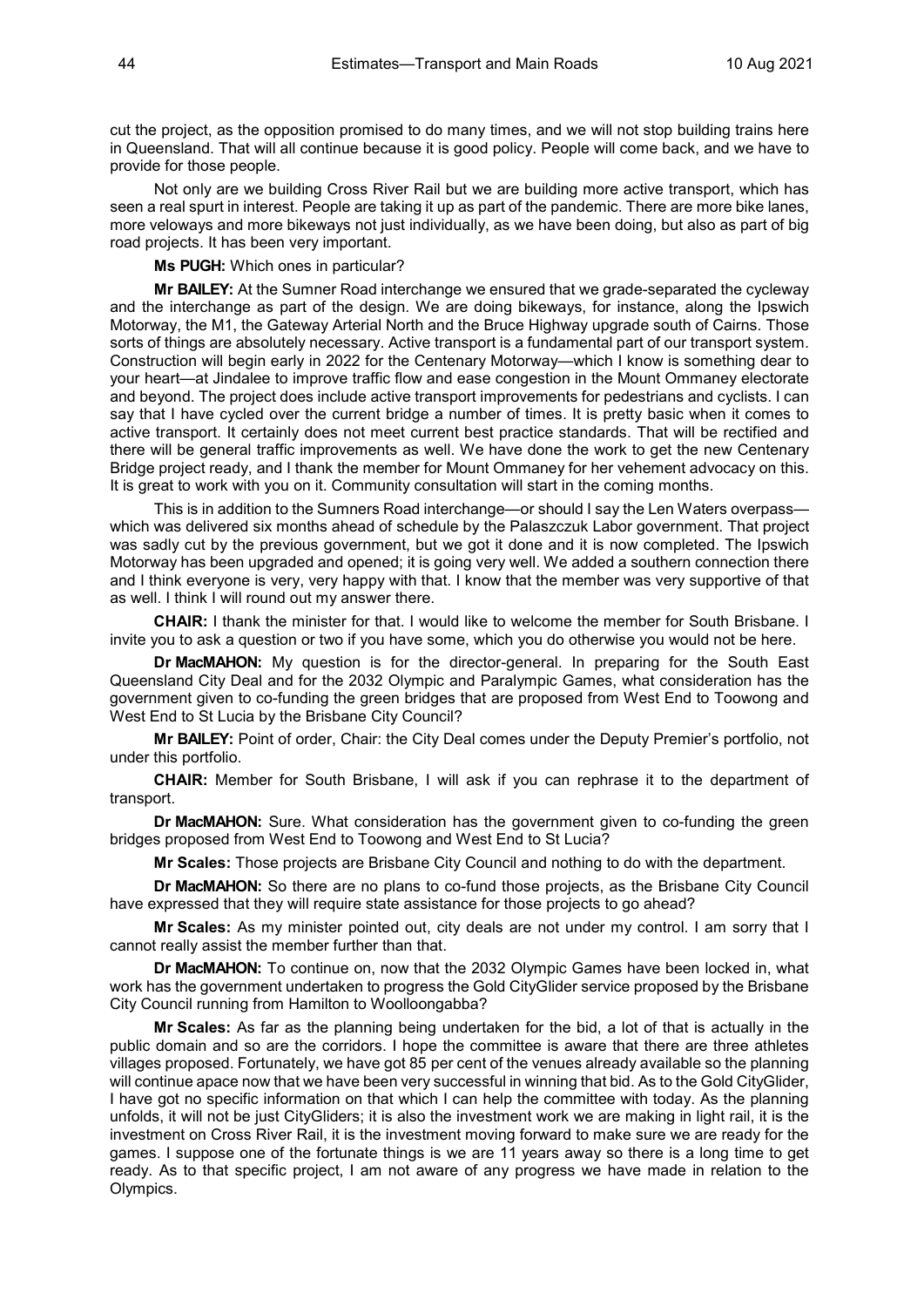**Dr MacMAHON:** During one of the earlier estimates hearings in the Education, Employment and Training Committee, we heard that 188 improvement notices have been issued to Workplace Health and Safety Queensland in relation to the Cross River Rail sites. Do you have any information on what these 188 improvement notices relate to?

**CHAIR:** Member, I just point out that that is probably for the Cross River Rail authority. The director-general may be able to give an answer. If not, we can get the Cross River Rail authority back.

**Mr Scales:** I think the detail would be with my colleague Mr Newton. I cannot really guess. I have seen what has been around, but I think Mr Newton would have a more comprehensive answer.

**CHAIR:** We will attempt to get Mr Newton in here. While we do that, does the member for South Brisbane have any more questions for the minister or director-general? Mr Newton has arrived. Welcome back, Mr Newton. The member for South Brisbane has a quick question for you.

**Dr MacMAHON:** Would you like me to repeat the question?

**CHAIR:** I am mindful of the time, but yes.

**Dr MacMAHON:** During one of the earlier estimates hearings, we learnt that there were 188 improvement notices issued by Workplace Health and Safety Queensland at the Cross River Rail site. I am just wondering what these relate to.

**Mr Newton:** There have been a range of improvement notices issued by the regulator in relation to the project. In this calendar year, there have been 38 issued, of which 25 are improvement notices. The reference to the whole-of-life of project was there. Pleasingly, we have seen an improvement in the way in which the project has progressed with time. In this calendar year, 2021, we have seen 38 overall notices issued, and of those 25 were improvement notices.

In relation to the background to those notices and what they relate to, it really does vary and it depends on the nature of where the project is up to at the point in time. Early on, there was a lot of access/egress. For the benefit of the committee, it is when you come onto site and safe passage along the site. Then there are other things like scaffolding and plant and equipment. Those sorts of things are where improvement notices are issued. It is really a variety of things that they pick up as we go. I should point out that an improvement notice is essentially where there is a contravention to how things are being conducted on site as far as the regulator is concerned. It allows for an immediate remedy or rectification, so it is considered the lowest level of infringement.

**Dr MacMAHON:** Is any of that information publicly available?

**Mr Newton:** I am not sure. I think the regulator does publish it but that is really a question for how they publish that.

**CHAIR:** Workplace Health and Safety Queensland would—

**Mr Newton:** Yes, I would have to beg the committee's forgiveness there. I think that is a question for the regulator.

**CHAIR:** Do you have any further questions?

**Dr MacMAHON:** Yes. With regards to the Woolloongabba station site, we understand there are four dust-monitoring units that are measuring dust there. Which one of those is also measuring silica levels in particular? What are the silica levels coming out of those dust-monitoring units?

**Mr Newton:** In relation to the Woolloongabba site and with all other sites, there are dust-monitoring stations proximate to the site. There are stations to the north, the south, the east and the west of the site as well as ongoing monitoring that goes on onsite. Those monitoring stations are checked regularly. There is a project hygienist that goes onto site and does on-spot checking as well. It is really the combination of those that pick up the dust level on site. In recent times, there were some complaints within the site from one of the subcontractors. That was in June that there was a complaint. The regulator came onto site and the regulator responded with—

WHSQ received a dust related complaint on 22 June 2021, we investigated the complaint including having one of our hygienists visit the site who undertook specific enquiries around the controls and readings.

There was no non compliances identified in relation to this particular matter.

There was a further complaint on 27 July. Workplace Health and Safety went out onto site and again did not identify any issues that concerned them in relation to the dust on site. In fact I think at a previous estimates hearing there was a reference that some of the perceived dust may well have been actual spray that is being used as suppressant on the conveyor belt to keep the dust levels down. While it looks like a mist, it may not actually be dust; it is actually water spray.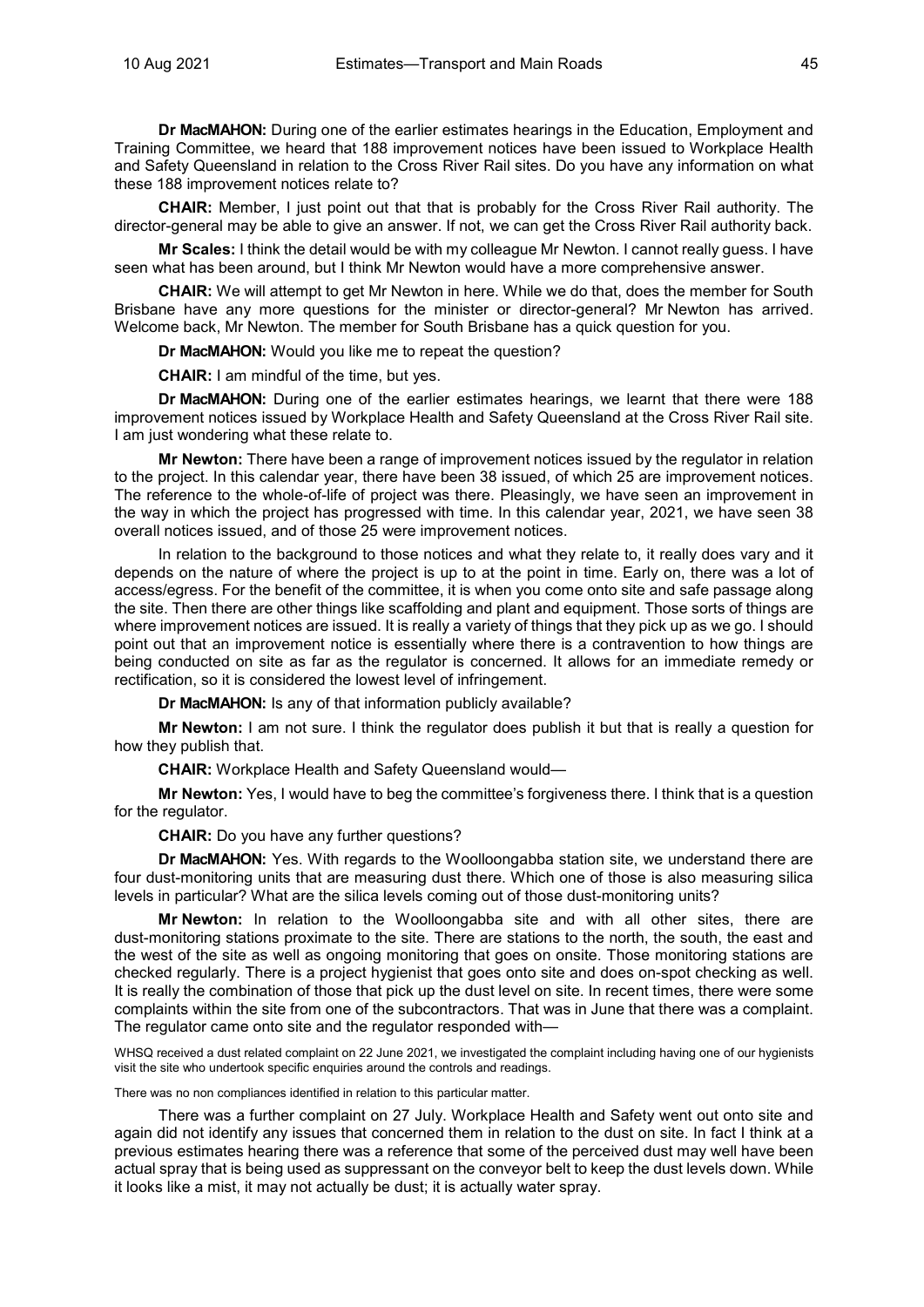# **Dr MacMAHON:** To confirm that—

**CHAIR:** Sadly, we are out of time. The time allocated for the consideration of the proposed estimates for the portfolio of Minister for Transport and Main Roads has expired. Minister, on behalf of the committee, I thank you, the directors-general and all of the officials for your attendance. Minister, would you like to give a quick thanks, not a speech?

**Mr BAILEY:** I thank everybody on the committee, particularly the parliamentary committee staff. It is a very intense time of year so thank you to everybody for all of their work. I also thank all of the people who have appeared, as well as all of those who have been ready to appear but have not had to appear. There is always an enormous amount of work that goes into the estimates process every year, and I want to thank everybody for such dedication and commitment. I also say a special thanks to my own ministerial staff, including my chief of staff and all of my staff who have been working long and hard through a delayed process. I thank them for all of their hard work and wish everybody the best. That is another estimates done.

**CHAIR:** I hope next time we can be back to some sense of normality. The committee will now take a break. The hearing will resume at 2 pm for the examination of the estimates for the portfolio of the Minister for Energy, Renewables and Hydrogen and Minister for Public Works and Procurement.

**Proceedings suspended from 1.00 pm to 2.00 pm.**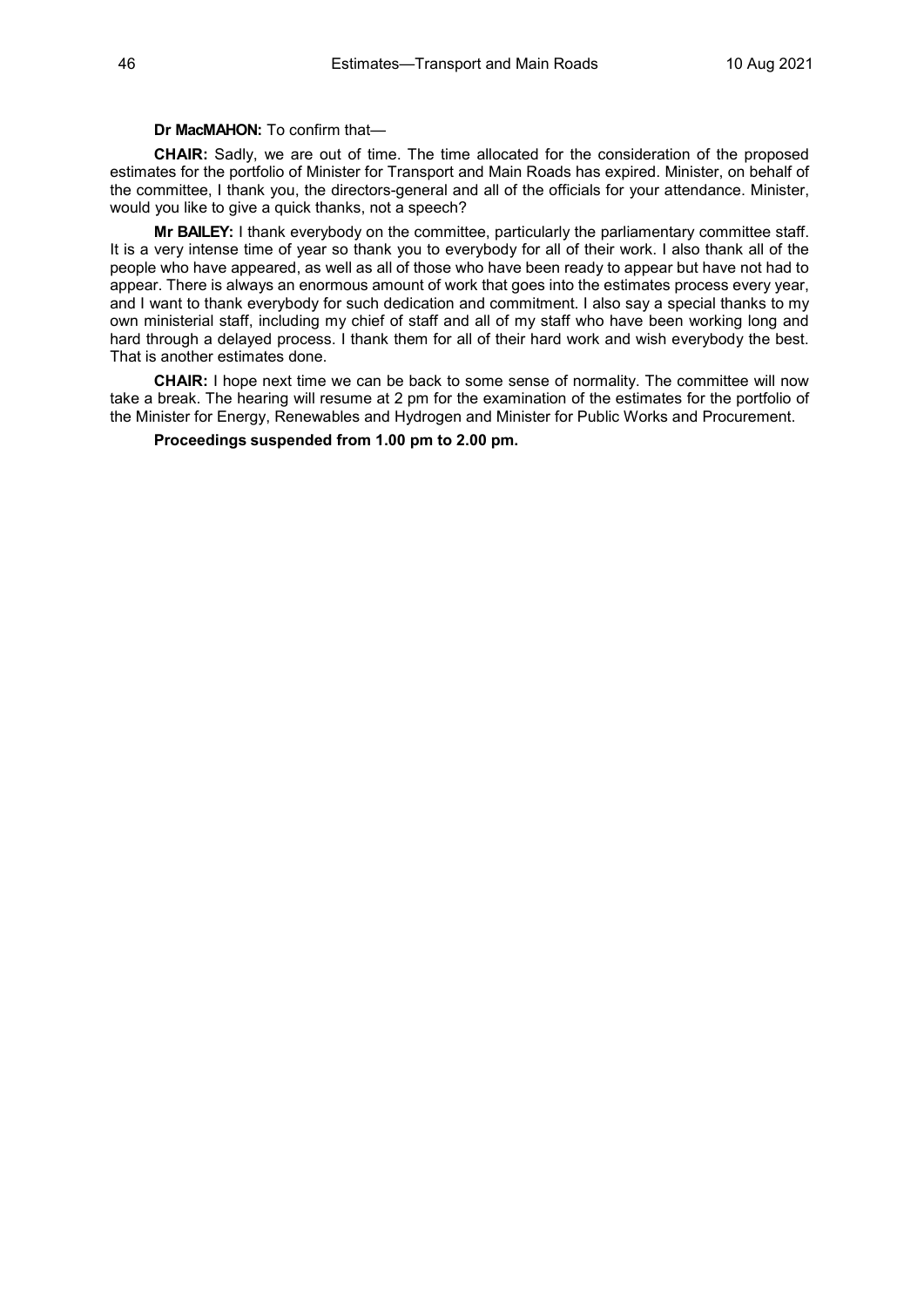# **ESTIMATES—TRANSPORT AND RESOURCES COMMITTEE—ENERGY, RENEWABLES AND HYDROGEN; PUBLIC WORKS AND PROCUREMENT**

# **In Attendance**

Hon. MC de Brenni, Minister for Energy, Renewables and Hydrogen and Minister for Public Works and Procurement

Ms M Hallam, Chief of Staff

**Department of Energy and Public Works**

Mr J Purtill, Director-General

Ms S Jolly, Acting Deputy Director-General, Energy Division

**Queensland Building and Construction Commission**

Mr B Bassett, Commissioner

**[CHAIR:](http://www.parliament.qld.gov.au/docs/find.aspx?id=0Mba20210810_140041)** The committee will now examine the proposed expenditure contained in the Appropriation Bill 2021 for the portfolio of the Minister for Energy, Renewables and Hydrogen and Minister for Public Works and Procurement until 5.15 pm. As was determined by the House, the committee will examine areas within the minister's portfolio as follows: energy, renewables and hydrogen from 2 pm to 3.30 pm, and public works and procurement from 3.45 pm to 5.15 pm. I remind honourable members that matters relating to these portfolio areas can only be raised during the times specified for the area, as was agreed by the House. The committee will suspend proceedings for a break from 3.30 pm to 3.45 pm.

\_\_\_\_\_\_\_\_\_\_\_\_\_\_\_

I remind those present today that the committee's proceedings are proceedings of the Queensland parliament and are subject to the standing rules and orders of the Legislative Assembly. It is important that questions and answers remain relevant and succinct. The same rules for questions that apply in the Legislative Assembly apply in this hearing. I refer to standing orders 112 and 115 in this regard. Questions should be brief and relate to one issue and should not contain lengthy or subjective preambles, argument or opinion. I intend to guide proceedings today so that relevant issues can be explored fully and to ensure there is adequate opportunity to address questions from government and non-government members of the committee.

I remind everyone present that any person may be excluded from the proceedings at my discretion as chair or by order of the committee. Certain staff who are assisting witnesses here today have been permitted to use their mobile phones for this purpose. I do ask all present, however, to ensure that phones and other electronic devices are switched to silent mode.

In line with the COVID-Safe Estimates Hearings guideline issued by the Chief Health Officer, I remind everyone to maintain social distancing while in this chamber. Face masks are to be worn at all times and removed only to speak during the proceedings. The COVID-Safe Estimates Hearings guideline is available from the secretariat. Some members and witnesses will be participating via videoconference today.

On behalf of the committee, I welcome the minister, the director-general, officials and members of the public to the hearing. For the benefit of Hansard, I ask officials to identify themselves the first time they answer a question referred to them by the minister or the director-general. I now declare the proposed expenditure for the portfolio areas of energy, renewables and hydrogen, and public works and procurement open for examination. The question before the committee is—

That the proposed expenditure be agreed to.

Minister, if you wish, you may make an opening statement of no more than five minutes.

**Mr de BRENNI:** Thank you very much, Chair, members of the committee and parliamentary staff. It has been eight months since we last gathered in parliament for estimates. While the world continues to grapple with the global health pandemic, the Palaszczuk government's focus remains on delivering Queensland's economic recovery plan. It is our plan to put Queenslanders first, our plan to create Queensland jobs and our plan to deliver prosperity for generations of Queenslanders to come. Empowering that plan is Queensland's cheaper, cleaner energy; our robust construction industry; and a sophisticated approach to the investment of taxpayer funds.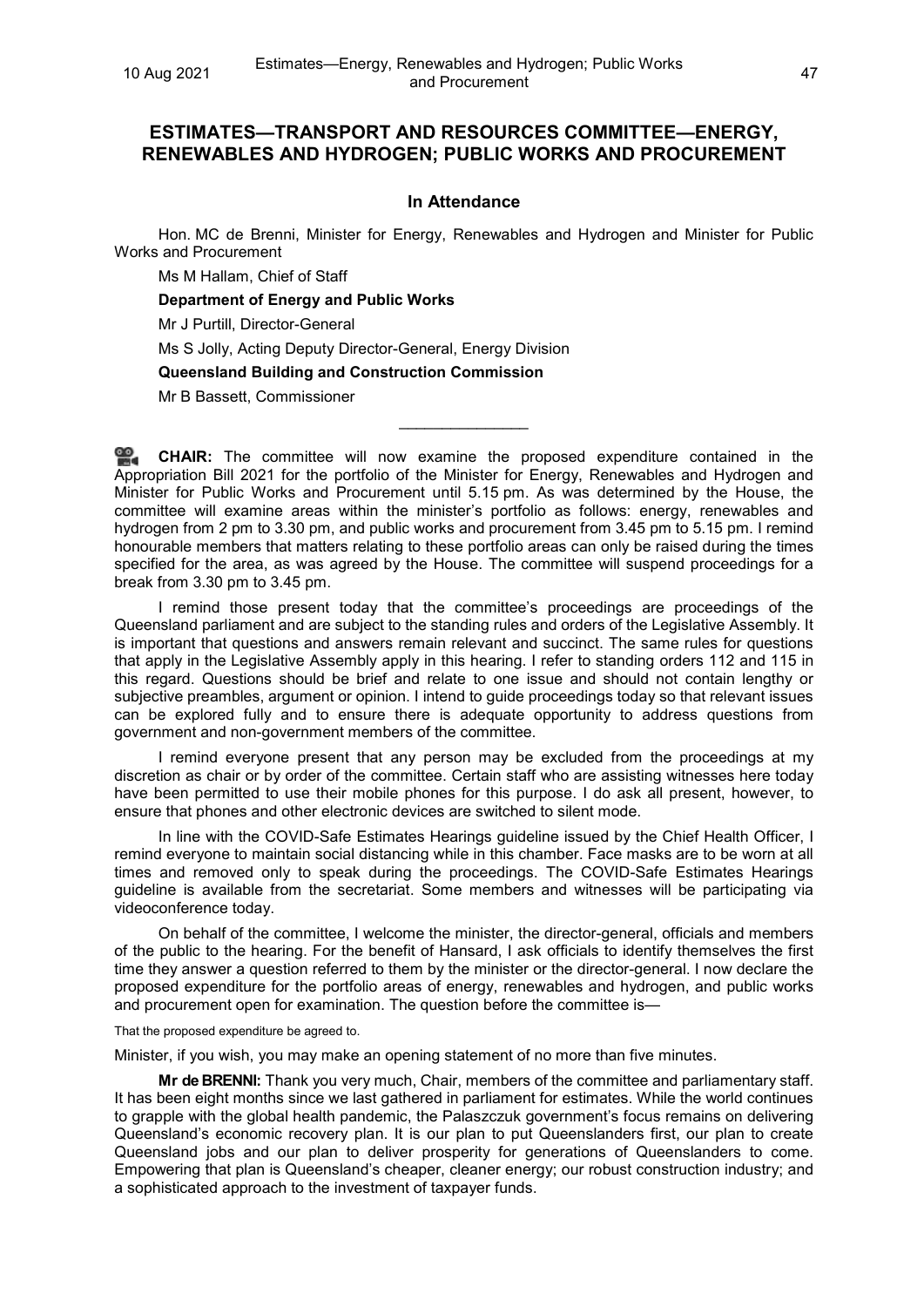I would like to outline the 2020-21 budget reaffirmations of our commitment to Queensland's continuing role as a renewable energy superpower: \$22 million to progress Borumba pumped hydro-electricity; \$144.9 million for CleanCo's Karara Wind Farm; \$40 million to unlock the northern renewable energy zone and its cornerstone project, the Kaban wind farm; \$39 million for grid connected batteries in Townsville, Rockhampton, Bundaberg, Hervey Bay and Toowoomba; and a \$2 billion Renewable Energy and Hydrogen Jobs Fund. In addition to that, our government will invest a record \$2.24 billion in job-creating capital works. This includes maintenance upgrades of our state's publicly owned generation, transmission and distribution assets. It is these assets that will bring cleaner, cheaper energy into homes and businesses across the state.

We know it is more than the Queensland sun and wind that is in demand. In decades to come the world will be looking for at least 500 million tonnes of hydrogen each year. Here in Queensland the heavy transport sector will be supported to decarbonise with a new emissions-free fuel made by Queenslanders in the form of renewable Queensland hydrogen. We will make sure Queenslanders get decent, secure jobs supplying that renewable hydrogen. That is why we are investing \$20 million to deliver the Hydrogen Training Centre of Excellence in Beenleigh as well as the Pinkenba Renewable Energy Training Facility, delivering a pipeline of skilled Queenslanders ready to build and operate the energy infrastructure that a growing industrial state needs. Under the Palaszczuk government, delivering new energy infrastructure is exactly what we are doing.

Today I can announce that Queensland's publicly owned generator CleanCo will progress plans to design a future energy and hydrogen precinct at Swanbank. We are putting \$1.5 million on the table to develop a concept level design exploring options for hydrogen production, onsite solar farm, modification of the existing gas power station to support blending of hydrogen and the possibility of hydrogen refuelling facilities. We know there is a lot of community interest in the future use of Swanbank, and our government is committed to working with stakeholders and industry to support the economic development of the region. A precinct like this would bring more jobs and more industries through cleaner, cheaper energy. In Queensland we are using our state owned energy assets to achieve our decarbonisation targets. That sends a clear message to our neighbours and trading partners that Queensland has the skills, the technology and the innovation and we are using it to power domestic demand and our global competitiveness in renewable energy.

From day one of the pandemic we have worked together with industry and unions to keep Queensland's \$45 billion building and construction industry open. With 240,000 Queensland workers relying on the industry, we simply cannot afford to take any chances because we have seen what the alternative is. The Sydney construction lockdown is costing New South Wales at least \$1 billion a week. We do not want to see Queenslanders have to down tools and construction sites close.

However, Queensland tradies are up against more than just COVID-19. The Morrison government's ill-considered and inadequate COVID stimulus package has created a profitless boom for many builders, an overcooked market and soaring prices for homeowners and renters. We are in lockstep with the industry peak bodies in supporting them through these problems caused by the Morrison government—a government that has failed on vaccines and quarantine and whose stimulus package misses every key legacy opportunity one could think of. We will continue to step in where the LNP has stepped out. We will support Queensland tradies, including the free dispute resolution process for the residential sector for homeowners and builders, for as long as necessary. We will not stop there.

Finally, we want Queenslanders to build with confidence and peace of mind, knowing that there are protections in place should things go wrong. Since 1977 the Queensland Home Warranty Scheme has provided that protection. Today I can announce the Palaszczuk government will work with industry and homeowners to undertake a public review of the Home Warranty Scheme. It is important to make sure the scheme remains contemporary and responsive to new and emerging types of homes and buildings. That is what we want to hear from Queenslanders: about their experiences and what changes we could make. Today we have released an online survey on the Home Warranty Scheme and we will follow that up with a detailed consultation paper. A series of roadshows and online consultation sessions will follow to ensure everyone gets to have their say.

A home is often one of the largest investments Queenslanders will make and it is imperative that the scheme protects these investments and gives Queenslanders the confidence to build. Equally important is ensuring a level playing field for Queensland tradies.

Through you, Chair, I would be happy to take the committee's questions on these key issues and any other matters relevant to the appropriation bills.

**CHAIR:** The committee will commence the examination of the estimates for the energy, renewables and hydrogen portfolio areas. I call the member for Gregory.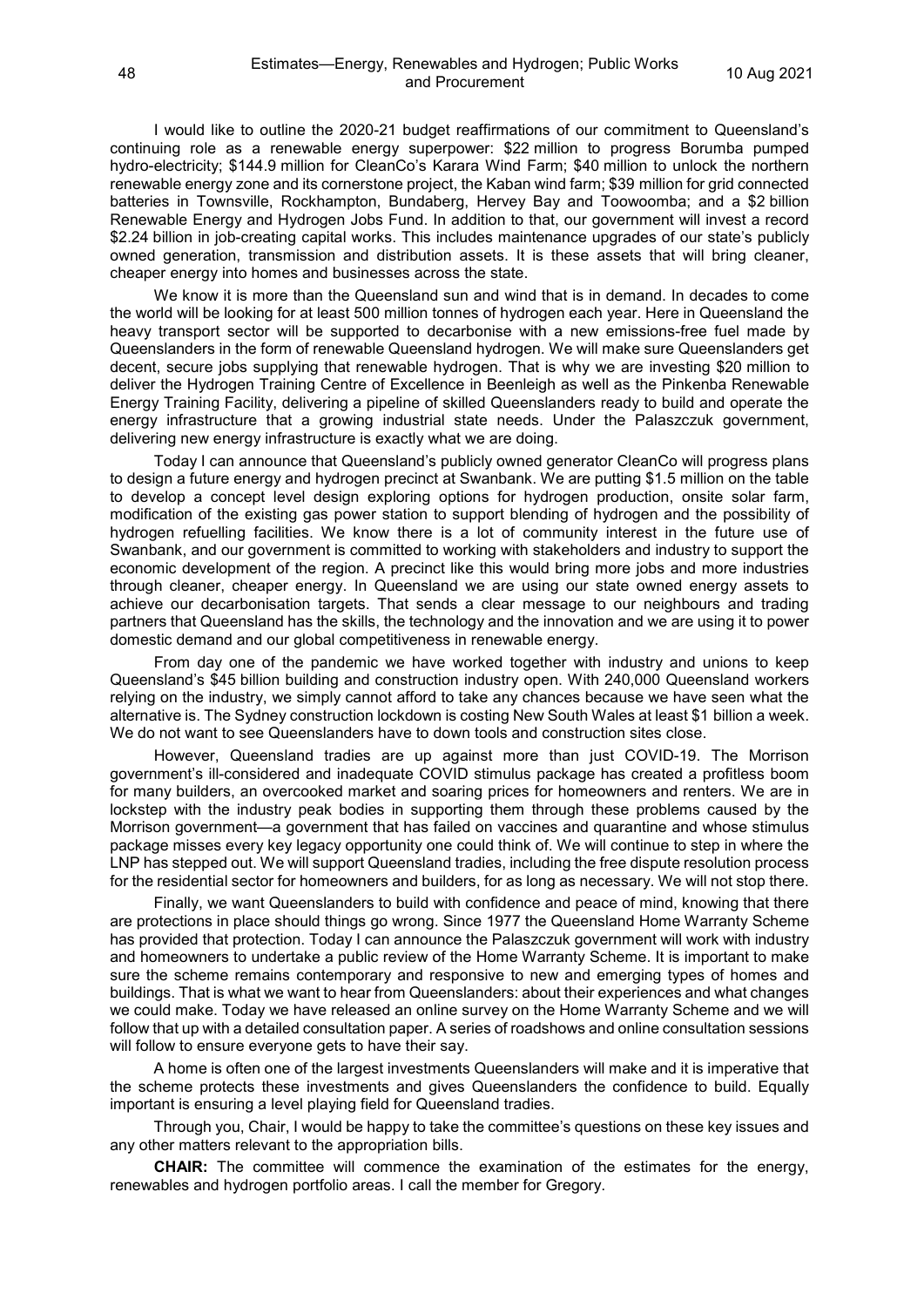**Mr MILLAR:** I defer to the member for Condamine and the shadow minister.

**Mr WEIR:** In relation to the renewables and hydrogen fund, can the minister advise what percentage of Queensland's electricity will be generated from renewables in 2022, 2024, 2026, 2028 and 2030?

**Mr de BRENNI:** I thank the member for Condamine for the question. Perhaps the best way to answer that question is to work from the conclusion of the decade. We have announced that, by 2030, 50 per cent of electricity generation will be from renewable resources in Queensland. In terms of the pathway to get there, it is not a completely linear pathway and the investment and construction phases of various projects can be described as 'lumpy'. The trajectory will move but it will continue to move in an upward direction until we achieve the target of 50 per cent by 2030. I point out for the member for Condamine and the committee members that we have already secured \$9.9 billion of investment in large-scale renewable energy in Queensland since 2015. That has supported 7,000 jobs and represents a tripling of the large-scale renewable energy generation. Importantly, I am sure the members for Condamine, Toowoomba and other regional areas of Queensland would be pleased to hear that the vast majority of those construction jobs are in the regions.

As I mentioned, we have ensured that we will deliver 50 per cent renewable energy by 2030. We currently have 32 large-scale solar farms and three wind farms operational. In total, 44 large-scale renewable energy projects have commenced operations, become financially committed or are under construction. This year, 2021—if you want a baseline, member for Condamine—Queensland supplied—

**Mr WATTS:** Point of order, Chair: the question was quite specific about the amount of hydrogen being generated, and that does not seem to be in the answer.

**Ms PUGH:** Point of order, Chair: that was not the question I heard.

**CHAIR:** There were certain dates and timelines about renewable energy. It was not about hydrogen. There is no point of order, member for Toowoomba North.

**Mr de BRENNI:** Perhaps if I can refer the committee to their question asked on 9 July specifically in relation to this matter to which we responded. I am happy to quote from the answer. I think this goes to the heart of the member for Condamine's inquiry. It states—

The SDS Target/Estimate of 22 per cent for 2021-22 is … based on the forecast supply of electricity from renewable energy sources and the electricity consumed in Queensland.

#### It went on to say—

Renewable generation forecasts include estimates of rooftop solar installations and the commissioning schedules of previously committed large-scale renewable energy projects. The timing of project commissioning is uncertain ...

There are a number of variables that go along with that in terms of approvals processes, the securing of supplies and equipment not only from manufacturers that originate here in Queensland and Australia but also from some overseas components. That makes the timing of project commissioning somewhat uncertain. The level of renewable generation is also subject to variance due to network constraints and sometimes price events curtailing actual production volumes.

What is absolutely clear is that we will achieve our target. The member referred to the historic investment that the Palaszczuk government announced, which was the Renewable Energy and Hydrogen Jobs Fund—a \$2 billion fund to support the publicly owned generators in Queensland to invest in renewable energy to ensure that we deliver on the target by 2030 and ensure that we continue to see public ownership of the electricity network in Queensland which has stood us in good stead to date.

**Mr WEIR:** Given that the future looks 'uncertain' and 'lumpy', how was the figure of a \$1.5 billion fund arrived at?

**Mr de BRENNI:** I thank the member for the question. The member would be aware of the preexisting \$500 million commitment. This comes off the back of a renewable energy investment blackout when the member for Condamine's party was in power in Queensland. There were no new large-scale renewable energy projects delivered during that period. That put Queensland somewhat behind for three years. We would be a long way ahead of where we are today if there had been any appetite from the Liberal National Party in Queensland around supporting renewable energy.

I can assure the member for Condamine that the \$2 billion Renewable Energy and Hydrogen Jobs Fund—and I thank the member for Condamine for his interest in this, because I know that in his region there are exceptionally good solar and wind resources that are being developed—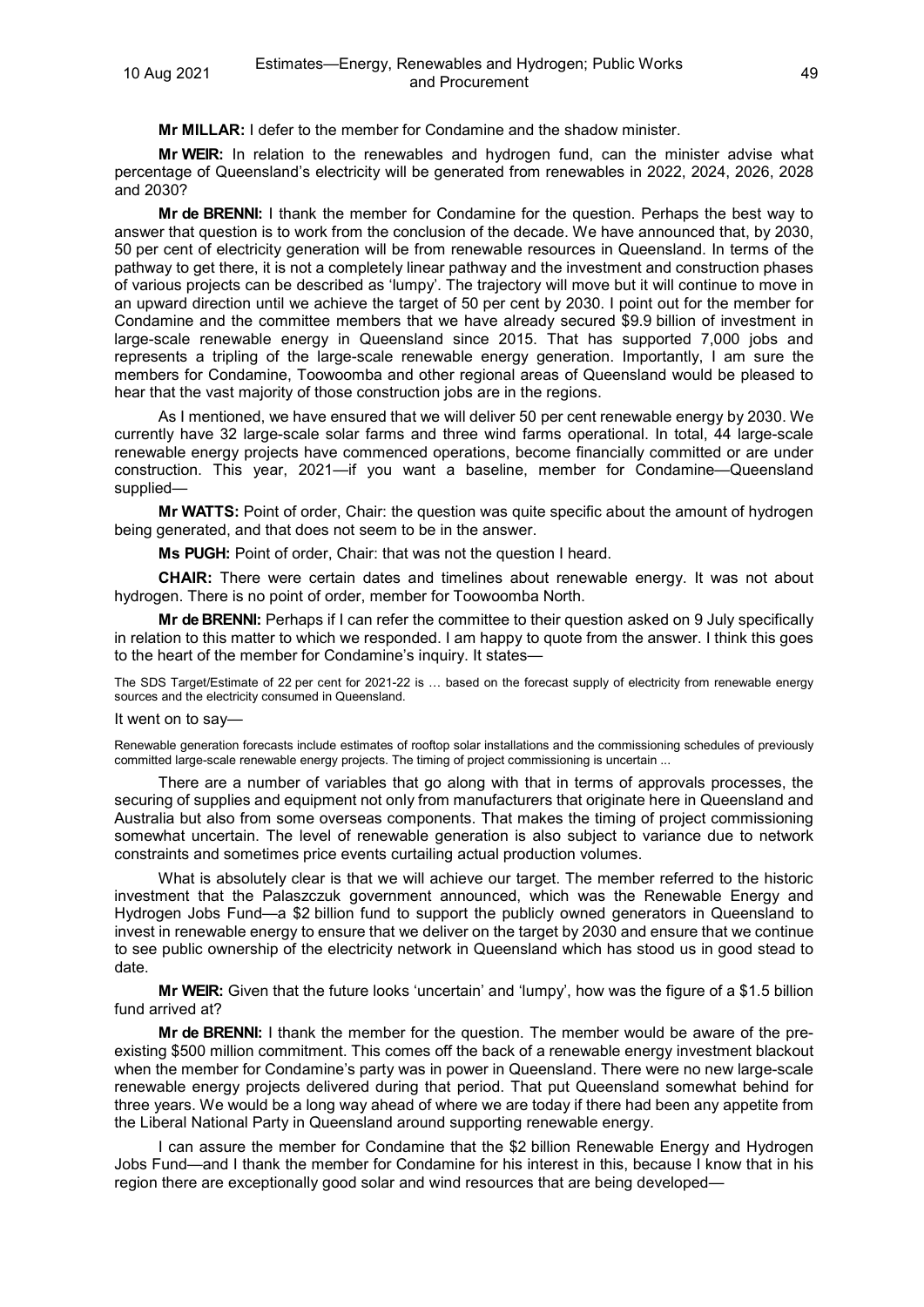**Mr MILLAR:** Point of order, Mr Chair: standing order 118 on relevance. The question was: how was the figure of \$1.5 billion derived?

**CHAIR:** I believe the minister is getting to that.

**Mr MILLAR:** Can we get to that?

**CHAIR:** Yes. I just said that I believe the minister is getting to that.

**Mr de BRENNI:** Thank you very much, Chair. I will continue to help the member for Condamine understand how the renewable energy and hydrogen fund works. It is designed to ensure that the publicly owned generators can invest in commercial renewable projects. It is also designed as a very strong signal—

**Mr WEIR:** On a point of order, would the minister be able to advise if there are any KPIs around that \$1.5 billion and what they would be?

**Mr de BRENNI:** Absolutely. The KPIs are the achievement of the Queensland renewable energy target and our emissions reduction targets. They are a pretty clear and definitive key performance indicator for all of these funds. The purpose of identifying \$2 billion as the amount is that that is an adequate amount to continue to see an investment trajectory by the publicly owned generators here in Queensland but also to signal to the renewable energy investment community that Queensland is serious about reaching our renewable energy targets. Queensland, unlike the nation, has set an emissions reduction target as well. One of the things that would significantly benefit further job-creating investment in Queensland would be the identification of an emissions reduction target by the Australian government. The \$2 billion fund, coupled with our investment in the renewable energy zones government-led projects will deliver continued investment in our renewable energy zones—will help us achieve the renewable energy target and will deliver on our emissions reduction target as well.

**Mr WEIR:** How often will GOCs accessing this fund be audited by the department to ensure that the funds are being used with whatever terms are laid out for securing that funding?

**Mr de BRENNI:** I am hopeful that the member for Condamine is not alleging any sort of malfeasance or misappropriation of funds by any statutory authorities. To even suggest that for some reason the government owned corporations—which are led by independent boards, are heavily regulated by the Australian Energy Regulator, are subject to the scrutiny of this process and are subject to the oversight of the Queensland parliament, my office and a range of accounting and professional standards—might not be investing those funds in accordance with the terms and conditions is completely outrageous.

**Mr WATTS:** Point of order, Mr Chair: there was no imputation. It was a simple question: how often will they be audited? Government departments are all audited.

**CHAIR:** Thank you for your point of order.

**Mr WATTS:** I do not understand how any imputations were in that question at all.

**CHAIR:** Member for Toowoomba North, the minister is answering the question. You might not like the answer, but you can take a question several ways. You obviously heard the question differently, as you did earlier when we were talking—

**Mr WATTS:** The minister has implied an imputation. There was no imputation in that question at all.

**CHAIR:** Member for Toowoomba North, I am speaking at the moment. Minister, had you completed your answer?

**Mr de BRENNI:** Chair, I think it is worth expanding on this, because the imputation in the questions being put by members of the opposition is that Queensland's publicly owned generators are somehow unaccountable.

**Mr MILLAR:** Point of order.

**Mr de BRENNI:** I think I am entitled to defend those government owned corporations.

**CHAIR:** We have a point of order, but I think I know where the point of order is going. Minister, I think the member for Condamine, or one of the members, said that they did not intend an imputation, so we will carry on with the questions if you have finished that answer.

**Mr de BRENNI:** Well, Chair, I think I should address the question.

**Mr WATTS:** We would like that.

**CHAIR:** Members, you are wasting your own time by interjecting constantly.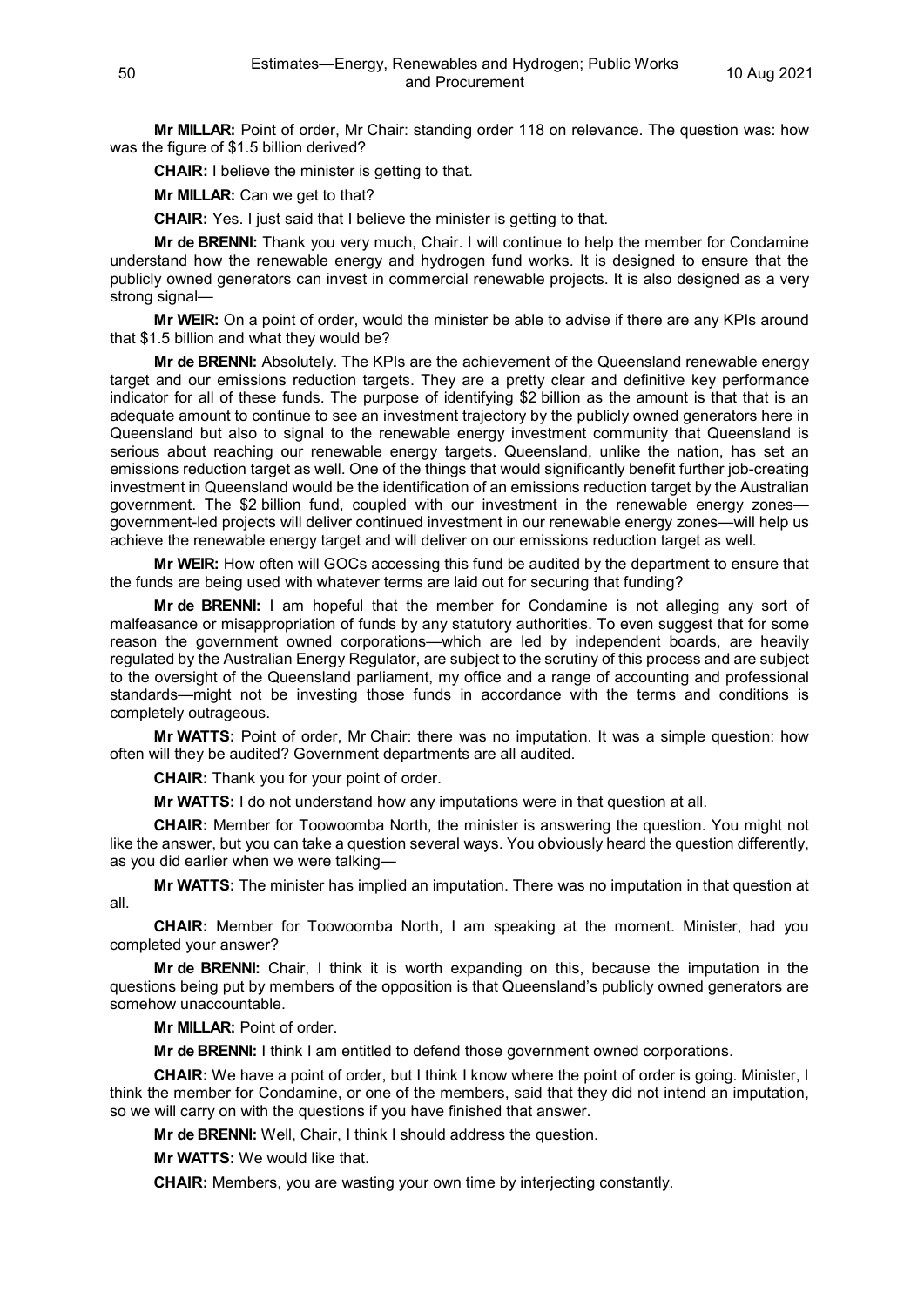**Mr de BRENNI:** I am very happy to address the question, because those opposite should know that the highest standards of accountability and transparency are established in the National Electricity Market and the same goes for other Queensland owned corporations. In fact, I and my colleague the shareholding minister established very specific mandates for the government owned corporations which they are required to report against. All of the government owned corporations report to us on a quarterly basis. They are professionally audited and they provide annual reports, just as every other statutory authority does. It would be fair to say that the framework for ensuring the accountability of funds—be they taxpayer funds, private citizens' funds or private investors' funds—in the electricity market is probably second to none of any sector anywhere in this country.

**Mr WEIR:** Continuing on with the accountability of public funds, which was my previous question, Minister: what is the expected rate of return in relation to the allocation of these funds?

**Mr de BRENNI:** I thank the member—

**CHAIR:** That is seeking an opinion, but the minister can answer.

**Mr de BRENNI:** The expected rates of return, as I am sure the member for Condamine would understand, would depend upon the prices being secured in the market. We know that, depending on the time of day, weather conditions and the behaviour of consumers, the demand and supply of electricity changes on a frequent basis. In fact, at the moment settlement is achieved in the market on a five-minute basis. It is difficult to determine. As the chair has rightly pointed out, they would be hypothetical, but we have stipulated that the investment proposals must demonstrate commercial value. The fund will consider investment proposals that support renewable energy—whether that is solar, wind, pumped hydro-electricity storage or hydrogen—but they must be investment proposals that demonstrate commercial value, and that investment must create new and ongoing employment opportunities in Queensland, consistent with the government's Buy Queensland procurement policy. I can reassure the member for Condamine and the rest of the committee that the returns will vary depending on the nature of investments brought forward by government owned corporations for consideration through the fund, but they must demonstrate real commercial value.

**Mr WEIR:** What has been assessed as the reduction in power prices for Queensland consumers as a result of this fund?

**Mr de BRENNI:** I thank the member for Condamine for the question. I will take the opportunity to remind those opposite that under the policies of the LNP power prices escalated by 43 per cent in Queensland. I cannot think of a worse method to dampen investment and job creation than to impose upon consumers and businesses the sort of electricity price increases that those in the LNP delivered.

Our record speaks for itself. In the last four years, power prices in North Queensland decreased by 17 per cent. In 2020 in Queensland, the average calendar year spot prices were the lowest in the National Electricity Market. The average prices per kilowatt in Queensland on 1 May continue to be amongst the lowest anywhere in the nation. They are forecast based on our investment and trajectory of growing levels of renewable energy generation here in Queensland. They are forecast by the Australian Energy Market Commission to reduce by 14.2 per cent over the period from 2020 to 2023. I think that is a fairly strong indicator of where electricity prices are going, that they are trending downwards. It is Queensland's growing diversity, our investment in solar, wind and pumped hydroelectricity and the public ownership of our generators, our transmission and our distribution network that is delivering those reductions in prices, which is good for jobs here in Queensland, good for investment and good for business.

**CHAIR:** Thank you. We will now go to government questions.

**Ms HOWARD:** Minister, it is great to hear that hydrogen is going to play such an important role in decarbonising the transport industry and support local manufacturing here in Queensland. I was particularly excited to hear about some activity in Swanbank. Your assistant minister and I share that suburb. Will you update the committee on how the Palaszczuk government is working on a domestic hydrogen market for transport in Queensland?

**Mr de BRENNI:** I thank the member for Ipswich for that important question. It is a great honour to be present at this committee hearing today as, in fact, the world's first Minister for Hydrogen. I think it is fair to say that in Queensland we have a terrific combination of abundant renewable energy and ownership of our energy assets that really does put us in the box seat to develop a world-leading hydrogen industry.

Much has been said about the potential to export renewable hydrogen around the world. We are committed to developing this job-creating sector. Just as important is the role that hydrogen can play in decarbonising our transport and other emissions-intensive industries here in Queensland. As Minister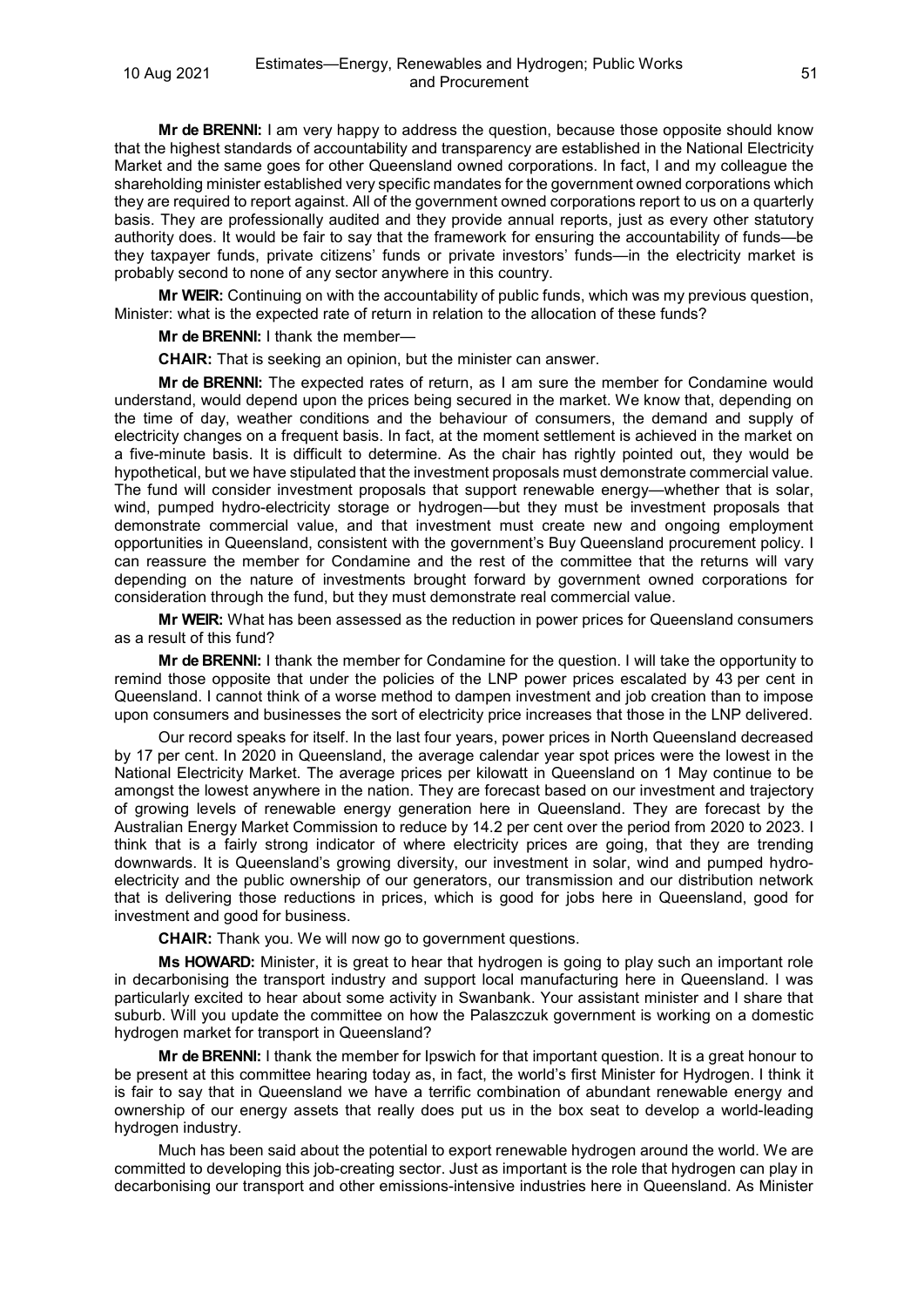for Hydrogen, I want to see our domestic market develop to support more and more decent and secure jobs for Queenslanders. I think that decarbonising our transport sector will go a long way towards achieving our emissions reduction targets. I think most Queenslanders prefer that our buses, trains, ferries and trucks are powered by Queensland energy. Hydrogen will play a critical role in achieving that, and it is something that industry is getting behind.

I recently had the opportunity and met with two businesses in the transport sector. I met with Ampol and a smaller business, Emerald Coaches. Both represent important parts of the industry and both have announced plans to decarbonise and move to hydrogen production. The Palaszczuk government is firmly focused on supporting these businesses and others to achieve their hydrogen ambitions. In doing so, we want to ensure that our publicly owned businesses are front and centre. That is why today I can announce that our newest government owned generator is taking that step.

Publicly owned CleanCo will be investing an initial \$1.5 million towards the development of the future energy and hydrogen precinct at the Swanbank Power Station. This project is designed to explore options for hydrogen production facilities, renewable energy developments and the potential to support hydrogen-gas blending and refuelling. If anyone has visited Swanbank before—as I have had the opportunity to do; I am sure the member for Ipswich has been there many times—they will understand that its location and terrific connectivity to industry means it sits at an incredibly unique nexus of potential resource, water and transport corridors. A precinct like this will demonstrate that in Queensland we are using our state owned energy assets to enable energy transformation and achieve our decarbonisation targets. It also provides an opportunity to ensure long-term job growth and security for the region and support more economic development. I know that this is something the assistant minister is very excited about and that he will play an important role in helping to deliver.

CleanCo will be engaging with the local community and industries so that the value of Swanbank is shared right across the community—I think that is important—and of course this would not have been possible if Queenslanders did not own their assets. We know that if the LNP had their way they would have sold off Swanbank after closing it down. Whilst we see a Liberal National Party in Australia remain beholden to fossil fuels of the past and obsessed with outrageously expensive nuclear, in stark contrast the Palaszczuk government will act and for this government the opportunity that hydrogen presents is not a pipedream; it is a very real chance to transform industry, a very real chance to create thousands of jobs and a very real pathway to decarbonise Queensland.

**Ms PUGH:** Minister, at the last estimates hearing in December you announced the large interest the government has received for its renewable energy zones. Are you able to provide the committee with an update of the rollout of the REZs?

**Mr de BRENNI:** Thank you for the question, member for Mount Ommaney, and this may also assist the member for Condamine in his queries about the pathway to achieving the renewable energy target and understanding how we will get there. In December, as the member referred to, I outlined the very strong interest the Palaszczuk government received for our renewable energy zones. In fact, we received expressions of interest from 192 projects representing over 60 gigawatts of energy generation. That is built off the back of a strong record of kick-starting the renewables industry in Queensland—as I mentioned earlier, 44 projects worth \$9.9 billion of investment secured for Queensland. Once all projects in construction or financially committed are completed, we will have more than 9,200 megawatts of renewable energy capacity here in Queensland. Let us remember that our current entire generation in Queensland stands at just under 20,000 megawatts.

We are taking it to the next step with the rollout of our northern, central and southern renewable energy zones. The Premier announced the first stage of the Northern Queensland renewable energy zone back in May with the announcement of the Kaban green power hub project, which is a 157-megawatt wind farm located south-west of Cairns. The Palaszczuk government came to the table with the \$40 million in network upgrades to secure the Kaban project and the jobs that it will bring after the Morrison government historically vetoed the project. In fact, I think it is notable that the first time the Commonwealth used its veto powers under the NAIF was to veto a renewable energy project. Importantly, the Kaban project will also be part of our newest generator's portfolio.

Today I can update the committee that CleanCo has finalised its agreement with Neoen and will now purchase 100 per cent of the renewable energy generated by the Kaban project. Under this new agreement, CleanCo will control the bidding and dispatch of the wind farm into the grid when generation commences. This is the first time that a Queensland government owned corporation has negotiated dispatch control as part of an offtake and it demonstrates the innovative ways our publicly owned businesses are responding to what are rapidly changing market dynamics. This is a real win for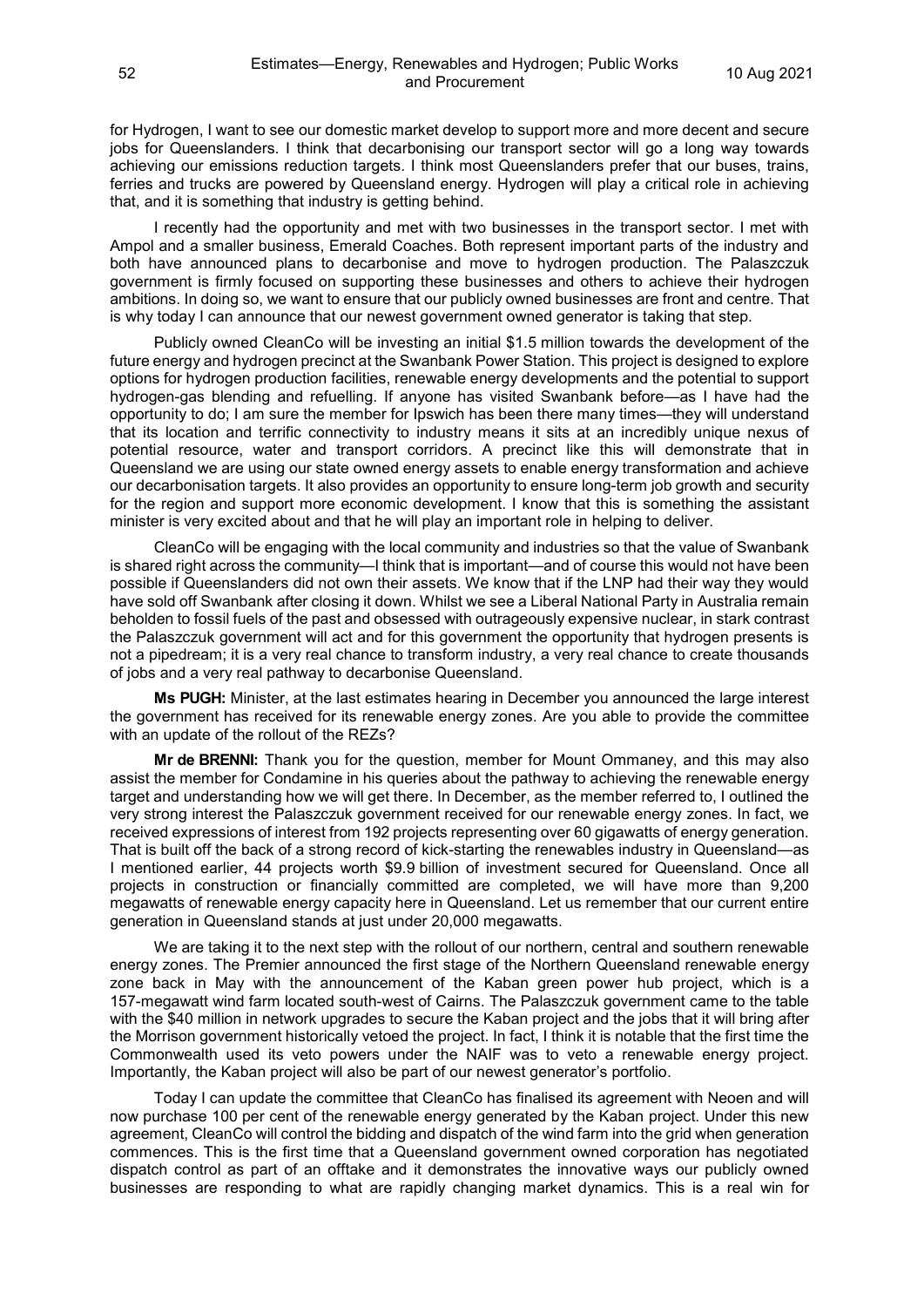Queenslanders. It means the full 157 megawatts of energy generated by that wind farm will be used as part of CleanCo's low-emissions generating portfolio to place continued downward pressure on wholesale electricity prices.

I wanted to inform the committee that engagement with industry and local communities will continue throughout 2021 on approaches to community benefits and the model for delivering our renewable energy zones, including through engagement with the Ministerial Energy Council. I am also pleased to inform the committee today that I am launching a consultation paper on the local benefits of renewable energy zones for community feedback. The survey is online and it will be open until 30 September this year. It is about ensuring that the Queensland renewable energy zones are developed in a way that maximises community benefits and in a way that maximises economic outcomes for regional communities. This will be the first time in Australia's history that communities have been able to have their say on how renewable projects and their energy infrastructure within a renewable energy zone are developed in a way that benefits them, their families and their communities.

Recently a framework for the development of renewable energy zones was completed by state, territory and Commonwealth ministers as recommended by the Energy Security Board and the consultation paper that I am launching today is consistent with that framework. The paper outlines the proposed principles for engagement for sharing benefits with communities in delivering local jobs and it is also about delivering local procurement in the delivery of those projects in renewable energy zones, and I think that is particularly exciting for businesses in regional Queensland. The process will seek to understand what local communities, small business, local manufacturers and the renewables and hydrogen project developers view as critical in the development of the zones and how to deliver lasting, meaningful benefits for communities.

We want to ensure that community views and genuine local benefits are really front and centre and that they are key to framing how we develop the renewable energy zones. This is one of the first of three stages in the development of our zones. For members' interest, a technical paper will also be launched later in the year for the next two stages for feedback from industry and other energy stakeholders on the framework for the renewable energy zones in their design and then finally in how you get access to them. It is all about delivering on our commitment to creating jobs in new and existing industries while also supporting those industries to decarbonise, and to do that we are going to need that cheap and clean energy delivered through our renewable energy zones. It is estimated that the Queensland economy will require around three times the amount of energy by around 2030—in the next decade or so—to ensure that we can decarbonise existing industries and continue to grow our economy. So we need to triple the amount of energy generated in Queensland in coming decades and renewable energy zones are our pathway to delivering that increased generation, and of course the job opportunities for Queenslanders will be a priority.

**Ms PUGH:** Minister, as you would be aware, energy storage is going to play an important and critical role in our future energy system as we grow the amount of renewables. Can you update the committee on how the Palaszczuk government is supporting and investing in storage for the network?

**Mr de BRENNI:** Our government's commitment to renewable energy, as I mentioned earlier, has seen the level of electricity provided by renewable resources triple from seven per cent in 2016 to over 20 per cent today. As the government increases the level of renewable energy, it will need investment in energy storage as part of a diverse future energy system, so we are supporting and we are investing in projects that will grow the storage capacity of our network. The centrepiece of that storage investment is a commitment of \$22 million for a detailed design and cost analysis for a one-gigawatt, 24-hour pumped hydro facility at Borumba Dam.

As members know, pumped hydro can provide dispatchable, reliable generation that complements renewables and will play an important role as we progress to the renewable energy target of 50 per cent by 2030. A pumped hydro facility at Borumba Dam would be a multibillion-dollar construction project that has the potential to leverage billions more in clean energy investment and support thousands of jobs, and I am pleased to announce that today we reach another milestone in respect of the Borumba Dam project. Today we have released a call for tender for technical and engineering advisers to help the detailed design and cost analysis that provide important advice to government about the project.

This is nation-building infrastructure and I welcome Queensland companies to visit the Powerlink website to register their interest. The pumped hydro systems will use reservoirs to store bulk energy over several days, weeks or even seasonally and the qualities of pumped hydro make it a very ideal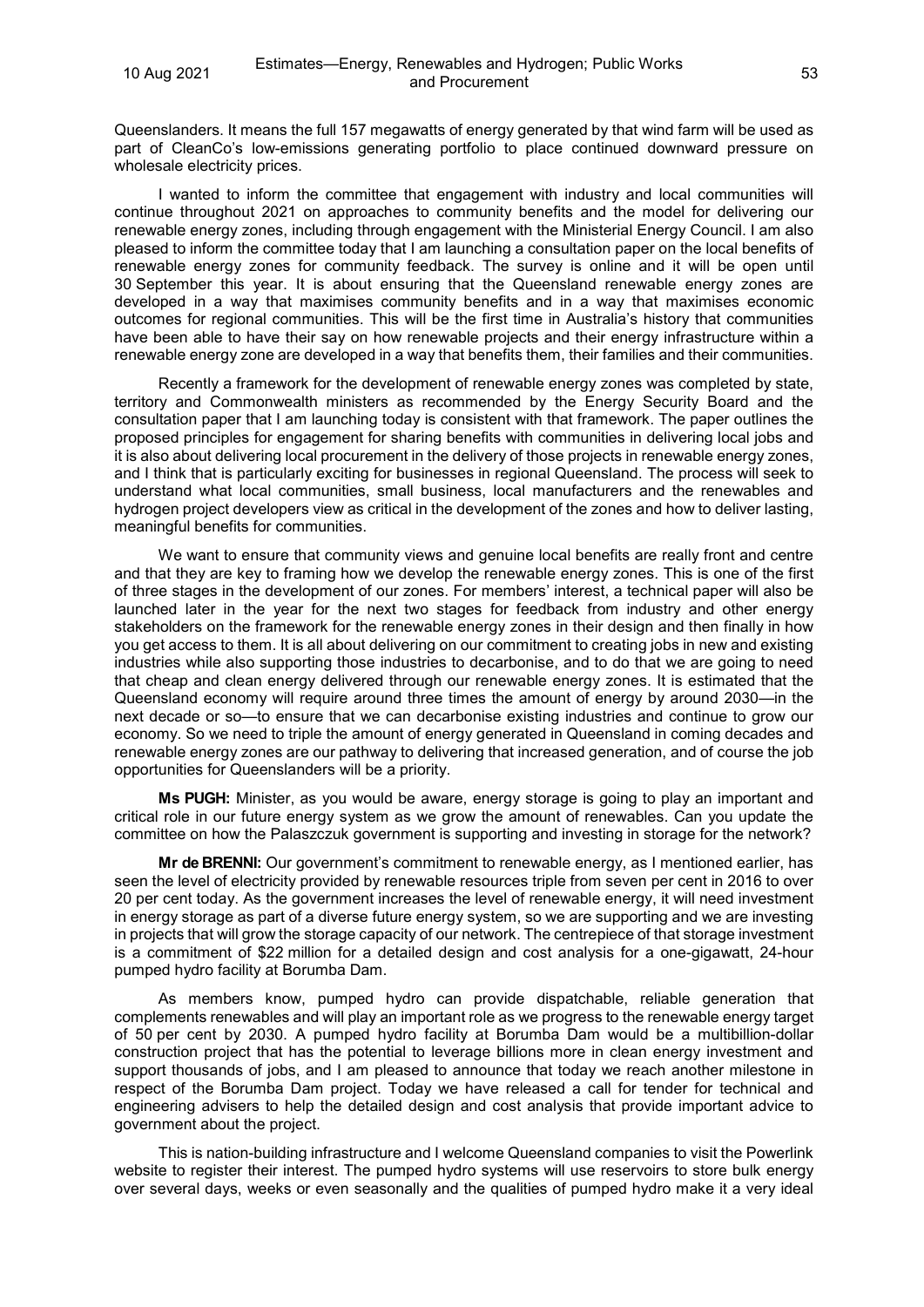technology to harness the benefits of Queensland's wind and solar. So by switching on during the day, as members, I am sure, would know, pumped hydro can soak up customers' excess rooftop solar—a topical issue currently—and redistribute it back into the grid when energy demand is high.

Queensland's government owned corporations are also investing in some large-scale battery solutions as well which will provide additional storage. Opportunities like this will be critical to ensure that small-scale renewables continue to provide cheaper, cleaner electricity to Queensland customers while also benefiting our system as a whole. In that respect, Energy Queensland is focused on delivering network connected batteries, having installed an eight-megawatt-hour battery at Bohle Plains in Townsville, and is expanding its capacity, commencing a trial of five network connected batteries in Hervey Bay, in Bundaberg, in Townsville, in Yeppoon and of course in Toowoomba. These batteries will collectively store up to 40 megawatt hours of rooftop solar energy, helping to balance our daytime supply with our evening peak demand.

Powerlink is also working closely with Vena Energy to support the Wandoan South battery energy storage system project scheduled to commence commercial operation later this year. This \$120 million 100-megawatt project will be the largest battery connected to Queensland's transmission network.

Finally, Powerlink is also investigating the broader application and benefits of large-scale battery storage systems within its network and is currently undertaking an expression of interest process to identify opportunities. Just before I conclude, I also want to mention a couple of others: Stanwell is also completing front-end engineering design for a 150-megawatt battery to be located at Tarong Power Station providing 300 megawatt hours of storage: up to two hours backup. They are using Tarong Power Station as a potential site for that battery storage. That enables us to capitalise on the existing land, capitalise on the existing knowhow and skills of that workforce and, of course, the connection infrastructure in the region. Those investments in storage by our government and by our government owned corporations will see us achieve the 50 per cent target and take us well past that and, of course, it demonstrates something that I think is critically important in this space nationally and internationally, which is clear leadership for the delivery of renewable energy, emissions reduction and our plan to create jobs for Queenslanders.

**Mr MILLAR:** I refer to the third dot point on page 4 of the Service Delivery Statements that refers to the community cabinet meeting in Longreach in May this year. Minister, one of the issues discussed with ministers, directors-general and advisers during the community cabinet was funding for the Barcaldine renewable energy zone being developed through a joint venture. With the announcement of the industry partnership program in the state budget, what progress is the government making on supporting the next stage of this project?

**CHAIR:** I am just looking at page 4 of the Service Delivery Statements. I cannot see it there. It is to do with the budget though.

**Mr de BRENNI:** I was busy looking at point 3 which is about regional and community cabinet meetings. If the member could restate the question.

**CHAIR:** I was looking for the point of reference as well.

**Mr MILLAR:** I refer to the community cabinet meeting in Longreach in May this year. One of the issues discussed with ministers, directors-general and advisers during that cabinet meeting was funding for the Barcaldine renewable energy zone being developed through a joint venture. With the announcement of the industry partnership program in the state budget, what progress is the government making on supporting the next stage of this project?

**Mr de BRENNI:** I thank the member for Gregory for the question. It was terrific to be in Longreach and Barcaldine to visit that proposed site which I did with the project proponents and the local mayor to get a thorough understanding of what is proposed there. This is a unique proposal that develops an entire precinct around renewable energy generation but then also immediately on site there it is offtake as well for production of a range of agricultural and resources commodities.

In terms of the industry partnerships program, that is not a program administered by the Department of Energy and Public Works and so that question would need to be referred to the Minister for State Development, but I can assure the member for Gregory that all proponents that come forward to government with reasonable proposals that stack up on that key performance indicator of commerciality that assists the government towards delivering our renewable energy target and our emissions reduction targets are considered. That project is in stages of preliminary concept design work and we encourage the project proponents to continue to talk with state development around access to that fund and, of course, continue to talk to the Department of Energy and Public Works around other partnerships that they might deliver with us.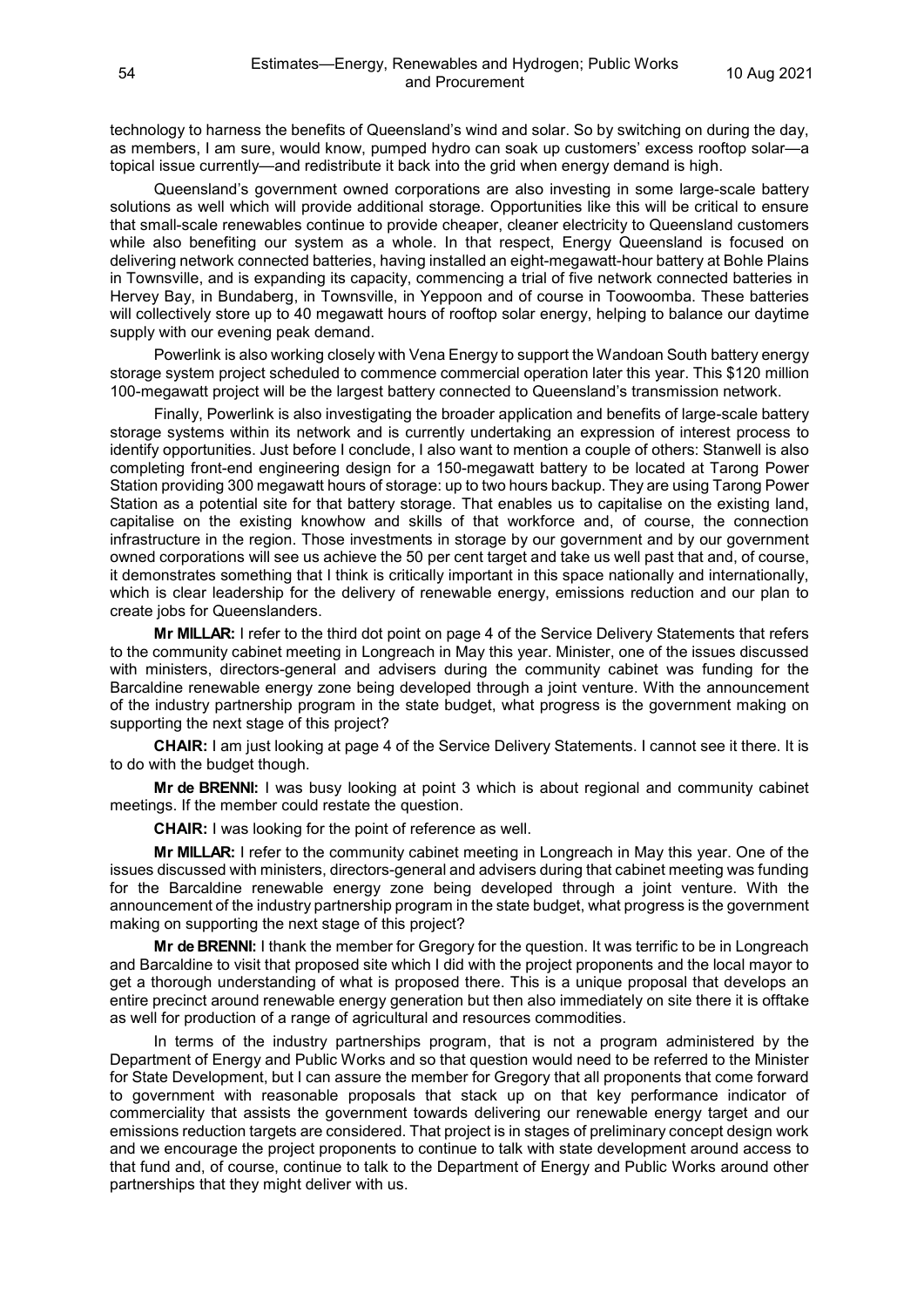I think what the various components of that project really did underscore is that there is a depth of confidence in Queensland around a decarbonised future for electricity and there is a depth of confidence around Queensland as a renewable energy leader, both in our nation and globally as well. In the next I think couple of years we will see many projects like that emerge and move into the operational phases. I am very happy to continue to support the development of those projects. In relation to the particular fund I would need to seek some engagement with another department.

**Mr MILLAR:** I defer now to the shadow minister and the member for Condamine.

**Mr WEIR:** You talked about the batteries that are needed for the transition. How many batteries would be required to support a 50 per cent target and what is the end-of-life plan for these batteries?

**Mr de BRENNI:** I thank the member for the question. Again it is quite hypothetical because a 50 per cent target will depend on how much demand there is for electricity at the time and so to define how much electricity is going to be required in 2030 all I can do is provide estimates. For example, if all vehicles in Queensland stopped consuming petrol and diesel and they were all charged at one time there is an expectation that that would require 20 gigawatt hours of electricity. We are currently generating in Queensland at peak, when you include all of the thermal generation, the wind, the solar, large scale, small scale, the pumped hydro, all of the gas, we are getting close to 20 gigawatts now and so one would imagine if we had a demand at any particular time for 60 gigawatts of electricity and you wanted half of that to come from renewable energy then you would need a capacity in storage of 30 gigawatts. It is pretty simple maths. There are a range of battery technologies though.

The biggest battery technology that I have spent quite a bit of time talking about today is pumped hydro. The Borumba pumped hydro, which is a proposal for a one gigawatt 24 hour storage facility, would play a significant role. That would be generational infrastructure that would have an operating life of at least a century. In that case the decommissioning plans for that would not be developed any time in the next 50 to 75 years and we envisage that to ensure that we are able to provide firming for the massive influx of large-scale renewable solar and, of course, renewable wind generation sources, that Queensland is likely to need several pumped hydro-electric facilities at least the scale of the Borumba project, all of which would be similar to the life cycle of the Wivenhoe pumped storage which is currently operating, which goes for over 100 years.

**Mr WEIR:** Chair, I have a point of order on relevance. The question was the end of life for lithium or other batteries. I know about the hydro. Water is fine. It is the other batteries.

**CHAIR:** There were two components to the question. One was a presumption on having enough storage, how much would be enough, and I believe the minister is getting to the second part.

**Mr de BRENNI:** I think I have dealt with how much storage you would require if you wanted to take half of your electricity demand needs from a battery. In terms of the recycling, I think there is a terrific opportunity for Queensland, just as we have done with recycling of other products. If you think about the recycling of cans and bottles that have been led by this government here in Queensland, billions of those have been recycled. We have set up a very successful renewable economy in that space. I think that there is a real opportunity for us to consider the recycled industry for renewables components. We know that the end of life of those batteries is dependent upon how hard you use them, how often they are used, how quickly they are charged and how quickly the energy that they store is dispensed. Different types of batteries obviously have different types of life as well.

One of the critical things is making sure that we can recover as much of the rare earth minerals used in the batteries for redeployment. If we are able to design a recovery and re-use system, that could provide significant job opportunities for businesses here in Queensland. It is precisely why, a few weeks ago now, the Premier commissioned the development of an energy plan in Queensland to consider this issue. Other matters that are to be considered in the energy plan are about how we ensure that as much of those batteries are manufactured here in Queensland and that as much of the content of those batteries is derived from Queensland as well.

What we are developing is an entire value chain around energy here in Queensland. It is incredibly important that we ensure that there is an end-to-end process. The energy plan that myself and colleague ministers are working on currently will consider those opportunities and the expectations of consumers to ensure that there is a resource recovery and recycling approach to renewable energy. We expect to deliver that plan in the course of the next year or so. It will also outline how we ensure that we increase manufacturing generally. One of the best things that we can do to reindustrialise our nation is to grow manufacturing in Queensland by delivering cheaper cleaner electricity. I look forward to the support of all members on that process.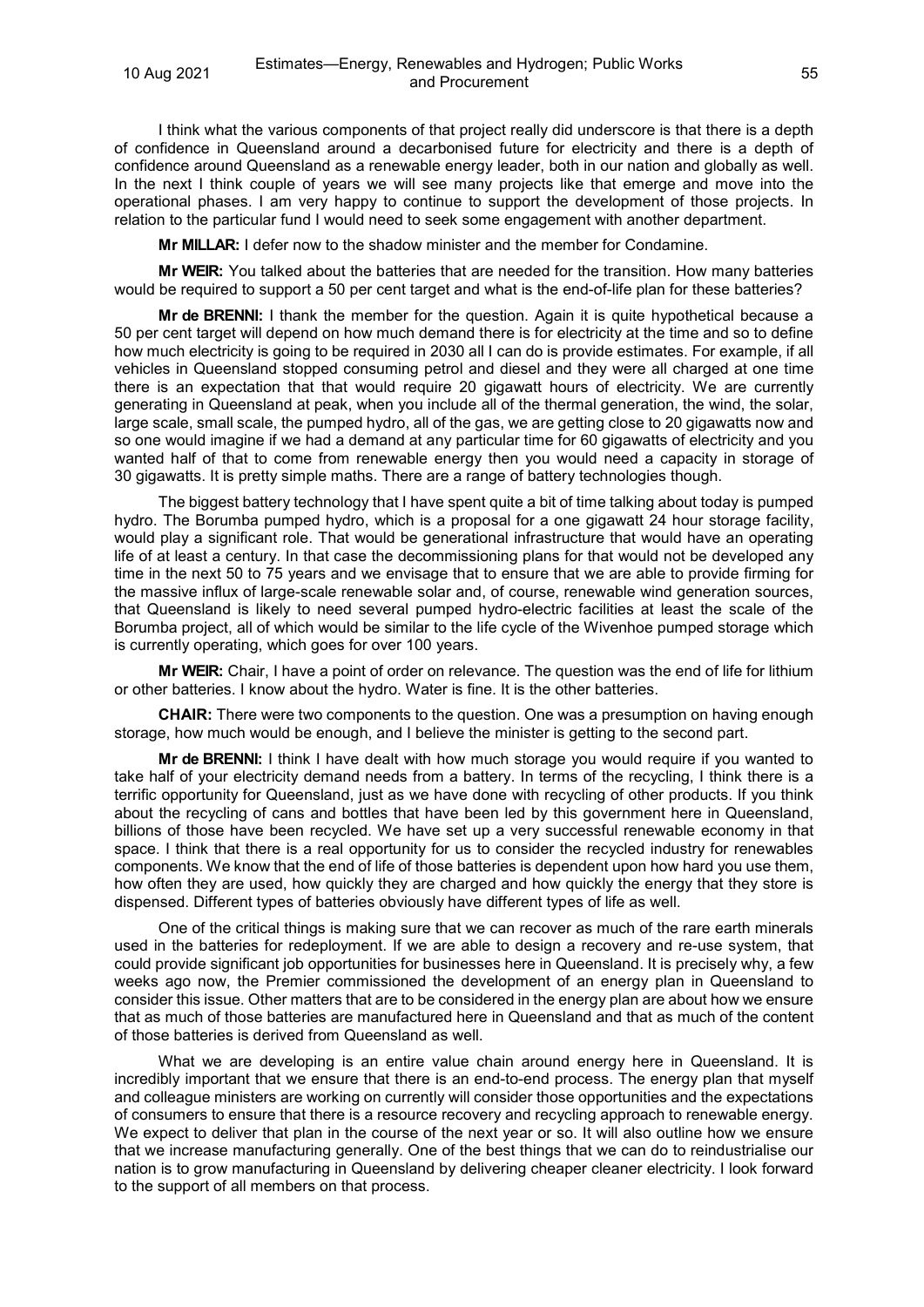**Mr WEIR:** Minister, since the incident at Callide Power Station, the price of wholesale electricity has been up to 10 times higher than since before the incident. Can you tell me when those increased costs will be passed back on to consumers?

**Mr de BRENNI:** Members would be aware that the National Electricity Market operates on a 24-hour basis and the prices of electricity change at any point in time, dependent on demand and supply. Of course, on the evening the incident occurred at Callide Unit C4 we know that there were significant outages across the state. We worked closely with all generators in Queensland, with the support of the Australian Energy Market Operator, to restart supply. We also reached out to Queensland consumers and asked them to do as much as they possibly could to curtail their demand to keep prices low.

On that evening I think you mentioned prices escalating 10 times what they were before the incident. Of course, there is a price cap at \$15,000 a megawatt. They went back down very quickly for precisely the reasons that I want to outline. The government initiated the operation of the pumped storage facility at Wivenhoe. We started Swanbank E gas-fired power station to provide supply into the grid. 5,600 megalitres flowed through Wivenhoe that day and it was public ownership that restored prices to a reasonable level.

I sought advice in relation to the net impacts on Queensland consumers in relation to that event. That event, in terms of those prices, could have easily occurred as a result of a heat wave in the middle of summer or a cold spell in the middle of winter when electricity demand is significant. Escalated prices can occur at any time. If you look at the distribution of prices across the course of a year, what the duration of that event did was insignificant enough that, on the advice provided to me and that I have reported publicly in the media on a number of occasions, it would have no net impact on consumers' electricity prices. Again I want to thank the workforce at Callide who have been working diligently and very constructively to return Callide to service. I also thank all of the other GOCs for stepping in to increase their supply and get the grid back online.

**CHAIR:** Being a former Powerlink worker, I am sure they appreciate your thanks, Minister.

**Mr WEIR:** While on Callide, Minister, have the insurers agreed to pay the entire amount for those repairs? Have you received any indication whether that will have an ongoing impact on insurance premiums or the sector more broadly?

**Mr de BRENNI:** I think embarking on and engaging in discussions around a range of investigations that are currently underway or speculating on the outcome of those investigations, including the investigations that are underway by the insurers, is premature and reasonably unhelpful. I think it would be of benefit to the committee, through you, Chair, if I outlined what is actually underway in respect of those matters, if that is helpful for the member for Condamine?

**Mr WEIR:** Briefly—very briefly. We are out of time.

**Mr de BRENNI:** A number of investigations into the incident are underway to understand the causes and the outcomes of that event. There are some fairly complex investigations being taken with due care. As I said, it is important to allow them to run their course with integrity.

You will know that CS Energy has engaged a forensic engineer, Dr Sean Brady, to lead an independent investigation and a review of the incident that occurred at CS on 25 May 2021. The scope of that will be broad in nature and it will look at technical and organisational factors. Dr Brady has been given authority to expand his scope based on progressive findings. As I indicated in response to a question without notice in the parliament some time ago, the Australian Energy Market Operator will also conduct an investigation. Members will know that the AEMO is required to report on a review of operating incidents under the National Electricity Rules. They will have a number of stages to their reports.

Of course, as I mentioned earlier, in addition to those investigations, workplace health and safety will be conducting their own investigations. I think it is important to mention that it is only through the incredible efforts of the team at Callide that no-one has injured on the day. I cannot stress enough how appreciative we all are of the quick response of that workforce. It is a real testament to their skills and dedication.

In respect of the insurer's assessment of that, the time frames for that are a matter for the insurer. I am sure they will work methodically through their consideration and will make a determination and provide advice to the owners of that asset in due course.

**CHAIR:** Electricity workers are rock stars. I agree with you on that, Minister. Member for Condamine, did you have another question?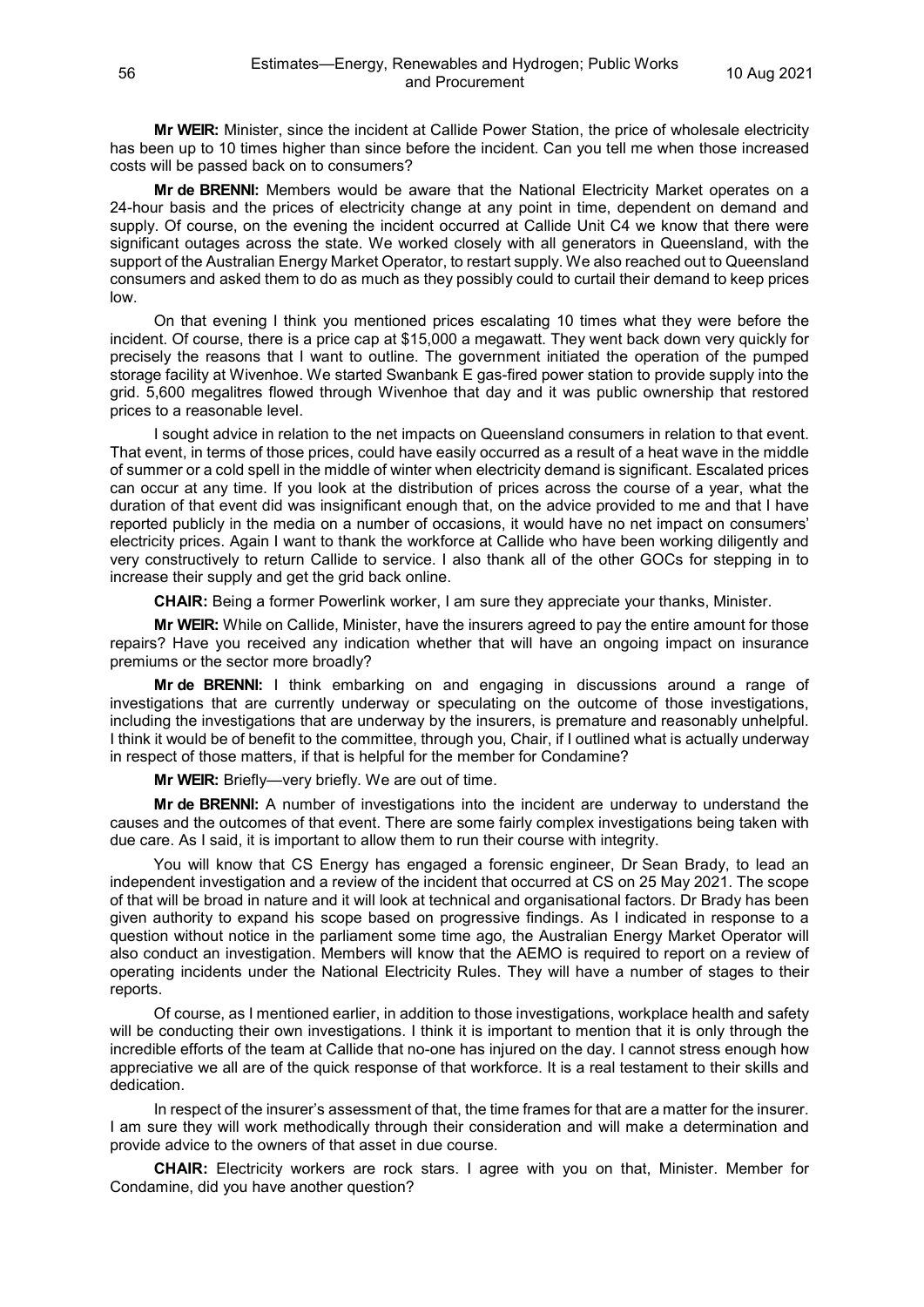**Mr WEIR:** Yes. Anthony Albanese was recently quoted as saying that no new coal-fired power stations will be built in Australia under a government he leads. Is that also the Queensland government's position?

**CHAIR:** I question if it is relevant to the budget.

**Mr WEIR:** It is to the review of Callide.

**CHAIR:** I will not block the question. Minister, I will give you plenty of leeway in answering that one. It is a little bit of a political question.

**Mr de BRENNI:** Mr Albanese's comments are on record. I would remind the members opposite what the Prime Minister said about new coal-fired power stations anywhere. When Prime Minister Scott Morrison was the Treasurer, he said, 'New, cheap coal is a myth.' So not only does Anthony Albanese not support a coal-fired power station, neither does Prime Minister Scott Morrison.

Given that there is declining demand for thermal generation, shareholders of major companies in Australia have declared that they want to see low-emissions electricity use by their companies. A new coal-fired power station in Queensland would mean that another coal-fired power station would need to close. In answering the question through you, Chair, the response to that and a decision to build a new coal-fired power station would fundamentally include a decision to close an existing coal-fired power station. I invite advice from the member for Condamine or any of the members of the LNP to suggest to the government which coal-fired power station they would prefer to see closed and which jobs they would prefer to see go if a new coal-fired power station was opened.

**Mr WEIR:** We don't want to close coal-fired power stations.

**Mr de BRENNI:** Through you, Chair, you cannot open a new coal-fired power station without determining which other one to close. It is a fact of the market. We have made it very clear that the Palaszczuk government believes that the workers in our existing coal-fired power stations provide an incredibly valuable resource to the National Electricity Market. At no time in Queensland's history has it ever been clearer than on the night of 25 May when the Callide outage caused an outage of other coal-fired generators. In fact, the Energy Security Board has recently indicated for ministers' consideration just how important those coal-fired generators will be in the delivery of essential system services to support intermittent renewable resources coming online in an even more significant way. Clearly, to ensure that we deliver cheaper, cleaner, more reliable electricity in Queensland, two things need to happen: we need to support more renewable energy associated with storage as well, and we need to support our existing workforce to continue to provide thermal generation and those essential system services.

**CHAIR:** Thank you, Minister. We will now go to government questions.

**Ms HOWARD:** Minister, there has been a lot of commentary about how hydrogen presents an opportunity to decarbonise our industries and create jobs. How is the Palaszczuk government providing the skills and training to enable a future hydrogen workforce to meet this opportunity?

**Mr de BRENNI:** Hydrogen presents an incredible opportunity in Queensland to create jobs and decarbonise our economy. It goes without saying, but it is worth reflecting on that some of our best assets in this state are our highly skilled, our highly motivated and our employment-ready workforce. Queensland is home to internationally recognised universities, internationally recognised skills training institutes and we are fortunate that our lifestyle here in Queensland is instrumental in retaining our highly skilled workers. This competitive advantage has helped Queensland to develop the local capability and supply chains that underpin our global liquefied natural gas export industry that we are familiar with, and we fundamentally believe that we can do it again with renewable hydrogen.

Developing that workforce starts with investing in skills and training. As one of the first states in the country to release a hydrogen strategy—we did that in 2019—Queensland is already ahead of the game. Our government is taking action to develop the skills and supply chain to establish a thriving hydrogen production export industry. Our industry strategy 2019-2024 is focused on developing Queensland's hydrogen industry to create jobs, including investing in four training centres that would upskill a hydrogen workforce.

We are investing in the following: \$20 million towards stage 2 of the Queensland Apprenticeships Centre at Beenleigh; \$10.6 million for a hydrogen and renewable energy training facility at Bohle TAFE campus in Townsville; \$17 million towards the Pinkenba Renewable Energy Training Facility; and \$2 million investment to upgrade training facilities at Gladstone High School.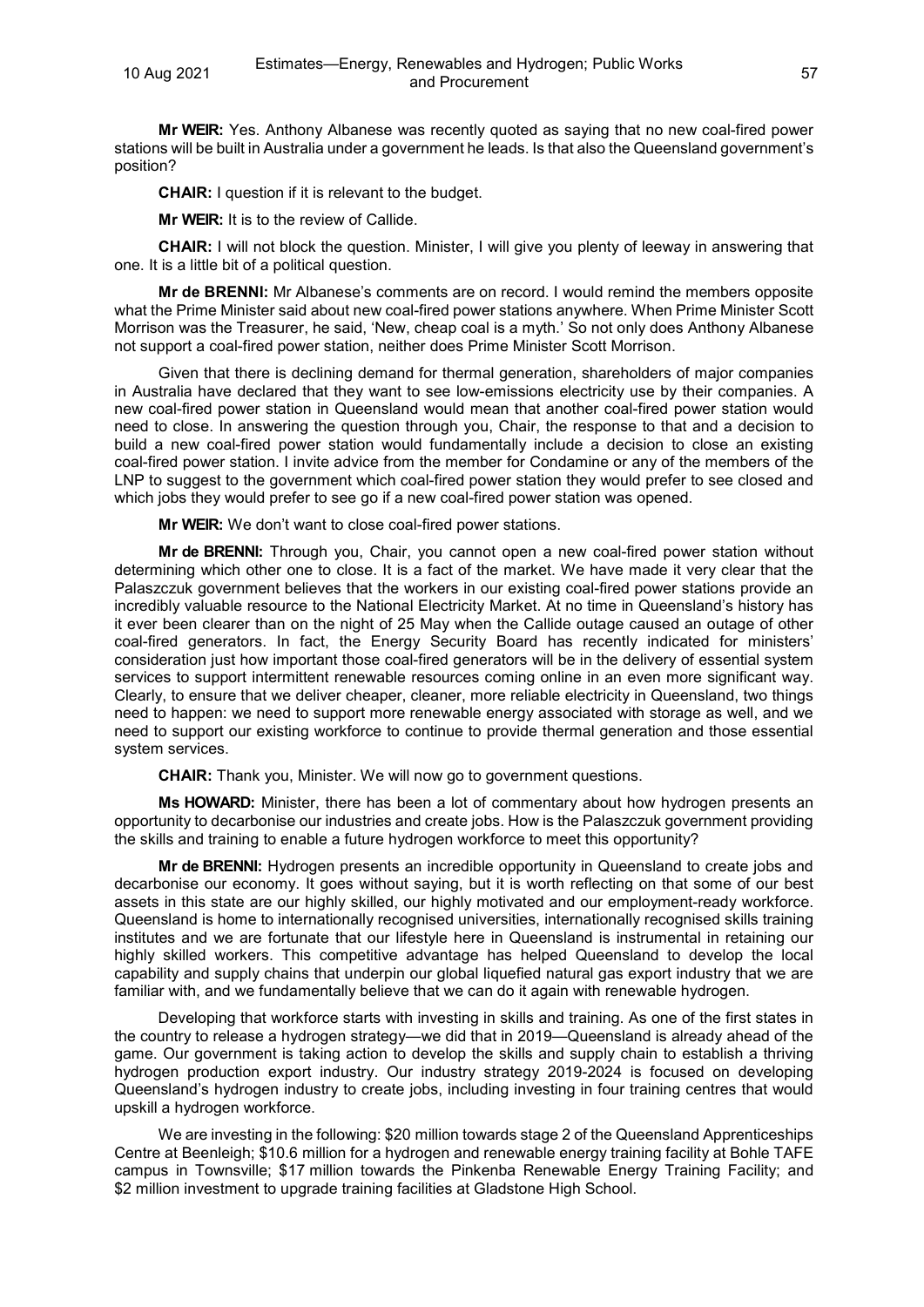We are also supporting hydrogen research and development. Just last month I visited Queensland's first hydrogen refuelling station at the Redlands Research Facility which is also home to the Queensland University of Technology's hydrogen production research. While there, I had the opportunity to refuel one of the government's five brand new hydrogen fuel cell cars that will use renewable hydrogen produced on site by the Queensland University of Technology. They are our five Hyundai Nexo hydrogen fuel cell vehicles.

It is also about developing local capability because that is how we will position Queensland in a multibillion-dollar industry. Our government is focused on developing it in regional areas as well, particularly around our ports and those associated industrial clusters. That is why today, members, I am pleased to announce a partnership between our publicly owned CS Energy and Toowoomba and Surat Basin Enterprise to increase local participation in the hydrogen industry.

Toowoomba and Surat Basin Enterprise and CS are collaborating on a new online supplier portal. That portal will map the capability and potential of local businesses to support a hydrogen supply chain. So this online tool will provide really valuable information on local capability and identify opportunities for local businesses in the supply chain. That allows them to upskill, as well as attract new organisations to that region. It is a six-month project, members, which will complement CS Energy's joint feasibility study with IHI Corporation, Japan on the establishment of a hydrogen demonstration plant next to Kogan Creek Power Station near Chinchilla. This is yet another example of how publicly owned energy generators are working with communities to capture Queensland's share of a once-in-a-generation renewable hydrogen opportunity.

**CHAIR:** There has been a lot of commentary about how the Morrison government has failed to plan for our energy future. It has caused uncertainty for businesses and households. I noticed today that the Prime Minister said there is no blank cheque on zero carbon emissions target and he refuses to set a net zero by 2050. How is the Palaszczuk government going to address this uncertainty and plan for our energy future?

**Mr de BRENNI:** This is an incredibly important question, Chair, particularly off the back of the global reports that have been released today. As the chair would be no doubt aware, our energy system is one built on some important key principles. They are public ownership, reliability and affordability. They underpin our system in Queensland. As we continue to head towards our 50 per cent renewable energy target, electricity in Queensland is becoming cheaper and cleaner.

The next 10 years will be absolutely critical to ensure that our energy system continues to deliver for Queenslanders, that it continues to drive economic activity, investment and job growth, and continues to build on our strengths for a prosperous future. That is why, as members may be aware, the Premier announced at the Townsville Energy Jobs Forum that our government will begin the development of an energy plan. The Premier has commissioned work across government, in collaboration with ministers to develop a plan that will ensure Queensland is creating jobs for a sustainable and affordable energy future, one that benefits Queensland communities, workers and our economy. That is why we kicked off the development of our plan with the \$2 billion Renewable Energy and Hydrogen Jobs Fund that we discussed earlier. That is direct investment in our publicly owned energy businesses to build their renewable and hydrogen portfolios and create jobs.

We will work closely with industry in the community in the development of the energy plan and we will chart a clear pathway for the future of our energy system. We will outline how we will achieve our renewable energy target. We will plan renewable energy zones and associated economic precincts. We will begin the reindustrialisation of our economy in this nation with zero emissions energy and technologies from Queensland. We will kickstart a Queensland hydrogen sector for domestic and future exports. We will deliver a clear plan that will create certainty for Queensland businesses and households. One of the most critical parts of the energy plan will be the on-shoring of local manufacturing of renewable and hydrogen components.

I think Queenslanders want a future where our energy is made by Queenslanders for Queenslanders, and renewable energy and hydrogen present an opportunity to grow local manufacturing jobs and develop a true value chain to become a renewable energy and hydrogen superpower.

Our plan will support the development of locally made renewable and hydrogen components and provide a guaranteed pipeline of work. Importantly, we will do this as part of our Buy Queensland procurement approach, which will prioritise local businesses in that value chain—those with ethical practice including those that deliver decent, secure jobs; manage health and safe workplaces; manage supply chains; and optimise local benefits. It will be a plan focused on jobs, a plan focused on cheaper and cleaner energy.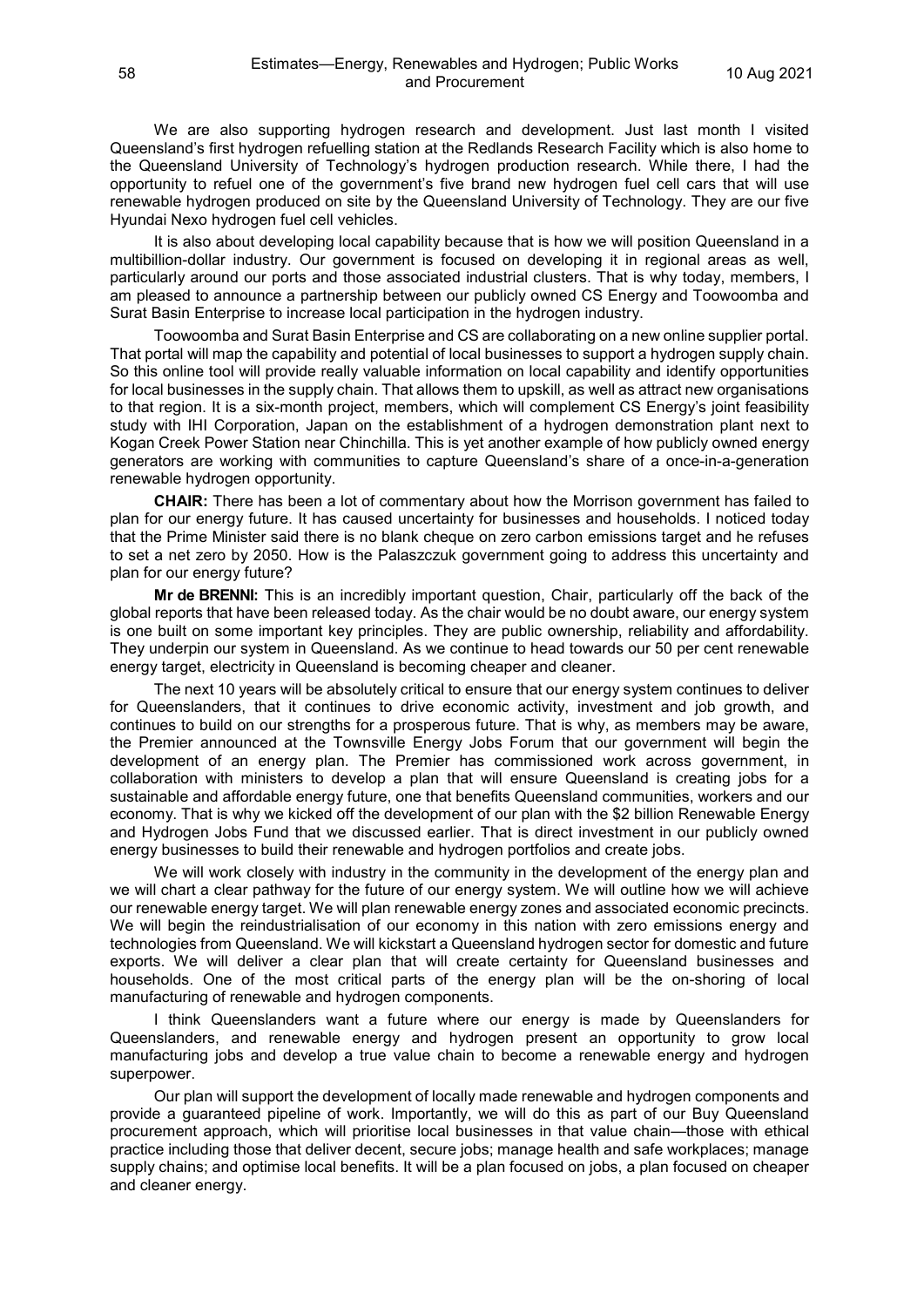**CHAIR:** I want to expand on that. I appreciate your answer. Queenslanders have continually rejected asset sales of their public energy system. You know how passionate I am about that. Can you update the committee on how the Palaszczuk government is supporting public ownership, particularly in the renewable space?

**Mr de BRENNI:** The Palaszczuk government is quite proud of our record of maintaining energy assets in the hands of Queensland citizens. We are proud of the fact that we stopped the sell-off of our generation, distribution and transmission assets. We are proud that we ensure that we work in the interests of Queenslanders, not of overseas boardrooms.

Of course we are committed to maintaining a level of public ownership of generation while we grow the scale of renewables powering our community. That is why, as I mentioned, on 10 June the Premier announced the \$2 billion Renewable Energy and Hydrogen Jobs Fund. That additional investment makes the 2021-22 budget a record energy budget. What that does is reflect the important role that our government owned generators will play in transforming Queensland's energy network.

Those businesses are already at the forefront of the delivery of cheaper and cleaner energy in Queensland. For instance, our newest generator, CleanCo, is supporting over a thousand megawatts of 'firmed' renewables with the construction of the Karara Wind Farm and commitment to other off-take agreements with more on the way. Stanwell has partnered with the Clarke Creek Wind Farm to pump 348 megawatts of clean wind energy into our grid. CS Energy has deals to supply 362 megawatts of renewables to Queensland homes and businesses, and Energy Queensland is investing in their own five local network batteries to support the increased uptake of rooftop solar.

As we continue to power towards our renewable energy target, we want to see more of those projects owned and operated by Queenslanders. That is exactly what the \$2 billion fund is designed to do. It will enable our energy businesses to invest directly in more publicly owned renewable and hydrogen projects. It will focus on proposals that meet the key objectives and expectations of government to create new and ongoing decent and secure jobs and support local manufacturing of renewable and hydrogen components.

Businesses have already submitted a diverse range of investment opportunities. They are currently under evaluation. We will move quickly to support projects that are ready to go. That is our commitment to public ownership and our commitment to public ownership delivering cheaper and cleaner energy.

It is unfortunate that that cannot be said about the opposition. They continue to wander around Queensland calling renewables a fantasy, pushing expensive and dangerous nuclear technologies. The Leader of the Opposition called for us to end investment in the network and complained about Queenslanders receiving the benefits of our publicly owned businesses. They have long harboured plans to sell off our assets. You can guarantee that, if given the opportunity, they would do it in a heartbeat because it is in their DNA.

**Mr Millar:** You're the one who sold assets.

**Ms HOWARD:** Minister, hydrogen provides an opportunity for Queensland to harness renewable energy and create thousands of jobs. Will you update the committee on how the Palaszczuk government is supporting the development of the hydrogen supply chain and the creation of a locally manufactured hydrogen industry?

**Mr de BRENNI:** Since releasing the Hydrogen Industry Strategy in 2019, our government has been firmly focused on developing a local hydrogen supply chain here in Queensland. I think we are fortunate because we have all the elements required to build a successful industry and meet what are emerging hydrogen demands of our export trading partners like Japan, Korea and the EU where hydrogen is a critical part of their zero-emissions energy futures. We have a well-developed LNG industry that shipped over 22 million tonnes of LNG around the world in 2020. We did that in the middle of a global pandemic. We have publicly owned state ports that are close to our Asian markets where international hydrogen demand is expected to emerge first and where we have strong trading partnerships, particularly with Japan and Korea.

Queenslanders are known as a highly skilled workforce. We are investing nearly \$50 million to support education and training and skills development in hydrogen. We are proud also to be pro business, with a supportive policy and regulatory regime and a strong focus on innovation. To deliver Queensland's vision for a renewable hydrogen sector, I recently established the Queensland Hydrogen Taskforce, chaired by Professor Peta Ashworth OAM. The task force is delivering critical advice to government on regulatory and planning issues and working with industry across the hydrogen supply and demand chain to assist in accelerating industry growth in Queensland.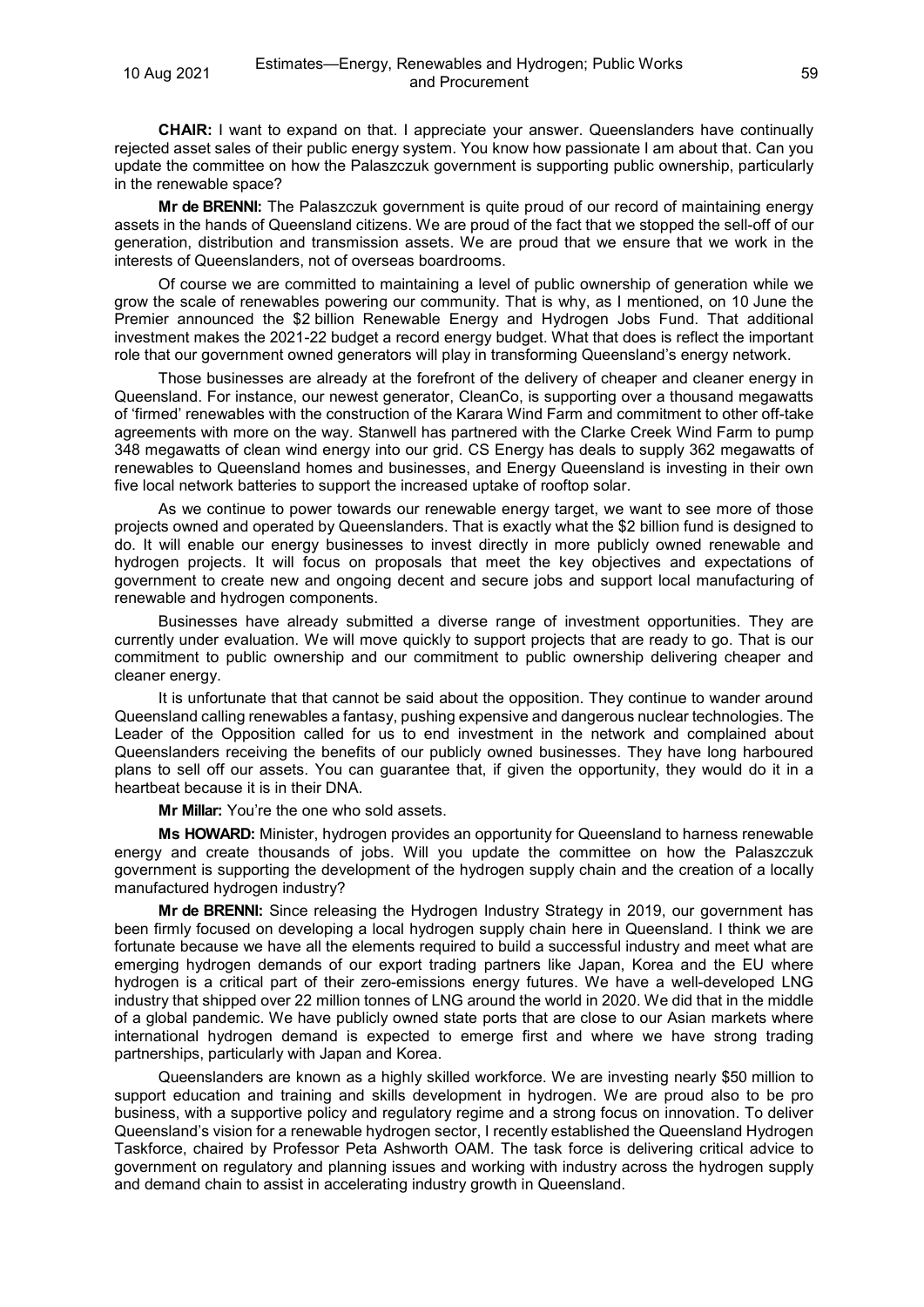We have invested more than \$60 million as part of our Hydrogen Industry Strategy. Through the Hydrogen Industry Development Fund our investment has already benefited four renewable hydrogen projects with an estimated project value of over \$37 million across the heavy industry, transport and tourism sectors. As mentioned earlier, we have also boosted the Renewable Energy Fund to a \$2 billion Renewable Energy and Hydrogen Jobs Fund allowing GOCs to increase their ownership of commercial projects, as well as supporting infrastructure in partnership with the private sector. A key focus going forward is the opportunity for Queensland businesses to be front and centre of the hydrogen supply chain, from things like manufacturing components for wind or solar energy generation that would be used to produce renewable hydrogen through to the hydrogen production facilities themselves.

In June this year, publicly owned Stanwell Corporation secured land for its proposed 3,000-megawatt green hydrogen electrolysis facility in Central Queensland. Stanwell is partnering with Japan's largest domestic hydrogen supplier, Iwatani Corporation, to develop this project to produce renewable hydrogen for export to Japan and use in local Gladstone industries. We estimate this project could generate \$4.2 billion in hydrogen exports and \$10 billion in value for the Queensland economy. More importantly, it would create more than 5,000 jobs for regional Queenslanders—5,000 extra jobs for regional Queensland.

This project and our other hydrogen commitments demonstrate that our government is firmly focused on getting the policy settings, skills development and industry attraction measures right to grow Queensland's hydrogen industry and of course deliver jobs for Queenslanders.

**Ms HOWARD:** Minister, as you referred to earlier, regional households suffered under the Newman government when they faced 43 per cent increases in their power prices. How has the Palaszczuk government acted on this and provided price relief for regional families?

**Mr de BRENNI:** I have good news—good news in particular for regional Queensland households and families. For the fourth year in a row regional retail electricity prices have been reduced. This is a direct result of actions taken by our government to put downward pressure on both network and wholesale energy costs. Thanks to the Palaszczuk government, regional Queenslanders will save even more on their electricity accounts with renewables driving the biggest reduction in regional household electricity bills in more than 16 years.

The Queensland Competition Authority's final regulated electricity price determination for 2021-22 confirmed that typical regional households will see reductions of 7.3 per cent this year. That is \$101 off their annual 2020-21 electricity accounts. Over the past four years retail accounts for typical regional households have gone down. They have been reduced by 17 per cent. Prices for regional households are currently lower than the default market offer set for South-East Queensland. An affordable, reliable energy supplier underpins our economic recovery, and these reductions are further proof renewables are playing a central role in electricity affordability. The trend is heading in the right direction, with the Australian Energy Market Commission forecasting a 14 per cent reduction over three years.

We have a strong record of delivering cheaper and cleaner energy to Queensland households a record built on a range of support packages provided to those households. As part of the Queensland record energy budget this year, we will once again deliver over \$230 million in energy and gas rebates for pensioners and Queensland seniors, we will deliver another \$50 asset ownership dividend topping up our COVID-19 rebates of \$200 for households last year, and we will invest around \$500 million as part of the community service obligation to keep prices low in regional Queensland and ensure that no-one pays more than the default market offer in the south-east. These are direct investments in Queensland families and direct investments in households.

Unfortunately, the LNP continues to be focused on lining the pocket of private overseas companies instead of supporting Queenslanders. Their so-called policy on electricity prices was to open up the community service obligation to private companies. That was a taxpayer funded subsidy of multibillion dollar proportion to overseas companies—

**Mr Millar:** So you don't believe in competition in regional Queensland?

**Mr de BRENNI:** A plan that would do nothing to lower power prices; a plan that would in fact increase them. To address the member for Gregory's interjection, their plan would in fact increase electricity costs. The Queensland Productivity Commission found that the LNP's plan would cost taxpayers \$768 million and not deliver any noticeable savings for customers. With a record of 43 per cent increases in prices, it is clear the LNP would do anything to support their mates at the big end of town, including making regional Queenslanders pay more for their electricity.

**CHAIR:** The member for Condamine has one last question before we go to the crossbench.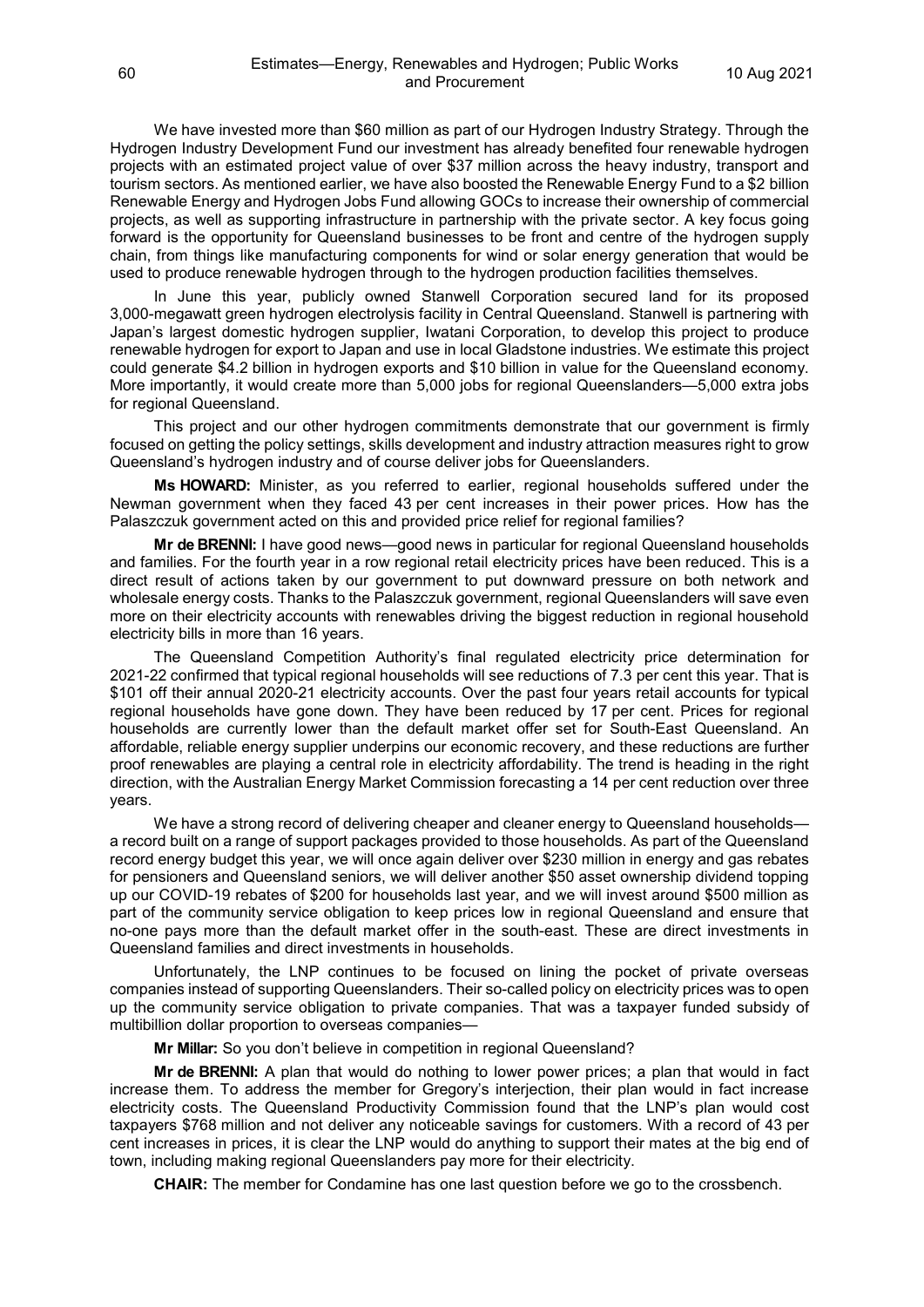**Mr WEIR:** Minister, in relation to the 50 per cent target by 2030, can the minister advise why work on a 10-year plan has only just now commenced, why \$1.5 billion was allocated before a plan was commenced and what date we can expect to see the plan?

**CHAIR:** We have already answered this question but the minister might just refresh us.

**Mr de BRENNI:** I thank the member for Condamine for his interest in the plan. I will remind members that the fund to which the member refers is now the \$2 billion Renewable Energy and Hydrogen Jobs Fund. The interest and proposals being brought forward by government owned corporations in relation to that fund will help inform the plan, just as interest in the Queensland Renewable Energy Zones brought forward by a range of investors will help inform the plan. A range of measures will be outlined in that plan. We need to ensure that, as I mentioned, the plan outlines a clear pathway to the 50 per cent renewable energy target and our emissions reduction target. Developing that plan will be a comprehensive piece of work to ensure that not only does it get to us those targets of 2030 but it continues to put downward pressure on electricity prices. We want to ensure that it develops a comprehensive value chain—everything from component manufacturing here in Queensland to renewable Hydrogen Taskforce manufacturing and a range of other initiatives—to ensure we continue to see prosperity for Queenslanders, so we continue to see economic growth, and so we continue to see that the record growth in jobs we have seen under the Palaszczuk government's leadership since 2015 continues to be supported by cheaper, cleaner energy.

I can assure the member for Condamine, who is clearly keenly interested in renewables and the Hydrogen Taskforce—and I thank him for that interest—that at an appropriate time, once government has given full consideration to ensuring that we deliver a pathway for what is a profound period of economic transformation for our state and we play our role in leading the decarbonisation of a range of sectors but also supporting the decarbonisation of the agendas of a number of global trading partners, as soon as we have given full consideration to all of those matters we will release that plan. I am certainly happy to provide the member for Condamine with a briefing at that time.

**CHAIR:** We now welcome the member for South Brisbane.

**Dr MacMAHON:** My question is for the director-general. A feature of many apartment blocks in South Brisbane and elsewhere is embedded networks which deny residents the ability to access the usual electricity tariffs available to others. When will the government bring embedded networks into the jurisdiction of the Energy and Water Ombudsman Queensland so these customers have access to the same dispute resolution options as other residents?

**Mr Purtill:** As part of its deliberations the former COAG Energy Council has been looking at a range of embedded network related issues. There has been ongoing work at the national level for some time. The issue you are raising around that, particularly when you haven't got an individual meter, you also see with, for example, the inability to access rooftop solar PV in the same way. We are definitely alive to that as an issue. There is regulation at the state level which is consistent, I hope, across jurisdictions to start to address some of the issues around embedded networks.

**Mr de BRENNI:** I can provide some further guidance on that. The question relates to supporting electricity consumers whose supply exists within an embedded network in apartment buildings, manufactured parks, caravan parks et cetera in terms of bringing them under the remit of the Ombudsman. We are committed to doing that. Government is finalising a regulatory impact statement. That process has some obligations around ensuring that the regulatory impact process meets the threshold the community expects around effective consultation. I want to assure the member that that process is underway. The regulatory impact statement process is nearing finalisation and will be released soon.

**Dr MacMAHON:** Is there a time line associated with that?

**CHAIR:** This committee will probably get that when it comes through so we will be well-versed on it.

**Mr de BRENNI:** I can assure the member that it is a priority for government and we are working as quickly as we can towards that. As soon as the regulatory impact statement is approved then we will progress.

**CHAIR:** We welcome the member for Maiwar and his question.

**Mr BERKMAN:** I have a question first of all to the DG. Last estimates the minister confirmed that government policy is to maintain majority public ownership in the electricity generation sector as we transition to clean energy. It was confirmed that the current percentage of public ownership in December last year was 65.7 per cent. First of all, can you give us an updated figure? What is the current percentage of public ownership?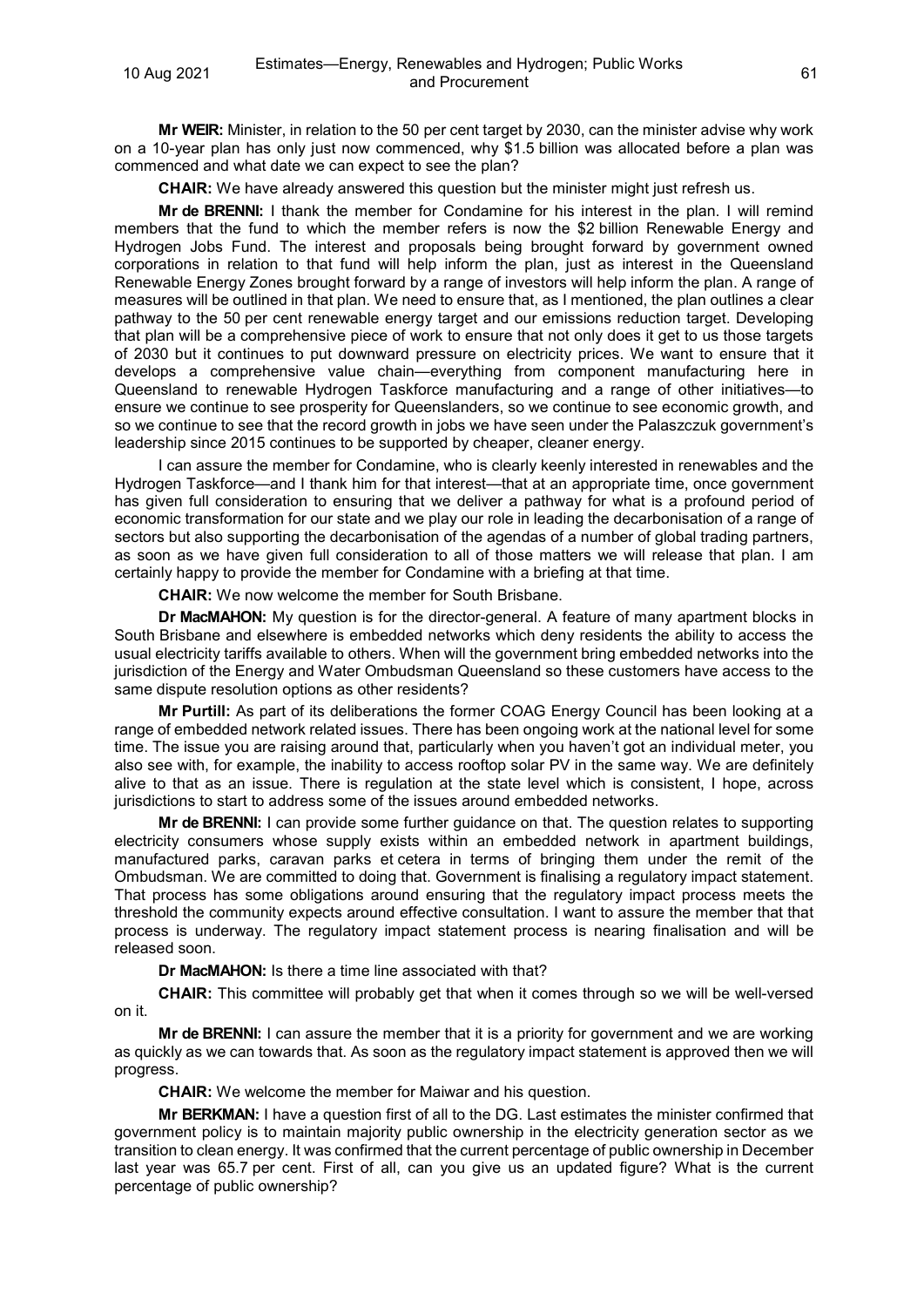**Mr Purtill:** When we were asked last year it was 65.7. It was based the 2019-20 year. The value related to the percentage of energy produced as opposed to nameplate generation capacity. In 2020-21 the figure was 66 per cent, so effectively the same.

**Mr BERKMAN:** Is that a comparable figure given the differentiation between nameplate value and actual generation?

**Mr Purtill:** They are. They are both based on gigawatt hours of generation for the period.

**Mr BERKMAN:** Can I just confirm that the policy will only prevent that percentage of public ownership dropping below 50 per cent; is that correct?

**CHAIR:** That is more of a policy question. You might have to go to the minister. Director-General, you can answer that as best you can.

**Mr Purtill:** Chair, I think your guidance is appropriate. I think it is a question for the minister.

**CHAIR:** It is a policy question. It is best referred to the minister. Bearing in mind the time, if you want to ask another question of the director-general and not the minister.

**Mr BERKMAN:** Yes, I am keen to ask another question. I am happy to move on unless the minister has a very quick response.

**Mr de BRENNI:** Our commitment is on the public record to maintain majority public ownership of generation in Queensland. The response that the director-general gave in respect of the level of generation that has remained publicly owned—at 66 per cent—is the same as last year. If the member has been listening to the previous questions, the significant investment through the Renewable Energy and Hydrogen Jobs Fund will continue to support publicly owned renewables. We certainly have a policy, in stark contrast to the LNP, where we will not be selling those assets.

**CHAIR:** Thanks, Minister. Member for Maiwar, we have one minute if you have a really quick question and there is a really quick answer.

**Mr BERKMAN:** I will make it very quick. Director-General, with reference to the relatively frequent unplanned outages occurring at government owned coal and gas-fired power stations and the fact as set out in budget paper 2 that profits are set to disappear within a year or two, what work is the department doing to prepare to support workers at those power stations if they do ultimately end up having to close early?

**Mr Purtill:** I am not 100 per cent sure of the relevance to this portfolio. It is probably more an industrial matter, but I can certainly assure you that as part of the energy plan, for example, we are looking at a whole raft of issues that are not just around, if you like, the pure portfolio responsibilities of Minister de Brenni but right across government—all of the issues that might emanate out of developing up what would be the blueprint for the next 10 years for the energy plan.

**CHAIR:** Thank you. The committee will now take a break. The hearing will resume at 3.45 pm with the estimates for the public works and procurement portfolio areas. Thank you everyone for your time.

## **Proceedings suspended from 3.30 pm to 3.45 pm.**

**92. [CHAIR:](http://www.parliament.qld.gov.au/docs/find.aspx?id=0Mba20210810_154521)** The hearing is resumed. I welcome back the minister and officials. The committee will now examine the estimates for the public works and procurement portfolio areas. I welcome the member for Everton to the room and I call the member for Everton for a question.

**Mr MANDER:** Minister, I have some questions about the QBCC. In the last 12 months, a swathe of senior staff at the QBCC have left including two assistant commissioners and senior directors, and most recently the commissioner announced that he is leaving. Is this a sign that senior staff have lost confidence in you and the board that you appointed?

**Ms PUGH:** Point of order, Chair.

**CHAIR:** No, you do not need a point of order. We really did not start well. You are asking for an opinion there. Can you rephrase that into a better form? We have been going really well today.

**Mr MANDER:** I will not do the preamble again. I think you have got the gist of the question. Have the staff left because they have lost confidence in you and your board?

**Ms PUGH:** That is the bad part of the question.

**CHAIR:** I will not ask you to rephrase it again. Minister, you can answer it, if you can.

**Mr de BRENNI:** I am not surprised by the member for Everton's course of action here today. What I can inform the committee is that staff turnover at the Queensland Building and Construction Commission is in the range of the broader public sector. As members would be aware, that data is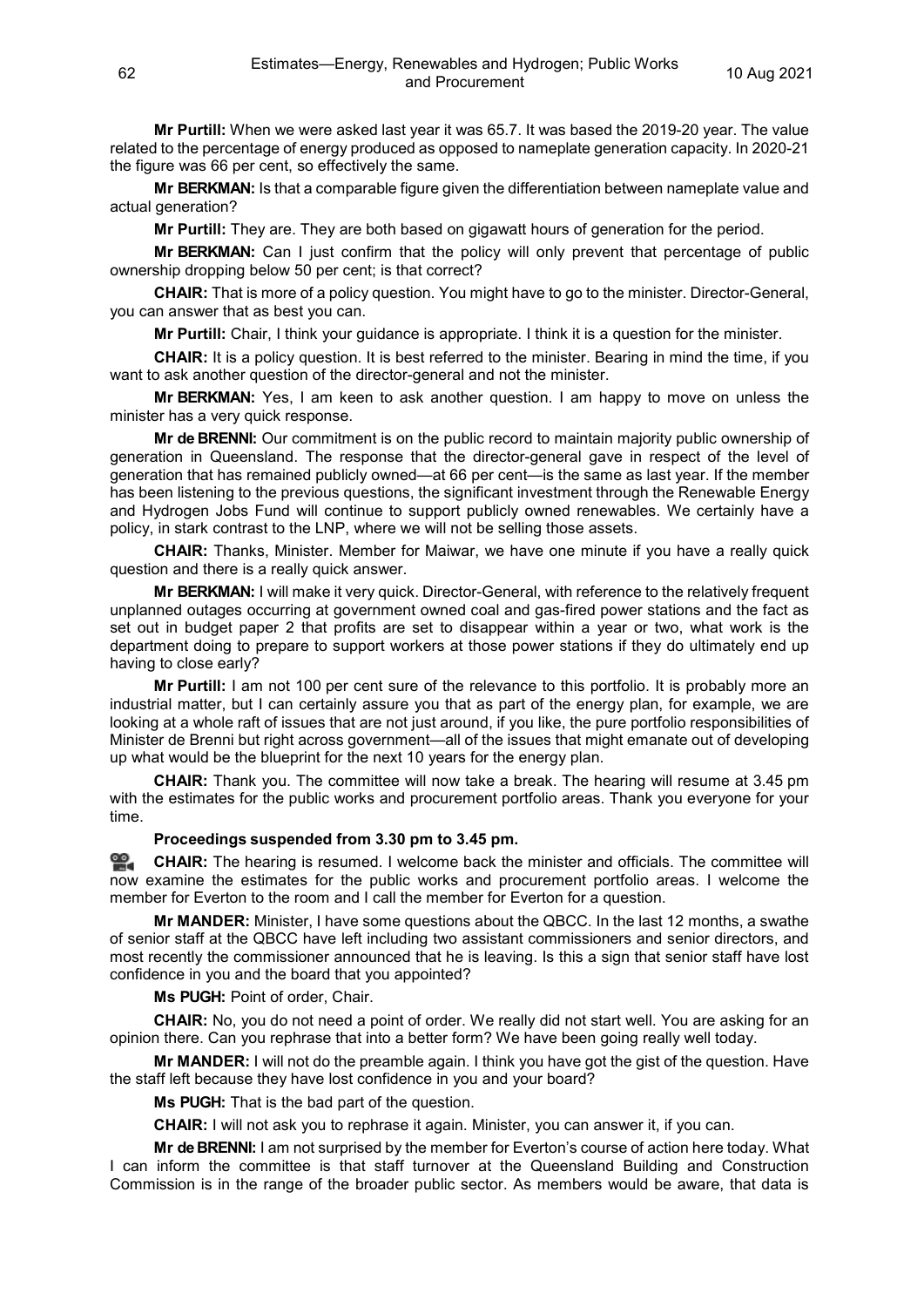maintained. Staff turnover is 13.95 per cent. The average turnover in the broader sector is 13.79 per cent. Here is the thing that might be of most interest to the committee. The turnover for permanent staff at the QBCC—which is all of those positions which the member for Everton referred to—is half that of the broader public sector.

In the 2020 Working for Queensland survey, the overall participation rate of the QBCC was amongst the highest of any government agency, at 97 per cent in 2019. Staff reported an 86 per cent positive or neutral rating, which is an improvement of four per cent from the previous year. It would not surprise any of the committee members that the member for Everton's question is based on an incorrect assumption of the circumstances. The facts do not reflect the imputations or the hypothesis in the member for Everton's question.

My final remark in relation to this question seeking my opinion is that those individuals have secured senior positions within the industry and a range of other senior positions. To suggest that the development of public servants or employees of statutory authorities to the point where they become incredibly attractive to other employers and then are secured often at far greater rates of remuneration is somehow an indictment on the organisation is just fanciful. We will not be holding Queenslanders back if they develop the skills and attributes that make them attractive to other organisations. To conclude my remarks, the answer to the member for Everton is no, and it will not surprise the committee that the basis of the question is inaccurate as well.

**Mr MANDER:** Minister, there is speculation that the current chair of the QBCC is about to stand down and be replaced by CFMEU official and notorious law-breaker Jade Ingham. Can you confirm that this is the case?

**Mr de BRENNI:** I thank the member for the question. I am sure Jade Ingham is delighted to hear your question today. I would recommend to all members of parliament that when they are considering important matters like the leadership of important authorities like the Queensland Building and Construction Commission they do not take their advice necessarily from clips they might read out of a newspaper. The board appointments of the commission, like all other statutory authorities, are matters for the cabinet of the day. Cabinet will consider the appointments to the Queensland Building and Construction Commission at the conclusion of the current round of appointments. No consideration has been given to any earlier time frames than what cabinet has already concluded in respect of the existing board. I think the board has been doing a terrific job and let me explain why.

**Mr MANDER:** No. Point of order on relevance: it was a specific question about an appointment. I am not interested in how the board operates generally. I have asked specifically about a board appointment of the chair.

**CHAIR:** Member, you did. The question was a little bit inflammatory and I am giving the minister a little bit of leeway. For the benefit of the rest of the committee, we are interested in the answer but if you could keep it brief, Minister.

**Mr de BRENNI:** Thank you, Chair. It would seem absurd that there would be a question seeking to somehow inflame some speculation that the member for Everton has invented that there are some moves afoot in relation to the board when the board and the organisation are performing incredibly well. Let me explain some key statistics. There are more licensees in Queensland now than there ever has been. There are—

**Mr MILLAR:** Point of order, Mr Chair.

**CHAIR:** We have a point of order, Minister.

**Mr MILLAR:** It is under standing order 118 and relevance. Usually just a yes or no answer is what is required. We do not need a whole—

**CHAIR:** We do not need you to explain what is required in an answer. The minister is answering the question. I ask you to conclude your answer, please, Minister.

**Mr de BRENNI:** I will conclude by saying there are more licensees in Queensland than there ever has been. There are more building works happening now in Queensland than there ever has been. There are less building disputes, there are less defects and there is less non-payment or late payment than there ever has been in Queensland's history. I want to thank the leadership of the Queensland Building and Construction Commission for delivering that.

**Mr MANDER:** Minister, Mr Ingham has been fined \$30,000 for shutting down two major construction sites in 2018 and is a known protagonist in many building disputes. Will you guarantee law-abiding Queenslanders that he will never be appointed chair of the building regulator?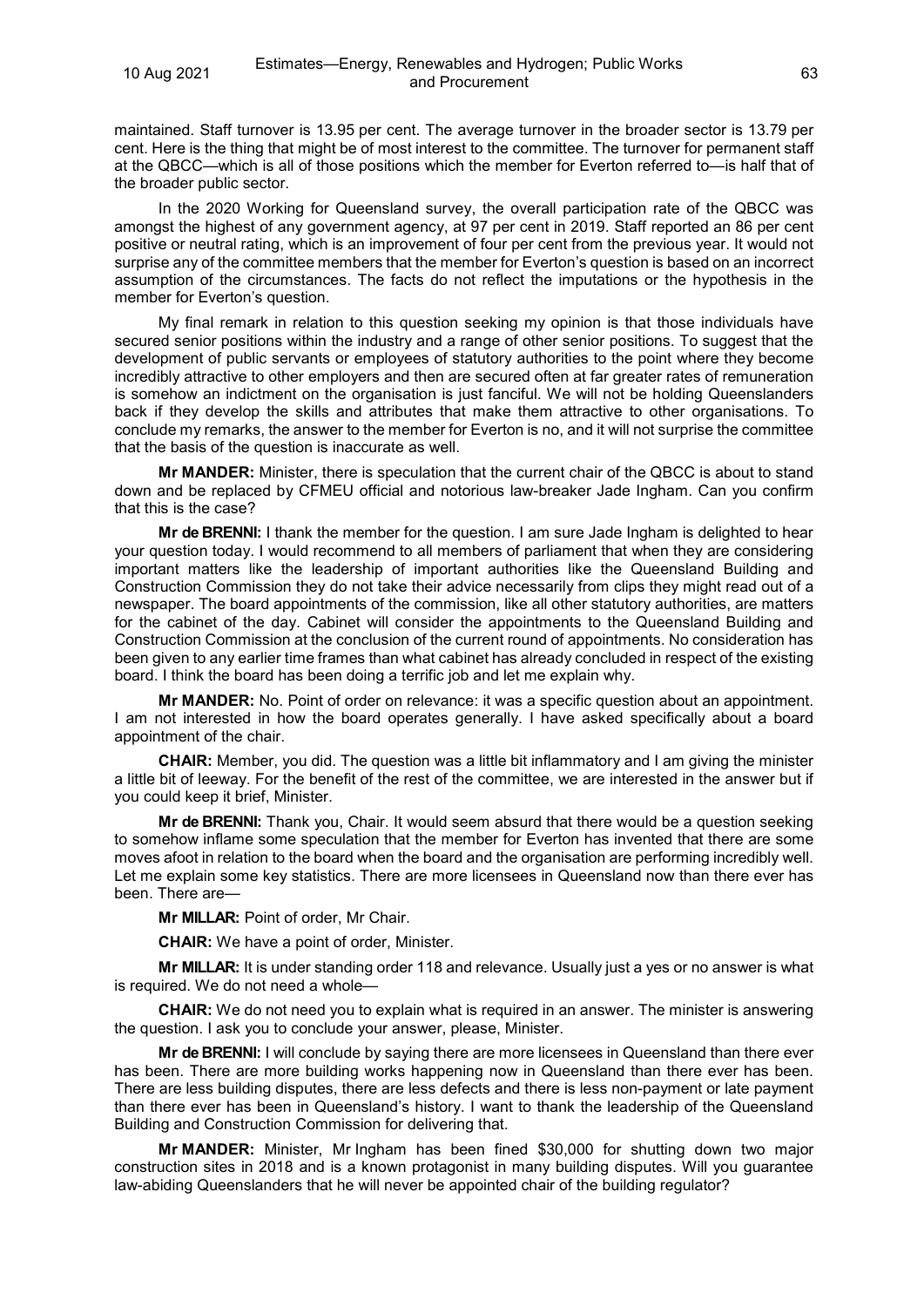**Mr de BRENNI:** I have already explained the processes for how government appoints representatives and directors to boards. I know it has been a long time since the member for Everton has had to consider appointments to boards of statutory authorities. At the appropriate time government will consider those matters. There is no suggestion that there is any early consideration of any changes to the QBCC board because, quite frankly, they are performing the functions that are expected of them.

I want to make this remark to the member for Everton. When the Palaszczuk government came to office in 2015 there were widespread—it was almost unanimous across industry—concerns about the operation of the QBCC. Builders were dissatisfied, subbies were dissatisfied, tradies were dissatisfied, suppliers were dissatisfied, homeowners were dissatisfied and—

**Mr MILLAR:** Point of order.

**CHAIR:** We have a point of order.

**Mr MILLAR:** It is under standing order 118 again, relevance. It was a pretty direct question. We are giving him some leeway.

**CHAIR:** These points of order are becoming a little bit frivolous, member. I am giving the minister some leeway. It is a very inflammatory line of questioning and I am giving the minister a little bit of leeway to answer the question. I will, once again, ask you to conclude your answer, Minister.

**Mr de BRENNI:** There were widespread concerns raised with me about the operations of the QBCC and its leadership when the Palaszczuk government took office. Today the QBCC is well respected. It is well respected by builders, by subcontractors, by tradies and by consumers. That is evidenced by the record number of building approvals, the record low rates of disputes and record low rates of defects as well.

**Mr MANDER:** Minister, what ministerial interventions have you made regarding QBCC matters or decisions during your time as minister?

**Mr de BRENNI:** I do not intervene in any decisions of the commission.

**Mr MANDER:** Minister, have any of your ministerial staff made any interventions into QBCC matters or decisions during your time as minister?

**Mr de BRENNI:** I am not sure where the member for Everton seeks to be going with this line of questioning that I fail to see has any relevance to the appropriation—

**Mr MANDER:** Yes or no? It is easy.

**Mr de BRENNI:** Member for Everton, you have spent the last 10 minutes complaining about the relevance of my responses. I think I am at liberty to query the relevance of your question. It is an ordinary practice of parliamentary procedure. You have been here long enough; you should know that.

**Mr MANDER:** Have you or your staff intervened in decisions of the QBCC? Yes or no, Minister?

**CHAIR:** Member, you have asked your question. I am allowing the minister to answer.

**Mr de BRENNI:** The answer is no.

**Mr MANDER:** I have a question to the commissioner. Commissioner, has the minister or his staff ever directed you to take certain action on the QBCC matter?

**Mr Bassett:** The answer is no.

**Mr MANDER:** Minister, how often do your staff sit in on a QBCC operational meeting which might relate to a QBCC complaint?

**Ms HOWARD:** Point of order, Mr Chair. The question from the member has no relation to the budget papers or the estimates.

**CHAIR:** I am seeing where the member is going with this and I will allow the minister leeway to answer the question. I do not really see how relevant it is.

**Mr MANDER:** SDS page 27 talks about the service standards for the QBCC's perception of fairness in decision-making.

**CHAIR:** Okay. You can pretty well find anything you want, but I am going to allow the minister leeway in answering the question.

**Mr de BRENNI:** I have addressed this matter a number of times in the Legislative Assembly chamber in questions from the member for Everton and the member for Burleigh. I can categorically assure the committee that operational decisions of the commission are a matter for its officers. Neither the board nor my office nor anyone else has any involvement in those matters. Of course, decisions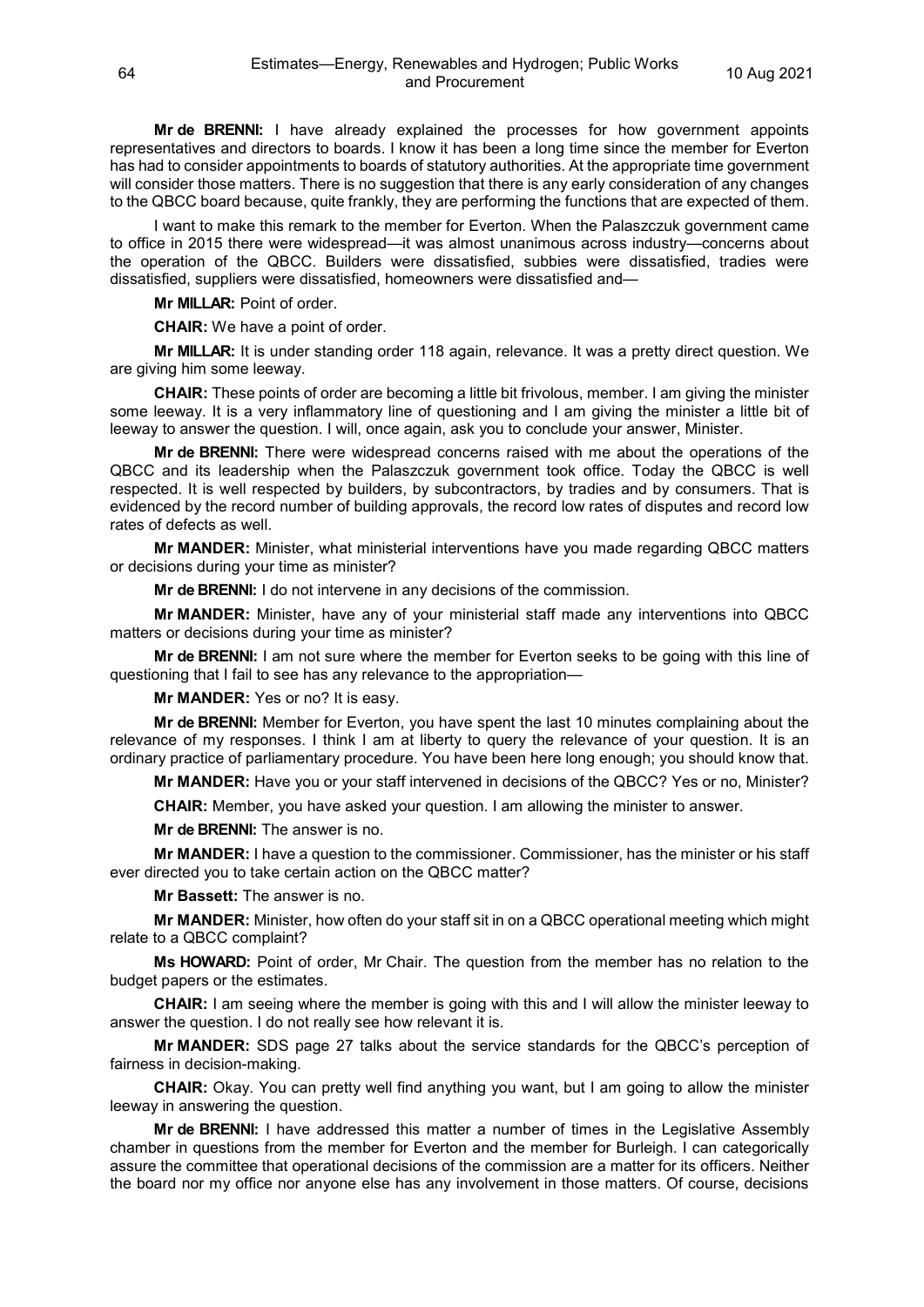that are publicly relevant that prompt consideration of policy matters often become matters for the parliament. However, in respect of individual cases, there is no role for anybody on the board of the commission or myself or my office in any circumstance.

**CHAIR:** Member, I notice that there is a clear imputation in your line of questioning. I will allow you to continue, but we will see how we go.

**Mr MANDER:** Thank you, Mr Chair. I have a question to the commissioner. In relation to the Groupline builders case on the Gold Coast—and I am sure you are aware of it—I believe that the QBCC lost a number of court cases related to the enforcement action it took in this dispute. What amount has the QBCC allocated for contingent liabilities in this year's accounts in relation to the loss of the legal case?

**Mr Bassett:** I thank the member for the question. The answer is none.

**Mr MANDER:** Could you explain why that is the case, Commissioner?

**Mr Bassett:** Part of being a risk based regulator means that a regulator does not simply take on the easy cases; a regulator takes on those cases that are most important. I understand that the member is talking about the Kirra Vista matter, or the Groupline matter. That was a matter that had a significant safety issue in it. As a result of that, we actually did take significant legal actions in that respect. We did seek to test the law in respect of that. The fact of the matter is that the only costs we have incurred in respect of that matter are those costs in respect of the specific matters that were before the Supreme Court and the Court of Appeal. The specific response to the member's question is: no, we have not put any contingent liabilities in place because we were very comfortable with the steps that we took.

**CHAIR:** Member for Everton, we are running out of time. If you have another question on that line, just a quick question to finish off.

**Mr MANDER:** I might just ask one further question on that in this segment, if I may. Commissioner, there were no costs for damages against the QBCC in that case at all?

**Mr Bassett:** I thank the member for the question. The QBCC had to pay costs to the Groupline entity in respect of its legal costs, but if the member is questioning whether or not there are any punitive costs or anything that we have been asked to pay the answer is no.

**CHAIR:** Thank you, member for Everton. We will now go to government questions. I have a question for the minister. More and more Queenslanders are choosing to build or renovate their own homes, thanks to the Palaszczuk government's economic recovery plan. What action is the Queensland government taking to ensure that Queenslanders can build with confidence?

**Mr de BRENNI:** I thank the member for the question. As members know, Queensland's economic recovery is well underway. Building approvals for homes are up 49.5 per cent on this time last year, meaning more Queenslanders are making the biggest investment decision of their lives—building or renovating their homes. It is important that Queenslanders can build with confidence and peace of mind, knowing there are protections in place should things go wrong. Since 1977, the Queensland Home Warranty Scheme has provided that protection, acting as a safety net for home owners left with unfinished or defective construction work.

In 2020-21, 168,468 Queenslanders were provided this safety net under the scheme. Whilst the number of claims in the last year is quite low, at just 1,537, every single one of those home owners has poured their life savings into building and they should be supported as much as possible. A payout under the scheme supports home owners to get their projects finished or rectified if a licensed contractor fails to do so, with the building regulator able to take recovery action against those contractors at fault.

To ensure the scheme maximises consumer protections, today I announce that the Palaszczuk government will conduct a review to strengthen the Queensland Home Warranty Scheme. We are delivering on our commitment, outlined in the 2017 Queensland Building Plan, that the Home Warranty Scheme will be known for certainty, equity, fairness and transparency. We are delivering on our election commitment to work with industry to provide the best possible outcomes to home owners and licensed contractors.

As part of the review, Queenslanders can have their say via an online survey that is now live. We want to hear from consumers and builders about how we can further enhance the scheme. The learnings from this survey will be used to develop an information paper that is intended to be released later this year. I have asked my department to consult far and wide on these proposals. Depending on COVID-19 restrictions, information sessions around Queensland are planned to start next month.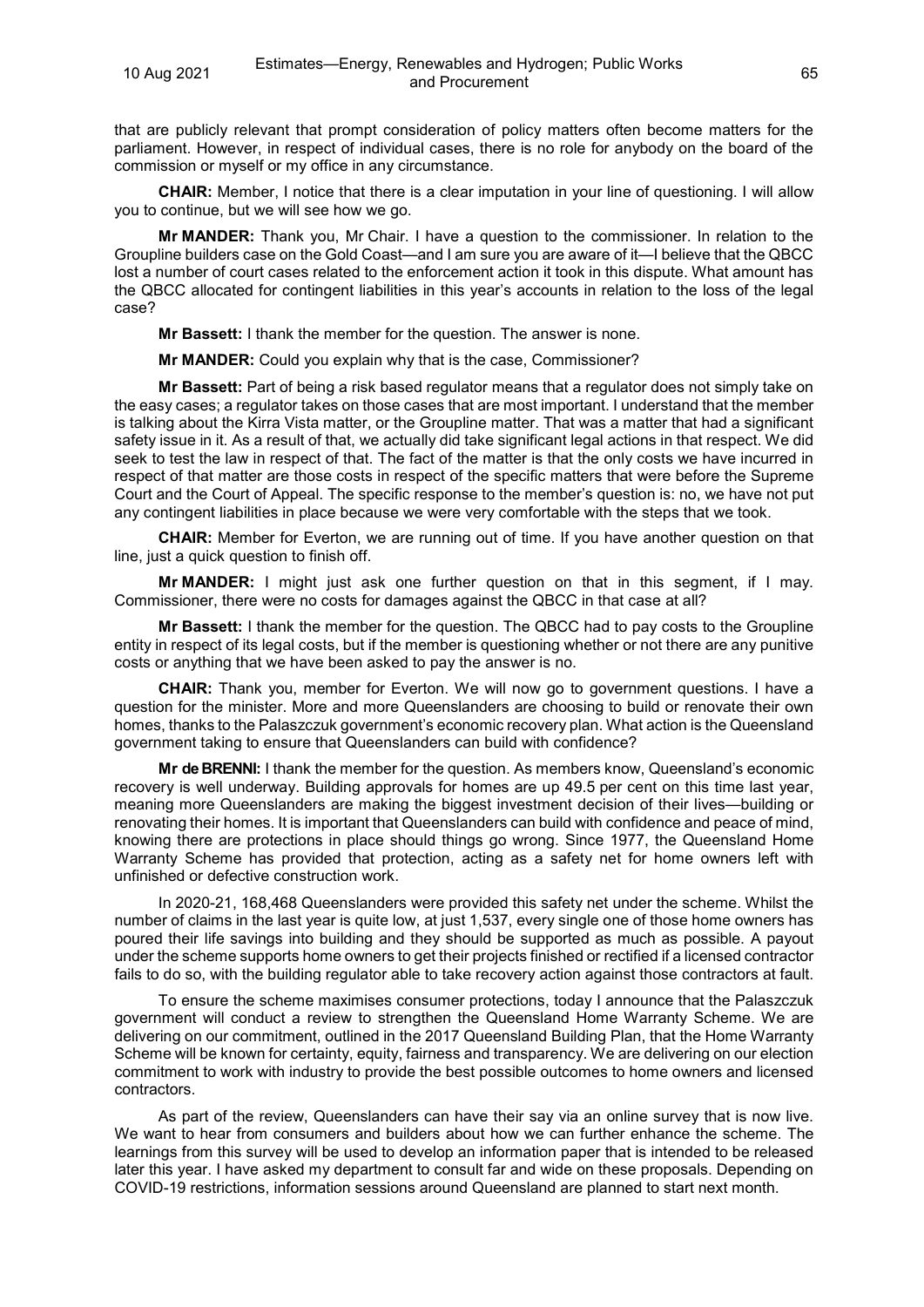A subcommittee of my Ministerial Construction Council will be established to lead this work, which will investigate ways to improve the scheme under six key themes: comprehensive, contemporary coverage; adequate and flexible compensation limits; affordable, risk based premiums; effective and efficient processes; empowered consumers; and a modern, responsive scheme. Our review will consider whether it is appropriate to have premiums based on a licensed contractor's track record, too. We will explore the benefits of this price signal implemented through scheme premiums that benefits licensed contractors with a good industry track record.

Of course, it is also important to consider where and how Queenslanders are living. More and more people are calling high-rise apartments home, with the current scheme only covering buildings up to three storeys high. We are all well aware, I am sure, of the problems facing New South Wales with buildings like the Opal complex. We want to look at how situations like that should be dealt with here in Queensland.

Some of the settings in the current scheme were last looked at in 1999. It is important that the scheme be contemporary and fit for purpose. We want to look at whether prefabricated homes constructed off site should be covered; the amount on insurance cover available; increasing time limits for home owners to lodge; whether a licensed contractor's track record should be easily identified and available to the public and the best way for it to be presented; whether associated types of work such as painting are adequately covered; and whether the scheme effectively works alongside other consumer protections. We will be looking to hear from consumers' and builders' experiences.

One area I am particularly interested on hearing from Queenslanders is whether the existing dispute resolution processes may be causing some problems. Following this consultation, the subcommittee will review the feedback and prepare a report with recommendations for further potential reforms. I can assure Queenslanders that the subcommittee will have expert members from industry and community. Nominations have been sought from across the construction sector. We are seeking other experts from the insurance, legal, development and community sectors to participate as well. As I said in closing the remarks on that question, construction or renovation of a home can often represent the greatest single investment a Queenslander makes. Protecting this investment and providing the confidence to sign on the dotted line is vital to Queensland's ongoing economic recovery.

**Ms PUGH:** Minister, the Palaszczuk government always sets very high standards when it comes to safety in the building and construction industry. Will you advise the committee how the government is upholding these standards and ensuring the safety of Queenslanders through the introduction of new fire protection and system frameworks?

**Mr de BRENNI:** I thank the member for the question. The member is correct. Events around the world, including the Grenfell Tower fire in London, highlight how important it is to effectively regulate fire protection work in the built environment. The national *Building confidence* report also emphasised the need for a strong fire safety regulatory framework. A strong framework includes everything from building design, construction and certification to fire protection systems, their design and maintenance and the skills of those licensees required to maintain them.

On 1 May this year, the government introduced a modernised, rationalised and fit-for-purpose fire protection licensing framework which sought to improve the standard of fire protection by ensuring licensees have the necessary competencies and skills to carry out this critical work. These reforms were industry led and based on extensive consultation going back to 2015. At that time, initial work was undertaken by the QBCC's fire protection working group, which included a cross-section of representatives from the fire protection, building, plumbing, electrical and insurance sectors and, importantly, Queensland Fire and Emergency Services.

In 2017, following extensive statewide consultation as part of the Queensland Building Plan, our government committed to investigating a rationalised licensing framework. In 2019, our Ministerial Construction Council established a subcommittee to finalise the work of the fire protection working group and give advice and recommendations. These were later endorsed by the broader Ministerial Construction Council. Importantly, the reforms reduce the administrative burden placed on licensees by streamlining classes of licences—they have gone from 25 to 12—and reducing the number of licence classes, from 57 to 40. The framework also clarified or updated scopes of work, definitions and technical qualifications. Most licensees do not need to do anything and automatically transitioned to the new licence classes on 1 May this year. However, the MCC subcommittee recommended more comprehensive competency requirements for particular licence categories. Some licensees may require upskilling or a demonstration of skills as a result.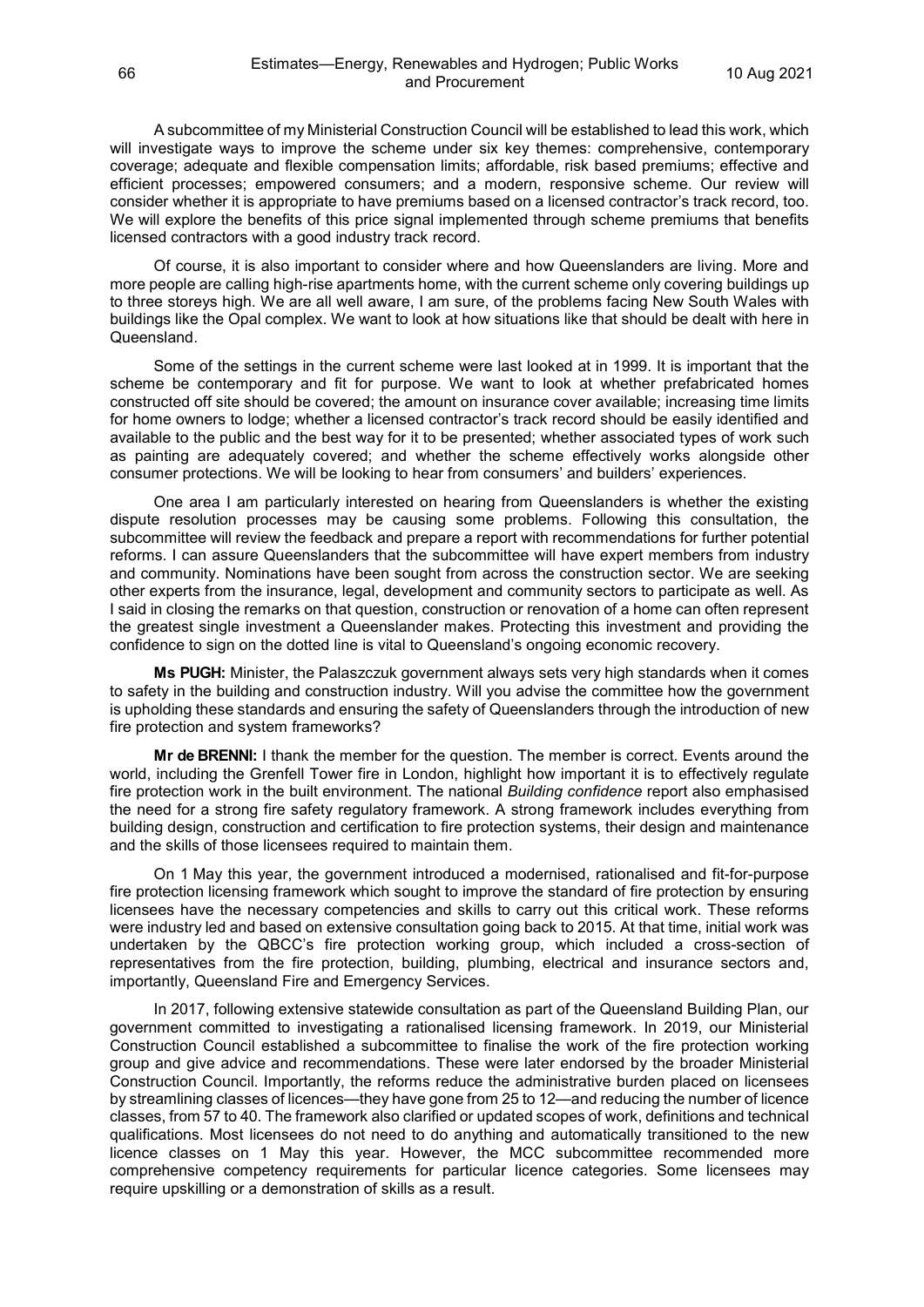Transitional arrangements have been put in place to support existing licensees through the changes, giving them to time to obtain a relevant qualification, seek recognition of prior learning, enrol in a course or engage tradespeople with the appropriate competencies. Additional transitional arrangements have been put in place in response to some industry concerns. They include in respect of hydrant and hose reels inspect and test licences. We have extended the transitional period for six months to allow licensees time to consider further learning, particularly if they wish to perform duties now covered by the water based fire system stream install and maintain licence. This means that to perform the annual inspect and test on pumped hydrant systems, in accordance with Australian Standard 1851—that is the type of fire protection system that exists here in Parliament House and is a quite complex system—you now require a licence reflecting a standard of competence that you can also demonstrate through recognition of prior learning or units of competency gained through a registered training organisation.

Those licensees who previously performed those tasks who do not intend to apply for the additional licence can still continue to perform all of the functions they previously did on non-complex systems, including the six-monthly routine service schedules as outlined in Australian Standard 1851. The building commission has been contacting affected licensees and working to ensure industry is ready to implement these important reforms and this work will ensure appropriate standards are maintained or enhanced while supporting the industry through the transition.

Finally, I can further advise the committee that the subcommittee will also undertake further work to improve the regulatory framework by considering how to address the number of reported defects arising from routine maintenance inspections of fire protection equipment and the level of compliance of building occupiers in rectifying identified defects, because it is critical that building occupants have confidence that the buildings in which they work, live and play are safe and fit for purpose.

**Ms PUGH:** Minister, referring to the increasing amount of activity happening in the building and construction industry with more subbies and tradies at work, how is the Palaszczuk government ensuring that they get paid in full, on time, every time?

**Mr de BRENNI:** We are supporting the 240,000 Queenslanders in the construction industry through our \$52.2 billion four-year capital works program, and I want to acknowledge the strong leadership of the Premier and the Chief Health Officer who have seen our construction industry stay open while other states have had to close theirs. I mentioned earlier that the construction industry close-down in New South Wales is currently costing that state's economy around a billion dollars each and every week. It is also vitally important that whilst Queensland's industry remains open subbies and tradies get paid for the work they do and they get paid in full, on time, every time. After all, it is only fair, because ensuring they are paid on time in full every time will be critical to Queensland's economic recovery. We would not accept it if a nurse or a police officer or a firefighter did not get paid for the work they do and I am confident when I say that Queenslanders would agree it should not be any different for the men and women who go to work every day on our construction sites.

Since 2017, and supported by this year's budget as well, the Palaszczuk government will continue to lead the nation with our security of payment reforms first introduced under the Building Industry Fairness (Security of Payment) Act. They include stronger minimum financial requirements for licensing, new offences for avoiding contractual obligations, a new offence for failing to pay eligible retention amounts, improvements to adjudication processes, requiring head contractors to provide supporting statements, introducing payment holding requests and giving head contractors the ability to place a charge over property for an adjudicated amount.

In 2018 Queensland was the first jurisdiction to require project bank accounts and following a review the Building Industry Fairness Reforms Implementation and Evaluation Panel made recommendations to improve protections, manage the financial transition and simplify the framework.

I can report to the committee that on 1 March this year a new streamlined trust account framework commenced for eligible Queensland government building construction contracts valued between \$1 million and \$10 million. The modified framework will remove principle oversight of trust accounts, instead providing the Queensland Building and Construction Commission with the compliance and enforcement powers. It will require just one project trust account per eligible contract—a great streamlining initiative. It will require contractors to only establish one retention trust account for all cash retentions held and remove the disputed funds trust account. From 1 July 2021 the new framework applies to all eligible hospital and health service contracts valued at over \$1 million and from 1 January 2022 trust accounts expand to eligible private sector, local government, statutory authority and government owned corporation contracts valued at \$10 million or more.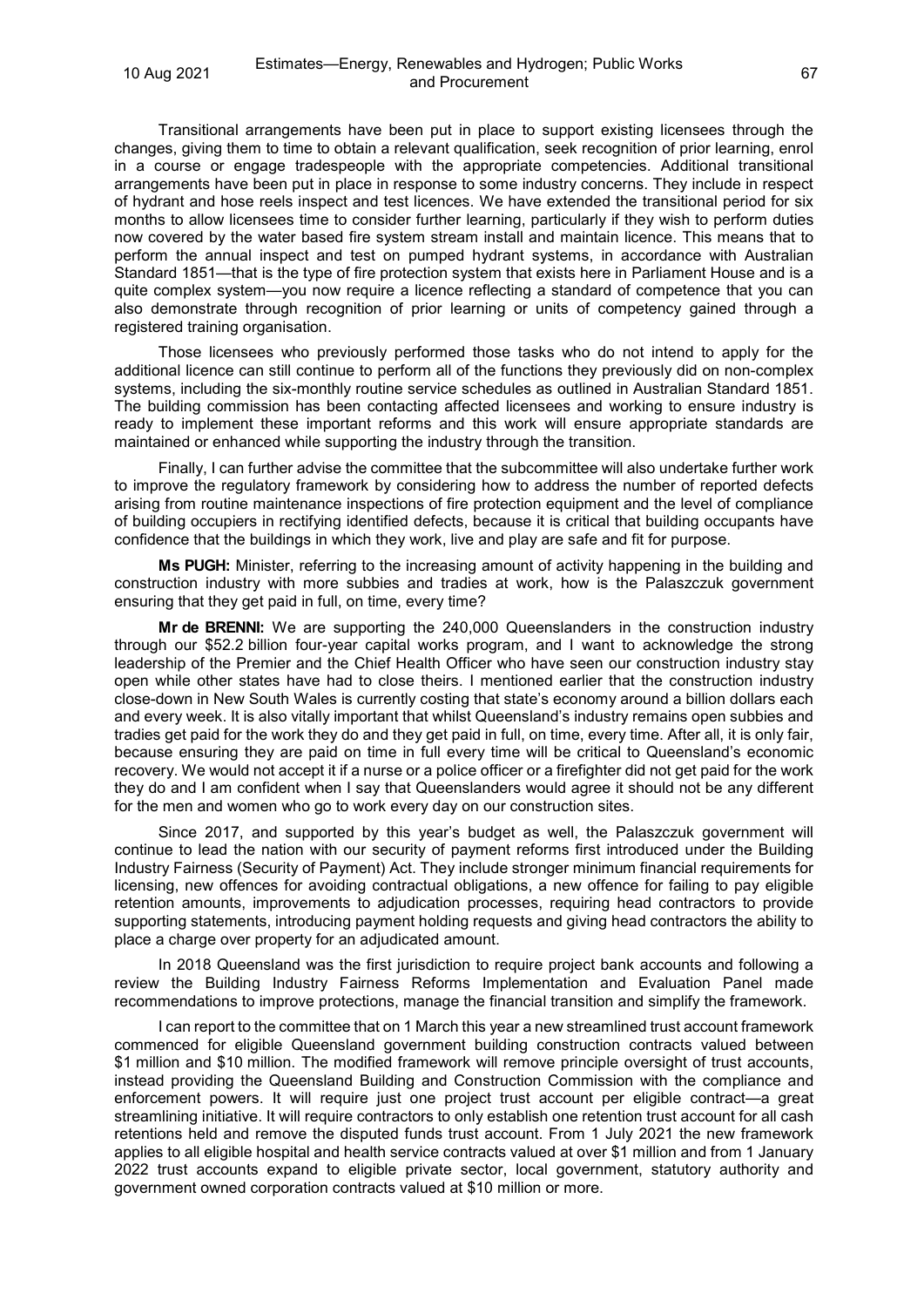During that period the number of moneys owed complaints in Queensland has also halved. In 2018 the number of moneys owed complaints in Queensland was running at 1,395 complaints. In the previous year to 30 June, it was 729—that is, in 2020-21. The approximate number of contractor insolvencies in Queensland is the lowest it has been in nearly a decade and since the introduction of project bank accounts we have seen 352 project bank account contracts awarded, with 259 of these having reached practical completion and a value exceeding \$1.27 billion. All of this signals a stronger, more sustainable sector—a sector where subcontractors can be confident that they will be paid for the work they do and where a contractor can have confidence to build their business. This is important work following the previous government's abandonment of the construction industry and I note that members opposite sat silent as the Palaszczuk government delivered our nation-leading reforms. It is clear that only the Palaszczuk government can be trusted to ensure that tradies in Queensland are paid for the work they do.

**Ms HOWARD:** Minister, the Palaszczuk government has committed to ensuring that all Queenslanders have access to safe, secure and sustainable housing. Will you advise the committee how the Palaszczuk government is delivering accessible housing that is safe and secure for older Queenslanders and for those living with disability?

**Mr de BRENNI:** I think it is an expectation of all Australians that housing should be designed to accommodate all people, regardless of their age or if they have a disability. Finding a suitable home to rent or buy though can be incredibly challenging for the 3.8 million seniors and around 4.4 million Australians living with a disability. Small things that most of us probably take for granted around our homes—things that we do not even notice—make getting around for some of those individuals an insurmountable challenge. Things as simple as a step at your front door can be a challenge for many elderly Queenslanders. That is why the Queensland Building Plan adopted by our government and industry in 2017 promoted a national approach to introducing accessibility standards for new homes and apartments. In April 2021 this commitment was delivered when a majority of building ministers nationally agreed to include a minimum accessibility standard for new housing in the National Construction Code. These technical provisions meet the silver standard of the Livable Housing Design Guidelines and include features that include at least one step-free entrance door, wider internal doors and corridors and a toilet on the ground level or on entry level.

I want to make this really clear to the committee: this does not mean that new homes will somehow resemble disabled amenity in a public building at all, and I think to suggest so is an insult to every architect and designer in this state. It also will not mean that construction costs will go through the roof either as—

**Mr MANDER:** That is not what industry says.

**CHAIR:** Member!

**Mr de BRENNI:** It will not mean that construction costs will go through the roof either, as those opposed to the reforms will claim. In fact, the Australian Building Codes Board estimates that these features would be an insignificant cost up-front and, if anything at all, would be significantly reduced compared to the almost 20 times cost to retrofit. By not having to retrofit, I am advised that these reforms could save home owners around \$58,000, but of course the cost to society through inequity, demands on social housing and homelessness and family dislocation are far, far greater. Any decent building designer or architect can incorporate the basic but meaningful features, and many already do. They have been incorporated into new motels and hotels since 2011 in order to comply with the Disability Discrimination Act. There will of course be some sensible exemptions for building scenarios such as on steep blocks and designs like the iconic Queenslander built on stilts, for example, and my department has met with key industry stakeholders to discuss those necessary exemptions to ensure the appropriate transition time frames and best practice design are put in place. It is important with our ageing population and critical that Queensland's housing stock is designed to support the future needs of Queenslanders.

**CHAIR:** Thank you, Minister. We will now return to non-government questions. I assume we are going to the member for Everton.

#### **Mr MILLAR:** Yes, we are, Chair.

**Mr MANDER:** I have a question for the commissioner of the QBCC. Commissioner, how many active tribunal and court cases is the QBCC currently involved in and what costs are associated with those actions in the last financial year?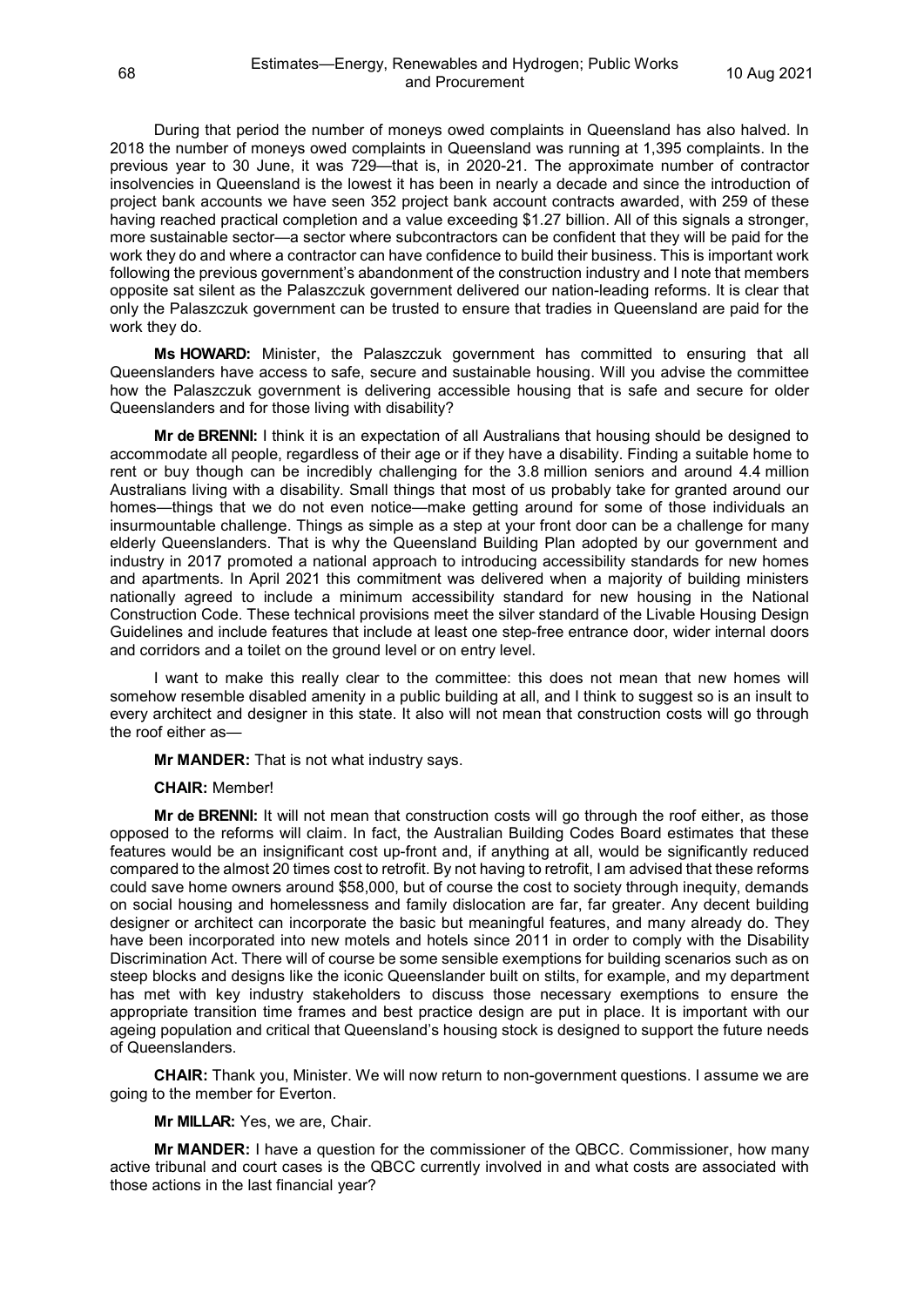**Mr Bassett:** I will go to the second part of the member's question first. The QBCC has a number of instances where we are assisting the Queensland Civil and Administrative Tribunal make a decision as a result of appeals that have either been made by various licensees or home owners. I will just get the specific stats for the member. I do not have in front of me but will attempt to get it by the end of the session today the response to the first part of the member's question with regard to how many.

In respect of legal costs, the amounts that we spent—that is, the QBCC spent—in the financial year 2020-21 on external legal and barrister fees, which are rounded to the nearest \$1,000, is \$3,854,000. Those fees will include legal firms that are engaged by the commission to undertake a broad range of legal work. This does include the provision of advice to support both the regulatory and wider operational needs of the organisation and the conduct of a range of civil proceedings such as those before the Queensland Civil and Administrative Tribunal.

**Mr MANDER:** Commissioner, could you advise what the figure was for the previous year?

**Mr Bassett:** I thank the member for the question. For the financial year 2019-20, the external legal and barrister fees, rounded to the nearest \$1,000, is \$3,286,000.

**Mr MANDER:** Commissioner, just referring to page 26 of the SDS where it looks at total FTEs, I just want to get clarification on this. There is an estimated figure in 2020-21 of 526 staff. The question on notice along a similar line came back with 513.49. I assume the latter figure is the now confirmed figure whereas the first figure was the estimated figure; would that be a correct assumption?

**Mr Bassett:** Just so I do not mislead the committee, member, could I ask you to step me through it? There are quite a lot of stats there. I want to make sure I get it right.

**Mr MANDER:** Sure. On page 26 of the SDS it has a total FTE for 2020-21 estimated actual 526. Then there was a question on notice about staffing. I think it was question NG06, and the staffing there for 2020-21 is 513.49, which seems to be a very precise figure so I am assuming that is the accurate figure; is that right?

**Mr Bassett:** The actual budgeted number of FTEs for the 2020-21 year is actually 561. Obviously there might be some fluctuation from time to time. The specific response to the member's question is yes, that is correct.

**Mr MANDER:** Minister, in that SDS we are referring to there, page 26, there are 561 staff that are estimated to be in the QBCC at the end of this financial year. That is actually, compared to the figures in 2015-16, a 40 per cent increase in staff of the QBCC over the last six years. Could you justify that increase of numbers, particularly considering, I would think, that the Public Service growth increase has been around 15 per cent?

**Mr de BRENNI:** I mentioned before that there are 45 per cent more buildings being constructed in Queensland than there were in the previous year. The government has also delivered many reforms under the Queensland Building Plan that members would be familiar with. We have approved increases to staffing of the building commission to support the delivery of important functions designed to keep Queenslanders safe and to maintain investor confidence here in Queensland, including important work around nonconforming building products. That has been a significant function of the commission in cooperation with the Department of Energy and Public Works and, of course, with licensees. We have asked the Building and Construction Commission to play a significant role in supporting our security-of-payment reforms.

The member would have heard in the government question just a moment ago that we are transferring oversight of the project trust account framework from the government to the Queensland Building and Construction Commission. There are more licensees in Queensland today than there ever has been. There are more homes and buildings being constructed than there ever has been. There are more occupational licensees than there ever has been. I think it is clear that for the success of the Queensland building industry, one that is absolutely thriving at the moment, in which many Queenslanders look forward to a safe and secure job in that industry, it is critical that we support that through an effective building regulatory authority.

The Queensland Building and Construction Commission is the lead building regulatory authority in the nation. The reforms that it is responsible for administering and regulating, be they in building products, around licensing, around security of payments, are nation leading and are based on recommendations of reports and investigations commissioned nationally by building ministers, including the Commonwealth. The commission has been internationally recognised by the inquiry into the Grenfell tragedy as the pre-eminent regulator of the building industry. That is why investors come to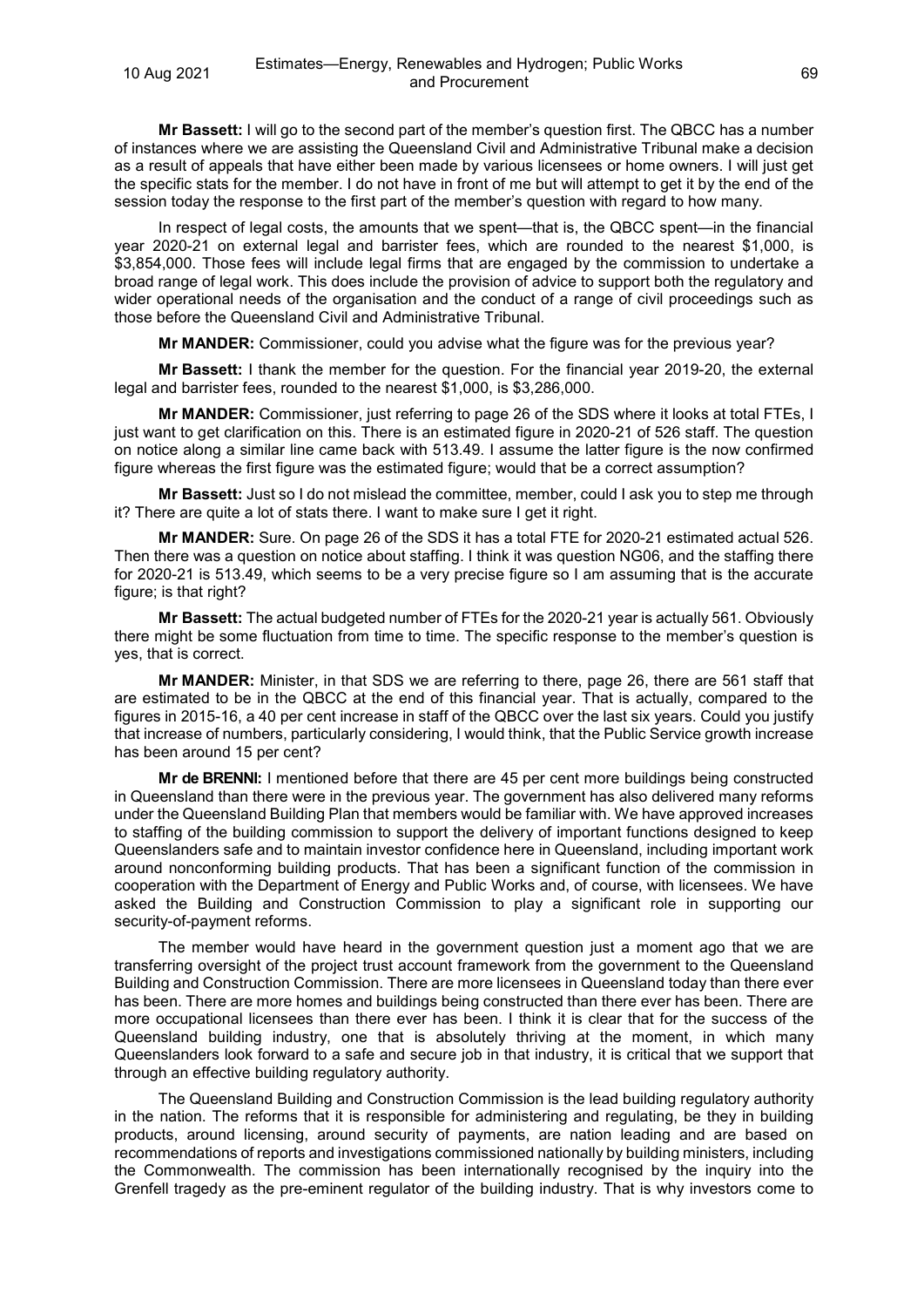build here in Queensland. That is why Queensland tradies are safe. That is why insolvencies in the Queensland building industry are at record lows. It is why payment disputes are at record lows. To deliver those results the increase in the staff at the commission is entirely justifiable, yes.

**Mr MANDER:** We will move from an area where jobs have increased to an area where jobs will be going and that is in the fire licensing sector. I have questions to the director-general. Director-general, what research was conducted to assess the impact of the changes that the minister has made to the fire licensing sector on small fire protection businesses?

**Mr Purtill:** My understanding of the process since I have been involved in this portfolio agency is there has been a continuation of widespread consultation across all interested sectors. That has included a range of different peak bodies across the board, and that consultation continues at the moment as well. Although I am sure you are probably more aware than I am of the longer history of that work initiating back to 2015, in May 2019 the Ministerial Construction Council hosted by the minister established the fire protection licensing compliance subcommittee and that constituted a range of representatives from across interested industry groups, air-conditioning and mechanical contractors, a whole host of interested parties, and that work continues on and is integrated into their BIFOLA work, the building industry fairness and other legislation amendment legislation, which implemented new changes and that iterative process continues.

In September of 2020, the Queensland Building and Construction Commission and Other Legislation Amendment Regulation brought in fire protection licensing amendments and the process continues on. There has been a broad range of consultation over that period of time and I think all stakeholders, I hope, have been afforded the opportunity to provide input into that process, and that continues.

**Mr MANDER:** Thank you, Director-General. I cannot agree with that, but thank you for the answer. Minister, you have been inundated, as I have been and as I think every member of this committee has been, with inquiries from people from small fire protection companies who believe that their futures are at risk because of your legislation. Your changes are forcing experienced QBCC licensees in their fifties and sixties to start apprenticeships despite the fact that they have done this job competently and without incident for decades. Why would you not make the transition period the same time as it takes for these people to upgrade their skills?

**Mr de BRENNI:** With the Chair's indulgence, it might be helpful for me to provide a slightly elongated answer to this and just answer it once. I am sure that the member for Everton, based on his previous form in and around the parliamentary precinct, would like to ask a number of questions about this but I want to provide—

**Mr MANDER:** The small businesses want me to ask questions, Minister; the people who believe that their jobs are at risk.

**CHAIR:** Member, I understand that and you have already asked your question. I was listening to the minister's previous answer, which I think went some way towards answering this.

**Mr MANDER:** Mr Chair, I do not appreciate the inference from the minister.

**CHAIR:** That is understood, member for Everton, but you have had a fair few inferences in your questions and I have let those go as well. Tit for tat. Minister?

**Mr de BRENNI:** Chair, I was recalling the fact that, during a condolence motion in the Legislative Assembly, the member for Everton initiated a rally outside the parliament—

**Mr WATTS:** Point of order, Chair: it is completely irrelevant.

**Mr MANDER:** I find that offensive. It is not funny, member for Mount Ommaney.

**Mr de BRENNI:** It is what happened, member for Everton.

**Mr MANDER:** I heard you give a bit of a cackle.

**CHAIR:** Member, stop that right now. Who had the first point of order? Member for Toowoomba North, what is your point of order?

**Mr WATTS:** I think that the proceedings of the House at some point in history are irrelevant to the answer to this question.

**CHAIR:** That is your point of order, thank you. Who had the next point of order? Member for Everton?

**Mr MANDER:** I did not. I just had a—

**CHAIR:** You just had a spray. We will not have any more of those. We will move on from what happened in the House that day. I think we are all aware of what happened.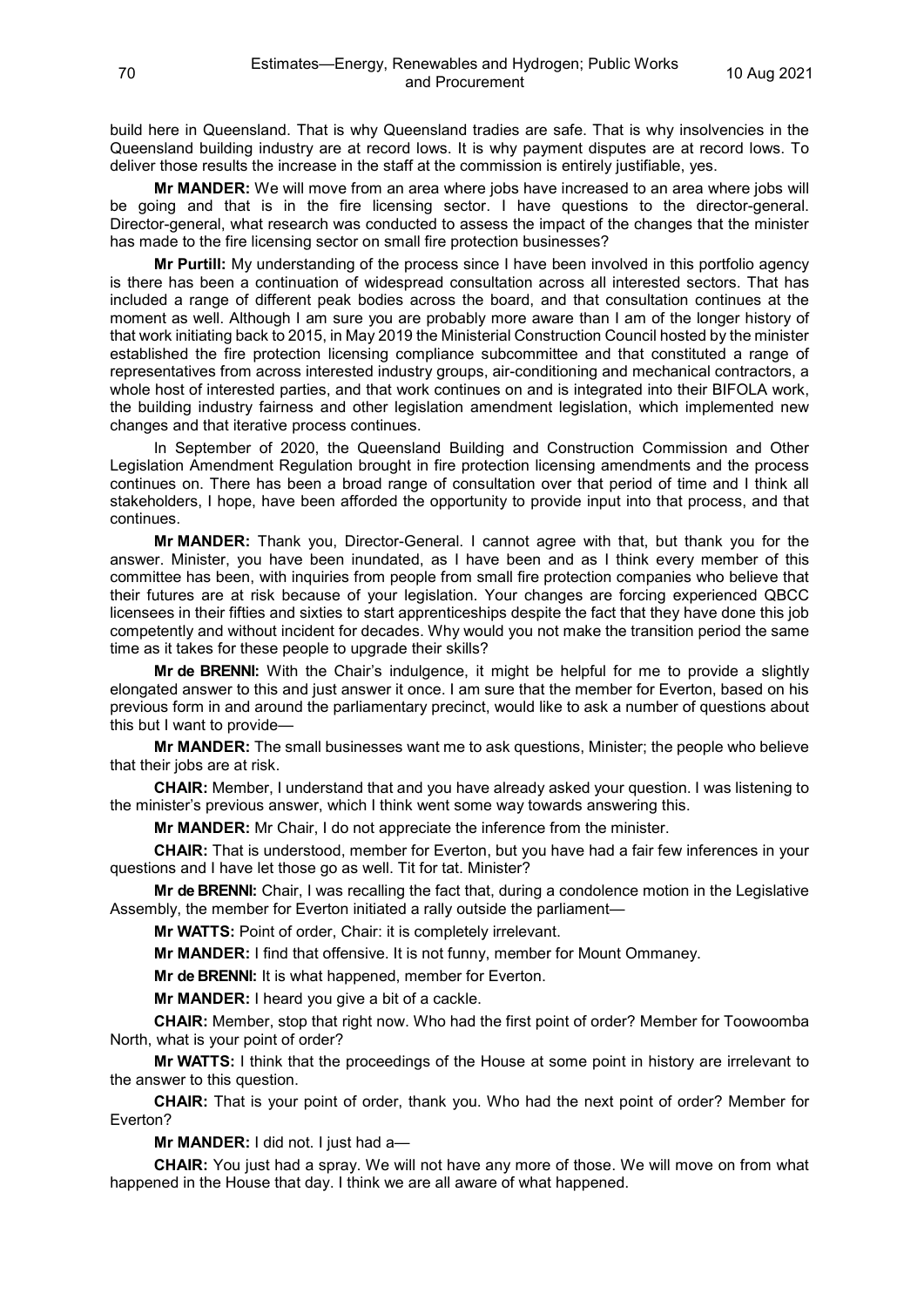**Ms PUGH:** I have a point of order, Chair. I am offended by the member's comments and I want them withdrawn.

### **Mr MANDER:** I withdraw.

**CHAIR:** Thank you. I think we are back on deck and we can continue with the minister's answer.

**Mr de BRENNI:** Under the previous fire protection framework, licensees with a certificate II could perform unrestricted inspect-and-test activities on any kind of fire hydrant or hose reel systems. On 1 May 2021 those licensees transitioned to an amalgamated install-and-maintain licence. This broadened their former scope of work in some respects. However, a different qualification and skill set with increased technical experience is now needed to work on pumped systems and to carry out the annual inspection and testing of fire hydrant systems. I remind members that that is the type of fire protection system that protects this building, including the Legislative Assembly and the Legislative Council chambers. In response to industry feedback, prior to commencement additional transitional arrangements have been put in place—I can confirm they have been put in place—to support existing licensees. The scope of work for the former hydrant and hose reel inspect-and-test licence class was extended by six months.

**Mr MANDER:** It takes three years to get a qualification.

**CHAIR:** Member, please stop the interjections. The minister is answering your question.

**Mr de BRENNI:** This means that licensees can continue carrying out their former scope of work until 1 November 2021 when they will fully transition to the new fire protection licensing framework. To continue working on pumped systems from 1 November 2021, licensees will need an install-and-maintain licence under the new water-based fire systems stream. As I mentioned earlier, that is a stream that was designed in consultation with the industry over the course of five years, including with Queensland Fire and Emergency Services. The qualification requirement for this licence is to hold a certificate III in fire protection.

During the six-month transition period, we have ensured that licensees have a range of options to demonstrate their competencies. This is particularly important for those licensees who have been working in the profession for some time. They can access recognition of prior learning to complete the certificate III in full or in part—any registered training organisation that offers the certificate III can also facilitate recognition of prior learning and I understand there are currently three RTOs doing so in Queensland; or they can enrol in a certificate III—an employee can carry out fire protection work as an apprentice without a licence, which is a longstanding provision of the Queensland Building and Construction Commission Act 1991, section 42C(3)(c); or they could consider adjustments to their business model. A certificate III in fire protection is a nationally recognised qualification that reflects the qualified role of a person installing, testing, maintaining through routine service and repairing a range of fire protection systems.

I want to explain to the committee the types of competencies that industry has decided are appropriate for holding this licence: to be able to complete a functional water flow proving the load test on water-based fire suppression systems; verification that complex water-based fire suppression system equipment functions as designed for class 2 to 9 buildings greater than 5,000 square metres; perform water pressure testing on water-based fire suppression systems to establish the integrity of the system; and, importantly, conduct routine servicing to maintain and repair fire hydrant and hose reel installations in accordance with Australian Standard 1851. As I mentioned earlier, that standard is caught up through legislation.

For large complex systems, licensees can be dealing with tonnes of water discharged within minutes. If a system fails during a test and the licensee lacks the skills and knowledge to respond, that can result in catastrophic damage to the hydrant system—

**Mr MANDER:** Minister, they have done it for decades without incident.

**CHAIR:** Member, can you stop your interjections, please. The minister is answering your question. I am quite interested in the answer.

**Mr de BRENNI:** Fire hydrants and fire protection systems are the most significant weapons in a firefighter's arsenal should a fire break out. The risks of substandard work to life, safety and property further underpin the need for licensees who work on those systems to be suitably qualified. It is important to remember that the changes to the fire protection licensing framework, including the technical qualifications, are the result, as I said, of five years work. A draft framework, as the DG mentioned, was developed in consultation with a group and was circulated for public feedback during the Queensland Building Plan roadshows in 2017. We have listened to the concerns of licensees. I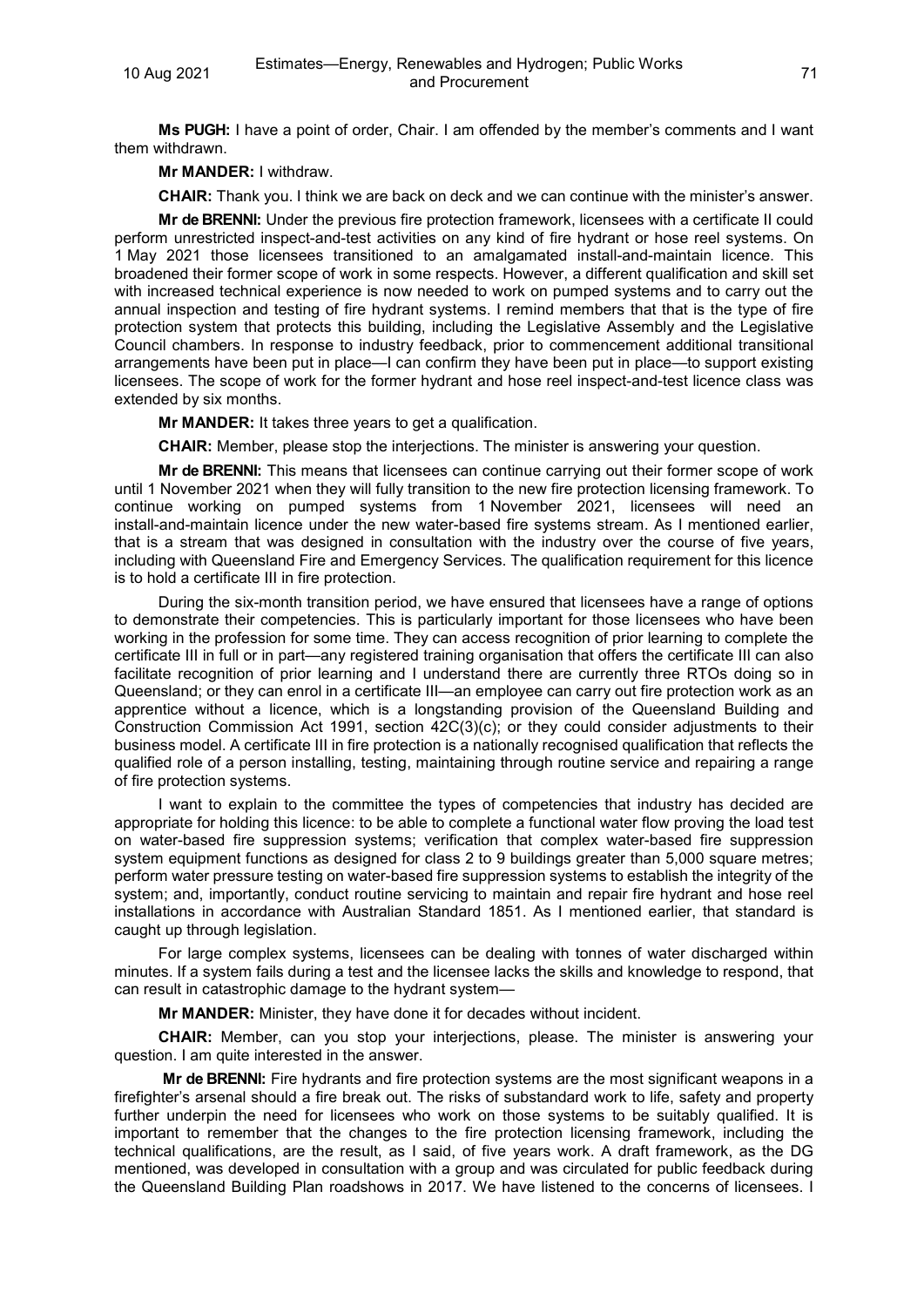have met with those licensees. Those licensees specifically requested a six-month extension to the transition framework and we agreed with that request and made a six-month extension to that framework. Ultimately, the new framework is modern, it is rationalised, it is fit for purpose and it will improve the standard of fire protection work in Queensland by ensuring licensees have the necessary competencies and skills.

**CHAIR:** To round off, I was going to give you one more question but I think that was a pretty fulsome answer. Let us see where you go with the question.

**Mr MANDER:** Minister, let us be honest: you have introduced these laws to shut down small business and benefit large unionised workforces. That is why they are pounding the doors of electorate offices, saying that they want a change. They are not happy. Despite what you are saying, they are not happy because they believe their businesses will be forced to shut.

**CHAIR:** Member, is there a question?

**Mr MANDER:** I have finished, thank you.

**CHAIR:** So you just wanted to make a lengthy statement. We will now move to government questions and the member for Ipswich.

**Ms HOWARD:** Minister, recent consumer surveys have found that up to 54 per cent of Queenslanders will look to purchase an electric vehicle for their next car. Will you outline how the Palaszczuk government is leading the way on electric vehicles and supporting the development of this industry through the electrification of the government vehicle fleet?

**Mr de BRENNI:** The Palaszczuk government is determined to be a national leader in many things and that includes developing clean energy transport solutions. Understanding that the electric vehicle revolution was coming, in 2017 we took the initial steps to prepare Queensland for the uptake of EVs, with the Future is Electric: Queensland's Electric Vehicle Strategy. A year later we released the QFleet Electric Vehicle Transition Strategy to plan for the decarbonisation of the government fleet. Incidentally, just last month we celebrated the 30th anniversary of QFleet and QFleet's first general manager, Les Clarence, told me that since day 1 QFleet has always planned for the lowest possible emissions fleet. Queensland was the first jurisdiction to hire an environmental manager. That move helped negotiate the import of the first hybrid cars in 1999, months before they came onto the Australian market.

None of that would have been possible, of course, if the Borbidge LNP government had sold off QFleet, because we know that sales of publicly owned institutions are in their DNA. One of the Beattie government's first cabinet decisions was to save QFleet. In 2008 they even set an emissions target for QFleet—something that the Prime Minister of this nation still refuses to do. Under the Palaszczuk government the number of EVs has doubled year on year in the government fleet since 2018. I can report to the committee that right now there are 100 EVs being driven by our palliative care nurses, our TAFE teachers and our other frontline staff delivering vital services to Queenslanders.

I can also report there are a further 24 EVs on order, putting us well on track to meet our target of 144 by year's end. When you compare QFleet's annual 100 per cent year-on-year increase to EVs to the national uptake of a mere 2.7 per cent, it is clear which government is doing the heavy lifting in transport decarbonisation. Our fleet currently includes EV models from Hyundai, Nissan, MG, Renault, Mitsubishi and Tesla, with more models to be added as they become available to the Australian market.

The increasing numbers of electric vehicles in the government fleet also means that after two to three years of service, the vehicles will be replaced and go directly to QFleet's public auctions. There, Queenslanders have the opportunity to purchase a good quality, well maintained electric vehicle at an affordable price.

Queenslanders who upgrade to electric vehicles can also take advantage of the Queensland Electric Super Highway, the world's longest electric super highway in a single state. There are now 31 fast-charging sites already in operation, strategically located between Coolangatta and Port Douglas, all using renewable energy. We are continuing to add to Queensland's Electric Super Highway and I want to acknowledge the Minister for Transport and Main Roads for investing a further \$2.75 million to boost the number of charging stations to 49, almost doubling the length of the Electric Super Highway to 3,800 kilometres, the longest EV highway in a single state in the world.

A QFleet car recently completed a return journey from Brisbane to Cairns using the Electric Super Highway. Hyundai Kona completed the journey without a hitch and the total charging cost for the 3,999 kilometres of the journey was only \$107.

The next phase of the Electric Super Highway will provide an additional 18 charging stations enabling Queenslanders to confidently drive their EVs to more regional and rural locations. Sites being considered include Barcaldine, Charleville, Emerald, Goondiwindi, Mount Isa and Winton.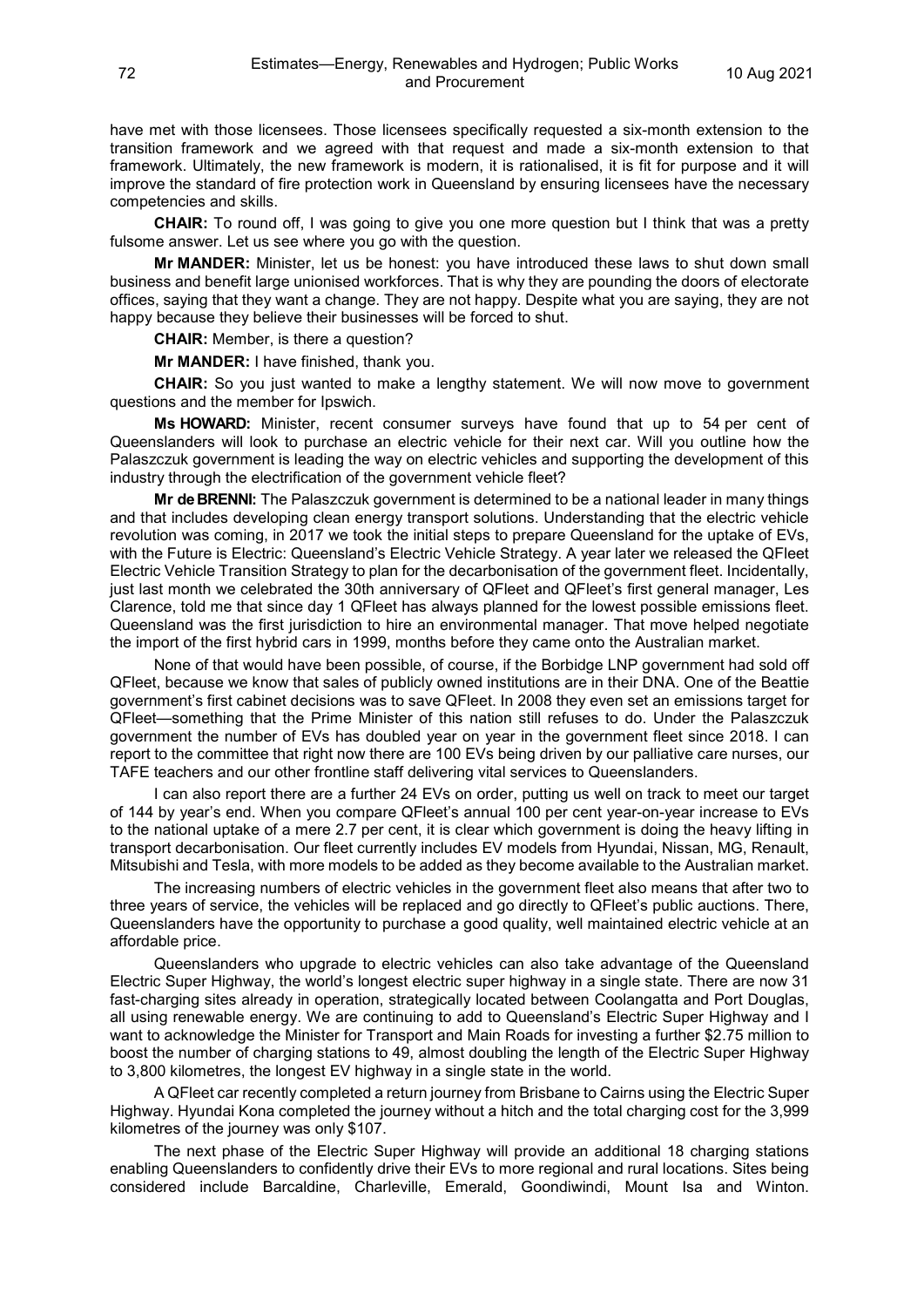Queenslanders expect governments to lead by example and that is exactly what we are doing. We are leading here in Queensland on the national policy debate when it comes to transitioning to electric vehicles, in the absence of any federal leadership or policies from the LNP. I want to reflect on the history of QFleet. In fact, it was the LNP who stripped QFleet of its three EVs in 2012—actually disposed of them. Not just driving with the handbrake on; in fact, the LNP were driving in reverse when it came to electric vehicles.

It does not get much worse than the Morrison government. They are a government with its fingers in its ears. Volkswagen has just warned that Australia's regulatory backwardness is seeing us become an automotive Third World. Bloomberg lists Australia's efforts to decarbonise road and transport as some of the worst in the developed world. The Australia Institute says the Morrison government refuses to lead in any meaningful way, leaving more Australians locked out of the electric car market. It seems that not only does the pm not hold a hose, he does not hold an EV charger either.

**Ms PUGH:** Minister, I know that that we are all thinking of the people of Cairns this week with their lockdown and we know that they have been hit particularly hard by the global pandemic. They are continuing to suffer while the Morrison government fails to deliver on the vaccines and the quarantines that Queenslanders need. Can you please outline how the Palaszczuk government and your department is supporting the Cairns economic recovery?

**Mr de BRENNI:** I think we all understand just how tough the Cairns community and economy is doing right at the moment. We are all thinking of our friends in the Far North in their second day of lockdown to stop the spread of the Delta strain of COVID. Even before this latest outbreak, Cairns businesses were feeling the loss of an estimated 800,000 international tourists who normally visit each year. That represents a billion-dollar hit to the Cairns economy. To make matters worse, the reckless end of JobKeeper on 28 March just rubs salt into the wound of tourism communities. Unlike the Morrison government, we did not and we will not turn our back on Cairns in the Far North. We now see half of our nation in lockdown because of the Morrison government's failure to vaccinate and quarantine Australians.

**Mr MILLAR:** Point of order, Mr Chair: what is the relevance of this? He is talking about vaccines.

**CHAIR:** We are talking about Cairns and tourism and how it will help. I believe the question is relevant. You went to federal stuff before. It is a question from us, not from you.

**Mr MILLAR:** I thought he was the minister for public works.

**CHAIR:** Excuse me, member, we are talking about Cairns and if you had listened to the question, you would understand the relevance.

**Mr de BRENNI:** It is clear to all Australians that the Prime Minister had two jobs—vaccine and quarantine—and he has failed at both of them. He has failed at both of them because he puts the welfare of himself first and humans last.

In stark contrast, this Labor government will always put Queenslanders first, put people first. In fact, we are backing Far North Queenslanders by delivering the bigger, better Cairns Convention Centre. It is a major focus of the Palaszczuk government's COVID-19 economic recovery plan since December. I have had the opportunity to inspect the site three times. I can confirm our government's \$176 million investment is delivering and delivering big for Cairns locals. There is a 606-strong local workforce. There are 63 local trade packages awarded. Our Buy Queensland procurement approach has done exactly what it is supposed to do, and that is to create and support decent local jobs.

For example, I got the chance to meet Leanne and Anthony Dunlea who are owners of a great local tiling company known as Only Floors. They doubled their workforce when they were awarded the contract to lay 4,000 square metres of tiles around the centre. Their first-year apprentice, Blake, is one of 49 to start their careers on this signature project so far. That is something of which we are incredibly proud.

Members, you know what else is important to our approach to major projects? Just like Blake, every one of the 600 local workers on the Cairns Convention Centre site has rightfully earned good quality wages and conditions afforded to them by our best-practice principles. As a result of decent wages, Blake has earned through our best-practice principles under our Buy Queensland procurement policy, he is able to return much of that money to his local economy. That is a win for his local retail and hospitality outlets.

We have also smashed the 10 per cent local workforce target of Aboriginal and Torres Strait Islanders by achieving 11 per cent. I acknowledge local Indigenous companies like InterGLAZE who supplied all the internal metal work, things like balustrades and handrails.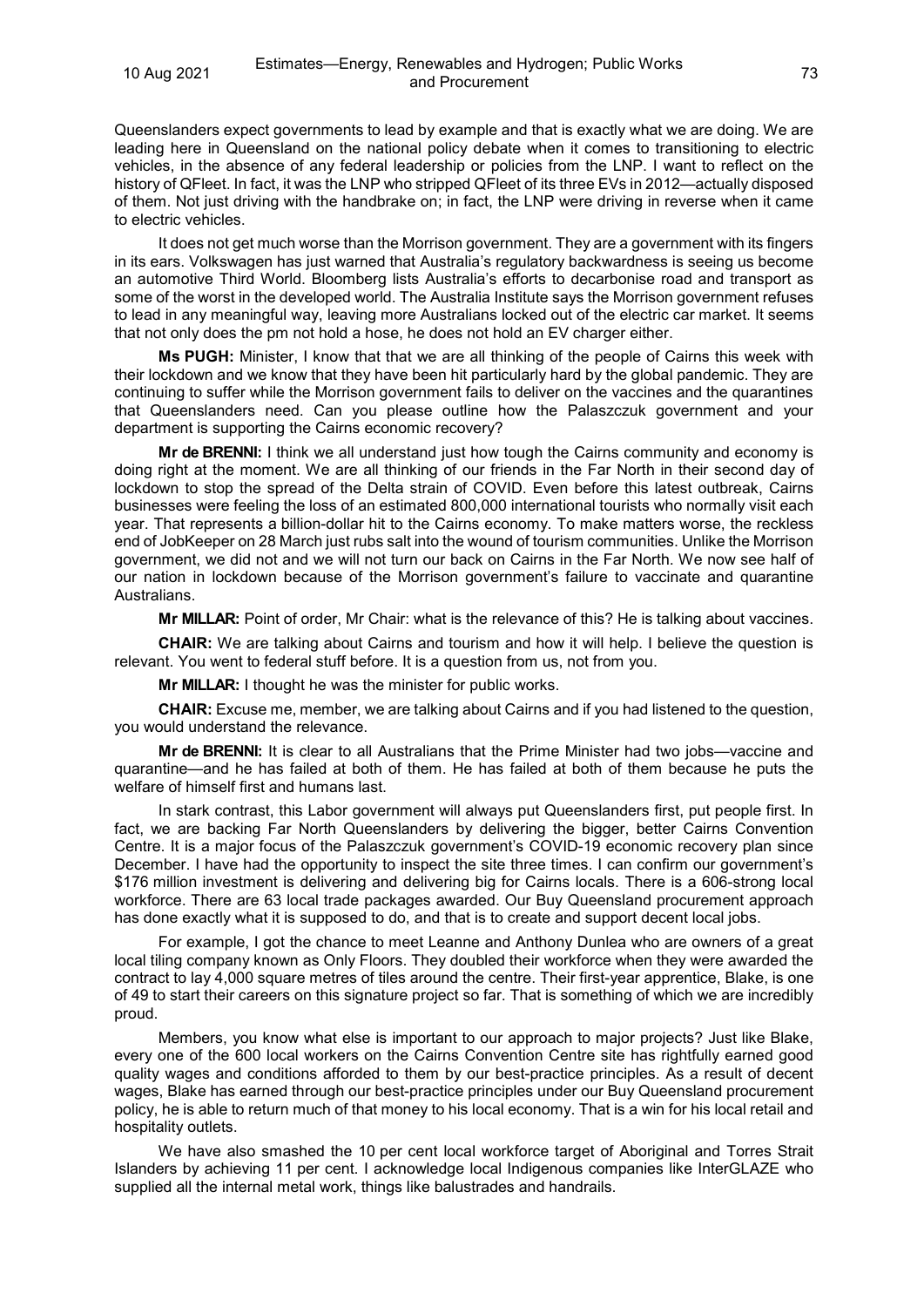The good news is that the refurbishment phase has already been completed and the Cairns Convention Centre reopened its doors on 12 May. Since then, it has played host to the likes of the Australian Banana Industry Congress, Ten Tenors and Professional Bull Riders International. We have got the functions and events market back on its feet in North Queensland, pumping vital dollars into the local economy, and all the while construction continues on the 10,500 square metre expansion.

As the expansion works ramp up, there will be even more opportunities for Cairns businesses and local workers right through until its completion in 2022. There will be a large undercover tropically planted forecourt and expanded main entry lobby, a 410-seat lecture space, three 120-seat meeting rooms, and a new exhibition space for up to 30 display booths. I can advise that just last month, the 24 metre tower crane went up to help the project soar to new heights. It is truly a project being built by locals for locals at a time when they need it most.

I conclude my answer by again letting everyone in Cairns and Yarrabah know that we are thinking of them. I know that they are stepping up, as Queenslanders always do, to get tested, to stay home and to stay safe.

**Ms HOWARD:** Minister, we have seen the horrible impacts that combustible cladding can have around the world. Will you update the committee on the steps the Palaszczuk government is taking to keep Queenslanders safe in their homes and workplaces?

**Mr de BRENNI:** All Queenslanders have the right to feel safe and secure in their environments where they work, live and visit. I mentioned before the terrible Grenfell Tower tragedy where 72 people lost their lives due to a fire fuelled by combustible cladding. More recently, we saw as well the 12-storey unit tower collapse in Miami, Florida, with the current death toll standing at 98. The dangers of non-conforming building products and inadequate design and construction cannot be understated because, unfortunately, the consequences of those often kill people.

We take our responsibility to keeping Queenslanders safe extremely seriously. That is why our building regulator proactively inspected 1,187 construction sites last financial year. I acknowledge the work of the commission in ensuring that is the case. It is also why in 2017 our government passed chain of responsibility laws in parliament to hold all participants in the supply chain accountable for the standards of products used in our built environment.

One of the products we focused on was combustible cladding for which the Grenfell Tower inquiry recognised the Palaszczuk government as the global leader in addressing. When the issue of combustible cladding hit home, we had already acted quickly. Our government is already progressively rectifying government buildings that require it. I can report to the committee that, as at 30 June 2021, 79 per cent of our buildings have already been rectified, cleared or in the process of rectification. To support private building owners to make their property safe, we established the Safer Buildings combustible cladding checklist to help them identify whether their building may potentially have combustible cladding.

I can provide an update to the committee on the progress of the Safer Buildings program. As at 26 July, over 17,700 buildings have been cleared with no cladding fire risk; 1,291 remain going through the process; and it has been identified that 846 will require some form of rectification and may require interim mitigation. I want to acknowledge and thank all of the building owners who have been working cooperatively with our government and the building commission through this process.

While we know the scale of the problem is limited in Queensland, we are taking action to ensure it remains that way. We have taken nation-leading action to ban combustible cladding being used. In 2019 we introduced a ban on the use of OCP products to 30 per cent on any buildings. These bans ensure products are not used in construction, keeping Queensland tradies safe. We have worked in partnership with the University of Queensland to develop a comprehensive cladding materials library. In the interests of safety, we are sharing that information as widely as possible.

I conclude by comparing the number of buildings investigated in Queensland. In Queensland, over 19,900 buildings have been investigated through the Safer Buildings program. In Victoria, just 2,227 buildings have been dealt with through their scope. That is a terrific job by the regulator and building owners here in Queensland.

**Ms PUGH:** Minister, the Palaszczuk government has made strong commitments about ensuring taxpayer money supports Queensland workers and Queensland businesses. Can you please update the committee on how the government is ensuring that government investment achieves this commitment?

**Mr de BRENNI:** We always put Queenslanders and Queensland jobs first. Our Buy Queensland procurement approach has ensured that the government's significant investment in goods and services supports as many local jobs and businesses as possible. Since the launch of Buy Queensland in 2017,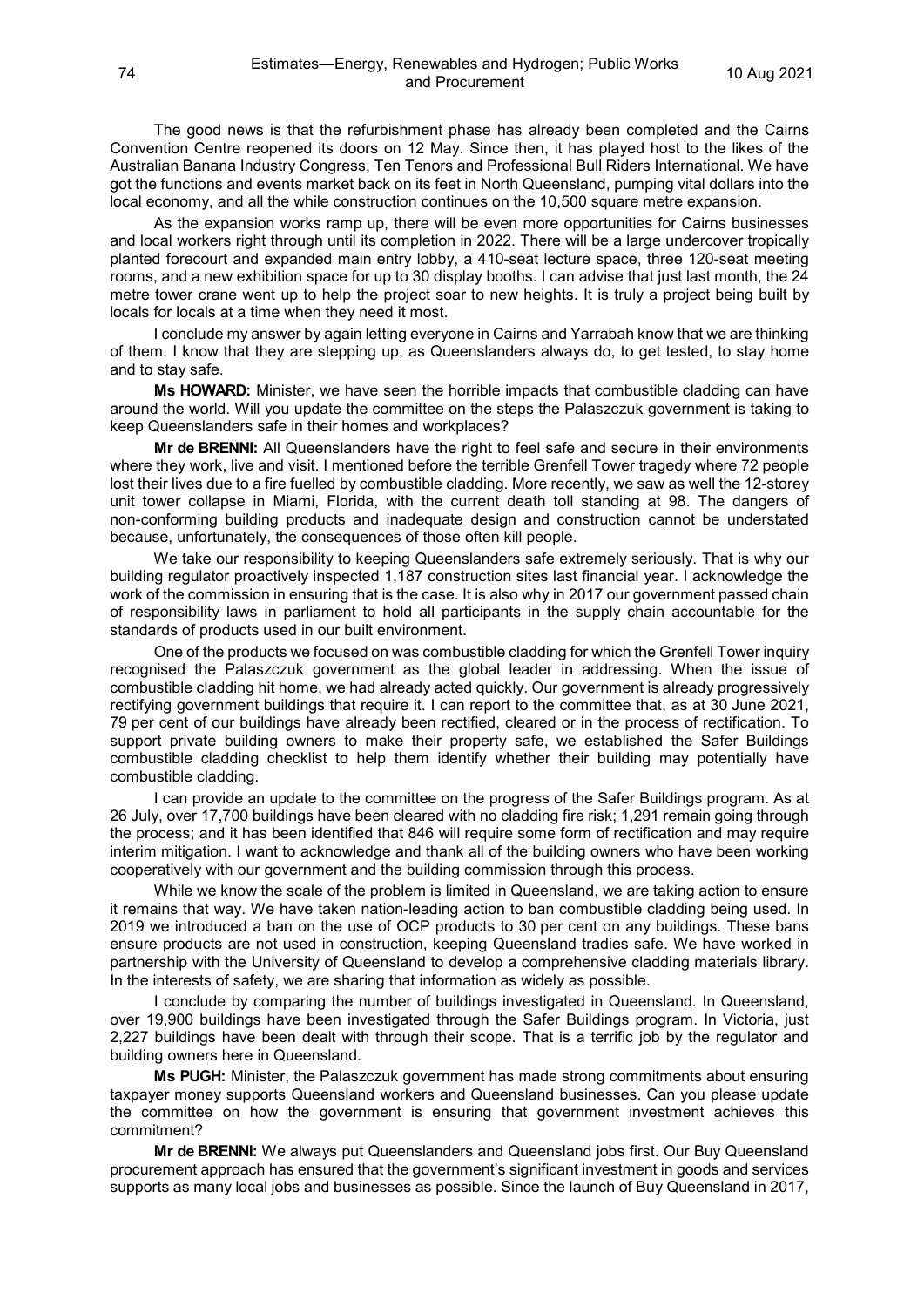over \$36 billion has been invested with more than 57,990 Queensland businesses, and over 81 per cent of government suppliers are now based in Queensland. There is little doubt that our Buy Queensland strategy has worked hand in hand with the Palaszczuk government's COVID-19 economic recovery plan, a plan that is working.

The latest ABS labour force figures show Queensland's unemployment rate is the lowest in 12 years. Under our government, 354,100 Queensland jobs have been created. That is 101,600 more than the pre-COVID figures. Domestic economic growth in Queensland has outstripped the rest of Australia, with state final demand up three per cent from March 2020. From July to December last year, 28.5 per cent of government investment was with Queensland's small and medium enterprises, exceeding our target of 25 per cent. That puts \$2.6 billion back into the pockets of Queensland businesses. We are driving these outcomes through our Queensland procurement policy using local benefits tests, looking at value for money more holistically, taking into account not just cost and non-cost factors but also looking at economic, environmental and social objectives.

The Buy Queensland approach was also recently enhanced to reinforce the focus on local workforces supporting Queensland food and beverage by strengthening the Buy Queensland first food and beverage commitment and referring government buyers through to the food and beverage supply network to help identify suppliers and support Queensland farmers. Buy Queensland is also reinforced by a strong compliance approach to ensure a level playing field where government suppliers and agencies meet their commitments under the Queensland procurement policy.

Additional resources announced in this year's budget will significantly enhance our compliance approach to elevate levels of audits and investigations. Our compliance branch will be made up of 28 officers to continue to improve levels of compliance and as a result improve the quality of jobs and safety of workplaces through Buy Queensland. The data collected from audits, investigations and complaints also informs guidance material and policy development, enabling continuous improvement and compliance with the Queensland procurement policy and delivery of the Buy Queensland approach.

**Ms HOWARD:** Minister, we have talked a lot about the booming construction industry in Queensland. I am certainly seeing it a lot out my way in the Ripley Valley. Are you able to update the committee on what measures the government is taking to ensure the financial viability of the construction industry?

**Mr de BRENNI:** The member is right: there is a vibrant construction industry in all parts of Queensland, but it is important now more than ever to ensure that the tradies performing that work are paid for the work they do. They need to know that the builder they work for is able to pay them. That is why we reversed the reckless changes made by the LNP and reintroduced mandatory financial reporting for Queensland's licensed contractors.

The QBCC now has a direct line of sight to companies that may be in trouble and not able to pay their subbies or suppliers. In 2018, the minimum financial requirements for licensing became the strongest regulatory package of its kind in Australia. We reinstated annual reporting. Larger licensees must now notify earlier if assets decrease. There are stricter accountancy standards and clarity about the assets that can be included in the assessments. Since January 2019, the net tangible asset positions of large licensees in Queensland have increased by approximately \$1.3 billion. That is \$1.3 billion back on the balance sheets of Queensland businesses. The number of moneys owed complaints received by the QBCC has decreased from 1,395 in 2018 to half that—729—in 2021.

In 2020-21, \$3.9 million was recovered for creditors through the moneys owed complaints process. The number of current and former licensees that entered into a form of insolvency has reached its lowest point in seven years. In 2021, it dropped down to 103. That is a very strong result for the sector, down from 375 when the Palaszczuk government came to office in 2015.

The industry is overwhelmingly doing the right thing, with reported compliance for category 4 to 7 licensees at 100 per cent and 99 per cent for category 1 to 3 licensees. Self-certifying class 1 and 2 licensees have responded strongly as well to the reporting obligations, with 83 per cent of licensees meeting their obligations. Those who have not provided their information have been reminded on several occasions of their reporting obligation that consequences of not reporting can include licence cancellation, and education materials around new minimum financial requirements and licensing are available to support industry.

I mentioned earlier that the new project trust account framework will be commencing. The total value of project bank accounts now stands at \$1.27 billion. There are already 37 project trust accounts underway and 18 retention trust accounts, with a total value of open trust accounts growing at now \$144 million.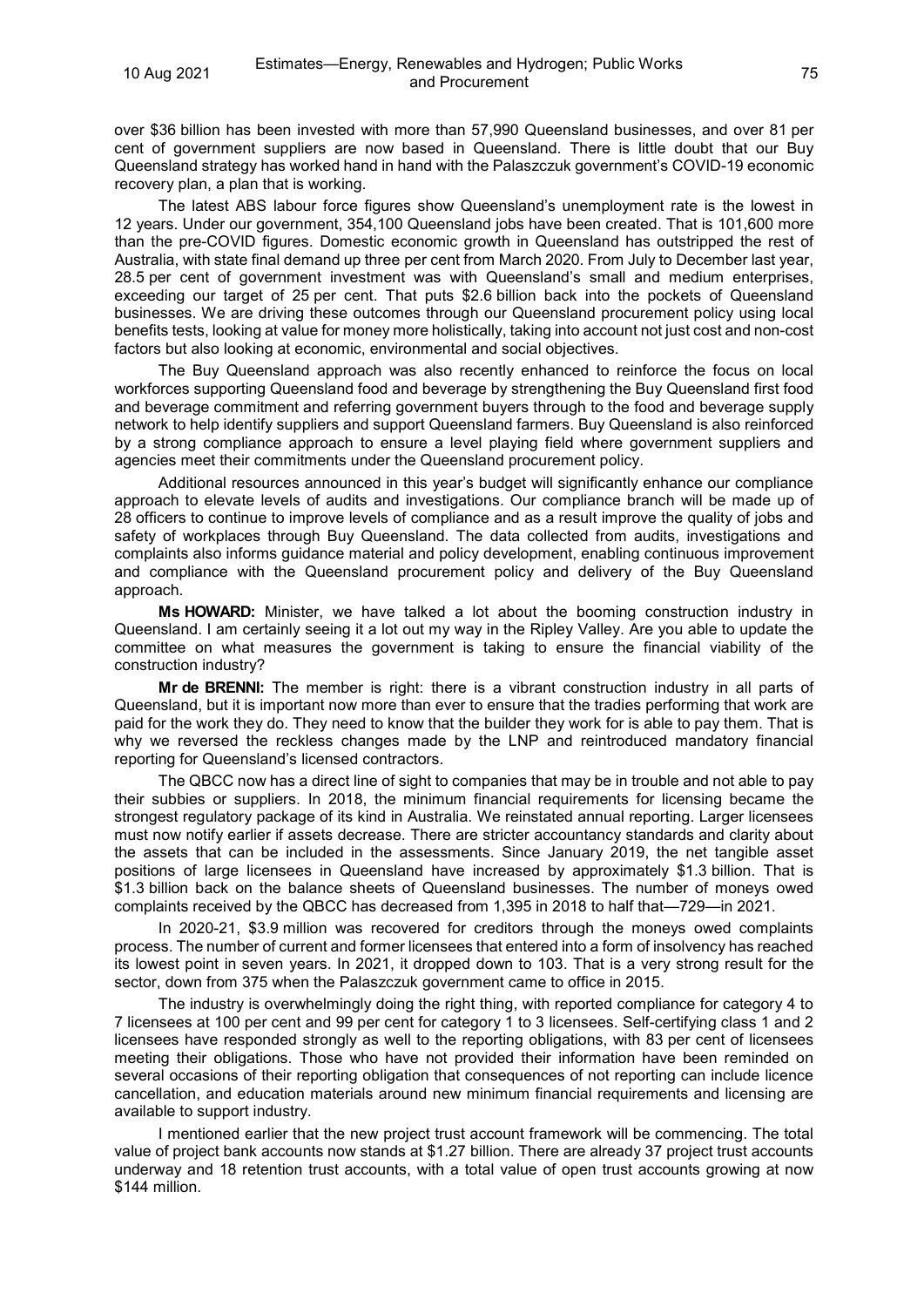Looking forward, government will continue to support industry through the pandemic by implementing a range of initiatives including fast-tracking payments on government projects, continuing to implement the Queensland Building Plan and priority reforms, and establishing a collaborative industry government working group to raise awareness of potential supply chain issues and develop solutions.

It is no wonder that building approvals in this state are up 49.5 per cent on this time last year. There are more building companies in Queensland right now than ever before and, importantly and positively, that equals more jobs for Queensland tradies.

**CHAIR:** We will now return to non-government questions. Member for Gregory, how do you want to direct traffic?

**Mr MILLAR:** I defer to the member for Everton.

**Mr MANDER:** Director-General, has your department done any financial modelling on the impact of best practice principles on the increased cost to government infrastructure projects?

**Mr Purtill:** Depending on exactly what you mean by financial modelling, I think the answer would be no.

**Mr MANDER:** Minister, what would Queensland taxpayers save if your policy of best practice principles was not mandated for the construction of vital Olympic Games infrastructure?

**Mr de BRENNI:** The inferences in the member's question, Chair, are once again inaccurate. The member is making assumptions that companies that might seek to partner with the Queensland government under the delivery of critical infrastructure do not ordinarily meet best practice principles. All our best practice principles do is set a minimum threshold. There are many companies that already provide those sorts of conditions to their workforce. We feel that setting that minimum threshold ensures that critical infrastructure delivers value for money for Queenslanders.

Best practice principles led to the employment of apprentice Blake, who was the young tiler who got his start on the Cairns Convention Centre. I think all Queenslanders would prefer to see significant government projects give an opportunity to kids like Blake. It is best practice principles that have set a target of 10 per cent employment on the Cairns Convention Centre, for instance. I think all Queenslanders are incredibly supportive of opportunities for Aboriginal and Torres Strait Islanders and young apprentices. I am unsure why the LNP has a problem with that.

It ensures that our workplace health and safety standards are of the best possible standard. It ensures that local companies in the communities in which those infrastructure projects are delivered are the preferred tenderers for those projects. Particularly in regional Queensland, I think that all Queenslanders and people living in those communities would expect our government to invest in that way. That is how our best practice principles work.

Our conditions make sure that tradies across Queensland get a fair go. They set a benchmark and a threshold. They are not about unnecessarily increasing costs. We are very proud of our significant infrastructure investment pipeline. We are proud that Queensland's economy is recovering from the COVID pandemic. It has continued to grow. Unemployment continues to reduce, and the establishment of best practice principles on our major infrastructure projects has delivered those outcomes.

**Mr MANDER:** Minister, you do not concede that best practice principles increase the construction costs of government infrastructure projects?

**CHAIR:** That is a bit theoretical and hypothetical. Minister, feel free to answer in any way you want.

**Mr de BRENNI:** The best practice principles, as I have mentioned and outlined, ensure that there are high standards of workplace health and safety. I query whether or not the member supports safe, secure jobs for Queenslanders. The best practice principles ensure that Queensland businesses, those in regional areas particularly, benefit from our infrastructure. I am confused as to whether or not the LNP has some sort of problem with that. I am confused about whether the member does or does not support training for tradies, retaining quality workers and delivering infrastructure right across Queensland. We do not apologise for delivering jobs and economic activity for Queenslanders. We do not apologise for ensuring that our investment in infrastructure supports some of the most important projects happening in regional communities in particular, for example, the Cairns Convention Centre. We do not apologise for ensuring that workers like young Blake get a decent wage, returning that wage to his local retail and hospitality sectors and other parts of the local economy.

**Mr MANDER:** Minister, after championing best practice principles do you receive a standing ovation at every CFMEU meeting you attend?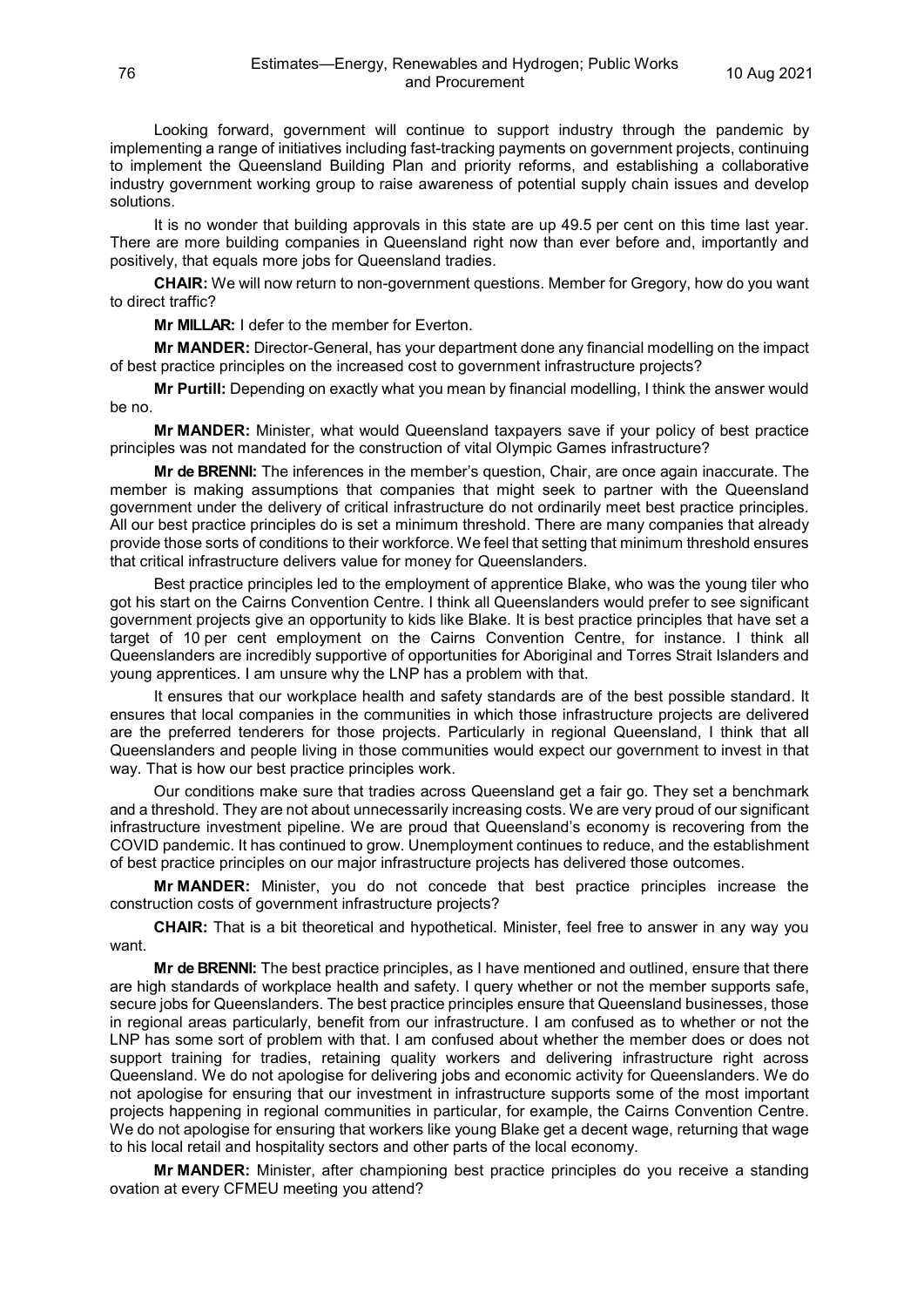**CHAIR:** Member, come on. Do you have a real question?

**Mr MANDER:** That is a real question. This is a policy that has benefitted the trade union movement, particularly the CFMEU. The minister must be regarded as a champion of the union movement.

**CHAIR:** Have a think about what you just said. Do you really want an answer to that question? I am pretty sure I know what the answer is going to be. With the inference and everything that you have put in that question, Minister, you are at liberty to answer.

**Mr de BRENNI:** Thank you, Chair. Members of our government regularly receive standing ovations from working people, whether they be in the construction industry or in any other industry. I have seen it many times. I have seen the Premier, the Treasurer and the Deputy Premier—

**Mr MANDER:** You do not receive it in the building industry.

**CHAIR:** Member, you asked a question and you left it open. It is an own goal. Continue, Minister.

**Mr de BRENNI:** Universally across the Palaszczuk ministry I have seen ministers receive ovations and applause for the policy initiatives that have kept Queenslanders safe, kept our economy strong and kept Queenslanders in jobs. I can assure the member for Everton that there are no standing ovations anywhere in this state for any of the policies he has ever espoused.

**CHAIR:** Member for Everton, there is time for another question. Can you make it a question regarding the budget?

**Mr MANDER:** I am just going to quickly go to the buildings codes issue. Minister, have you considered a more targeted approach such as grants or rebates to those home builders who want accessible housing standards rather than putting an imposition on every new home builder?

**Mr de BRENNI:** It does not surprise me that the LNP does not support reform that delivers a community that is inclusive; they do not support reforms that provide accessibility for people with a disability; they do not support reforms that provide dignity for elderly Queenslanders. It does not surprise me at all. A majority of state and territory building ministers considered their regulatory impact assessment of this—

### **Mr MANDER:** A majority?

**CHAIR:** Member for Everton, can you please stop your continual interjections. It has been a long day. It is going to be longer. We are nearing the end of this session. Use your 'inside voice' for a minute.

**Mr de BRENNI:** What detractors like the member for Everton fail to understand is that this life-changing reform goes to social, ethical and human rights benefits and more than just cost. What is hard to quantify is the dignity that all ageing Queenslanders will live with through these important reforms. What is also clear is that the voluntary approach was a conclusive failure. Despite an aspirational target for all new housing to be accessible, today only five to 10 per cent of new housing is accessible. Finding a suitable rental home or home to purchase is incredibly challenging for the 3.8 million seniors in our nation and 4.4 million Australians with mobility related disability. Let the record show that the member for Everton, a representative of the LNP and shadow minister, does not support accessible housing for 3.8 million seniors and 4.4 million Australians.

### **Mr MANDER:** That is not true.

**Mr de BRENNI:** The upfront inclusion of these features I mentioned is significantly cheaper than imposing a retrofit at some 20 times the cost. Member for Everton, don't just take my word for it. I would like to reflect on other supporters of this initiative. I want to quote from a letter that states—

Council remains committed to delivering our vision for a city which is inclusive and accessible for all members of our community.

As part of this commitment, Council has incentivised the delivery of accessible housing ... This incentive offers a financial payment, equal to 33% of the infrastructure charges calculated by Council, for development meeting Gold or Platinum Liveable Housing Design Guidelines.

I am looking forward to hearing the outcome of the Australian Building Codes Board's review and I support amendments to the National Construction Code to mandate accessibility requirements for all dwellings to a minimum of the Gold/Silver level in the Liveable Housing Design Guidelines.

...

Yours sincerely

Adrian Schrinner

**LORD MAYOR**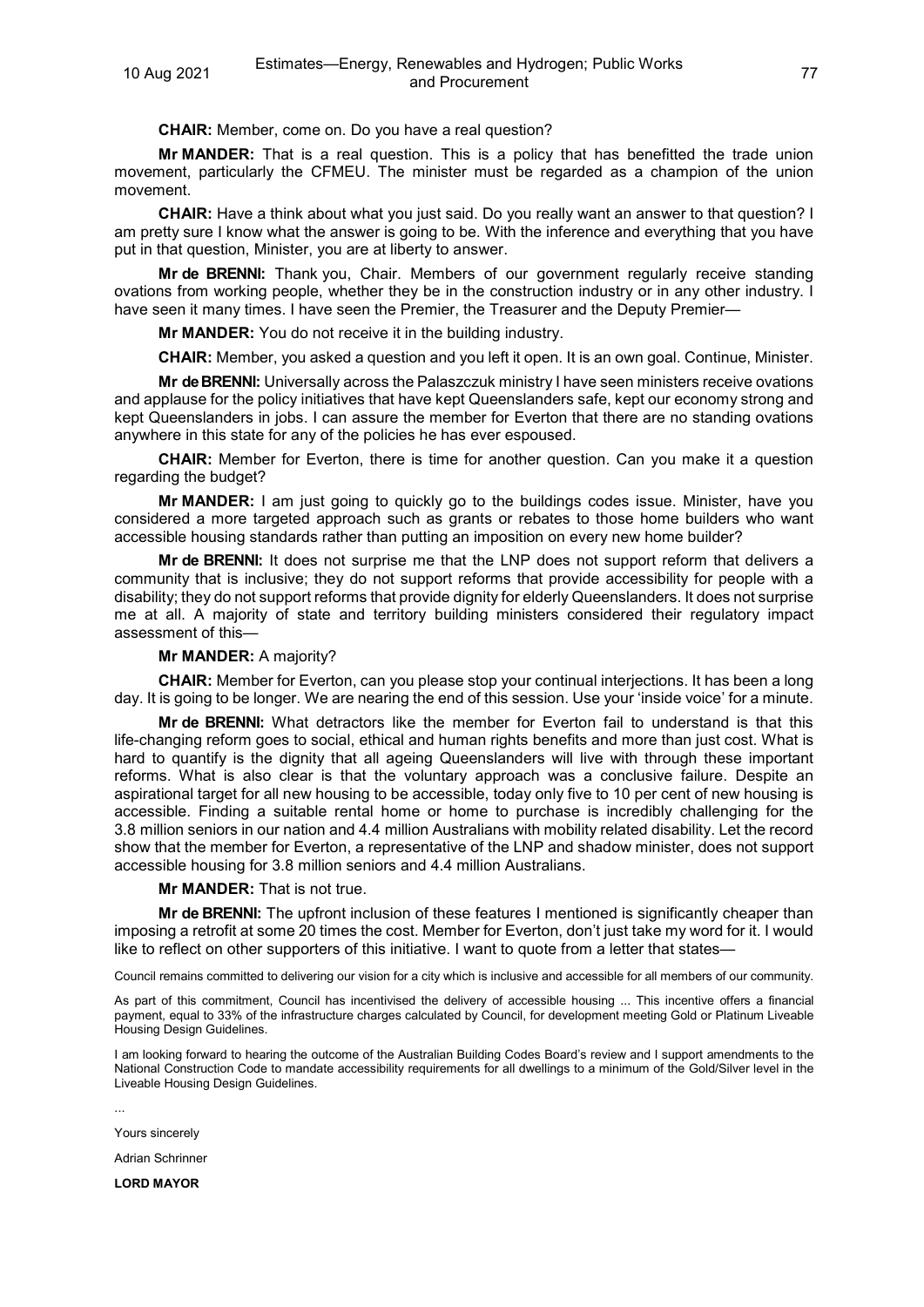I welcome the Lord Mayor's recognition that whilst his council has considered targeted financial payments he is instead looking forward to amendments to the National Construction Code for the purpose of mandating accessibility. That is what will happen. That is supported by Australians. I am very confident that Australian architects and designers can deliver a high quality product without the imposition of significant costs.

**CHAIR:** We will now move to crossbench questioning.

**Mr WATTS:** Chair, while we do the COVID changeover could I ask if Mr Bassett has received the number that he was going to get for us or whether that should go on notice?

**CHAIR:** He was going to do that at the end of the session, but I am happy to do it now.

**Mr de BRENNI:** I understand the commissioner has that information.

**CHAIR:** Mr Bassett, if you could just quickly give us the number.

**Mr Bassett:** I can confirm that the QBCC current tribunal active cases are as follows: 326 current review proceedings in QCAT in which QBCC is a party; 15 appeal proceedings in what is called QCATA in which the QBCC is a party; and one disciplinary proceeding in QCAT in which the QBCC is a party.

**CHAIR:** Thank you, Commissioner. Member for Maiwar, welcome. There is not much time, but if you could please ask your question.

**Mr BERKMAN:** I will put this one to the director-general. We have already heard from the minister a bit about combustible cladding and what is going on in that space, but I have a question specifically on fire safety risk assessments of buildings in Queensland to determine whether cladding is deemed combustible under the building regulation. What is the government's rationale for requiring AS1530.1, which is component testing only, rather than the more comprehensive and recent Australian Standard 5113 for full-scale testing of all components together as they would be used in the built environment?

**Mr Purtill:** I will confess that once you started to cite the Australian standards it made me deflect to my deputy director-general of building, if that is all right.

#### **Mr BERKMAN:** Yes.

**Mr de BRENNI:** Through you, Chair, this is a question that has been dealt with in correspondence with many members of this House. It is an incredibly technical question. The procedures for technical questions in relation to policy matters dating back to decisions a couple of years ago would mean this would more appropriately be dealt with by a question on notice. To go to the—

**Mr BERKMAN:** I am happy for the question to be taken on notice.

**Mr de BRENNI:** I just want to make the point, Chair, that in consideration of the appropriation bills I fail to see how there is anything in the appropriation bills that impacts on a framework for fire inspections and testings—

**CHAIR:** Thank you, Minister. With the time we have left, I suggest the member could ask a question on notice in the House on that one. Do you have another question?

**Mr BERKMAN:** I will put another question to the director-general, although the acting director-general seemed willing to take that one, but I will move on. In conducting fire safety risk assessments of cladding in government owned assets—including, for example, the PA Hospital and the Queensland Children's Hospital—has that more recent AS5113 testing standard been applied?

**Mr Atkins:** I do not have an answer for that. I would have to take that on notice.

**CHAIR:** The minister would have to take anything on notice.

**Mr de BRENNI:** The investigations into the PA Hospital happened several years ago, and there is nothing in either the previous budget or this budget related to the member's question. I am certainly happy to engage with the member in relation to the rollout of the remainder of the Safer Buildings program. Investigations into the locations that he specifically asked about and the standards applied at that time are not matters that pertain to the current Appropriation Bill.

**CHAIR:** Thank you for the clarification, Minister. There is time for one more quick question.

**Mr BERKMAN:** We will try again. A couple of months ago the *Courier-Mail* reported a QBCC audit and investigation into glass balustrades that was finalised in 2019 but had not yet been released. My question is to the minister this time. Minister, will you release that report so Queenslanders can properly understand the QBCC's recommendations and the potential risks posed by glass balustrades in their homes?

**CHAIR:** Minister, in answering that, be cognisant that we are out of time so if you could be brief.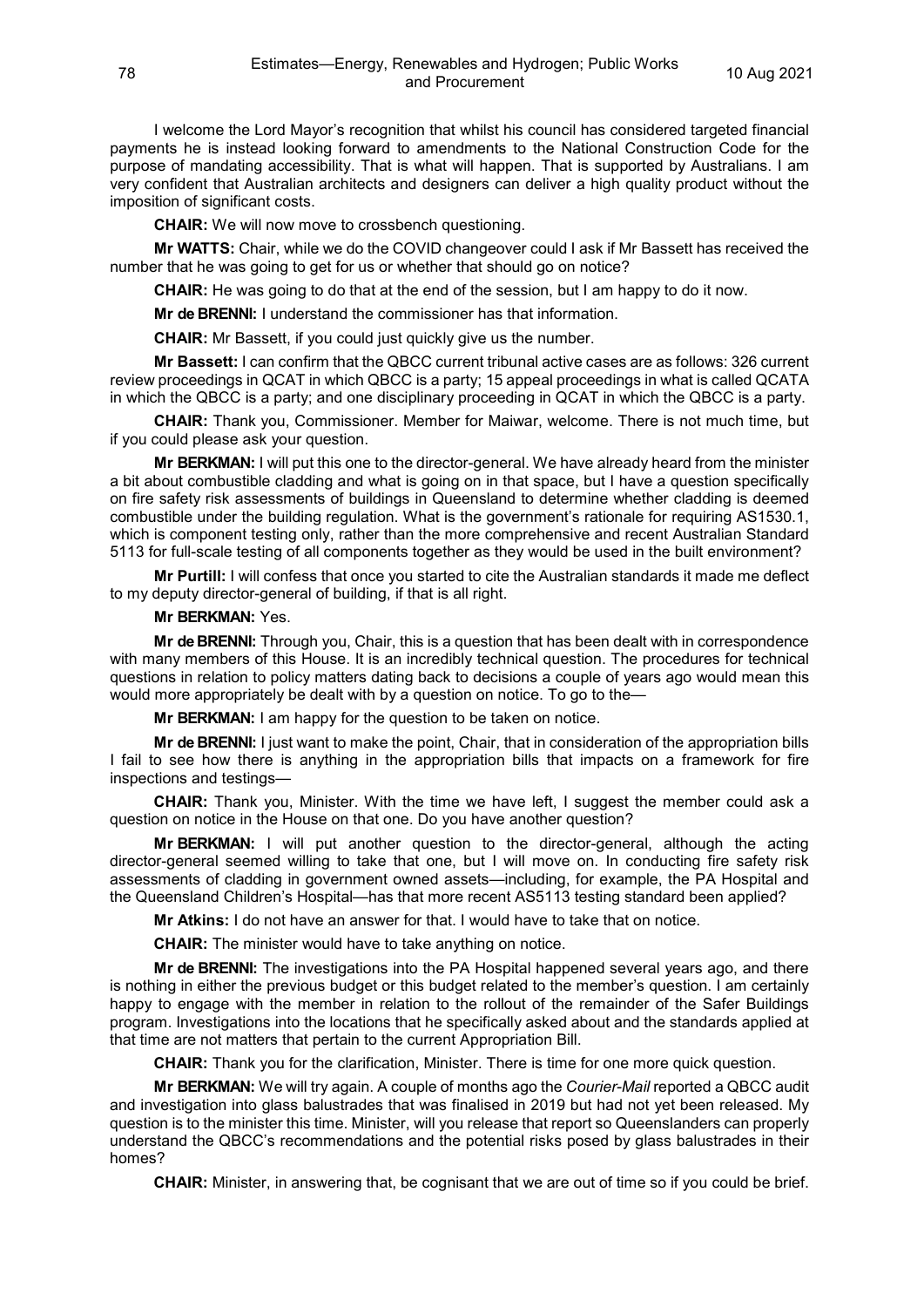**Mr de BRENNI:** In response to the question, the commission conducts regular investigations into nonconforming building products. There would have to be, speaking generally, dozens of nonconforming building product investigations at any one time into a range of building products, including glass balustrades and a range of other components, be they electrical, roofing, plumbing et cetera. If there is a decision of the commission in its functions that requires builders to take a particular type of action, then the commission provides that information to the building industry by way of regular communiques. Action in respect of that will be communicated to the industry at the appropriate time and that happens on a regular basis.

**CHAIR:** Thanks, Minister. The time allocated for the consideration of the proposed estimates of expenditure for the portfolio of the Minister for Energy, Renewables and Hydrogen and Minister for Public Works and Procurement has expired. Minister, on behalf of the committee, I thank you, the directors-general and officials for your attendance. Do you want to say a few words of thanks?

**Mr de BRENNI:** Chair, in the interests of time, I want to thank you, the committee members and the visiting MPs for the interest they have shown in my portfolio areas. I do genuinely extend the invitation, if they are willing or interested to do so, to continue to engage with us in relation to any of my portfolio areas following the estimates hearing. I acknowledge that, for members of the committee and parliament, preparing for estimates is a significant undertaking. I would like to thank the director-general and his team, the entire Department of Energy and Public Works, the relevant Queensland publicly owned energy company representatives that have joined us today, the commissioner of the Queensland Building and Construction Commission and of course my ministerial office. Finally of course I thank the ever-important and outstanding parliamentary staff.

**CHAIR:** Thank you, Minister. The committee will now take a break. The hearing will resume at 5.30 pm for examination of the estimates for the portfolio of the Minister for Resources.

**Proceedings suspended from 5.15 pm to 5.30 pm.**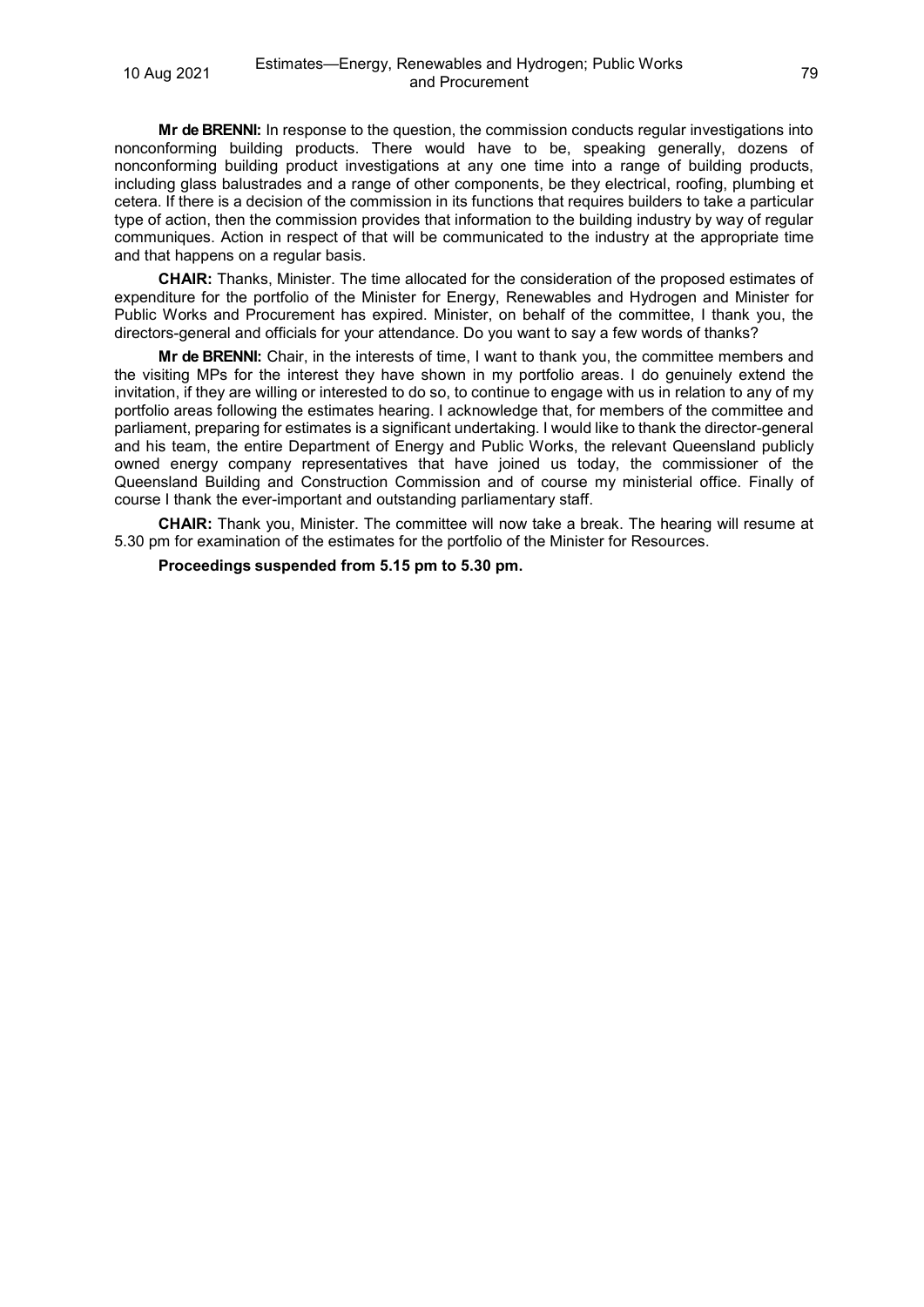# **ESTIMATES—TRANSPORT AND RESOURCES COMMITTEE—RESOURCES**

# **In Attendance**

Hon. SJ Stewart, Minister for Resources

Mr B Murphy, Chief of Staff

**Department of Resources**

Mr M Kaiser, Director-General

Mr S Ferris, Deputy Director-General, Georesources

Mr W Kearnan, Deputy Director-General, Lands

Ms Katrina Platt, Chief Finance Officer and Executive Director, Finance and Corporate Operations, Business and Corporate Partnership

# **GasFields Commission Queensland**

Mr W Squire, Acting Chief Executive Officer

#### **Resources Safety & Health Queensland**

Mr M Stone, Chief Executive Officer

≌. **[CHAIR:](http://www.parliament.qld.gov.au/docs/find.aspx?id=0Mba20210810_173021)** The committee will now examine the proposed expenditure contained in the Appropriation Bill 2021 for the portfolio of the Minister for Resources until 8.15 pm. The committee will suspend proceedings for a break from 7 pm to 7.15 pm. I remind those present today that the committee's proceedings are proceedings of the Queensland parliament and are subject to the standing rules and orders of the Legislative Assembly. It is important that questions and answers remain relevant and succinct. The same rules for questions that apply in the Legislative Assembly apply in this hearing. I refer to standing orders 112 and 115 in this regard. Questions should be brief and relate to one issue and should not contain lengthy or subjective preambles, argument or opinion. I intend to guide proceedings today so that relevant issues can be explored fully and to ensure there is adequate opportunity to address questions from government and non-government members of the committee.

\_\_\_\_\_\_\_\_\_\_\_\_\_\_\_

I remind everyone present that any person may be excluded from the proceedings at my discretion as chair or by order of the committee. Certain staff who are assisting witnesses here today have been permitted to use their mobile phones for this purpose. I do ask all present, however, to ensure that phones and other electronic devices are switched to silent mode. In line with the COVID-Safe Estimates Hearings guideline issued by the Chief Health Officer, I remind everyone to maintain social distancing while in this chamber. Face masks are to be worn at all times and removed only to speak during the proceedings. The COVID-Safe Estimates Hearings guideline is available from the secretariat.

Some members and witnesses will be participating via videoconference. On behalf of the committee, I welcome the minister, the director-general, officials and members of the public to the hearing. For the benefit of Hansard, I ask officials to identify themselves the first time they answer a question referred to them by the minister or the director-general. I now declare the proposed expenditure for the portfolio area of resources open for examination. The question before the committee is—

That the proposed expenditure be agreed to.

Minister, if you wish, you may make an opening statement of no more than five minutes.

**Mr STEWART:** Thank you, Chair, and members of the committee. I would like to start by acknowledging the traditional owners of the land on which we meet today and pay my respects to their elders past, present and emerging. I am joined here today by my chief of staff, Brett Murphy; my director-general, Mike Kaiser; my deputy director-generals, Shaun Ferris and Wally Kearnan; acting deputy director-general, Chantal Llora; and chief finance officer, Katrina Platt. We also have the Chief Executive Officer of Resources Safety & Health Queensland, Mark Stone; acting Chief Executive Officer of the GasFields Commission, Warwick Squire; and Land Access Ombudsman, Jane Pires.

The resource industry has been a key pillar throughout Queensland's history and continues to underpin our economy. This sector has shown how important it is throughout the COVID-19 global pandemic and has continued to thrive and grow during a very turbulent 18 months. It has kept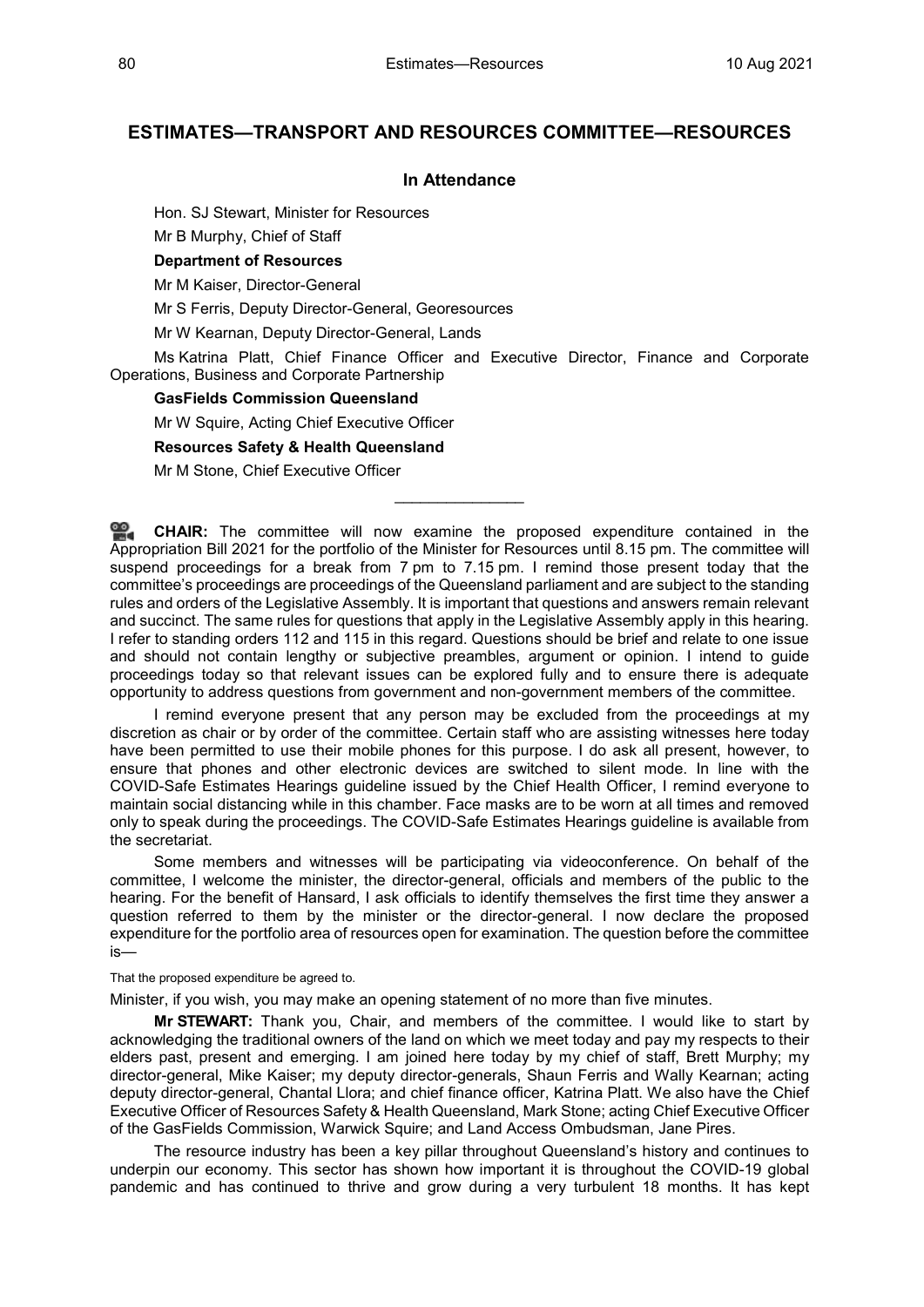Queenslanders employed and supported Queensland businesses. It is a key part of Queensland's economic recovery plan and right now it directly supports 76,000 people in work and supports more than 15,200 businesses. It generates billions of dollars in royalties, which allows us to invest in our nurses, doctors, police officers, teachers, hospitals, roads, schools and other infrastructure.

I would like to take this opportunity to thank everyone in the resource sector, particularly throughout the past 18 months including during the recent snap lockdown in the south-east corner, Townsville and, of course, now Cairns. The collaboration between the industry, government and health authorities has meant the resource sector has continued to operate, making a vital contribution to our economy. This collaboration is best highlighted by the fact that there has not been one single case of COVID-19 amongst the Queensland mining workforce.

To set up a strong vision for the sector, the Palaszczuk government is investing more than \$42 million into Queensland's resource sector and lands program as part of the 2021-22 state budget. This investment in a range of programs will continue to support the resource industry and allow Queensland to continue its resource led recovery through exploration grants, initiatives and mine rehab programs. We will continue to help explorers discover new economy minerals which are crucial for a renewable technology such as electric vehicles and batteries. This is important in supporting the exploration industry and it is vital for funding new deposits and developing potential new projects, which means more royalties, more exports and more jobs for Queenslanders.

The gas sector is also a crucial part of the resource sector, which is why this government continues to look at new opportunities to open up more areas. In June we announced the initial concept phase of the \$5 million Bowen Basin pipeline study, which is now underway. This work is continuing and will investigate a potential pipeline and infrastructure to improve the delivery of Bowen gas to the domestic and export markets.

Let me be very clear. Queensland has done the heavy lifting on east coast gas and we will continue to do so. A strong resource sector means a strong Queensland, but we cannot, and will not, rest on our laurels, which is why a key part of my work as Minister for Resources is developing the Queensland Resources Industry Development Plan. The Queensland Resources Industry Development Plan is about working with industry, the regions and communities to set a shared vision for the future of the sector. It is about examining the challenges and opportunities for the sector into the future. That is why we have held a range of consultation sessions throughout regional Queensland.

We are also providing relief in other areas of my portfolio for those who are doing it tough during these difficult times. In the 2021-22 budget, we will deliver \$3.2 million in land rent rebates to support landholders who are still struggling with drought. Queensland's drought-affected farmers need all the help they can get and these rebates will help ease some of the pressure they are facing. In addition to this, drought declared landholders will be granted a hardship deferral for required rent payments. This is real, on-the-ground support for another key part of Queensland's economy.

I would also like to acknowledge the hard work done by members of the independent Queensland Coal Mining Board of Inquiry into the explosion at Grosvenor Mine. I support the work of the board they have done to identify improvements within Queensland's coalmining industry. This includes highlighting factors which put production targets ahead of safety. What happened at Grosvenor underground coalmine was never acceptable. We will consult with workers' representatives and industry to continually improve systems to ensure workers' safety.

I would like to thank the chair and the committee members for the opportunity to appear before you today and I look forward to questions from members.

**CHAIR:** The committee will commence with the examination of the estimates for the resources portfolio area.

**Mr WEIR:** Minister, has there been any noncompliance by CSG companies over the last two years, and have all noncompliance issues been investigated?

**Mr STEWART:** I thank the member for the question because, as I highlighted in my opening address this afternoon, the gas industry plays a key part of our economy. As you know in your part of the world, it is certainly a major employer in that area. We know that for our resource sector, it needs to stack up environmentally, it needs to stack up financially and it needs to stack up socially. We know that when it comes to gas fields and any of our resource sector, we work within the coexistence framework which balances the rights and interests of resource companies with that of the landholders, minimises and manages environmental impacts and benefits the people of Queensland.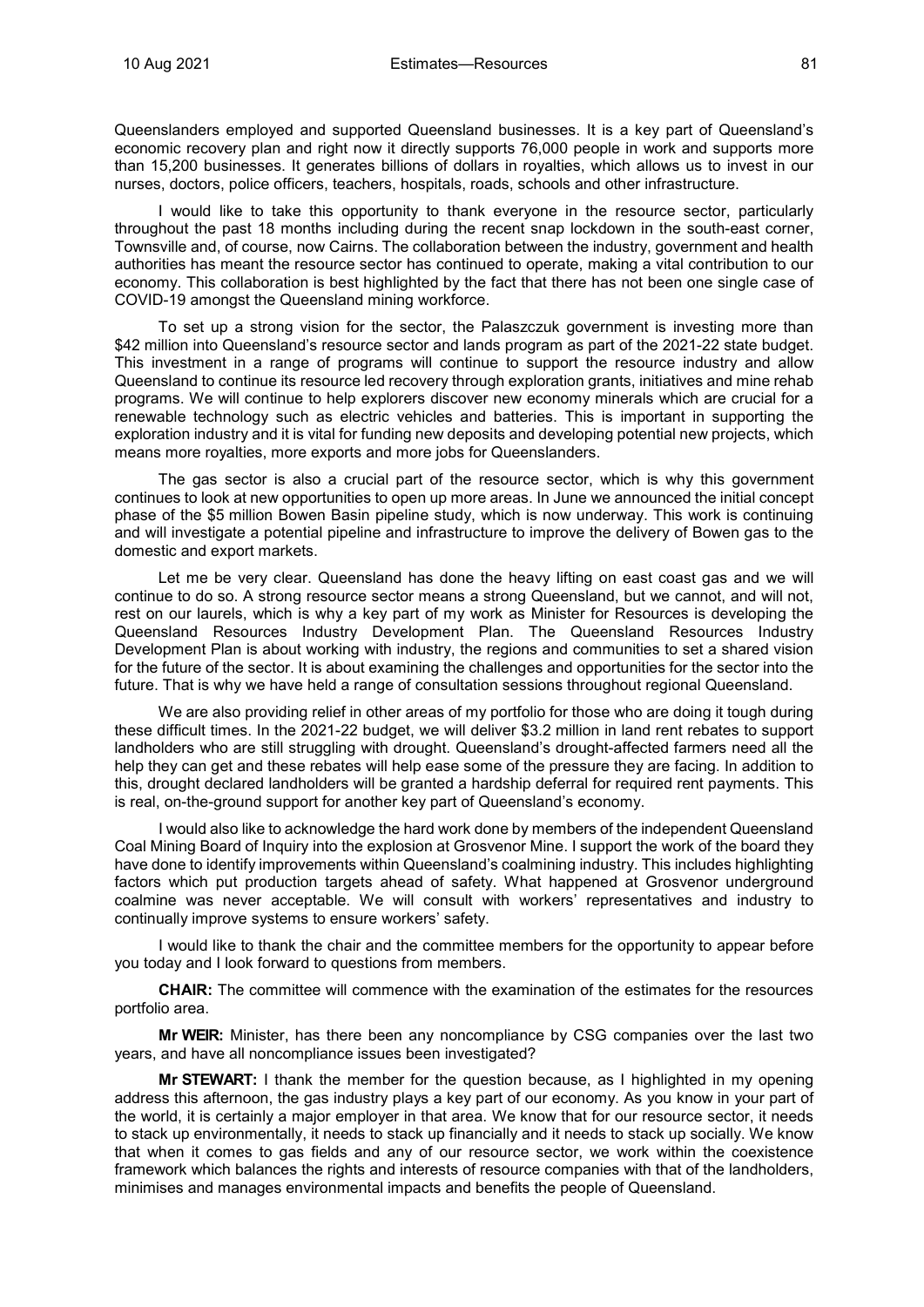I am aware that Arrow Energy has been operating a domestic gas business in the Western Downs region since 2004 and is currently actively engaging with the host communities in the Surat Gas Project. While some landholders in parts of the Surat Gas Project will have a familiarity with coal seam gas development, there are other landholders in the project area who have had limited or no previous interaction with the coal seam gas industry.

In early May this year, I personally visited the Kupunn area near Dalby to meet with landholders to hear firsthand their concern regarding regulatory compliance. I take these landholder concerns very seriously. A robust regulatory framework exists for resource activities, including the petroleum and gas sector, which is administered across different agencies and independent entities. Importantly, there are clear areas of jurisdiction that are supported by established operational processes and procedures. These support the efficient, effective and collaborative management of the regulatory framework.

With regard to the regulation of the petroleum and gas sector, my department is the custodian of geoscience knowledge and data for the state and plays a crucial role in the management of tenures and of the land access framework. Through a dedicated engagement and compliance unit, my department delivers targeted, proactive engagement on issues relating to resource activities in Queensland and provides a valuable inquiry and complaints management process. My department's compliance role for the petroleum and gas sector centres on tenure management and land access which is delivered via a range of tools and strategies, including engagement through to enforcement. In contrast, the function of the Office of the Land Access Ombudsman centres on the provision of free and independent dispute resolution services for landholders and resource companies on existing conduct and compensation agreements.

The GasFields Commission Queensland provides an important oversight role, focusing on managing and improving the sustainable coexistence of landholders, regional communities and the onshore gas industry in Queensland. A vital part of the commission's role includes providing oversight by reviewing the effectiveness of government entities and implementing regulatory frameworks that relate to the onshore gas industry. The Department of Environment and Science also has a vital function in regulating the environmental management of the sector, while our colleagues in the Department of State Development, Infrastructure, Local Government and Planning administer the Regional Planning Interests Act.

The Petroleum and Gas Inspectorate within the independent Resources Safety & Health Queensland regulates safety and the petroleum and gas sector. The Office of Groundwater Impact Assessment, another independent statutory body, plays a crucial role in understanding evidence based, independent, scientific assessment of cumulative groundwater impacts from resource operations which includes subsidence. Again, this is through a robust regulatory framework that is administered through risk based and collaborative management across clear regulatory functions. There are necessarily a number of entities involved to provide the expertise required; however, there is also close collaboration amongst these entities. The collaboration arrangements have recently been made even stronger following the Queensland Audit Office audit of CSG regulation.

Since August 2020 there have been 120 contacts. Of the 72 inquiries, 67 have been resolved. Of the 56 complaints, 52 have been resolved. Proactive engagement in education activities is an important part of this compliance approach. These activities provide an opportunity to raise awareness of the regulatory framework with industry, resource communities and landholders and to clarify compliance roles and responsibilities. Being responsive to inquiries and complaints is another key aspect of my department's role as regulator. A single point of contact has been established through the utilisation of a hotline and an email account managed by a dedicated engagement and compliance unit.

**Mr WEIR:** Just on that, what communication has been made to CSG companies in relation to any changes to the notice-of-entry template?

**Mr STEWART:** I thank the member for the question. This is something that we certainly have been working on, particularly with Arrow Energy. We have been out to the area, as I said already, engaging with and listening to the communities. I understand there is landholder interest regarding Arrow Energy's entry notices in the Surat Gas Project. As I said, I take these landholder concerns seriously. Through my department's engagement and compliance unit, we remain committed to effectively providing information and responses to inquiries and complaints received from landholders and community members, independently facilitating landholder-company discussions, and participating or leading any investigations. The CEO of Arrow Energy recently met with us and we had the opportunity to raise and discuss the concerns that stakeholders raised with us. The CEO acknowledged to us that they have not met their own expectations around effective communications and procedures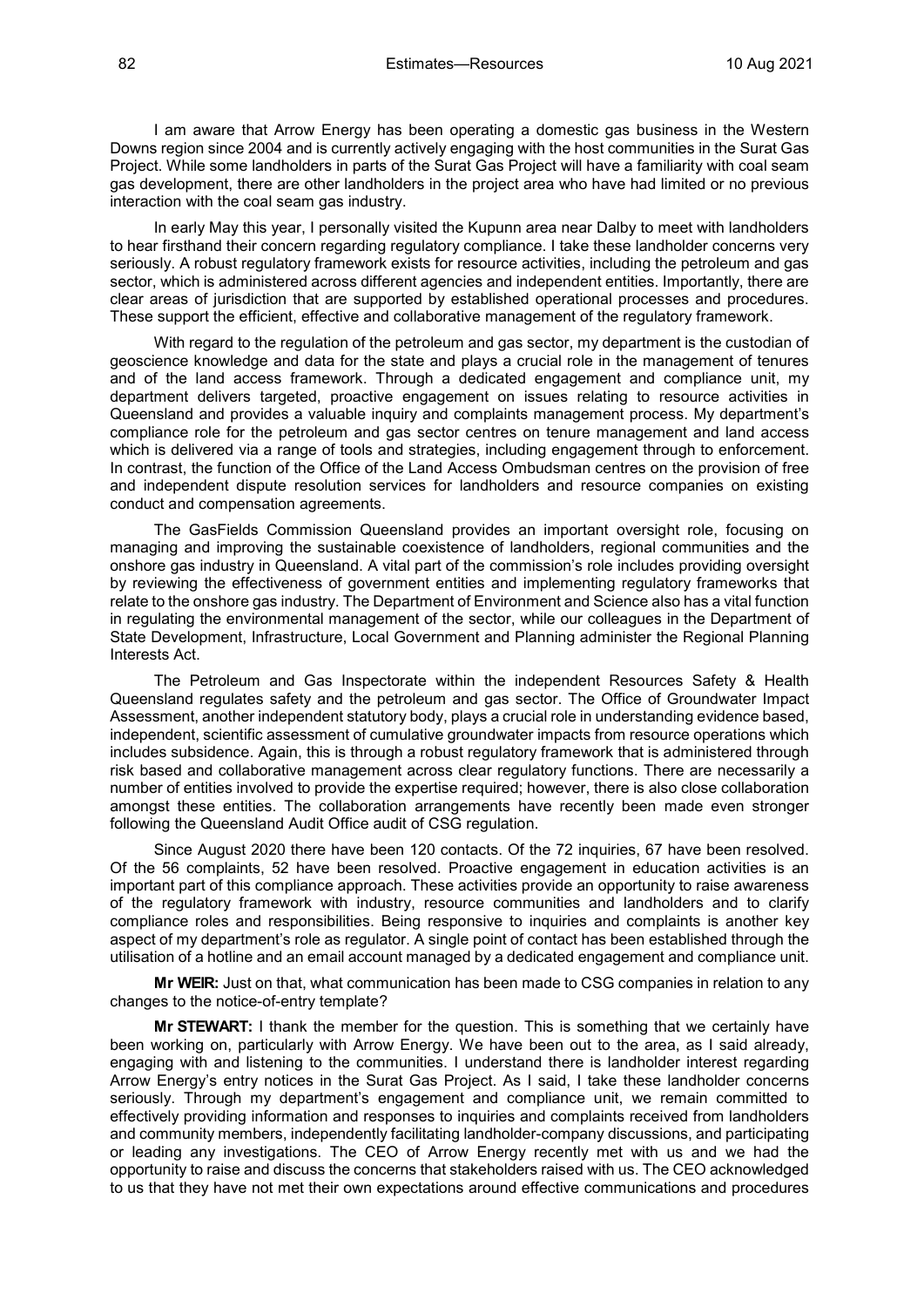with stakeholders. The CEO has assured me that they have rectified their procedures and are looking at building positive relationships with all stakeholders in an effort to create an effective coexistence framework.

Arrow Energy's CEO has provided me and the department with an overview of the commitments to the Surat Basin landholders, indicating what they have done in the past six months and what they propose to do in the future. This includes what Arrow Energy refers to as its 'commitments to Surat Basin landholders plan', which includes a notices of entry approach, including: provided for all historical deviated wells beneath properties, includes map, deed poll, subsidence baseline pack, notice of intent to drill and code of practice for construction and abandonment of bores to be provided where landholder agreements are not in place.

Since taking on the portfolio, my department has worked extensively with Arrow Energy to improve its procedures and communications with stakeholders. Arrow Energy has responded to all our suggestions and assistance for implementation and improvement. The department's engagement and compliance unit is leading our operational meetings across multiple agencies to ensure consistent messaging and a coordinated approach to landholder inquiries and concerns. The unit also provides a dedicated email and phone service for landholder inquiries and concerns to resource activities and has facilitated independent conferences between concerned landholders and Arrow Energy to progress discussions and help improve underlying relations and communications. The resource sector operates within a coexistence framework that balances the rights and interests of the resource companies with those of landholders, minimises and manages environmental impacts and benefits the people of Queensland. That is how my department operates and that is our expectation of stakeholders in the Surat Basin, but I refer to my deputy director-general, Mr Shaun Ferris, to extend.

**Mr WATTS:** Point of order, Chair: the question was not asked of the deputy director-general.

**CHAIR:** The minister can refer to his director-general or deputy director-general.

**Mr WATTS:** If each answer is going to be 15 minutes long, it is going to be a short session.

**CHAIR:** Member, come on. Do not start that now.

**Mr Ferris:** Can I clarify the aspect of the question?

**Mr WEIR:** I think the minister has answered my question. I am happy to go to the next question.

**CHAIR:** We will do that. By the way, member for Toowoomba North, the answers were not 15 minutes long. There is plenty of time left.

**Mr MILLAR:** Point of order, Mr Chair.

**CHAIR:** Okay, but you are wasting the member for Condamine's time.

**Mr MILLAR:** Mr Chair, you have been very reasonable with timing here. You have done a very good job. It is just that the answers are going longer and longer. We only have a finite amount of time to ask so many questions so we just ask that they be shortened up a little bit, if that is okay.

**CHAIR:** The point of order was not to me. I will ask the minister to take that on notice and we will go back to the member for Condamine, who has just lost a minute and a half.

**Mr WEIR:** Minister, how much agricultural land has been subject to a 'dial before you dig' notice on that tenure of Arrow and can farmers continue to perform their normal operations such as tillage and cultivation without being noncompliant with legislation under a 'dial before you dig' notice?

**Mr STEWART:** I thank the member—

**CHAIR:** Sorry to interrupt, Minister, but there were two questions there. Members need to understand that the two questions may take some time to answer, but thank you, member for Condamine.

**Mr STEWART:** This particular aspect came up during our discussions with Arrow Energy's CEO where they thought that they were, with all of the best intentions, implementing 'dial before you dig' to assist landholders to understand what is actually below the surface of their farms. What they did not realise at the time was that if you clicked on 'dial before you dig' up popped a little dialogue box that said, 'Now that you know that this is underground, all of the liabilities remain with you.' In the words of Arrow Energy's CEO, it was an own goal. They have now rectified that where liability does not relate back to the landholder and they have communicated that back directly to the landholders.

**CHAIR:** Member for Condamine, did that answer your question?

**Mr WEIR:** Yes, but just for clarity on that, that does not impede on the normal day-to-day operations by those landowners as far as tilling their soil, for fencing, for irrigation drones and so forth?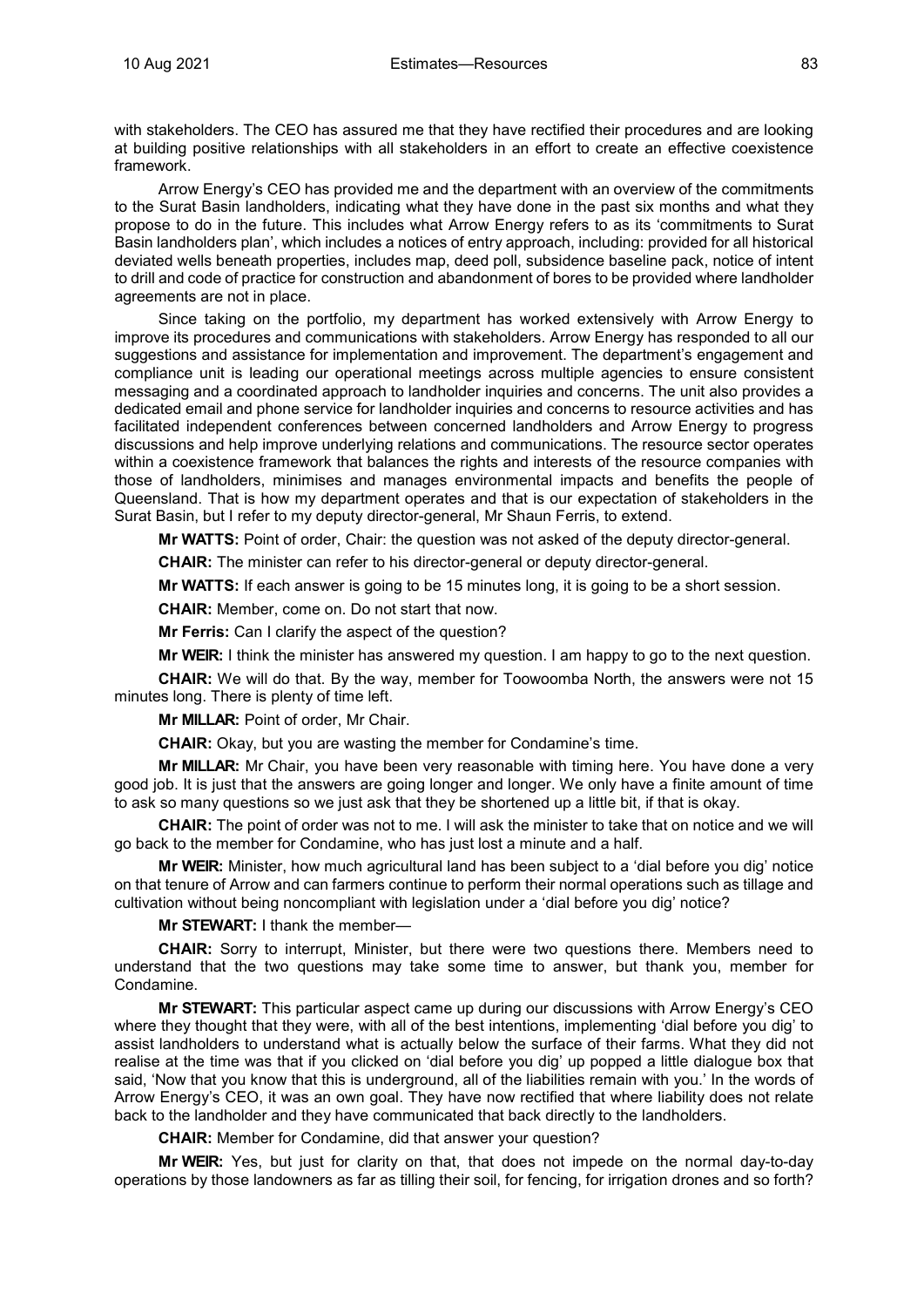**Mr STEWART:** The 'dial before you dig' was a strategy that Arrow Energy had decided to implement to assist landholders. They realised that that was not the case. What they wanted to do was to inform landholders of particularly directional drilling underneath their property to assist them to be able to continue to perform their roles. It was part of their communications strategy, but I will defer to the Deputy Director-General, Shaun Ferris, if he would like to add any further comments to mine.

**Mr Ferris:** Thank you, Minister. The minister is correct. Arrow Energy took a best practice approach to ensuring that all landholders, particularly in the Surat Basin, were aware of circumstances where there may be infrastructure below their property and in doing so through the 'dial before you dig' process there was an automatically generated legal clause that sat behind that notification in the first instance. We have been advised by Arrow Energy that they have subsequently gone to the 'dial before you dig' entity to clarify that an updated set of clauses do not put legal liability for impacts or activities on those landholders who have a notification come up as part of the 'dial before you dig' process.

**Mr WEIR:** With regard to the work of Arrow Energy, has that been assessed as preliminary or advanced?

**Mr STEWART:** Because there are differing components to that, is there a specific aspect of this you would like us to respond to or just in general?

**Mr WEIR:** How has the department assessed that work?

**Mr STEWART:** I will defer to my Deputy Director-General, Shaun Ferris, who will be able to respond.

**Mr Ferris:** In circumstances where an activity is being carried out or proposed to be carried out on a person's land, it falls into one of two categories—either preliminary or advanced. In circumstances where the activity has a greater than minor impact on the land on which the activity is to be carried out, then it would fall into a category of advanced. We promote companies such as Arrow—all petroleum and gas companies in fact—to take a proactive approach to engaging with landholders to ensure that landholders understand the activities that are to be carried out on their property. Where there is a difference of view between landholders in terms of whether it is an advanced or preliminary activity, then that is something we would promote again for landholders to engage in the first instance with the petroleum and gas companies.

**Mr WEIR:** I would probably then go to the role of the GasFields Commission during this whole episode. How involved has the GasFields Commission been and what has their role been?

**Mr STEWART:** As I said in one of my earlier responses, earlier this year—in fact, in May—the GasFields Commission as a statutory independent body invited me, along with a number of their membership, to meet with a number of landowners and landholders. We had a shed meeting out at Kupunn on probably the coldest day I think I have ever experienced in my life. It was about six degrees and blowing a gale. The whole idea with that was that the GasFields Commission had set that up so I could hear for myself the concerns and the issues raised by some of those landholders. The GasFields Commission works very closely with landholders, with industry and with community. They are like an independent umpire, but I will defer to Warwick Squire, the Acting Chief Executive Officer of the GasFields Commission Queensland. He may be able to detail for you the extensive work that they have been doing with Arrow Energy and landholders in that particular part of the Southern Downs.

**Mr Squire:** The GasFields Commission has been very active in relation to engaging with landholders in the footprint of the Surat gas project. As you are probably aware, the GasFields Commission's fundamental role is around seeking to promote coexistence between the gas sector and landholders in regional communities. About 12 months ago we started to hear some concerns coming out of those communities in the Dalby district around the Surat gas project and the commission proactively set up a stakeholder advisory group called the Surat Stakeholder Advisory Group at that time. That was set up with a bunch of local landholders and local community leaders, local government and agricultural peak body representatives and the purpose of the group was to really engage with those communities. As the minister mentioned earlier, some of the landholders in the area probably did not have experience with gas like some other parts of the state. I guess the group was set up to promote information exchange but also be an ear to the ground to understand the concerns that landholders were having with the impending development of gas in their area.

That group has met five times over the last 12 months and has been really pivotal in identifying a lot of the issues that we are discussing here at the moment and bringing them to the attention of the commission and the commission has likewise brought them to the attention of peak bodies, ministers and relevant other stakeholder bodies. Some of the issues that we have heard landholders express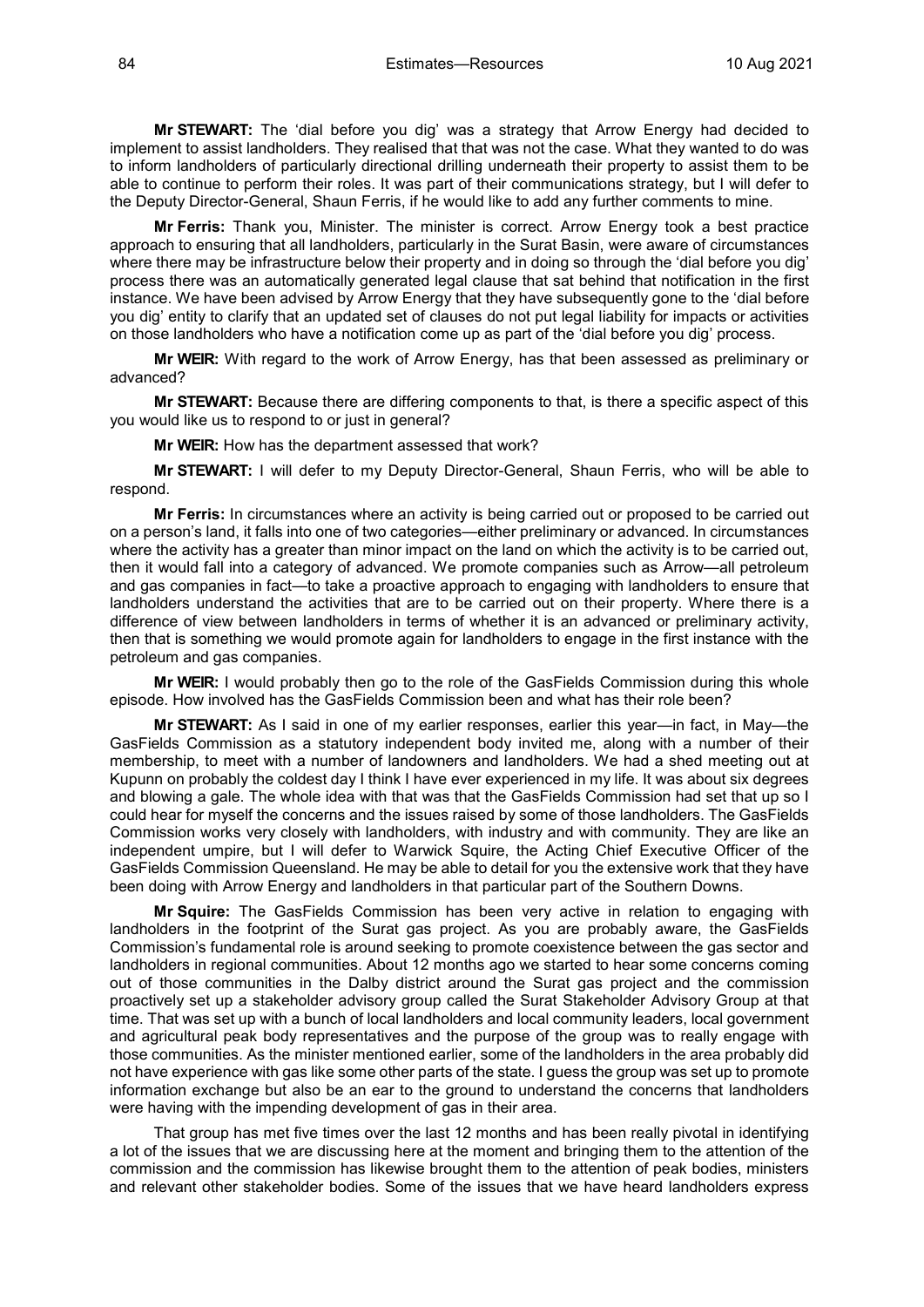concerns about relate to subsidence, deviated wells under neighbouring properties, the Regional Planning Interests Act, protection of agricultural land, public liability insurance and compliance. These are the things that the commission has been utilising this group to identify and take to relevant authorities. We are taking these concerns very seriously and we have seen a lot of work emerge to address those concerns in terms of some of the things that we have talked about today such as the position on preliminary and advanced activities. That is work that is continuing, so we will continue to engage with those stakeholders out there and bring those concerns to government as an independent entity and work ourselves to clarify issues and work with companies like Arrow and other gas companies to clarify regulatory frameworks and statutory obligations. That is the role that we have been playing and we will continue to play that role as the commission.

**CHAIR:** We will now go to government questions.

**Ms HOWARD:** My question is to the minister, and I refer to page 1 of the Service Delivery Statements. Can the minister please update the committee on the management of coexistence of agriculture and gas in regional communities?

**Mr STEWART:** The resource sector operates within a coexistence framework. It balances the rights and interests of resource companies with that of landholders, minimises and manages environmental impacts and benefits the people of Queensland. I specifically want to address the current engagement of Arrow Energy with the host communities in the Surat gas project. I have personally been out to the area engaging with and listening to these communities. I understand that there is landholder interest regarding this gas project.

On my trip out there in May the concerns I heard related to public liability insurance, groundwater resources, land access, potential effects of subsidence on water flow and interactions with the Regional Planning Interests Act for priority agricultural areas. I listened to the landholders and I take these landholders' concerns seriously. Following my face-to-face meeting with landholders I asked my department to work with other agencies to consider opportunities to enhance the coexistence framework and ensure key matters of community interest are, in fact, addressed. Clear and accessible information is critical for effective coexistence and I asked my department to develop additional guidance material, clarify any objections that the resource company has and the rights afforded to landholders and I can tell you that this has been delivered. I seek leave to table the fact sheet that we have provided to those landholders for you and the committee.

**CHAIR:** Do you have copies for all the committee members?

**Mr Stewart:** We certainly do.

**CHAIR:** Continue on and we will seek leave to table these.

**Mr Stewart:** There are also established operational processes and procedures in place that support my department in working collaboratively with other government departments and agencies and independent entities. The GasFields Commission Queensland and the Land Access Ombudsman, who are here with me today, provide valuable targeted information sessions to communities and industry. These are critical frameworks that help lessen the impacts on landholders seeking information or raising concerns. My department's dedicated engagement and compliance unit remain committed to effectively providing information and responses to inquiries and complaints received from landholders and community members, independently facilitating landholder and company discussions and participating or leading any investigations. For the benefit of the committee, the resource community infoline can be contacted on 137107 or email resources.information @ resources.qld.gov.au.

My office, my department and I regularly engage with Arrow Energy about the Surat gas project. Let me be very clear: Arrow Energy has not met community or government expectations with some of its recent activity relating to the Surat gas project. I recently spoke with Arrow Energy CEO, Cecile Wake, and reiterated the ongoing requirement to work with landholders and address their concerns. My office and department has also established regular communications to make sure future activities meet the expected standards. Arrow has committed to me to undertake additional measures, including working with the independent Office of Groundwater Impact Assessment to establish a framework for baseline monitoring of ground subsidence, six-monthly lidar data updates provided to landholders who have a deviated well under their property to monitor subsidence, providing landholders who have a deviated well with an insurance deed poll to indemnify them for public liability, a voluntary engagement with landholders who have a deviated well and commitment to cover any future compensatable acts and improved area wide planning to minimise potential impacts on current and future farm operations.

The Office of Groundwater Impact Assessment is also undertaking research to unpack past ground subsidence impacts and make predictions of future impacts. I also thank the working group led by the GasFields Commission Queensland for delivering an agreed indemnity clause to ensure public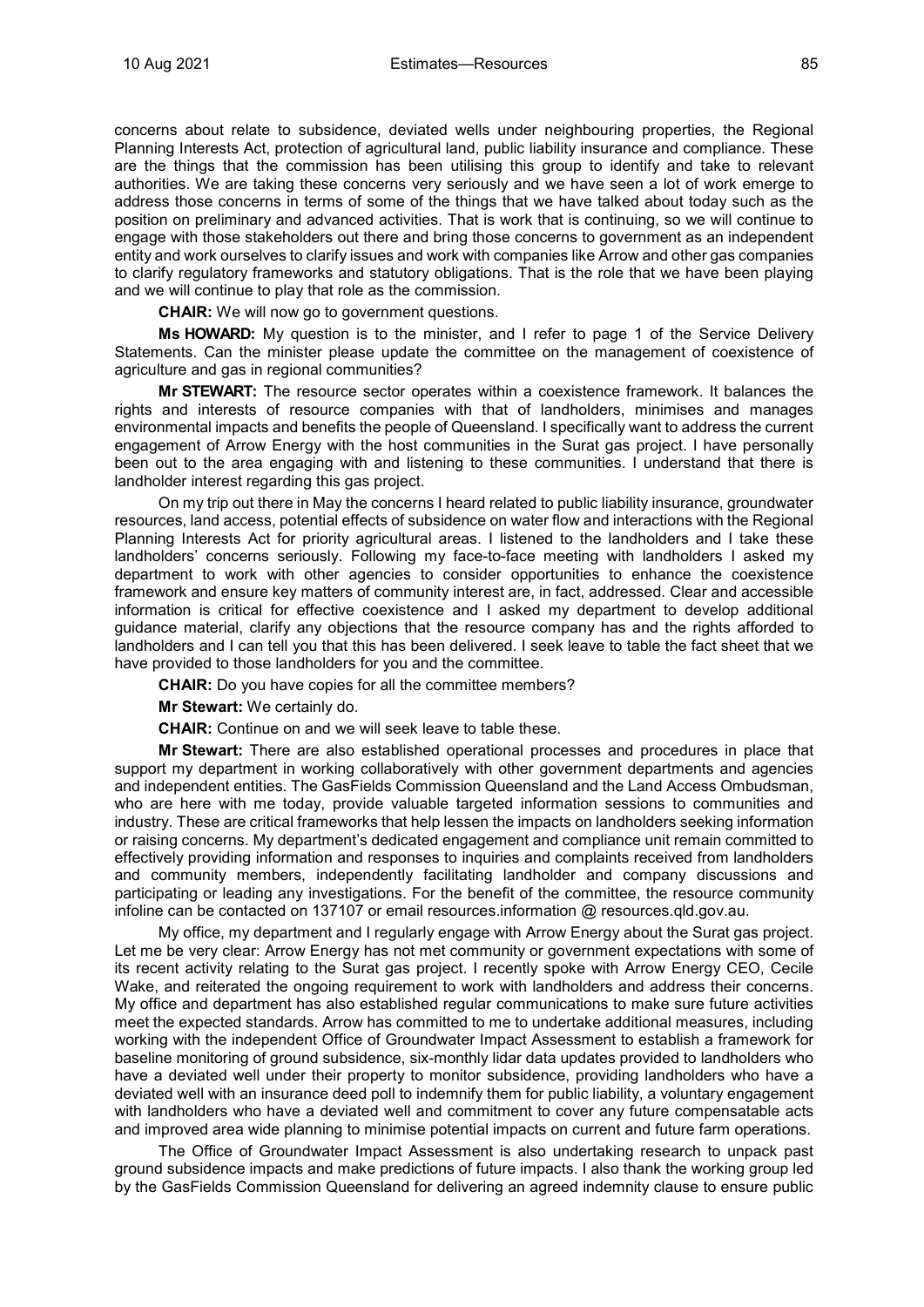liability insurance coverage on farms currently hosting coal seam gas activities in partnership with the gas, insurance and agricultural sectors. I encourage all parties to continue to work together to resolve these issues, but want to reiterate that my team and I are here to assist where we possibly can.

**CHAIR:** We will now go to the member for Mount Ommaney. Firstly, I will seek leave to table that document. Is leave granted? Leave is granted.

**Ms PUGH:** Minister, in reference to page 1 of the SDS. Can the minister please advise what actions the Palaszczuk government and Resources Safety and Health Queensland have undertaken in response to the board of inquiry?

**Mr STEWART:** As the member is aware, the board of inquiry has now finalised its public hearings and report. A total of 65 recommendations have been made to industry, workers representatives and to the regulator. I welcome these recommendations. As I said in parliament, the board's final report makes for some disturbing reading about the consequences of placing coal production ahead of safety, about failing to recognise the gravity of precursor incidents and the failure to properly account for and report them both internally and to the regulator.

In making its findings and recommendations regarding production and safety bonuses, the board highlighted what appears to me to be a potentially significant factor which can drive behaviours that put production targets ahead of safety of workers. Today I repeat my call on industry to fully investigate the extent and nature of how bonus schemes can drive behaviours that potentially put production targets ahead of the safety of workers. When I received the board's first report last year I wrote to the coalmining industry through its peak body, the Queensland Resources Council. In my letter I asked the industry to develop and share with me its action plan for progressing the board's recommendations as the first step in providing assurance to communities about the industry's commitment to sustainable, enhanced safety in the mining sector. In support of that work, I also asked the independent Commissioner for Resources Safety and Health to assist industry to develop its action plan as well as oversee delivery of recommendations made to the Coal Mining Safety and Health Advisory Committee which the commissioner chairs.

The QRC has provided me with the industry's plan and has committed to providing me with quarterly updates about its progress. Resources Safety and Health Queensland continues to provide me with fortnightly updates on the progress of recommendations directed towards the regulator. I note that the board endorsed improvements already underway by the independent regulator, Resources Safety and Health Queensland, and recommended that it continue to progress this work. RSHQ has been working with the Public Service Commission to develop a revised remuneration scheme in line with the board's recommendation to ensure that it can attract and retain suitably qualified persons and incentivise inspectors to study to obtain a first class certificate of competency. I am pleased to see RSHQ's proactive move to establish a program to support inspectors to study for their first class certificate of competency. An initial cohort of four inspectors has been confirmed and a program developed with Simtars will commence in October this year with a planned completion date of December 2022.

In addition to this, I have initiated an industry wide safety reset similar to the activity undertaken across the mining and quarrying sector in 2019, only this time the reset will also include the petroleum and gas and explosives industry, meaning all resource sector workers across the state will participate. As in 2019, inspectors and other agency staff from RSHQ will be in attendance at a number of resets across the state. While the 2019 reset was triggered by a series of workplace deaths, the 2021 reset will focus on one of the principal findings from both the board of inquiry and the Brady fatality review. I am committed to safety and health in the resources industry and so it is my expectation that industry continually checks itself and makes a genuine and serious commitment to the safety of all its workers.

Regarding the Grosvenor incident, I have also been advised that the Queensland Mines Inspectorate has completed its investigation into the nature and cause, considered over 90,000 pieces of evidence and has today referred its report and brief of evidence to the Work Health and Safety Prosecutor for consideration of potential charges.

**CHAIR:** Can you please advise the committee what action the government is taking to ensure Queensland's commodities are going to more markets?

**Mr STEWART:** My department is working in collaboration with Trade and Investment Queensland to promote Queensland's mineral supply and investment opportunities to European markets in particular. The work is being coordinated through Trade and Investment Queensland's trade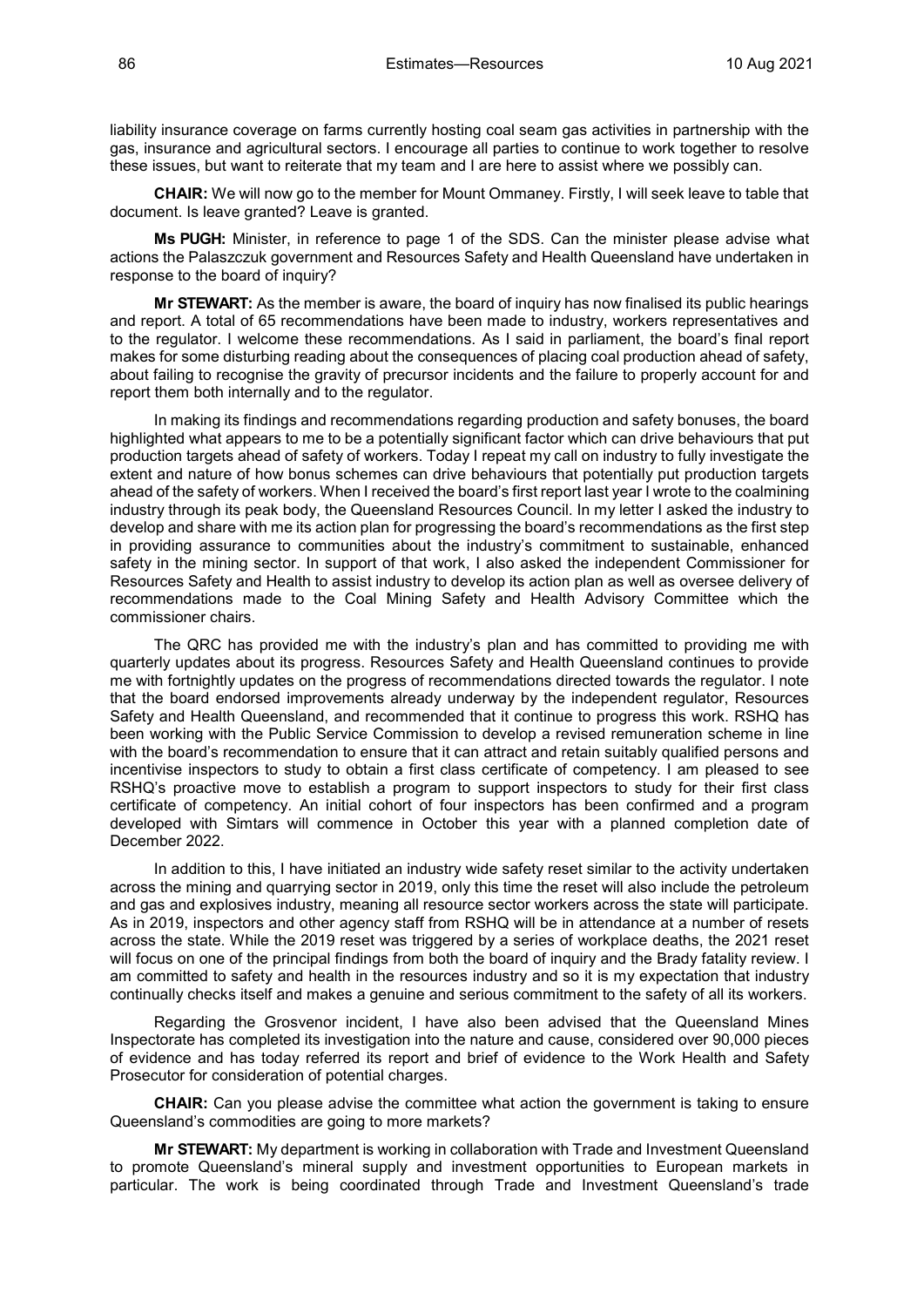commissioner for Europe, Linda Apelt, and her team with particular focus on new economy minerals. Queensland has not traditionally focused on European markets for mineral supply, with past focus centred on North Asia in particular—China, Korea and Japan—and North America capital markets.

Trade and Investment Queensland, Europe, are promoting Queensland's energy credentials with green hydrogen on the one hand and new economy minerals, especially those used in electrification, on the other hand. To date, engagements have been held via online delivery with government and industry groups in France, Germany and the Netherlands. And no, Mr Chair, I have not been on the plane to go over there to present myself. I have saved a lot of money.

Those engagements have been well supported by the federal Department of Foreign Affairs and Trade and by ambassadorial representatives in particular. The engagement program will also extend to the City of London, although a new approach will be used to work in collaboration with both South Australia and Western Australia in the delivery of that event. That collaborative approach is seen as removing confusion that may otherwise arise in explaining jurisdictional differences and to better present Australia's overall offering and key advantages of jurisdictions, for example, lithium in Western Australia and vanadium in Queensland.

The European market engagement recognises the very large commercial opportunities offered by the shift to renewable energy, driving demand for minerals used in electric vehicles in particular. Also, European laws and customer/consumer sentiment favour sources of supply that demonstrate responsible, ethical and sustainable credentials, where Queensland has a very strong track record. The engagement work is designed to open up new high-value and long-term markets and to draw inward investment to help establish new supply chains and value-adding infrastructure.

The initial objective of the engagement program is to build awareness and understanding of the Queensland operating environment, to create opportunity identifying mechanisms and to support more investment in these strategically important minerals. It would be in part as a result of the trade relationships we have built today that Queensland resource companies will be able to supply the minerals of the future, to secure investment from these important European markets.

**CHAIR:** Minister, can you please advise the committee what potential the Bowen pipeline has to lower Queensland's emissions and to increase our gas supply?

**Mr STEWART:** As I have already highlighted today, gas is already a critical enabler for Queensland's economy in terms of royalties and direct jobs in the industry as well as the jobs it enables in the manufacturing sector. Gas reserves in the Bowen Basin were first defined in the mid-1990s. Since then, a lack of infrastructure has continued to be one of the critical obstacles in bringing this gas to market.

As part of Queensland's economic recovery plan, the government committed to invest \$5 million in a study that will investigate the opportunities for a gas transmission pipeline to connect gas reserves in the Bowen Basin in Central Queensland to the east coast gas market and export markets. One of the study's aims is to examine new opportunities to utilise fugitive emissions from the coalmines of the Bowen Basin. This will bring additional gas to market and assist in Queensland's transition to a low carbon economy.

Fugitive emissions are one of Queensland's fastest growing sources of greenhouse gases, increasing from two per cent in 1990 to around 11 per cent of the state's total emissions in 2019. The fugitive emissions profile of individual mines varies, with some being particularly emissions intensive. This poses challenges in terms of the coal industry's growing contribution to Queensland's greenhouse gas emissions but also presents opportunities to explore ways to capture gas that may otherwise be wasted and instead utilise it to the benefit of Queensland's economy by firming renewable energy and providing fuel and feedstock to Queensland's manufacturers. The first phase of this work is a concept study to identify key initiatives that merit further detailed investigation. This concept study commenced in June of this year.

The department has met with current tenure holders in the Bowen Basin, the pipeline industry and peak source industry bodies to ensure a detailed understanding of the industry's perspective on potential opportunities and challenges for the resources industry in the Bowen Basin. My department is also working with the Commonwealth government to ensure the best value is added from their gas-led recovery initiatives, particularly in relation to their North Bowen and Galilee body of work. I am pleased that the Commonwealth has responded to the Premier's call for matched funding by providing an additional \$5 million to contribute to this important body of work. We will continue to work closely with the Commonwealth to align gas-led recovery initiatives.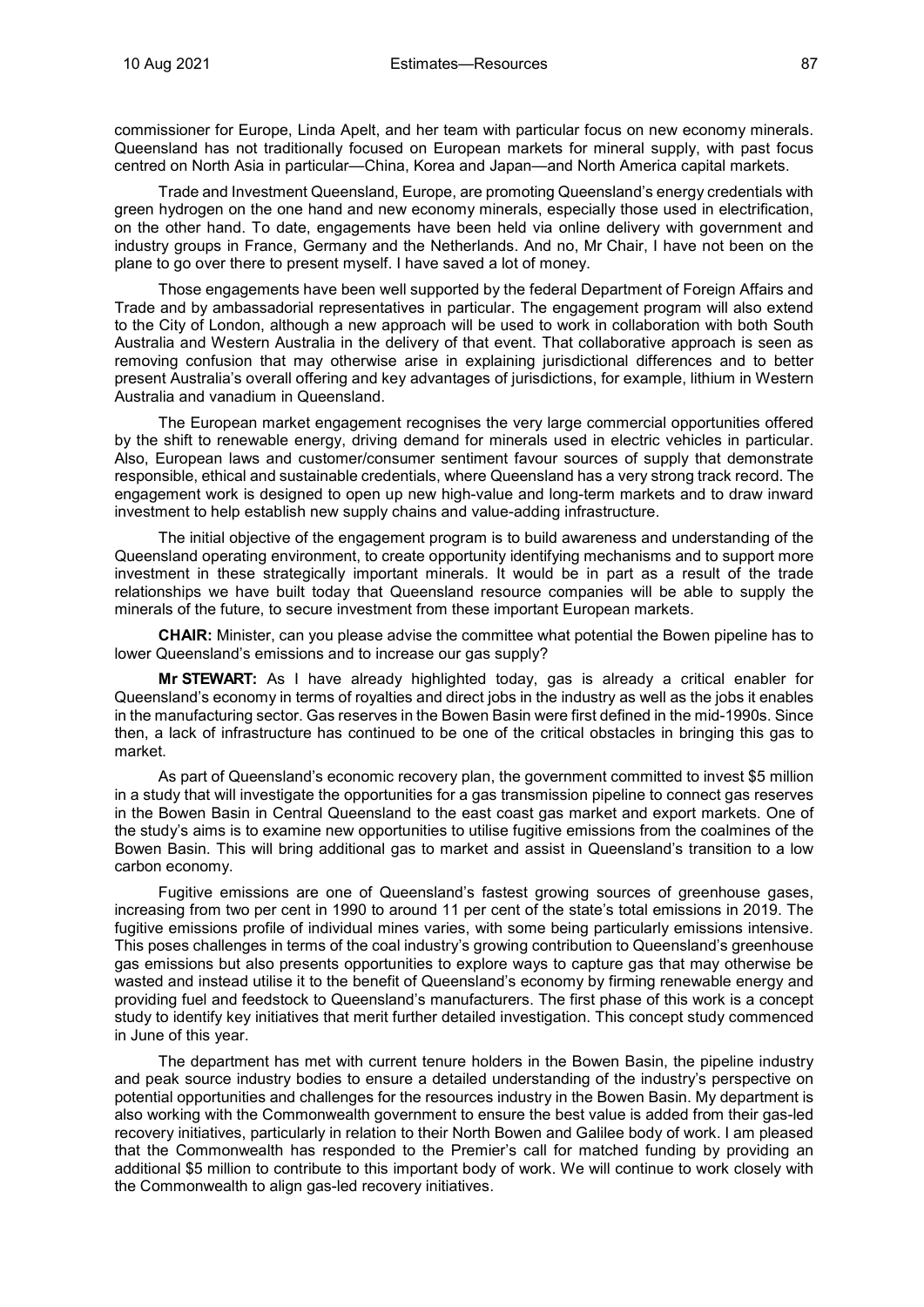We know that additional gas infrastructure will support the development of new sources of supply, leading to more affordable gas and supporting more jobs across our critical supply chain and industries. Increased gas supply will also assist in firming the electricity grid, allowing the introduction of greater volumes of renewable energy and adding downward pressure to gas market pricing. This initiative is just another example of our commitment to supplying new economic activity in our regions and of Queensland leading the nation when it comes to gas policy.

**Ms PUGH:** I have a question about stock routes. I know that is an issue that is of interest to a lot of members of the committee. I recall at the last estimates it was a topic of great excitement. I refer to page 3 of the SDS. Can the minister please explain the actions the government is taking to effectively manage stock routes across Queensland?

**Mr STEWART:** I know that this is close to the heart of the member for Gregory because he asked me this question during estimates last year. As part of the Queensland government's commitment to Queensland's stock route network, my department released the Queensland Stock Route Network Management Strategy in March of this year. This strategy is the result of extensive consultation with stakeholders and the community. It details actions to ensure that the network is managed for the responsible use of travelling stock while supporting the inherent natural and cultural values of the network.

The focus of the Stock Route Network Management Strategy is to coordinate the multiple uses of the stock route network and its multiple stakeholders. A stakeholder working group is being formed to oversee the implementation of the strategy. In addition, a review of the effectiveness of the existing Stock Route Management Regulation is near completion. The feedback received through the initial public discussion paper released in April 2019, and followed by workshops and meetings, has been used to develop a suite of changes to legislation. Final public comment on these changes is being sought with the release of the public discussion paper on 15 July this year covering provisions for a new regulation, associated changes to the Stock Route Management Act and to a nature conservation regulation.

The Premier took the cabinet to Longreach and it was there that I met with a number of mayors who told me that stock routes needed to be addressed. I took their concerns on board and I returned to Longreach on 15 July to launch the strategy because I know how important this network is for those out there. This is also a great example of why the Palaszczuk government's community cabinets are so important.

I encourage all interested people to go onto the department's website, read the paper and provide feedback before 3 September. I am pleased to note that in the first week alone since the papers release, over 1,000 people visited the website—member for Gregory, I am sure that you visited that site many times—with many participating in the survey and quick poll.

Palaszczuk government funding is also contributing to provide direct financial support to local government as the day-to-day managers of the stock route network. In 2021, my department is expected to allocate approximately \$800,000 in capital funding. In addition, approximately \$140,000 will be allocated for maintenance projects at stock route water facilities across the state to ensure their safety and efficient operation. The funding supports assets and maintenance activities including new water tanks, water troughs, dam repairs and dam desilting. It also supports the safe operation of those facilities. For example, many water facilities are progressively being replaced with modern solar pumps and solar panels to provide adequate water for stock. Only the Palaszczuk government can be trusted to sustainably manage our stock route network.

**CHAIR:** We will go back to the member for Condamine and non-government questions.

**Mr WEIR:** Thank you for this document. I will ask for a bit of clarity around one issue because it has been a massive issue out in that Nandi area and that is around the directional drilling. Adjoining land owners are concerned about directional bores underneath infrastructure such as houses, dams, or somewhere they might be going to put down an irrigation bore in the future. Do they have the right to object to where these directional drill holes are going to go?

**Mr STEWART:** This is why we went out to Kupunn and listened to some key people out there around their concerns about directional drilling, particularly when it is not on their property but the directional drilling runs underneath their property. The concerns that you have highlighted to me are the concerns that they highlighted to me when I was out there as well. As I have already said, I really take these issues very seriously.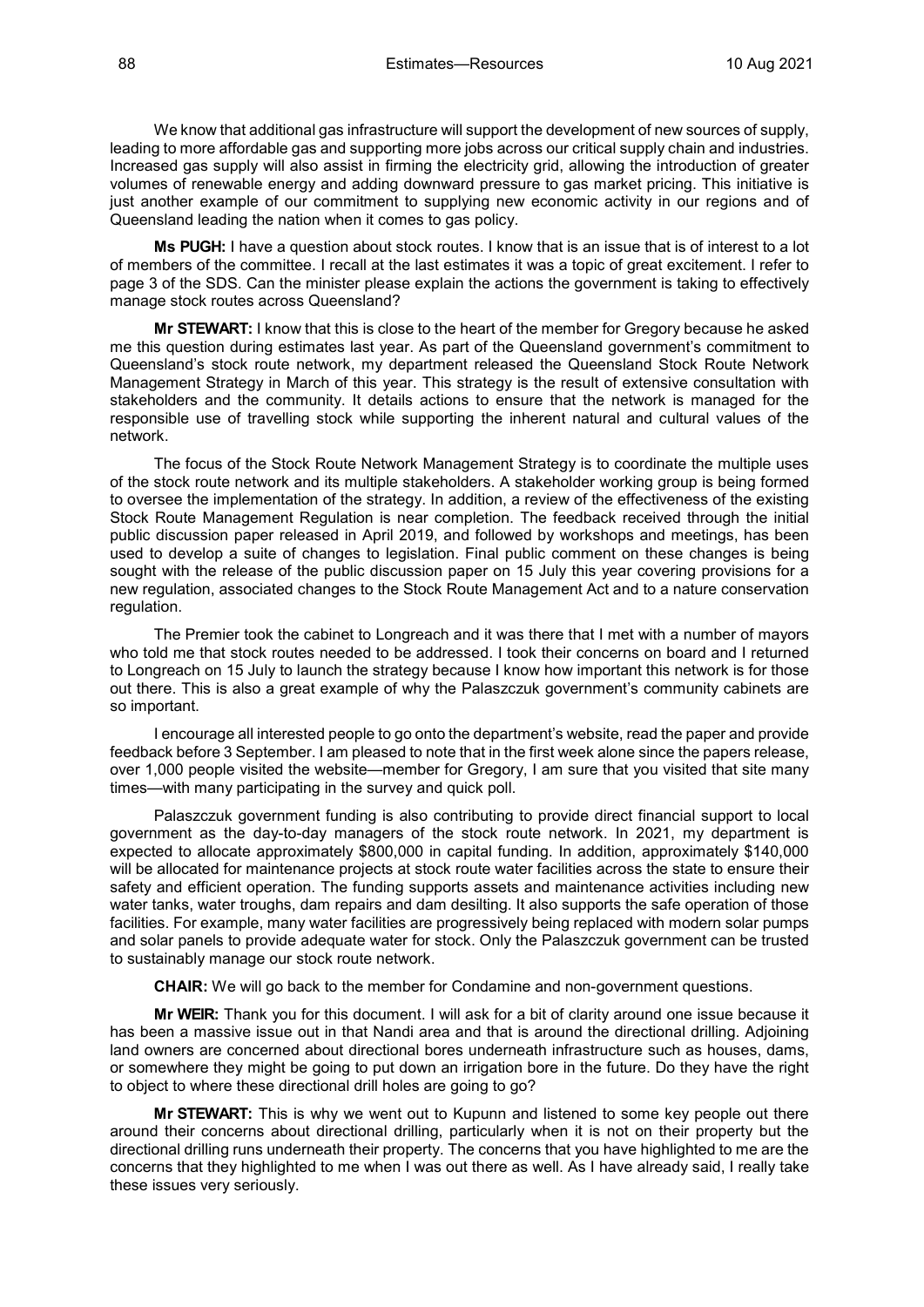To be clear, for directional drilling under a person's property where there is no infrastructure or activity occurring on the surface, we expect landholders to receive a formal notice of entry. Should these activities lead to a more-than-minor impact on a landholder's business or land-use activities, compensation would also be required.

We have communicated the government's requirements to the gas industry and they are aware of their responsibilities under the land access framework and government's expectations around best practice engagement with landholders, including the importance of engaging early and in advance of these activities.

I will refer to my Deputy Director-General Shaun Ferris who will be able to provide some further details around what I have added.

**Mr Ferris:** As the minister has tabled the guideline that we will be placing on our website, we, through this fact sheet, encourage companies to engage before they issue a notice of entry. A notice of entry is just a statutory tool to give a notice of intent to enter the land, whether that is the surface of the land or below land. In the case of directional drilling, for example, sometimes it is tens of metres, sometimes hundreds of metres below the surface of the land that that activity will be carried out. Through our co-existence framework, we encourage companies to engage extremely early with landholders so that jointly between landholders and the petroleum and gas companies well prior to the notice of entry being issued, that if there are any surface infrastructure that exists or future surface infrastructure activities that might be undertaken by the landholder, that those sorts of considerations or those matters can be taken into account by petroleum and gas companies.

We have seen a number of examples in our dealings with both community stakeholders, landholders, and petroleum and gas companies where those engagements carried out on the ground with landholders have resulted in changes to plans of development by petroleum and gas companies, relocating sometimes drill pads, sometimes relocating the location of the directional drill activities, even in the case of surface infrastructure, relocating roads and other pipeline network infrastructure that might be put in place by the petroleum and gas companies. From our perspective, that co-existence framework really starts at the early conversations that occur between petroleum and gas companies and landholders.

**Mr WATTS:** Can I ask for clarification? I want to confirm that it is not compulsory, that it is a recommendation?

**Mr Ferris:** Correct. The compulsory aspect is the notice of entry. Through this fact sheet and through all of the engagement that we carry out on the ground—and I know my colleagues from the GasFields Commission also are very strong in this approach—it is encouraging companies to engage extremely early in their planning of their development and planning of surface infrastructure because that ultimately results in a far better outcome in terms of lessening impact or a better outcome in terms of the activities that are being carried out by the landholder.

**CHAIR:** Just for clarity as well—and I allowed the question—usually for a deputy director-general, you would ask the question through the minister.

**Mr WATTS:** Sorry.

**CHAIR:** I allowed that latitude because it was important that you got that information.

**Mr WEIR:** Minister, given the recent events that have taken place out in that Nandi area, how is that area designated under the statutory regional plans? Is that recognised as strategic cropping land by the department? What guidelines or protections does that put over strategic cropping land under the statutory regional plans?

**Mr STEWART:** As we have highlighted several times through today, it is about developing that co-existence framework, about working together where we ensure that the agricultural land is just as important for the economic benefit and social foundation of rural communities as what the gas will do as well. It is absolutely critical that we get this right.

My department provides the strategic cropping land trigger maps via an online portal. The trigger map is a starting point for identifying strategic cropping land. This portal allows a client to request a strategic cropping land trigger map for their property and it is emailed to them free of charge. All resource activities proposed on the strategic cropping area must obtain a regional interest developmental approval unless they are exempt.

The Regional Planning Interests Act provides an assessment process to assess each proposed resource activity on its own merits. All applications are made to and received by the Chief Executive, Department of State Development, Infrastructure, Local Government and Planning. Applications for resource activities in the strategic cropping area are referred to my department for advice and technical assessment.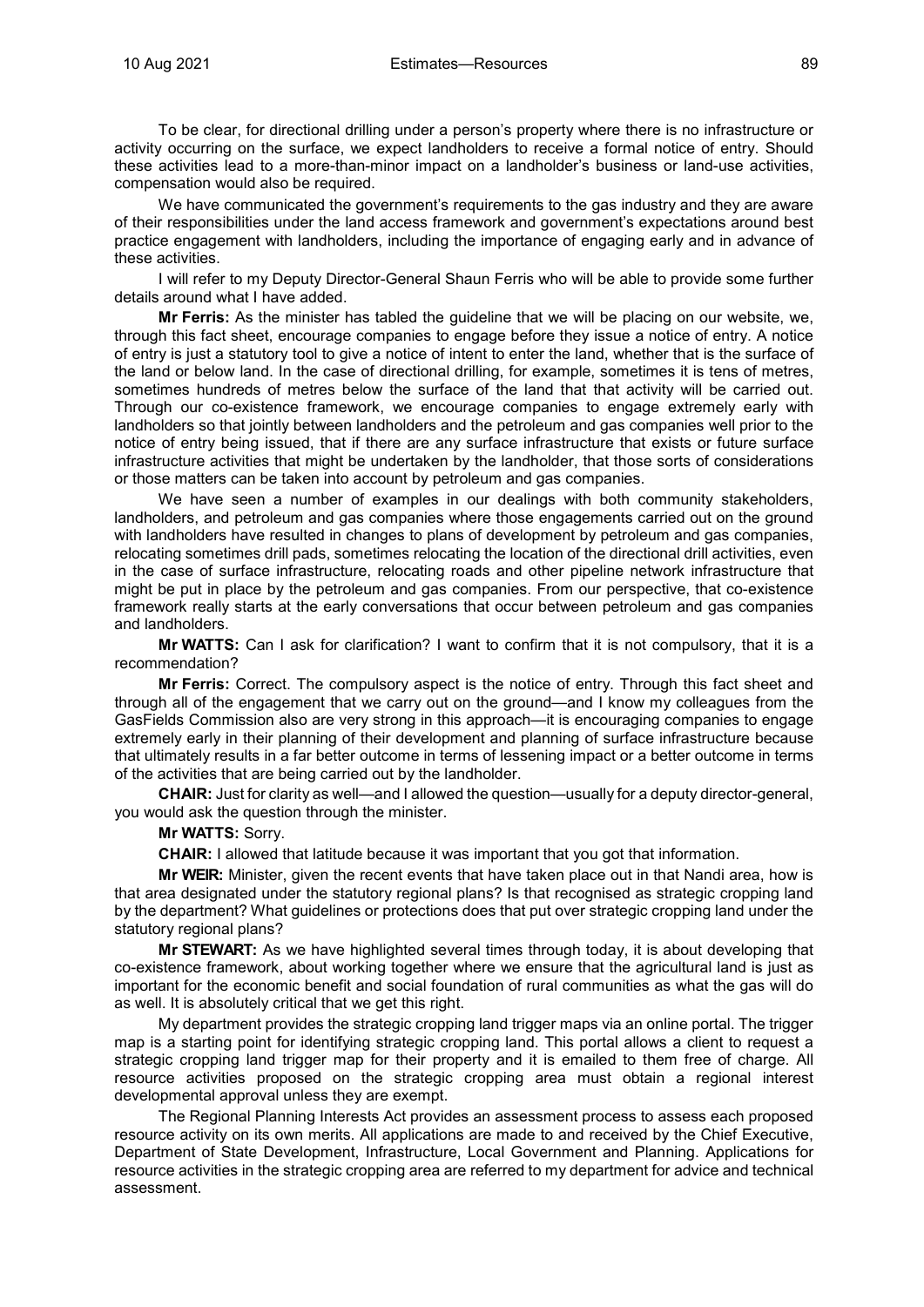In deciding the application, the Chief Executive of the Department of State Development, Infrastructure, Local Government and Planning must consider all properly made submissions. The decision may, one, provide all or part of the application and grant a regional interest development approval; two, include conditions on the approval; or, three, refuse the application.

In 2019 the Queensland Auditor-General undertook a performance audit of the regulation of coal seam gas activities and recommended that the GasFields Commission Queensland review the adequacy of the assessment process identified under the Regional Planning Interests Act. The commission agreed to this recommendation and has made significant progress in the undertaking of that review. I refer to Warwick Squire, the Chief Executive Officer of the GasFields Commission Queensland to extend.

**Mr Squire:** You rightly point out that the Auditor-General recommended that the commission undertake a review of the Regional Planning Interests Act in that particular report. The commission has made some significant progress in undertaking that review. Just a couple of points of clarity around the review itself: we are focusing on the priority agricultural area and strategic cropping area interaction of that particular act as it relates to gas infrastructure. The act is quite broad in nature and the commission's jurisdiction is a bit narrower, so we are focusing on that gas and agricultural land interface. We are really looking at the assessment processes associated with the act, the effectiveness of implementation of the Regional Planning Interests Act and its assessment processes, the exemptions that are contained in the act and the land-use classification associated with priority agricultural areas and strategic cropping areas.

The commission released a discussion paper in March this year for four weeks of targeted consultation with key stakeholder bodies. We distributed it to 31 individuals and bodies and we received 21 submissions as a result of that consultation process. The commission is currently going through those submissions, analysing those to reach findings, and we will make recommendations to government in early September.

**Mr WEIR:** Given that, would those recommendations then be open to public feedback on those recommendations before they are implemented, if it needs a change of legislation?

**Mr STEWART:** It could be a little bit of a hypothetical question. We do not know what those recommendations look like yet, so I think we will wait until we see that report and then we will consider those recommendations when we receive them.

**Mr WEIR:** In relation to strategic cropping land and statutory regional plans, there is an emerging issue in some of our agricultural areas—in particular, the Central Highlands—regarding solar projects being built on prime agricultural land. Under statutory regional plans, does that come under the guidelines? Is there any intention to amend anything, because it is emerging as a serious issue?

**Mr STEWART:** I have not encountered anything in relation to solar coming across my desk.

**Mr MILLAR:** Just for clarification, there is a solar farm built on the Emerald irrigation area. It was built about three years ago on the Emerald irrigation area where there are drains and irrigation. It is on prime agricultural land.

**Mr STEWART:** That is something that would come under planning. It will not be in my portfolio. You would have to ask the Deputy Premier.

**Mr WEIR:** Minister, can you advise how much has been included in the budget in relation to third-party consultants and contractors in the drafting of the resources industry development plan?

**Mr STEWART:** The resources industry development plan is a baby of mine. It is something we have been working on quite extensively. This was an election commitment by the Palaszczuk government to develop a forward-looking strategic plan or vision for the next 30 years of the resources sector. This is going to be important work because we know that more than 76,000 Queenslanders are employed by the sector and over the last decade the sector has contributed more than \$30 billion in royalties. As you know, that pays for our schools, our hospitals, our police, our teachers and our doctors and nurses.

We know that global trends will change the resources sector into the future. There is absolute certainty around that. We are seeing that happen right now. While demand for our world-class coal and gas will continue for some time, the global transition to a low carbon economy and a focus on renewables means that we also need to make that transition. That is what this plan will do. We have done a lot of consultation. We have been out to a whole range of communities. I refer to my director-general, Mike Kaiser, who will be able to provide the specifics around your question.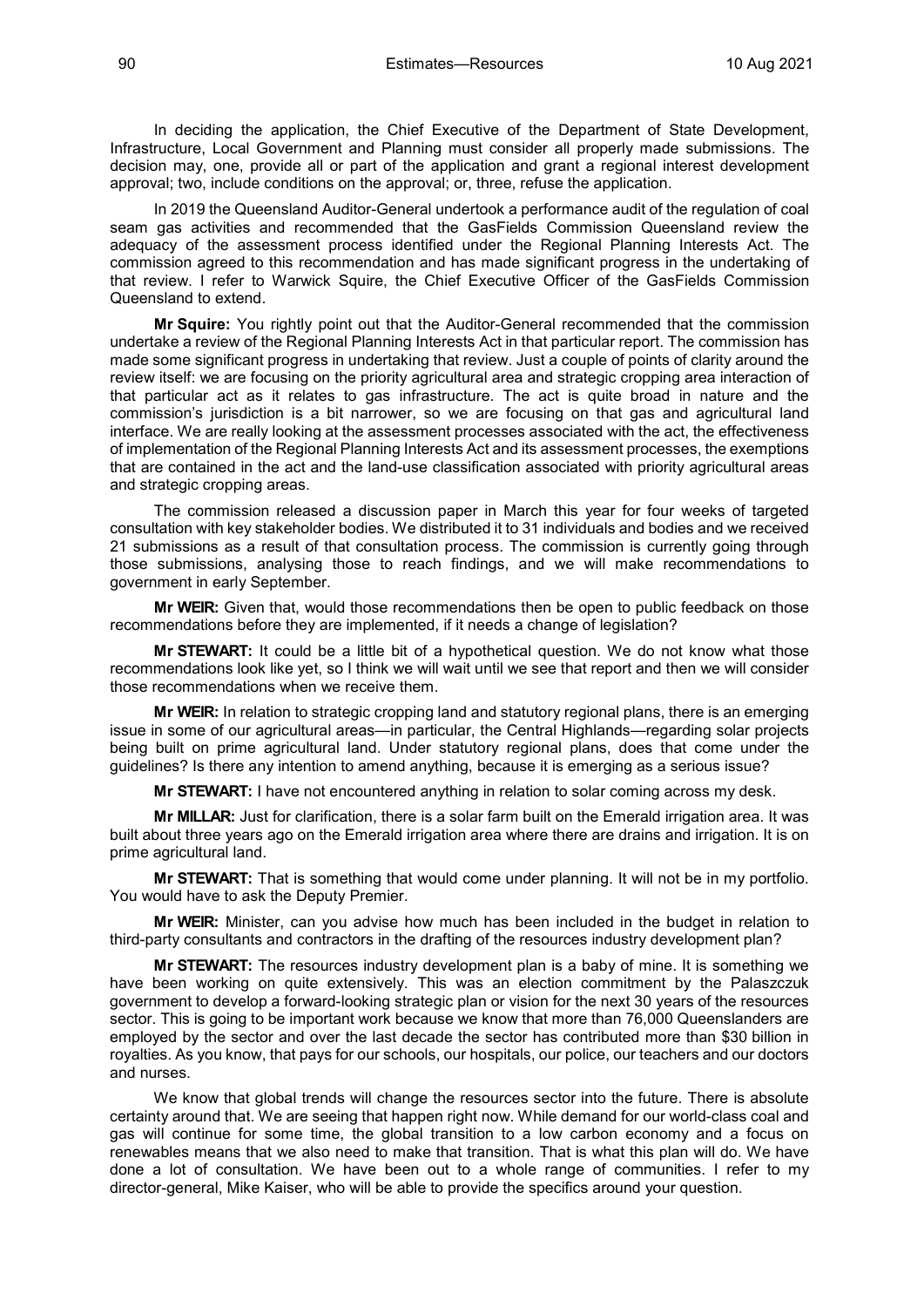**Mr Kaiser:** As the minister said, this is a plan for the resources sector for the coming 30 years. It is absolutely critical, therefore, that we base the plan on a solid evidentiary basis. We have sought professional advice in respect of that in a number of areas. We have engaged contractors to give us a view about what the global megatrends will be over that time frame that might impact on the resources sector.

You asked about prices too. That work around which we engage Deloitte will cost in the vicinity of \$284,000. We engaged PricewaterhouseCoopers to do important business process mapping work which will cost in the vicinity of \$250,000. That is work that will cover the Department of Resources, the Department of Environment and Science and the Coordinator-General. We are trying to look at the end-to-end process that resource entities need to go through in order to get mines or resource activity approved and to look at ways that can be improved upon. That is a key obligation that we have, and it is something that the Queensland resources sector constantly raises with us and has done its own work on. That work started from a basis of the work that the Queensland Resources Council provided for us.

KPMG were engaged to undertake a review of the effectiveness of the collaborative exploration initiative which was a recommendation to us. We also engaged Rowland to assist us with the regional communication and consultations which cost in the order of \$237,000.

I would say that none of this was funded from an additional request from consolidated revenue or the Treasury. These are all resources that we found from within the department by reorganising our priorities. I want to stress again that this is a plan, as the minister said, which sets the resources sector up for a 30-year period. We felt it was absolutely essential that we get professional advice through these contractors in order to make sure that the plan is based on the very best of evidence.

**Mr WEIR:** That is curious, because, as you know, there was a question on notice about consultants and they said there was nothing in the budget for consultancy. So this is coming out of another area of the department?

**Mr Kaiser:** They are defined as contractors, but you will see that there is no hesitation in giving you the amounts of the expenditure or the people that we have engaged with. There is no attempt to hide this. They are defined though as contractors, not consultants.

**Mr WEIR:** Minister, given that there are sometimes conflicting interests in resources, why isn't the department of environment and the department of agriculture involved in the panel that is putting this resources plan together?

**Mr STEWART:** As I have said, this is a 30-year plan looking at resources and the impact of resources. Where do we need to go? What is going to happen in the next five years, the next to 15 years and the next 30 years? What is in it for our kids who are sitting in our classrooms today? What does their future look like, particularly in the resources sector? What are the key things that are impacting upon our ability to trade internationally and what do those markets look like?

As you have rightly highlighted, what are some of those factors that contribute to the environmental impacts and the processes associated with that, as well as the agricultural impacts? As you have highlighted today through a number of your questions, when it comes to the gas fields, we need to make sure that there is co-existence. We need to make sure that we get this balance right.

While we have this consultation process happening in communities and with our industry, we also have a consultation process and a committee made up of intergovernmental departments, particularly the directors-general and deputy directors-general. I will hand over to my director-general who will be able to outline specifically the membership of that committee.

**Mr Kaiser:** We do involve the Department of Agriculture and Fisheries and the Department of Environment and Science in that interdepartmental committee that the minister referred to. The membership is Agriculture, State Development, Trade and Investment Queensland, Treasury, the Department of the Premier and Cabinet and the Department of Environment and Science. I do not think I have missed anyone. That is a keenly attended monthly forum from across relevant agencies in government who are helping to guide and shape the resources industry development plan, as the minister said.

We have also established two significant consultation groups—one with industry and unions, and one with a range of other stakeholders including agricultural stakeholders and environmental stakeholders. We are genuinely seeking input from across the board on this plan. The minister has made the point to me, and he has made the point publicly on a number of occasions, that this is a plan that has to endure for a 30-year period. We are sincere in our efforts to try to engage all stakeholders and take into account the widest possible range of views in order to develop the very best plan for the resources sector for Queensland.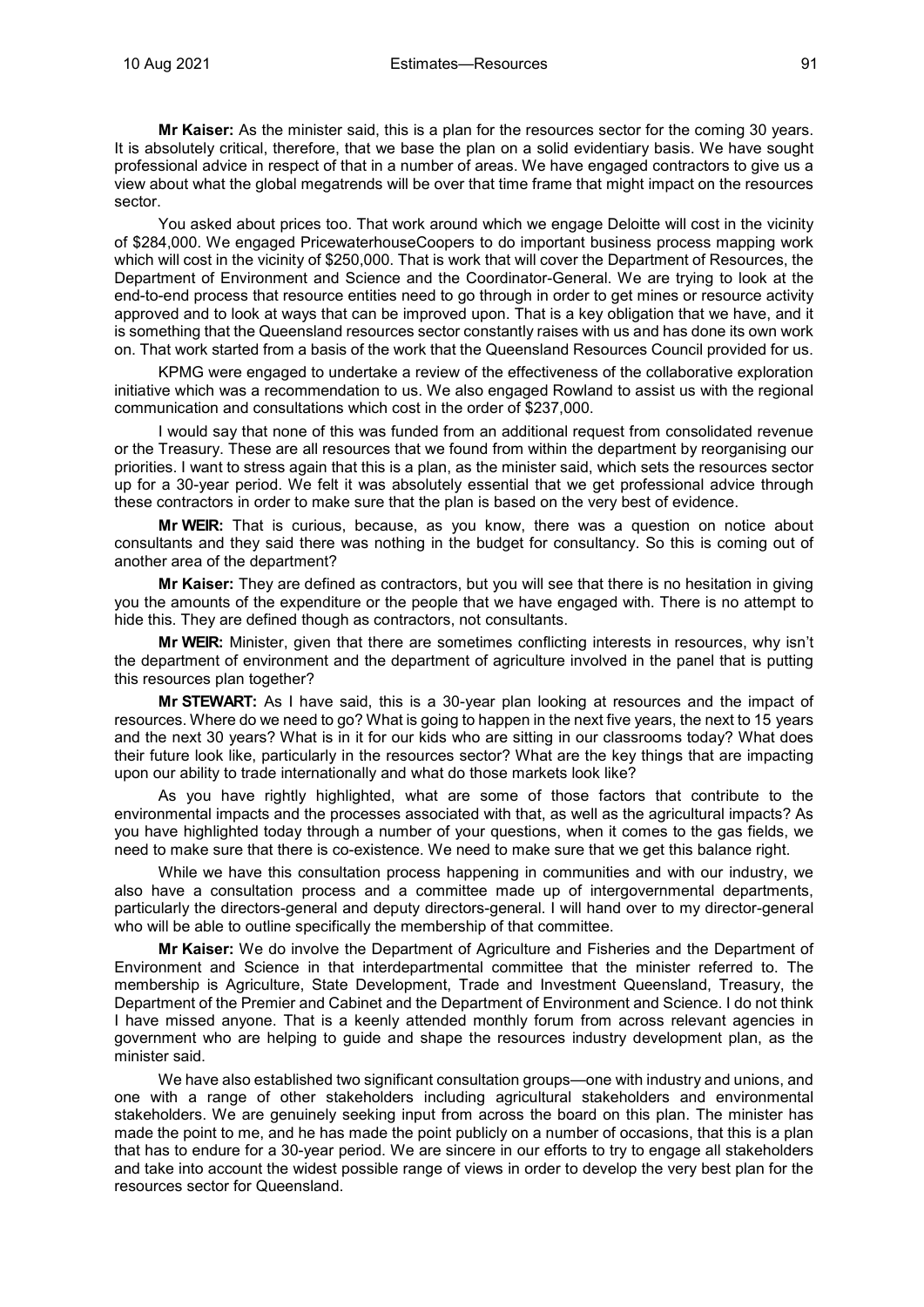**Mr WEIR:** In response to a question on notice regarding mine approvals, I note that the department has approved 82 mining leases in 2020-21. How many of those have been approved by the Department of Environment and Science?

**CHAIR:** Would that question be for you to answer, Minister?

**Mr STEWART:** We know how strong the resources sector is and how dependent, as I have already said, 76,000 workers are on that industry. I will refer to my deputy director-general, Shaun Ferris, who may be able to provide further detail.

**Mr Ferris:** In relation to all of the tenure we grant in terms of a mining or petroleum lease, one of the prerequisites for us to provide a recommendation for the minister to consider is that an environmental authority has been granted. In all of those circumstances where we are granting a petroleum lease or a mining lease the Department of Environment and Science has approved the project and granted an environmental authority. That is a prerequisite before the minister can turn his or her mind—in our case, his mind—to the grant of the mining or petroleum lease.

**Mr WEIR:** That would be all approved?

**Mr Ferris:** It would be 100 per cent.

**CHAIR:** We will now turn to government questions.

**Ms HOWARD:** My question is to the minister. I refer to page 1 of the SDS. Can the minister please advise the committee what contribution the Queensland mining industry provides to the state and what the government is doing to support the sector?

**Mr STEWART:** Queensland's mining industry is the largest of all industries in our state and is the driving force behind Queensland's economic recovery, as no doubt you are aware. During the year ending June 2020 the mining industry accounted for 11.7 per cent of Queensland's economy, which was the largest share of any of our state's industries in that year. Queensland's mining sector also accounts for a massive share of investment in state exports to the world and is a significant employer. During the 12 months to March 2021 the mining industry attracted more than \$8.3 billion in private capital expenditure and accounted for 35 per cent of private capital expenditure in Queensland over that 12-month period. The mining sector attracted a further \$705 million in exploration expenditure during the 12 months to March 2021, up more than 22 per cent on the previous year. This demonstrates strong confidence in the future of Queensland's resource sector at a time when exploration expenditure is contracting in most other states and territories, including Western Australia and the Northern Territory.

The resource sector is the backbone of Queensland's economy and provides substantial benefits for many of our regional communities. For example, member for Ipswich, I was recently out at Roma. I remember Roma back in the early days when I used to drive through there on my way back from Springsure to Brisbane. It was a small town. On our recent visit we had the opportunity to talk to a lot of people. They talked about how the gas industry has rejuvenated their town. There are a lot of businesses now that are supported by that gas industry. Kids who are sitting in classrooms at Roma— I think it is the state college out there—know they have a future in their town, and that is exactly what this is about. It is about making sure that our regional towns and communities can continue to thrive. There is no excuse for those kids to leave town and not return, because they can get jobs there. They can go and study at university, but they can come back as professionals and continue to work in those communities. That is what the people of Roma told me.

Queensland's resource sector generated \$42.2 billion in export revenue for the state over the 12 months to May 2021, accounting for 77 per cent of our merchandise exports over that period. This included: \$21 billion in export earnings from high-quality metallurgical coal used in steel production; \$9.5 billion in liquefied natural gas exports; and \$10 billion in minerals exports. Queensland's Treasury estimates that resources generated \$2.5 billion in royalty revenue for the state in 2020-21. This revenue for Queensland will be used on Queensland's roads, schools, hospitals and police. It helps boost key capital infrastructure spending—like the stadium in Townsville where we hosted State of Origin this year—and improves the wellbeing of all Queenslanders.

#### **Ms Pugh** interjected.

**Mr STEWART:** Yes, let's not talk about the result. Even though the COVID induced economic downturn put a dent in Queensland's economic earnings and royalty revenue, the sector has kept the state's economy going throughout the downturn and is leading the recovery in jobs.

On average, during the 2020-21 financial year Queensland's mining sector employed 76,000 workers, up 17 per cent on the previous year. That is the highest 12-month average number of people employed in Queensland mining in over six years. The Queensland mining industry directly employs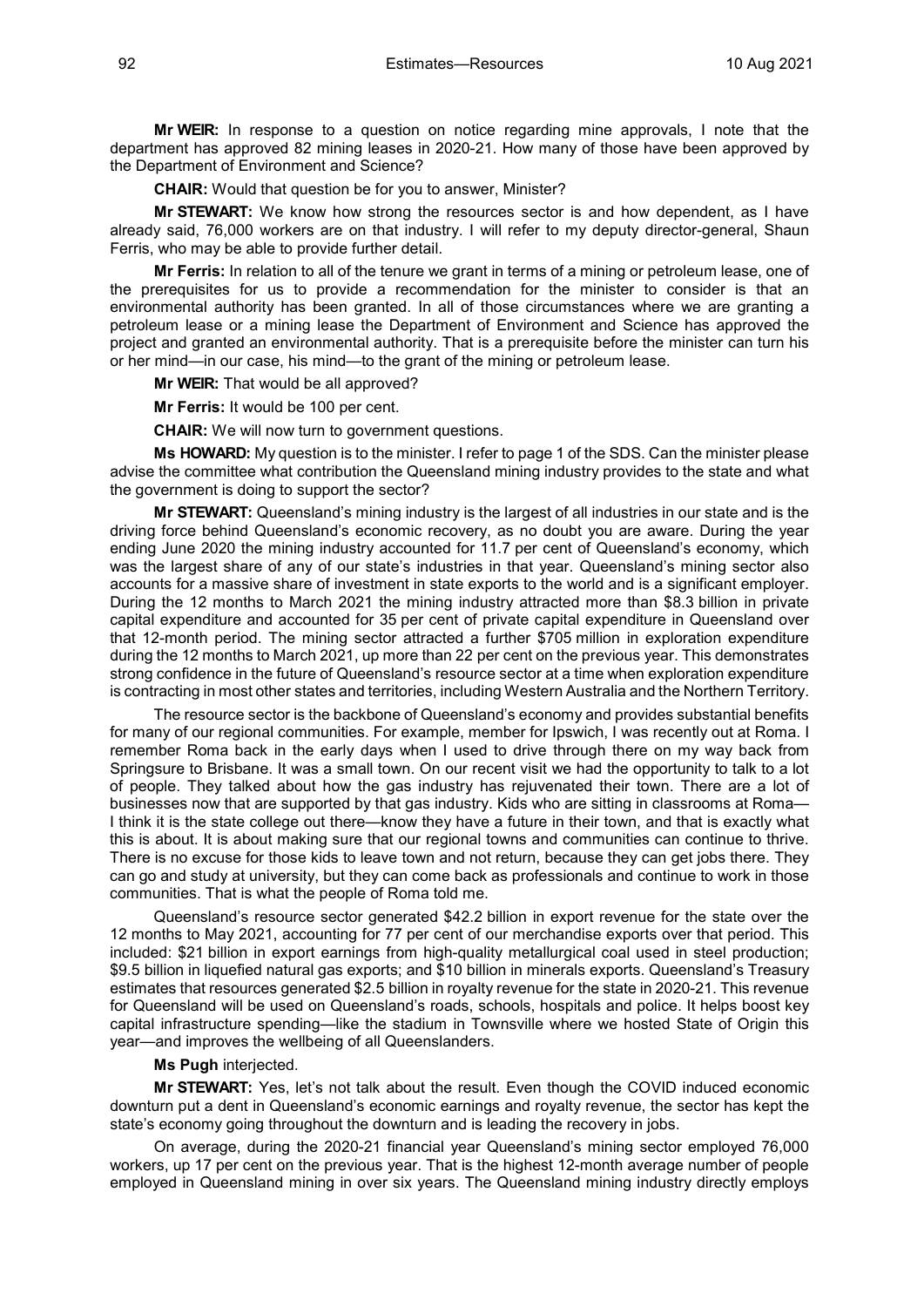more than 29,000 people in the coalmining industry; more than 20,000 people in minerals mining and quarrying; more than 19,500 people in exploration; and more than 6,500 people in oil and gas extraction. Thousands more people are employed indirectly by mining and Queensland's resource sector more generally throughout the many businesses that support and depend upon our mining communities.

My government, the Palaszczuk government, is committed to a robust energy future for all Queenslanders, and we are committed to growing jobs and delivering billions of dollars for our economy.

**Ms PUGH:** My question is to the minister. Minister, with reference to page 1 of the SDS, can you please provide an update on the work of the Explosives Inspectorate in keeping Queenslanders safe?

**Mr STEWART:** I thank the member for her question and note her interest in the regulatory activities of the Explosives Inspectorate. Resource Safety and Health Queensland administers the resource safety and health legislation that applies to the mining and quarrying, petroleum and gas, and explosives industry. RSHQ is a risk based regulator. That means its compliance and enforcement activities focus on the things that can seriously hurt people in the resources sector. As part of this the regulator conducts inspections, detailed audits and investigations of incidents and complaints. It uses the findings from these activities to not only inform enforcement actions but to educate and support industry in meeting their obligations to protect workers' safety and health by publishing alerts, bulletins and reports and holding forums to share and promote safety information. Each inspectorate has a compliance program that deliberately changes over time to reflect industry activities, safety and health performance and emerging risks.

Queensland is the largest user of explosives in Australia, consuming about 1.5 million tonnes each year and accounting for approximately 40 per cent of all explosives in the nation. Most explosives are used in the mining and quarrying industry but also industries such as manufacturing and construction, demolition, lifesaving, signalling devices for maritime industries and the oil and gas industries. In the financial year 2020-21 the Explosives Inspectorate focused on underground blasting, the transport of explosives, the sea and air import of explosives and illegal fireworks.

Amendments to the Explosives Act 1999 returned the obligation for determining the suitability of persons to government as well as harmonising Queensland's security clearance processes with those of other jurisdictions. Further, it strengthens security controls by enabling the continuous monitoring of security card holders by the Queensland Police Service. In addition, a new explosives drivers license is in place to ensure that, consistent with all other states, only competent persons may transport explosives. The new licence has supported the safe transport of nearly two million tonnes of explosives across Queensland.

**Ms HOWARD:** My question is to the minister. I refer to page 1 of the SDS. Can the minister please advise what the government is doing to support lower emissions mineral extraction?

**Mr STEWART:** Mr Chair, I am sure that you have all seen or heard reports of the growing demand for global investors, customers and consumers of mineral supply to be responsible, ethical and sustainable. Officers from my department hear that call very loudly in their dealings in their work to establish new markets for our minerals in Europe, where the European Green Deal is being set in legislation. My departmental officers also hear the calls from across Queensland as part of our consultations for the development of the Resource Industry Development Plan, and we hear those calls and support those companies that are proactively working towards meeting them. In parallel, we are undertaking works to the same purpose.

In industry, I give the example of EQ Resources which are recommercialising the former abandoned tungsten mine at Mount Carbine in north-east Queensland. EQ Resources are using advanced ore sorting technology to optimise recovery of valuable tungsten ore from waste ore. Their technology sourced from their German partner Cronimet is allowing them to reprocess waste stockpiles to create value from waste.

In another example, the Geological Survey of Queensland, within the Department of Resources, is working with the Japanese government resource security agency to examine the potential for recovery of cobalt from tailings at the former Gunpowder Mine in north-west Queensland. This work is being conducted in collaboration with the University of Queensland—we were actually out there today which are developing world-leading capability in assessing mechanisms to recover value from mine tailings and waste material. The scope of work underway between the Geological Survey of Queensland and the University of Queensland is not limited to tailings but also trialling other novel mechanisms to concentrate and recover minerals.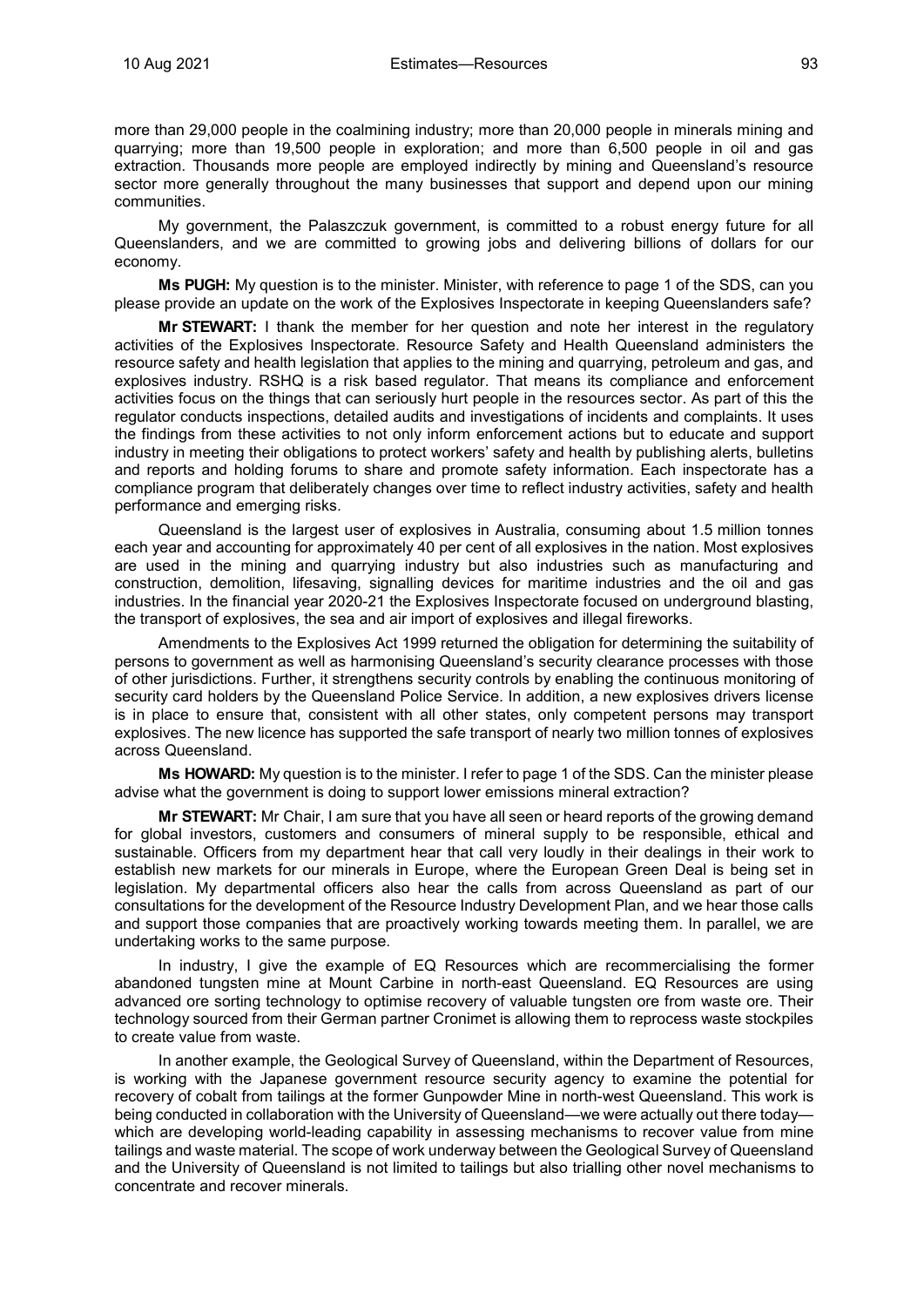Works in progress include hyperaccumulators, which are plants to concentrate specific minerals for later harvest and mineral recovery in a process deemed phytomining. Phytomining is also being trialled with in-demand rare earth elements, again using plants with specific characteristics to preferentially collect rare earths from the earth upon which they grow. Just this morning, as I said, I visited the University of Queensland Sustainable Minerals Institute at St Lucia to see the fantastic work researchers are doing in this space.

The joint study between UQ and the Palaszczuk government is seeing potentially hyperaccumulator plants being grown in samples of mine tailings brought all the way from places like Mount Isa to see if this technique has a twofold benefit—one, extracting minerals from the ground like nickel, cobalt and zinc in a way that could have commercial applications and, two, helping in rehabilitation of the land by extracting these metals from tailings dams. This use of biological agents includes the use of bacteria in a process termed bioleaching to extract minerals from ore. These alternate extraction techniques offer means to radically reduce the environmental footprint of mining and mineral resource recovery. Biomining also offers a broad range of tools to use for other applications, such as clean-up of contaminated sites and broadened economic development opportunities for regional communities.

Alternate extraction studies in the trial form a key part of the new economy minerals initiative being delivered by the Geological Survey of Queensland. Alternate extraction minerals to recover them from primary or secondary ores fits well in the concept of the circular economy which seeks to reduce waste and extend the value of materials already recovered. One of the plants that they were using was the macadamia nut. It is extracted into the leaves but the nut is still edible without any traces within the nut itself.

**CHAIR:** I will go to the member for Ipswich for a quick question because I am going to give the crossbench member a question at the end.

**Ms HOWARD:** My question is to the minister and I refer to page 3 of the SDS. Can the minister please update the committee on the government's management of leases on Queensland's islands?

**Mr STEWART:** No-one in this place is under any illusion that the past year and a half have brought some very testing times not only for our state but across the globe. COVID-19 has increased the challenges for many of us and many of our tourism partners, and that includes for many tourism leaseholders across the east coast of Queensland.

My office fields inquiries from lessees from across the state asking for support to ensure that they can achieve the desired purpose of their lease. The Palaszczuk government takes these inquiries for assistance very seriously. Where lessees owe substantial rental arrears to the state, the Department of Resources works with the lessees with the aim of resolving their debt, particularly in a timely manner. This is vital so we are best placed for a booming tourism industry once we navigate the ongoing challenges of the global pandemic.

My department waived tens of millions of dollars in state land rent as part of the Palaszczuk government's \$11 billion COVID recovery plan which helped support businesses during this global pandemic and helped industries, including tourism, bounce back even stronger. I also note that Queensland was the first jurisdiction to announce business support measures for affected businesses, including tourism businesses. The Palaszczuk government is committed to seeing suitable tourism development on Queensland islands. This includes on Great Keppel Island. Although the recent transfer application for the leases to Altum Property was unsuccessful, my department will continue to work with fellow departments and GKI Resort towards delivering on this commitment. My department is also aware of concerns related to head leases and subleases relationships on Keswick Island.

**CHAIR:** I welcome the member for Maiwar and his questions.

**Mr BERKMAN:** We are all well aware that yesterday the IPCC published their Sixth Assessment Report which shows what an extraordinary and urgent task we have if we are to maintain a safe climate. This comes on top of International Energy Agency analysis showing that net zero emissions by 2050 requires no new coalmines or expansions and no new gas projects beyond this year. My question first of all is to the director-general. Is this analysis, particularly from the IEA, considered in departmental decisions to issue any new tenure but particularly new leases for fossil fuel projects in Queensland?

**Mr Kaiser:** I thank the member for the question. Before I answer it, could I add to an answer I provided earlier around the composition of that interdepartmental committee on the Resources Industry Development Plan. I want to be complete in my answer. There are an additional three directors-general on that IDC—the directors-general covering the department that covers Aboriginal and Torres Strait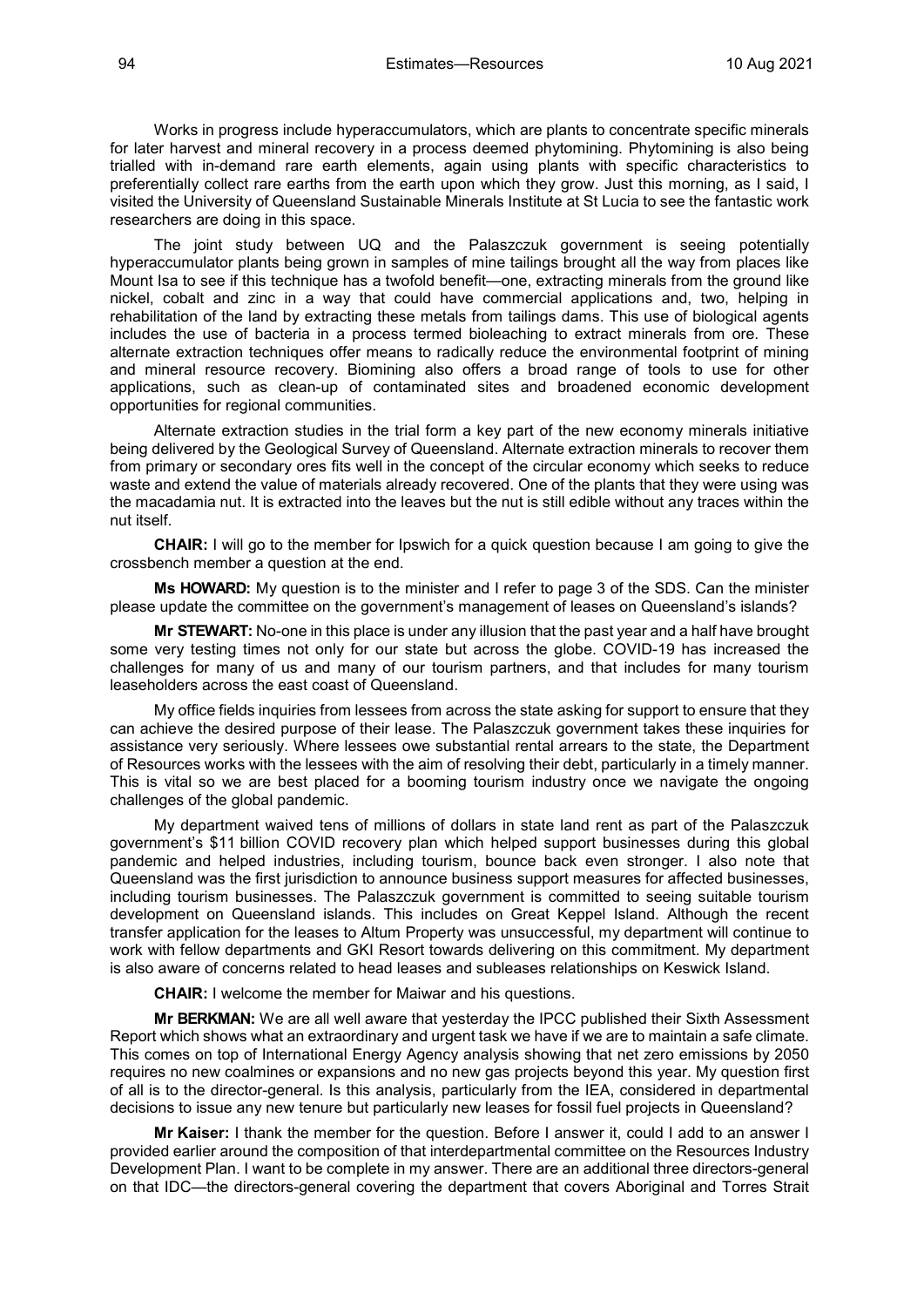Islander partnerships, the department of training and the Department of Energy and Public Works. I did not want to leave them out because my colleagues are working like beavers to get this plan done and I would hate to not complete that. Could you repeat the question?

**Mr BERKMAN:** Is the IEA analysis in particular considered in departmental decisions to issue any new tenure but particularly new leases for fossil fuel projects in Queensland?

**Mr Kaiser:** By the time this department considers a mining lease, an application or a proponent has already received an environmental authority so we would expect those environmental considerations to have been picked up then by either the Department of Environment and Science or through Commonwealth processes.

**Mr BERKMAN:** The IEA analysis basically shows the trajectory which requires no new coal or gas. It is really much more a question of the energy market analysis internationally saying that these new projects cannot get up if we are going to achieve net zero by 2050. Putting aside the EA assessment process, does your department consider that kind of analysis in issuing any new mining lease?

**Mr Kaiser:** There is nothing in the act against which we judge mining leases which would take that into consideration. Those sorts of considerations, if they are relevant, are expected to be taken into consideration in the delivery of an environmental authority.

**Mr BERKMAN:** To the minister then, if I might turn to you briefly. As you know, I understand we are the biggest global exporter of thermal coal and LNG in the world, and the IEA and IPCC are telling us that that needs to stop as soon as possible if we are going to keep a safe climate for our kids and grandkids and keep it under 1.5 degrees warming. Minister, do you or the government have any plan to stop approvals of coal and gas in line with recommendations from the IEA and IPCC, or is the plan to simply pretend that those emissions will not affect the global climate because exports are someone else's problem?

**CHAIR:** Member, you were going so well and then you put that last bit on your question. Minister, I will ask you to answer the first bit of the question, and I will give you leeway to do whatever you want with the second bit of the question.

**Mr STEWART:** I note that the latest report from the Intergovernmental Panel on Climate Change, the IPCC, was released on 9 August. I also note the statement from the UN secretary on the IPCC report. There is some strong language around OECD countries phasing out coal projects by 2030 and that fossil fuel exploration and production should be ended. I would point out that the issues relating to climate change fall within the portfolio responsibilities of the Minister for the Environment and the Great Barrier Reef and Minister for Science and Youth Affairs. Any questions relating to climate change should be directed to Minister Scanlon.

Having said that, this government has long held the position that we support coal projects as long as they stack up financially, environmentally and socially. The coal industry has made a key contribution to the success and prosperity of Queensland, and I am confident that we will be a coal exporter for many years to come. It is pertinent for me to say that around 85 per cent of our coal exports in our coalmines is metallurgical coal which is used for, as you know, the production of steel. This means coalmining and jobs will be part of our economy now and for the foreseeable future and the royalties from coal will continue to fund our vital public services and infrastructure such as our hospitals, schools and roads.

However, this government also takes climate change very seriously. We recently launched our Queensland Climate Action Plan which includes a commitment to deliver a 50 per cent Renewable Energy Target by 2030 and a 30 per cent emissions reduction below 2005 levels by 2030. It also commits us to reach zero net emissions by 2050.

**CHAIR:** Thank you, Minister. I allowed you to finish. We went over time a little bit. The committee will now take a break. The hearing will resume at 7.15 pm continuing with the estimates for the resources portfolio area.

### **Proceedings suspended from 7.01 pm to 7.15 pm.**

**[CHAIR:](http://www.parliament.qld.gov.au/docs/find.aspx?id=0Mba20210810_191534)** The hearing is resumed. Welcome back, Minister, and officials. The committee will now continue to examine the estimates for the resources area. I call the member for Maiwar.

**Mr BERKMAN:** I have a question, this time regarding four authorities to prospect held by Blue Energy and Origin Energy in the Lake Eyre Basin, specifically ATP656, 657, 658 and 660. This relates to my question on notice No. 131, which confirms that they have not collected any seismic data. I will put the question to the DG given the technicality. Given Blue Energy's failure to comply with the work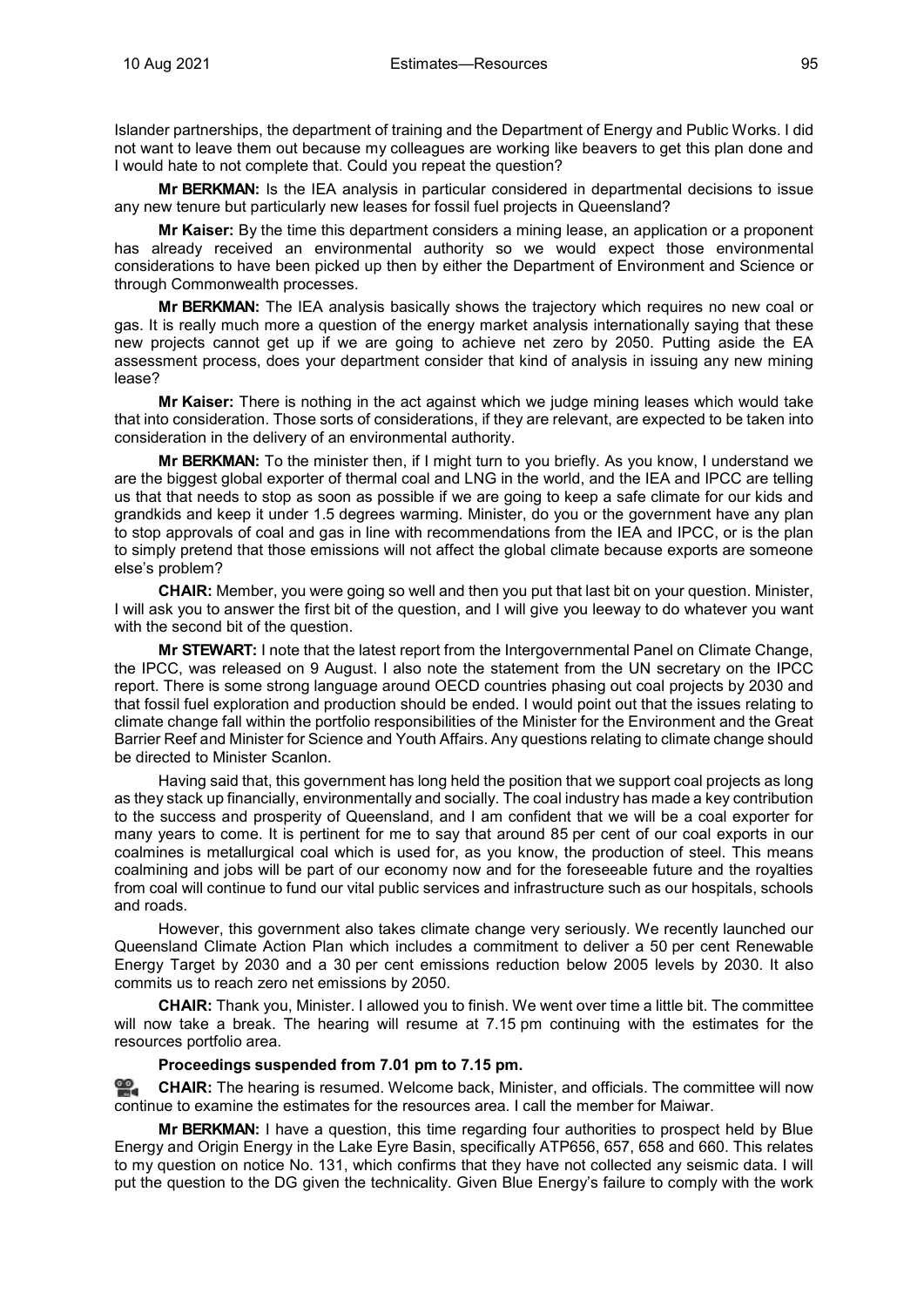program and specifically that requirement to undertake at least 520 kilometres of seismic survey, how is it that they have still been allowed to submit applications for petroleum production leases for those ATPs, especially in such a sensitive environment as that is?

**Mr Kaiser:** On 30 July Origin Energy and Blue Energy jointly applied for 11 petroleum leases over four authorities to prospect held solely by Blue Energy. I understand that those proposed leases are located near Windorah and overlay in part the Channel Country's strategic environmental area, which forms part of the Lake Eyre Basin. These are complex matters in nature and my department continues to discuss those with the companies and assess those applications.

**Mr BERKMAN:** It is clear that they have not met the requirements of the work program and yet they are progressing through this process. I understand that there is a lot of complexity to this regime, but if you are not meeting the requirements of an authority to prospect, how can you be allowed to proceed to even make applications to start extraction activities?

**Mr Kaiser:** I have nothing to add to my previous answer.

**Mr BOYCE:** My question is to the minister in relation to aerial satellite mapping and late payments. Minister, when will the next Statewide Landcover and Trees Study be released?

**Mr STEWART:** I thank the member for the question regarding SLATS. The Statewide Landcover and Trees Study, or SLATS as it is commonly referred to, is one of the tools my department uses to monitor tree clearing in Queensland. The study produced by the Department of Environment and Science relies on satellite imagery processing and analysis to detect and map clearing. Historically, vegetation clearing rates have been reported based on this analysis.

The next SLATS reporting is due to be finalised this year and will include enhancements to improve monitoring and reporting of vegetation clearing and regrowth of vegetation. The enhanced SLATS program responds to feedback from stakeholders such as AgForce who have reasonably argued that it is important that future SLATS reporting includes both clearing and tree regrowth data. The first reporting to incorporate the enhancements will be for the 2018-19 period.

This reporting will give my department more detailed information on the extent of the state's woody vegetation including estimates of age and density. This will provide an important baseline for future monitoring and reporting by the Department of Environment and Science. My department will continue to work with the Department of Environment and Science to deliver this report.

**Mr BOYCE:** I note from contract disclosure that several million dollars has been spent with companies that are headquartered outside Queensland to provide satellite imagery and aerial mapping. Could the minister explain how this is compliant with the Buy Local procurement guidelines?

**Mr STEWART:** I will refer to Mr Wally Kearnan, who wears several hats, the Valuer-General and Deputy Director-General of the Department of Resources.

**Mr Kearnan:** That would require some detailed response. I think we will have to take that on notice in relation to what contracts specifically we have signed.

**Ms PUGH:** Just a point of clarification, Chair, are we actually talking about the government's Buy Queensland policy, which is an official procurement policy, versus Buy Local, which is more of an advertising campaign? I am wanting to clarify that with the member for Callide.

**Mr BOYCE:** It is the Buy Local procurement guidelines from the Queensland government. Apparently all of these satellite imagery aerial mapping contracts are outside the state.

**CHAIR:** Okay—

**Mr STEWART:** I wish to clarify, thanks, Mr Chair, because it is only the minister, as you are aware, who can actually take the question on notice.

**CHAIR:** That is what I was just going to say, Minister.

**Mr STEWART:** We will endeavour to respond with that information by the end of this session around that data. It may not necessarily directly relate to my portfolio. As I said, this is work that is done through the Department of Environment and Science. They may be the ones who will be able to respond to that. It may not be my portfolio responsibility. I wish to clarify that. We are not taking that question on notice.

**CHAIR:** You are the one who decides whether or not to take it on notice.

**Mr BOYCE:** I note that in quarter No. 3 of financial year 2020-21, 14 per cent of payments to small businesses by the department were paid late. Could the minister inform us why they were paid late and why they were on average paid 41 days late?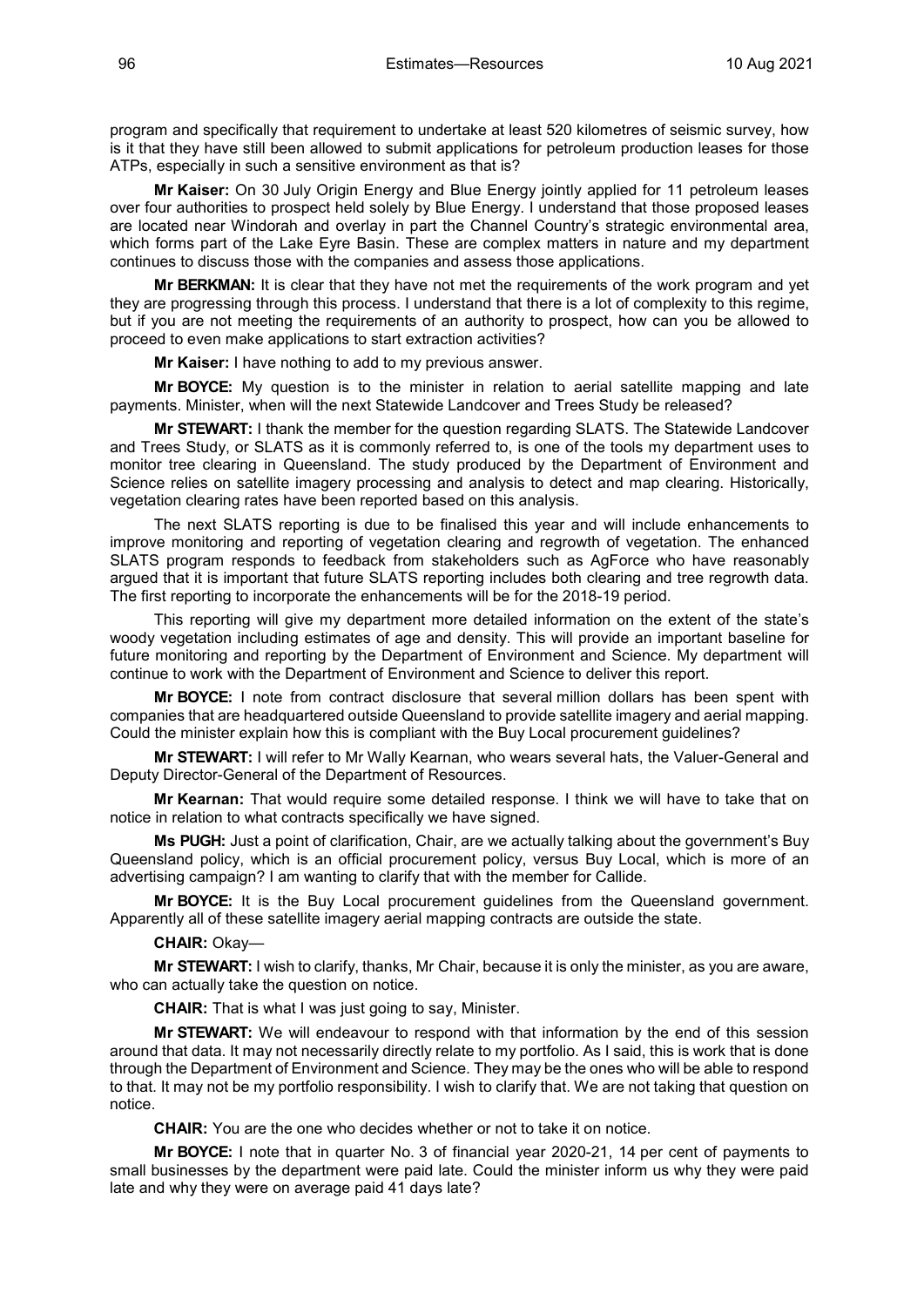**Mr STEWART:** I thank the member for the question. I will refer to Katrina Platt, who is the Chief Financial Officer of the Department of Resources to supply that information for you.

**Ms Platt:** I probably cannot get the details around specifics on why they were paid late, but we are putting in place some processes to make sure that they go as quickly as possible and that we pay as many small businesses on time. I also add that none of the businesses that were paid late have claimed an interest payment from that for which they would have been eligible.

**CHAIR:** Member for Callide, do you have any follow-ups on that?

**Mr MILLAR:** Can the minister take that question on notice about why they were paid late?

**CHAIR:** It will be up to the minister about whether or not he takes that on notice.

**Mr STEWART:** I will not be taking that on notice. The chief financial officer has provided a response.

**CHAIR:** The answer has been given to your satisfaction?

**Mr STEWART:** Absolutely.

**Mr MILLAR:** Point of order, Mr Chair: we have not been given an explanation of why they were paid late. I am asking if an answer concerning why they were paid late could be taken on notice and given back to the committee.

**Mr STEWART:** As I said, the chief financial officer has provided an explanation about those small businesses and has said that they did not claim the interest in terms of those late payments. I think she has adequately answered the question. The member may not like the answer, but we have provided an answer.

**CHAIR:** That is the answer you have been given.

**Mr WEIR:** Minister, given that the Isaac Plains expansion has been approved, why is Acland stage 3 still not approved? Given the number of jobs being lost in Acland, can you advise if your department will expedite the approval process?

**Mr STEWART:** I thank the member for the question. The government has been very open and transparent on New Acland. I have been clear that the government committed to letting the court run its process. I cannot state it any clearer. The High Court made its decision to send the matter back to the Land Court. Like many Queenslanders, I hope that this can soon be resolved once and for all. I thank the member for the question. I have met with the CEO of New Hope Group, Reinhold Schmidt, and have reiterated to Mr Schmidt the government's position. As the committee would be aware, the Palaszczuk government has a strong record in supporting and advancing the resource industry. Since taking office, my government has supported more than \$21 billion of investment in resource projects and created more than 8,000 jobs in the mining and gas sector. Recently, Queensland Resources Council chief executive Mr Ian Macfarlane said that there were now more jobs in the Queensland resources sector than ever before.

**Mr WATTS:** Not at Oakey.

**Mr STEWART:** This is testament to the strong action the government took to keep the sector open and operating, particularly during COVID. We are also developing our resource industry plan to ensure a continued pipeline of investment and jobs. It is the Palaszczuk government which will continue to support the resource sector as we continue to recover from the COVID-19 pandemic.

**Mr WEIR:** I put it to the minister that other mines have had legal action pending and have been approved.

**Mr STEWART:** I thank the member for the question. What you will find, if you look into it, is that the Land Court did not approve—sorry, I will correct that. The Land Court made a recommendation that the mining lease not be granted. That was through New Acland. In terms of the Olive Downs mine, for example, the Land Court recommended the granting of that mining lease. There is an inherent difference between the two.

**Mr WATTS:** One was apprehended bias.

**CHAIR:** Member, please, the minister is answering the question. The question was in regard to other mining leases. The minister is answering the question.

**Mr WATTS:** The minister's statement is factually incorrect. The Land Court's judgement was thrown out through apprehended bias.

**CHAIR:** The minister is answering the question. If you think it is incorrect, write to the Speaker about it. The minister is answering the question.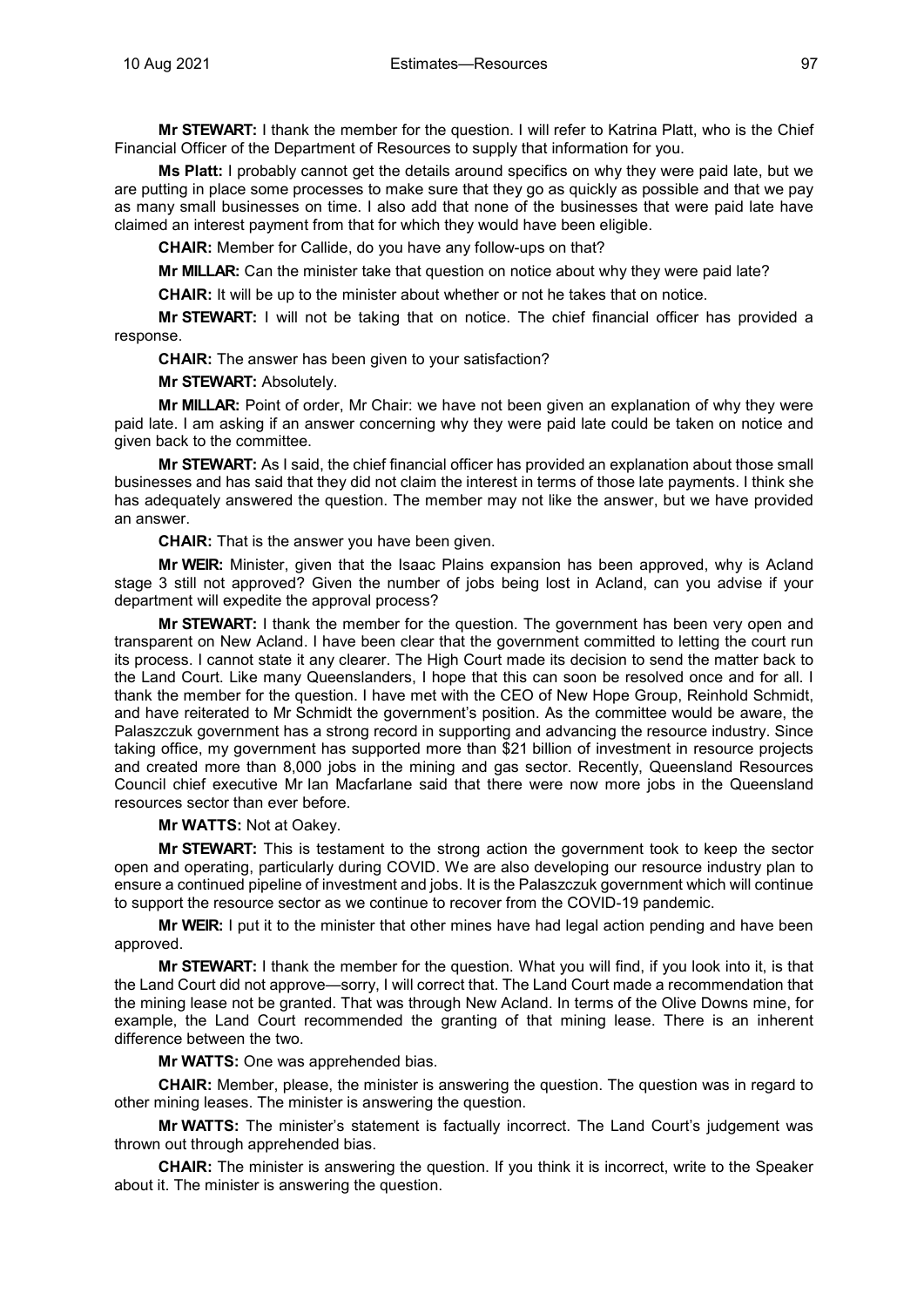98 Estimates—Resources 10 Aug 2021

**Mr STEWART:** I will respond to the member for Toowoomba North. I think that is in relation to the High Court and the appeal through the High Court in terms of apprehended bias. The Land Court still has not recommended approval of the mining lease. That has not changed. Our position has not changed around that. We have communicated that at every opportunity. It remains the same.

**CHAIR:** I have heard it ventilated many times. Member for Condamine?

**Mr WEIR:** Of the coalmines that have been approved by the Palaszczuk government, how many have been thermal coal mines such as Acland?

**Mr STEWART:** I thank the member for the question because, as I have said here tonight already, the resources sector is a strong sector. We ensure that, when granting our mining leases, those applications stack up environmentally, socially and financially. I reiterate this because it is an important point: under the Palaszczuk government's watch, \$21 billion has been invested or committed to resource projects, creating around 8,000 jobs. It is worth tens of billions of dollars. Since Labor came to government in Queensland in 2015, we have granted 71 mining leases across 38 coal projects, which includes 12 metallurgical coal projects, 12 thermal coal projects and 14 projects that target a mix of thermal and metallurgical coal.

As I said to the member for Maiwar, around 85 per cent of coalmines in Queensland are metallurgical coal. Some of them will in fact largely target metallurgical coal, and there will be some thermal coal in there as well. That is the 14 I have highlighted. Member for Condamine, I have an extensive list here. If I were to read that out, it would chew up five minutes of your time. I am more than happy to provide that to you. Some mines largely target metallurgical coal and thermal coal is a byproduct; it is not a targeted element. I reiterate that we have approved 12 metallurgical coal projects, 12 thermal coal projects and 14 that are mixed thermal and metallurgical coal projects.

**CHAIR:** Thank you, Minister. We will now go to government questions.

**Ms PUGH:** I refer to page 1 of the SDS. Minister, can you please update the committee on the Geological Survey of Queensland's online freely accessible data initiative?

**Mr STEWART:** This is an absolute favourite of mine. We certainly live in a digital era in a time of increasing volumes of data and information on the one hand and of an expectation by users for our data to be more readily, easily and freely accessible. That is a huge task for my government involving moving us from old legacy items of the 20th century vintage to new systems of modern design and function. Last year I advised the committee that we did just that with our all-important geoscience data portal—the entire store of Queensland's exploration and geoscience information, and it was for free.

In August 2020 the Geological Survey of Queensland with the Department of Resources launched two new data platforms—the GSQ Lodgement Portal for industry to report data to us and the GSQ Open Data Portal for users to find, access and use that data. In technology terms, the data platforms are known as data lakes—and, no, you cannot swim in those lakes—which represent the storage of large and diverse volumes of data in a way that enables easy search and free access. The most fundamental advantage of the data lakes design is enabling linked data where queries can then be used to focus on specific topics—for example, every occurrence of vanadium in Queensland or in a defined area or in association with some other feature.

These data platforms allow, for the first time in the 150-year history of the Geological Survey of Queensland, to make all of the data they hold available—and it is free. To highlight the change that that represents, in the past only about two per cent of our geoscience data was publicly available whereas now 100 per cent of our non-confidential data is available, and you know why. If I was to express the volume of downloads in the currency of music and music streaming since the GSQ Open Data Portal went live in August last year, it would equate to more than 26 years of nonstop listening or roughly four million songs. So for the member for Callide, that is a lot of Slim Dusty or, for the member for Gregory, that is a bucketload of Johnny Cash—but, as you know, it does not require cash because our data portal is free.

As expected, we are seeing strong use of the new system, particularly by industry explorers using that data to help make new discoveries. The Lodgement and Open Data portals have set up Queensland with a world-leading data ecosystem. We are fielding inquiries from other Australian and overseas jurisdictions as well as affiliated agencies within the Queensland government to extend or replicate the capabilities provided by the new system, and that is great news. That recognition by other jurisdictions reflects our success in bringing Queensland's geoscience systems to the forefront of the digital era, and it is free.

**Ms PUGH:** On page 1 of the SDS a key government commitment was to deliver the Queensland Resources Industry Development Plan. Can the minister please update the committee on the development of this plan?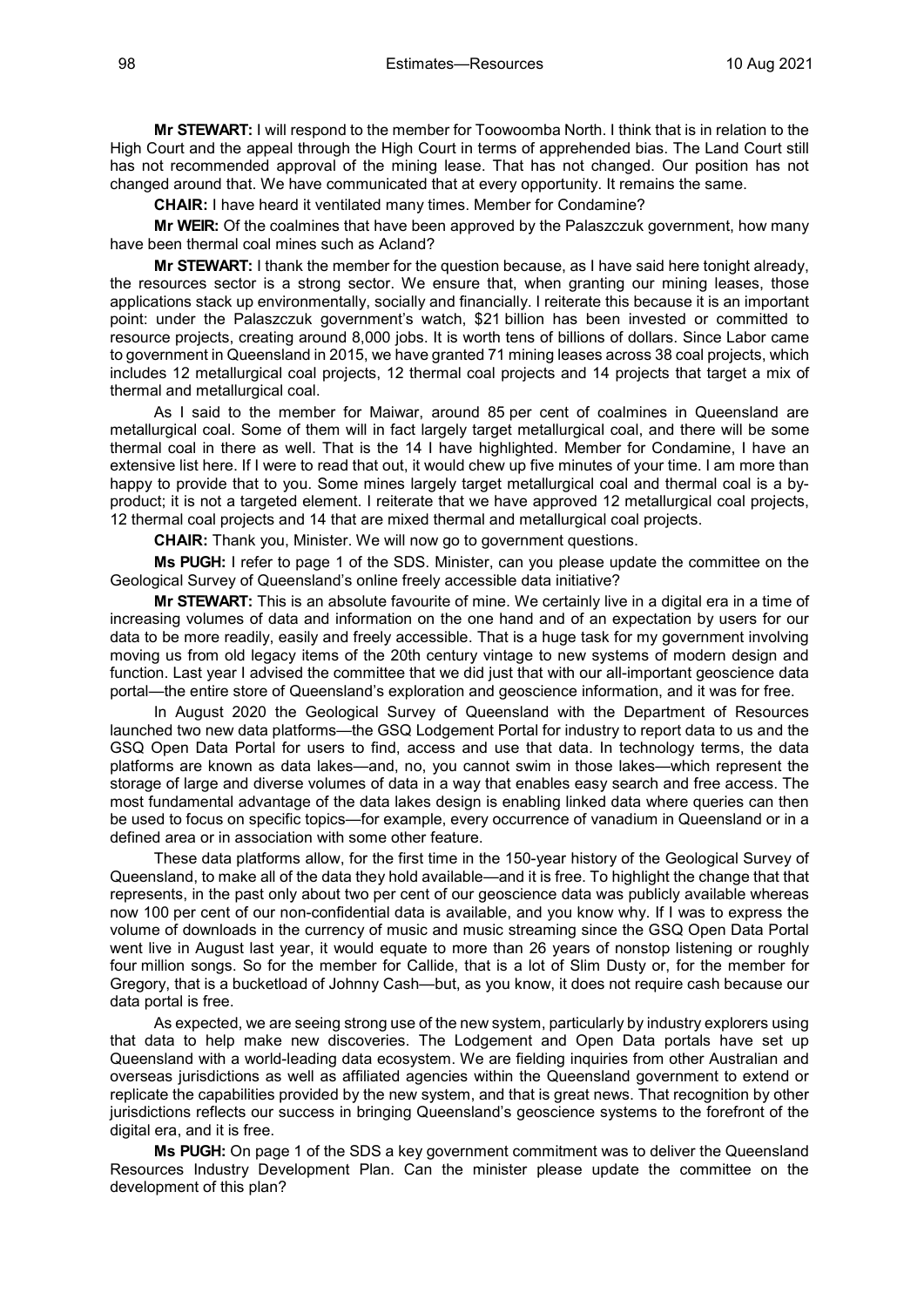**Mr STEWART:** Queensland's resource sector keeps Queenslanders in jobs and our economy strong. More than 76,000 Queenslanders are employed by the sector and over the last decade the sector has contributed to more than \$30 billion in royalties, and that is money that, as you know, goes to schools and hospitals, our police officers, schoolteachers, doctors and nurses. More than figures though, the sector supports Aboriginal communities. It is not an exaggeration to say that towns can literally be created because of a mine, and I have to tell you that Mount Isa is absolutely a perfect example, as is Weipa, as you know, Mr Chair.

### **CHAIR:** Paraburdoo.

**Mr STEWART:** Paraburdoo. The value of this sector to Queensland is undeniable and cannot be overstated. However, we know that global trends will change the resource sector into the future. While demand for our world-class coal and gas will continue for some time, the global transition to a lower carbon economy and a focus on renewables means that we also need to transition. That is why this government committed at the 2020 election to deliver a Queensland Resources Industry Development Plan. The plan will set out a shared vision for the future of the resource sector and include a range of actions and initiatives to realise that vision.

Having this shared vision is absolutely important. Every Queenslander is impacted by the resource sector—from the people who work in the sector to the communities and other sectors that live with mining operations to the First Nations groups whose lands have operations on them to academics who devote careers to unlock new opportunities like we saw today at the University of Queensland. That is why we have invited all Queenslanders to help shape the future of Queensland's resource industry plan. This plan will set out a vision for the resource sector's future and include a range of actions and initiatives to realise this vision. In late April this year we launched consultation on the plan's development, giving all Queenslanders an opportunity to help shape the future of the Queensland resource industry. We undertook seven regional workshops in Mount Isa, Chinchilla, Rockhampton, Townsville, Mackay, Brisbane and Moranbah to hear the ideas and issues in these communities in terms of how we can grow this sector into the future. We also ran an online workshop with workers.

There was also an online engagement website with discussion forums, surveys and the ability for Queenslanders to make submissions. Submissions on the Queensland Resources Industry Development Plan closed at the end of June. Our 'Have your say' website had significant success, with around 9½ thousand visits during the consultation period. The survey was launched on the same website to seek views across a whole range of topics related to the industry and was completed by 209 people, which was significantly higher than our original estimation. In addition, our questions and conversation starters on the website resulted in more than 400 contributions from a range of people across Queensland, none of which have been overly negative or critical. Rather, they have been made up of constructive feedback and suggestions for genuine consideration.

A social media and regionally targeted radio advertising campaign that ran across regional locations was also successful in driving a significant number of people to the site. As a direct result of the social media campaign, we have had a reach of almost 634,000 people across the mining communities and First Nations audiences we were targeting. Pleasingly, we have heard great ideas from industry, workers and those communities. This will help us develop a plan that will create more growth, jobs and investment in our state resources sector. I want to take this opportunity to thank all those who have participated in developing the plan and providing their views. My department is working across government to consider these submissions and views.

We will be releasing the draft Queensland Resources Industry Development Plan later this year for consultation. I look forward to continuing to work with the resources sector, the workers and communities on finalising the plan and implementing the actions.

**CHAIR:** Can you please explain to the committee what is being done to assist landholders who have had an increase in their rural land valuations?

**Mr STEWART:** The Palaszczuk government continues to recognise the importance of the state's rural industry and our economy through a range of support measures. My department administers more than 11,000 leases issued for primary production under the Land Act. The rent on these leases will vary depending on the rental evaluation assessed for the property. The Valuer-General is an independent statutory role and is responsible for assessing the rental valuation of leased land. In recent valuation cycles there have been a number of large increases in rural land valuations. This is because under the Palaszczuk government agriculture is booming in Queensland. This is great news for regional economies.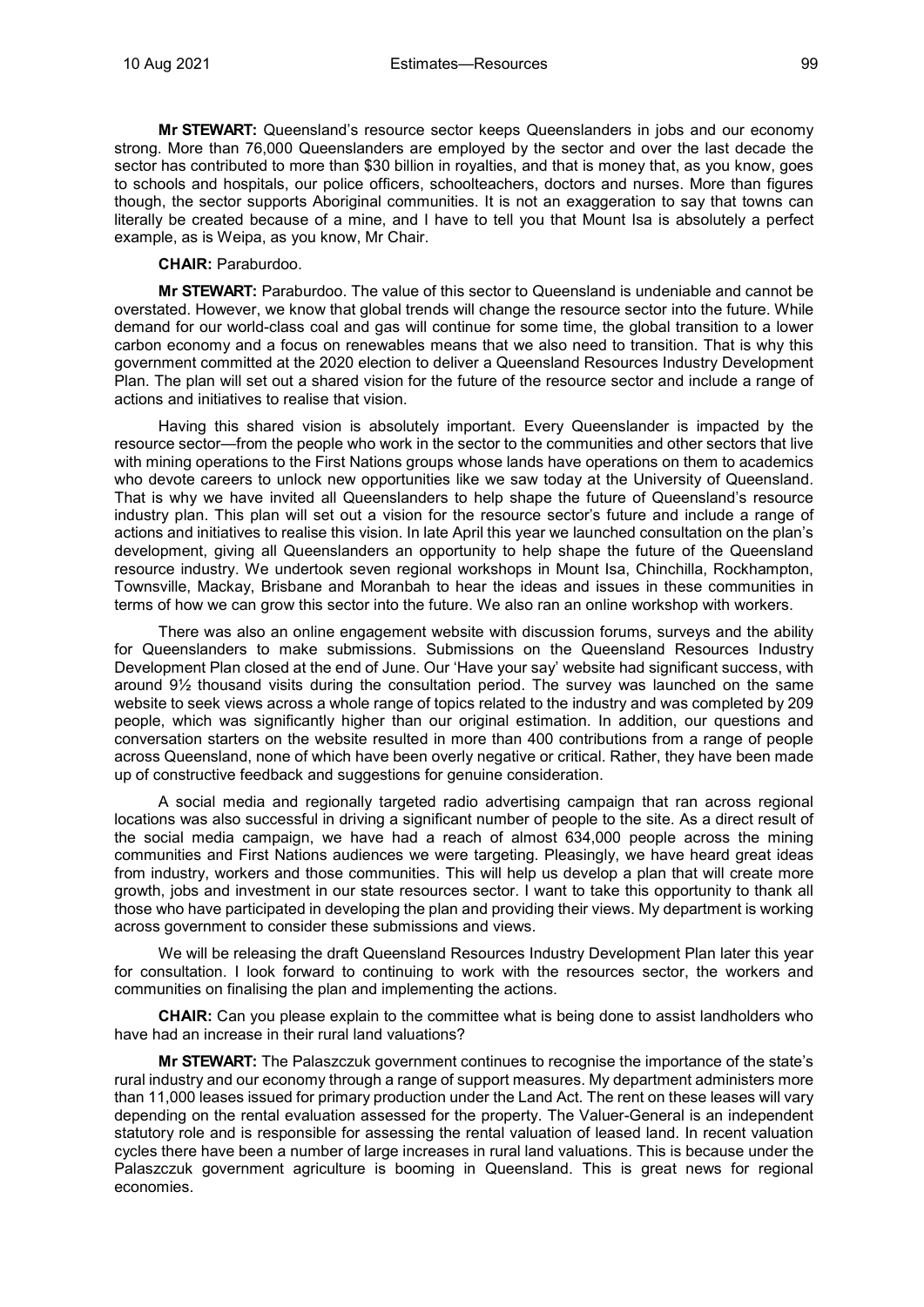To provide protection against large rental increases as a result of significant increases in valuations, a cap is applied to primary production or category 11 leases. The capping ensures that any rent increase does not exceed 10 per cent of the previous year's rent. In addition to the capping of rent, my department fully defers the payment of the annual rent for primary production leases in drought declared areas of the state. Due to continuing drought conditions it is recognised that when a drought declaration is revoked many leaseholders will take considerable time to recover. For this reason the government introduced new legislation in 2018 allowing primary production leaseholders recently coming out of drought the option of paying off their deferred rent over a five-year period with no penalty interest.

Through the Queensland government drought assistance package my department also provides a rent rebate of up to 18 per cent of the annual rent to eligible primary production leaseholders. For primary producers in areas impacted by other natural disasters, such as floods or cyclones, their rent is also regularly deferred. In response to the effects of the COVID-19 pandemic, primary production leaseholders had their annual rent waived from 1 April 2020 until 31 December 2020. The Palaszczuk government will always stand up and support regional Queenslanders in their time of need.

**Ms HOWARD:** I refer to page 1 of the SDS. Will the minister update the committee on steps it has taken to implement Queensland's strong domestic gas supply policy?

**Mr STEWART:** Ensuring sufficient supply of natural gas for both our domestic and export markets is vital to our ongoing economic prosperity. Although the Australian Energy Market Operator's 2021 Gas Statement of Opportunities projects there is sufficient gas supply until at least 2026, this is contingent on a range of assumptions. Gas is a critical enabler for Queensland's economy in terms of royalties, direct jobs in the industry, as well as the jobs it enables in the manufacturing sector and, as such, securing future supplies is a key priority. Queensland leads the nation when it comes to gas policy. The Queensland government continues to do the heavy lifting in relation to Australian domestic gas supply. Our approach to releasing land for domestic gas supply is working well. Not only are we increasing domestic gas supply, but our policy is encouraging greater diversity of suppliers and increased competition.

In March 2018, Senex was awarded the first Australian market supply condition tenure to ensure gas from that tenure is supplied only to the Australian market and not exported. Senex is now supplying gas to the east coast market for production of electricity and everyday consumer products such as bricks and beverage bottles. Its customers include CSR Building Products, Orora, Visy Glass, Alinta Energy, CleanCo Queensland and Southern Oil Refining. Queensland's strong commitment to increasing gas supply is benefiting gas users across the east coast market.

The Australian Competition and Consumer Commission's latest gas inquiry interim report found gas prices have fallen across the east coast. In recent weeks, however, several gas pricing hubs have reported higher than normal prices. This is typical in a market and transitory. The government is putting in place mechanisms to increase gas supply which is the only sustainable way to ensure competitive gas prices. The Queensland government is thriving to do even more to increase gas supply. We understand the importance of connecting gas reserves in the Bowen Basin to domestic and export markets. This is why we committed \$5 million for a gas infrastructure study which could lead to the Bowen Basin becoming Queensland's next gas frontier. All the while we continue to release land for gas exploration and production dedicated to the Australian domestic market.

**Mr WEIR:** My first question is around the Mines Rehabilitation Commissioner. Could the minister tell us where that recruitment process is at or has the decision already been made, as we are hearing a senior Labor figure is to take on that role?

**CHAIR:** There is a bit of an imputation or an assumption in that question.

**Mr STEWART:** And a hypothetical.

**CHAIR:** I will give you much discretion with your answer.

**Mr STEWART:** This is not a responsibility of my portfolio, it is the responsibility of the Department of Environment and Science.

**Mr WEIR:** I will go to the NRM groups. Would the minister be able to detail the programs that have been allocated funding in these year's budget and would that hopefully include the \$5 million that was initially promised by the minister for agriculture for the control of prickly acacia?

**CHAIR:** I can sense the passion coming from the member.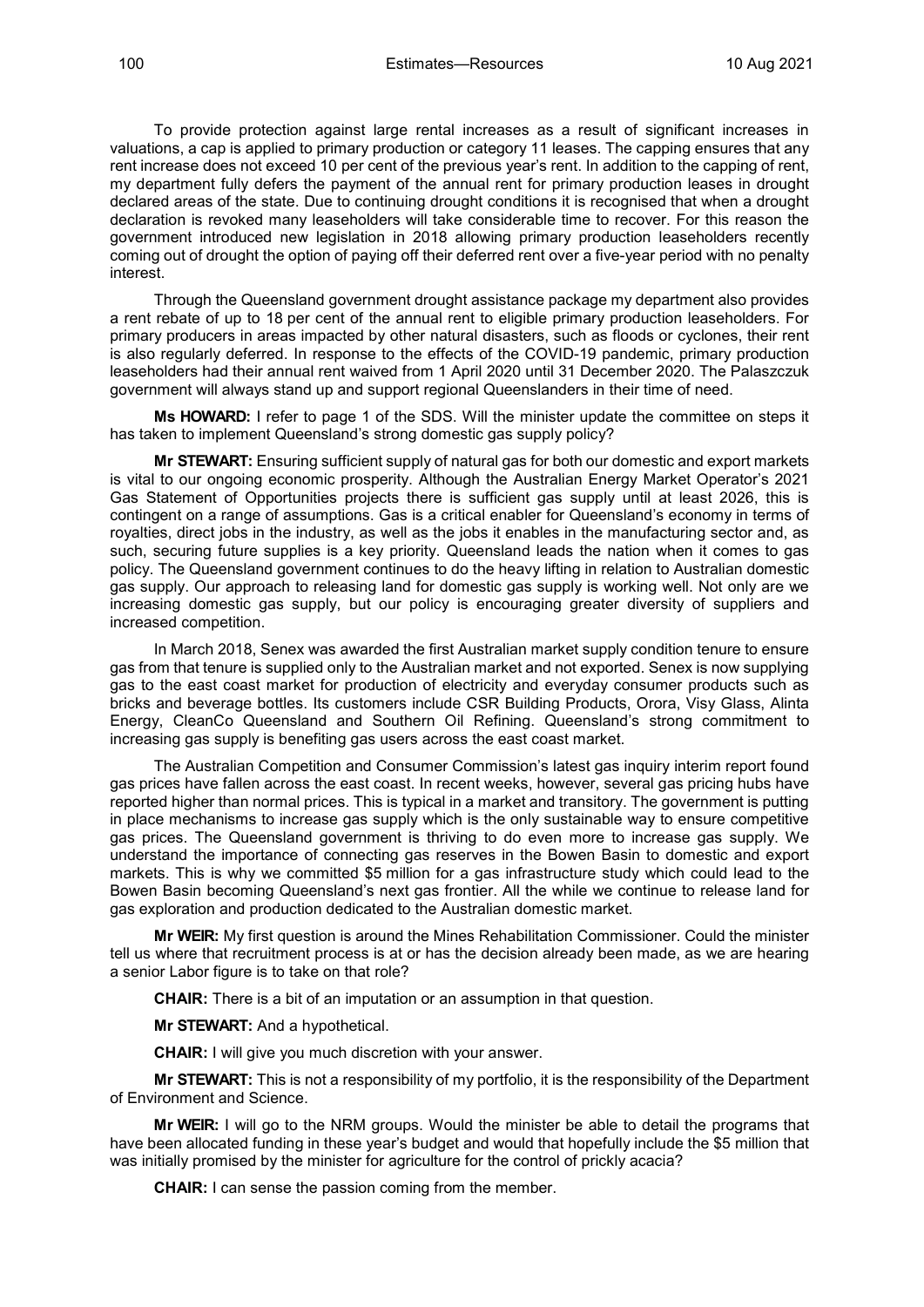**Mr STEWART:** This is something the member for Gregory is very passionate about. Recently when I was out in your patch, as you are probably aware, I caught up with the group out there looking at prickly acacia because I wanted to get my head around it. I cannot comment about the agriculture minister's promise, but the Natural Resources Investment Program 2018-2022 is the Queensland government's flagship \$60 million statewide natural resources management program that continues to deliver programs under a regional community model to generate jobs, improve soil health, enhance vegetation condition and deliver outcomes for the Great Barrier Reef. The \$16.1 million allocated in this year's budget continues this investment to complete projects from South-West Queensland to the tip of Queensland and the Torres Strait and all regions of Queensland in between. This investment has further leveraged hundreds of millions of dollars of federal and landholder investment, generating jobs across regional Queensland.

Regional natural resources management bodies work with the state and Commonwealth governments, agricultural organisations, environmental conservation groups, local community groups, researchers and others to coordinate and align management activities around local priorities within regions. The Natural Resources Investment Program has funded projects directly contributing to the government's priorities in Queensland's economic recovery plan, backing small businesses, building Queensland and growing our regions. The Natural Resources Investment Program delivery model ensures that the projects are driven by regional natural resources management bodies, their regional priorities and specifically builds capacity in regional, rural and remote communities, including First Nations communities. As a result of strong governance and a focus on continuous improvement, regional capacity building and the measurement of outcomes, the Natural Resources Investment Program has demonstrated success in building stable and resilient landscapes and facilitates effective regional management of Queensland's natural assets.

Partnership and collaboration are an essential part of the Natural Resources Investment Program and have resulted in better coordination of project tasks, a more integrated approach and more strategic long-term outcomes. My department has robust systems in place to ensure the efficient and effective use of Queensland government funding in a first for Australia through the Natural Resources Investment Program Statewide Indicator Framework and Logic and we can now measure how the state's investment has improved Queensland's natural assets.

**Mr MILLAR:** Can I seek clarification, Mr Chair? The question was, has the minister advocated to the minister for agriculture for the prickly acacia funding that was promised over 12 months ago? This is important.

**CHAIR:** Member, I understand you want that clarification, but the question did come from the member for Condamine and then you interjected with a question. Minister, are you willing to take that question?

**Mr STEWART:** I am willing to take that.

**CHAIR:** I am just going to bring it back under control a bit.

**Mr STEWART:** I thank the member for the question because I know how important it is. I saw that firsthand when I was at Longreach listening to people. In fact, when we were out there again recently to launch our stock routes program I also heard from them about prickly acacia. This is something that I have actually spoken to the minister for agriculture about, but it does not lie within my estimates or my budget. I know you are very passionate about it. Having learnt for myself the importance of it and the work that is being done, I will give you this assurance: I will again speak to the minister for agriculture.

**Mr MILLAR:** Tell him to get the chequebook out.

**CHAIR:** You are speaking to the farmers' friend about it and we are all happy.

**Mr WEIR:** Minister, you talked about the islands earlier and I was pleased to hear some of those comments. In relation to Keswick Island, what actions are available to the department to ensure that the head lessee completes the jetty?

**Mr STEWART:** With your indulgence, Mr Chair, I will come back to the member for Callide who asked about SLATS. I will answer that and then go on.

# **CHAIR:** Certainly.

**Mr STEWART:** In reference to the earlier question pertaining to satellite imagery providers, SLATS uses satellite imagery. I am advised that there are no Queensland based satellite service providers and, as such, it is not possible to use local suppliers. Should the situation change, I am sure that the Department of Environment and Science would consider purchasing locally, noting our government is actively supporting the growth of Queensland's space sector.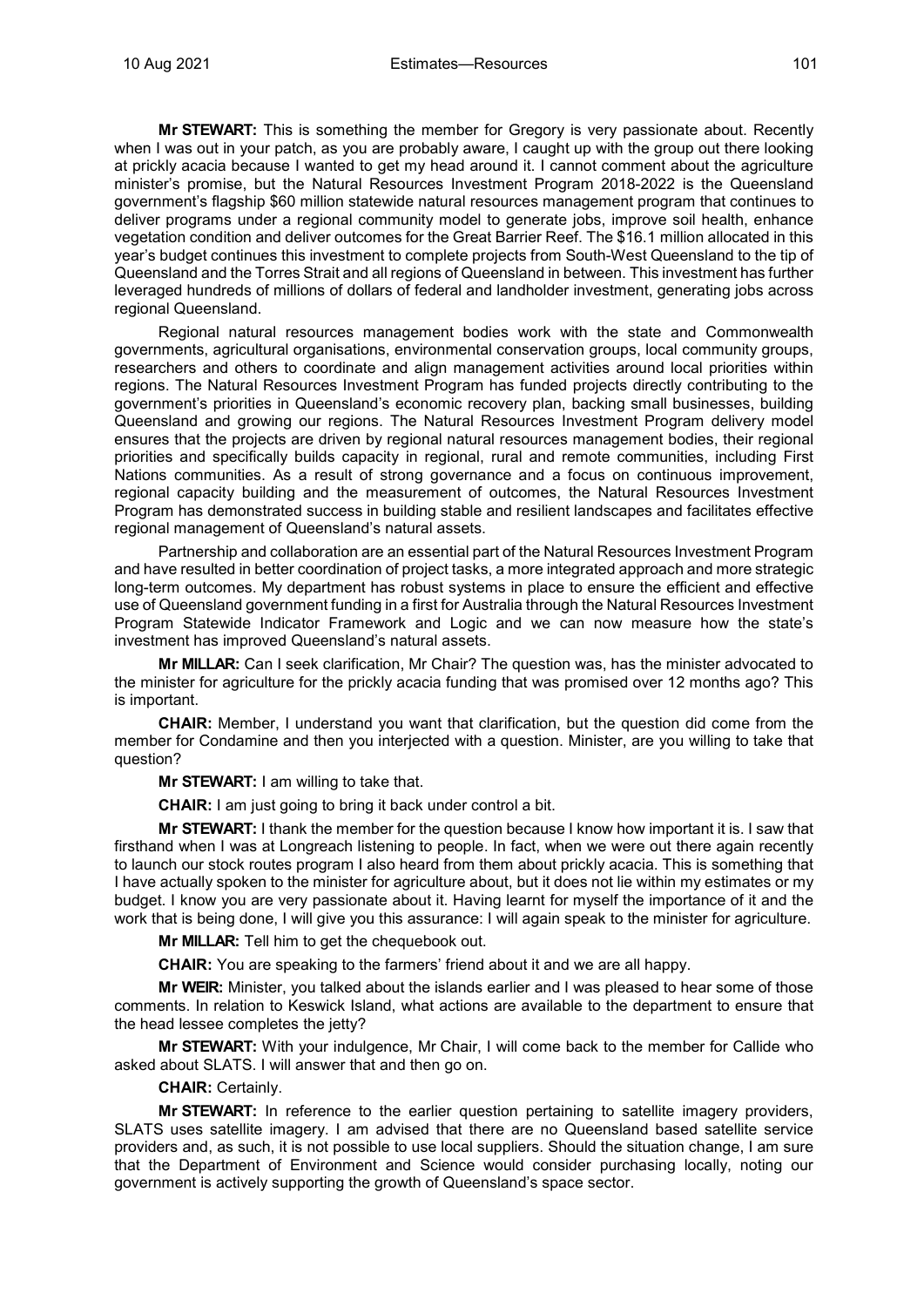Member for Condamine, the Keswick Island development consists of two leases with a total area of approximately 140 hectares. The main island lease provides for the development of hotels, residential units and houses, and associated infrastructure. The lease over the adjoining area of water provides for a marina, a jetty and other marine infrastructure. The remaining approximately 380 hectares of island forms part of the South Cumberland Islands National Park.

In 2019, the headleases were purchased by China Bloom, Hong Kong, from the previous owner, Keswick Developments. Residents have private sublease arrangements with the head lessee to build and reside on the island. There are approximately 130 subleases over the island and 20 to 25 have houses constructed on them. The dispute on Keswick Island between the head lessee and the sublessees is both long running and complex. While the current head lessee purchased the leases in 2019, an effective working relationship has not existed between the head lessee and the sublessees for many years. In December 2020, an inspection of the island was conducted in response to several issues raised by some sublessees. A number of matters were raised with the head lessee following that inspection. My department continues to work with the head lessee to ensure these conditions are being complied with and all activities are being conducted in accordance with the terms of the lease.

Several issues were raised through the media, including foreign ownership, access to and from the island and the provision of services. The majority of these issues raised are private matters between the head lessee and the sublessees. Foreign ownership and investment is a matter for which the Commonwealth government is accountable. The Queensland government is not involved in these considerations when providing consent to transfer leases under the Land Act. I am also aware that some sublessees have not met the requirements contained within their sublease agreements, including payments of levies and requirements to build within a specific period.

In 2019 the Land Act was amended to provide improved dispute resolution mechanisms for issues raised between head lessees and sublessees. For some time my department has provided advice to both parties that they have legal rights to initiate dispute resolution procedures under their sublease agreement and the Land Act. To date my department is not aware that the parties have initiated these formal proceedings.

**Mr WEIR:** Just to be clear, there is no resolution on the jetty? It is very important on that island.

**CHAIR:** I understand that and I believe that is what the minister just said. Do you wish to clarify further, Minister?

**Mr STEWART:** My department found that there were no substantial breaches of the lease conditions other than the inadequacy of access to the island via the temporary boat ramp. The lessee has been instructed to rectify this matter and comply with the conditions of the lease. The Palaszczuk government is committed to ensuring that our islands remain pristine places for residents and visitors alike and we are committed to working with all head lessees and sublessees to deliver that.

**Mr WEIR:** Minister, you talked about the complexity of Keswick and it is not alone. We have a number of islands that have some complex issues. Is there any provision in the budget to do an inquiry into the management of the islands off the Queensland coast, because there are some very complex and pressing issues?

**Mr STEWART:** Yes and I have been to several of those in a previous life, so to speak. Queensland's tourism sector has been hit particularly hard by COVID-19 travel restrictions. The Queensland government assisted operating tourism island lessees across our state during this emergency by waiving land rent for 12 months from 1 April to 31 March this year. My office fields inquiries from lessees across the state asking for support to ensure that they can achieve the desired purpose of their leases. We take those inquiries for assistance very seriously. Where lessees owe substantial rental arrears to the state, the Department of Resources works with the lessee with the aim of resolving their debt in a timely manner. Action to address noncompliance with Land Act lease conditions other than for rental arrears requires lengthy processes involving the Land Court. In the first instance my department works to resolve those noncompliance issues outside the court processes.

When it comes to the Great Keppel Island land leases, the Palaszczuk government is committed to seeing tourism development on Great Keppel Island. Although the recent transfer application for the leases to Altum Property Group was unsuccessful, my department will continue to work with fellow departments and GKI Resort towards achieving this commitment. In recognition of the significant local, regional and state benefits associated with supporting tourism on the Capricorn Coast, the Queensland government has committed \$30 million through the Department of Tourism, Innovation and Sport towards the construction of common user infrastructure on Great Keppel Island for the benefit of business, residents and visitors alike. As I have said, when it comes to Keswick we have certainly worked with the head lessee and the sublessees to resolve those issues.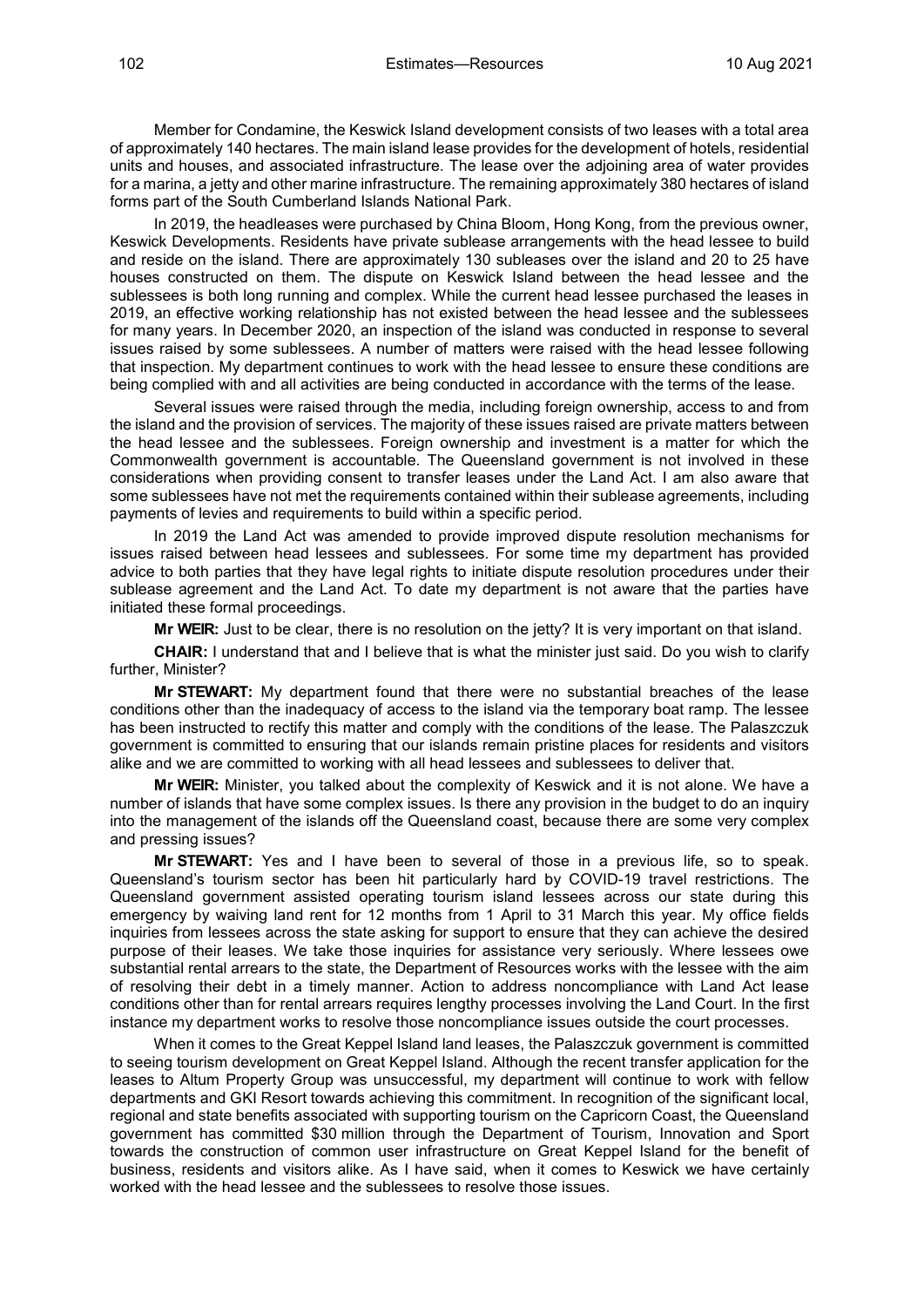**CHAIR:** Member, did you have another question on that line before we go back to government questions?

**Mr WEIR:** Not on that line.

**CHAIR:** We will have more one more quick question.

**Mr WEIR:** The minister spoke at some length about the board of inquiry into the Grosvenor incident. One thing that was highlighted was the inspectorate. How many full-time equivalent mining inspectors do we have and are there any vacancies still to be filled?

**Mr STEWART:** There is no doubt that the incident in May of last year certainly rocked the coalmining industry as well as the resources industry. I am aware that there are currently 47 inspectors. We are still looking at filling those vacancies. As you can imagine, whenever we get those inspectors involved with RSHQ, the mines see that they are certainly a very valued commodity and poach them from us. I will refer to Mr Mark Stone, the Chief Executive Officer of Resources Safety & Health Queensland, to give you some further detail about the processes that they are undertaking to ensure that we can not only fill those vacancies but also look at processes to recruit new inspectors and retain them in those particular roles.

**Mr Stone:** The minister is correct. Today there are 27 coalmine inspectors and, combined with the 20 mineral mines inquiries, that gives 47 in total. We are currently recruiting for three further mining inspectors. That process is underway and we hope to complete it this calendar year. The minister also briefly mentioned the work we are doing internally to help build capacity, and I can provide some basic detail on that if you are interested.

**Mr WEIR:** The remuneration of those people was obviously raised. The minister talked about training for new inspectors to go in. Does that mean the existing inspectors also are going to go through another training regime?

**Mr Stone:** Absolutely. There are two levels of training. There is the ongoing professional development training that all inspectors undertake—technical, professional, ethics, code of conduct and investigation skills. The Chief Inspector of Coal Mines made specific reference during the board of inquiry to a cohort of four inspectors who possessed either a second class certificate or a third class certificate of competency. Those inspectors are undergoing an intensive training program developed with Simtars. Over the course of the next year and a half, they will be upskilled. They need to take an exam, but hopefully they will be first class certificate holders in underground coalmining. As some of their time will be taken upskilling, part of the intent of getting the next inspectors in and working with the Public Service Commission is the whole model then shifts to attracting and retaining a small cohort of highly skilled inspectors within a broader group.

**Ms PUGH:** With reference to page 1 of the SDS, can the minister please advise what work is being done regarding occupational dust lung diseases in Queensland?

**Mr STEWART:** The health of Queensland's miners remain a priority for this government. The Palaszczuk government has a strong record of protecting the health and safety of workers and we are leading the way nationally in responding to and supporting workers suffering from occupational dust lung disease, including coal workers' pneumoconiosis and silicosis. I am very proud of our response to the mine dust lung disease, including more protective dust limits, lower levels of dust exposure, stronger reporting requirements for monitoring and enhanced health surveillance.

Mr Chair, I would like to take this opportunity to acknowledge the former minister, Dr Anthony Lynham, the minister for natural resources, mines and energy, for his work in this particular space. He was very passionate around this, and I thank him for his work. We are ensuring we continue that work as well.

On 5 December 2019, an Auditor-General's report was tabled that assessed how effective the public sector has implemented independent recommendations addressing mine dust lung disease. The report found that important progress has been made in implementing the recommendations, the health and safety of coalmine workers has been improved and the risk of disease reduced.

Substantial reforms have been delivered to improve miners' health, including mandatory reporting to the regulator of mine dust lung disease and periodic dust monitoring results, both of which are published on RSHQ's website; a register of qualified and experienced doctors, spirometry practices, X-ray imaging clinics and X-ray B-readers approved by RSHQ; a clinical pathway guideline to promote consistency in the referral and diagnosis of disease; a training program for doctors undertaking health assessments; new spirometry and chest X-ray imaging standards; information for workers, including online videos on a dedicated website, Miners' Health Matters, and pocketbook guides with orders taken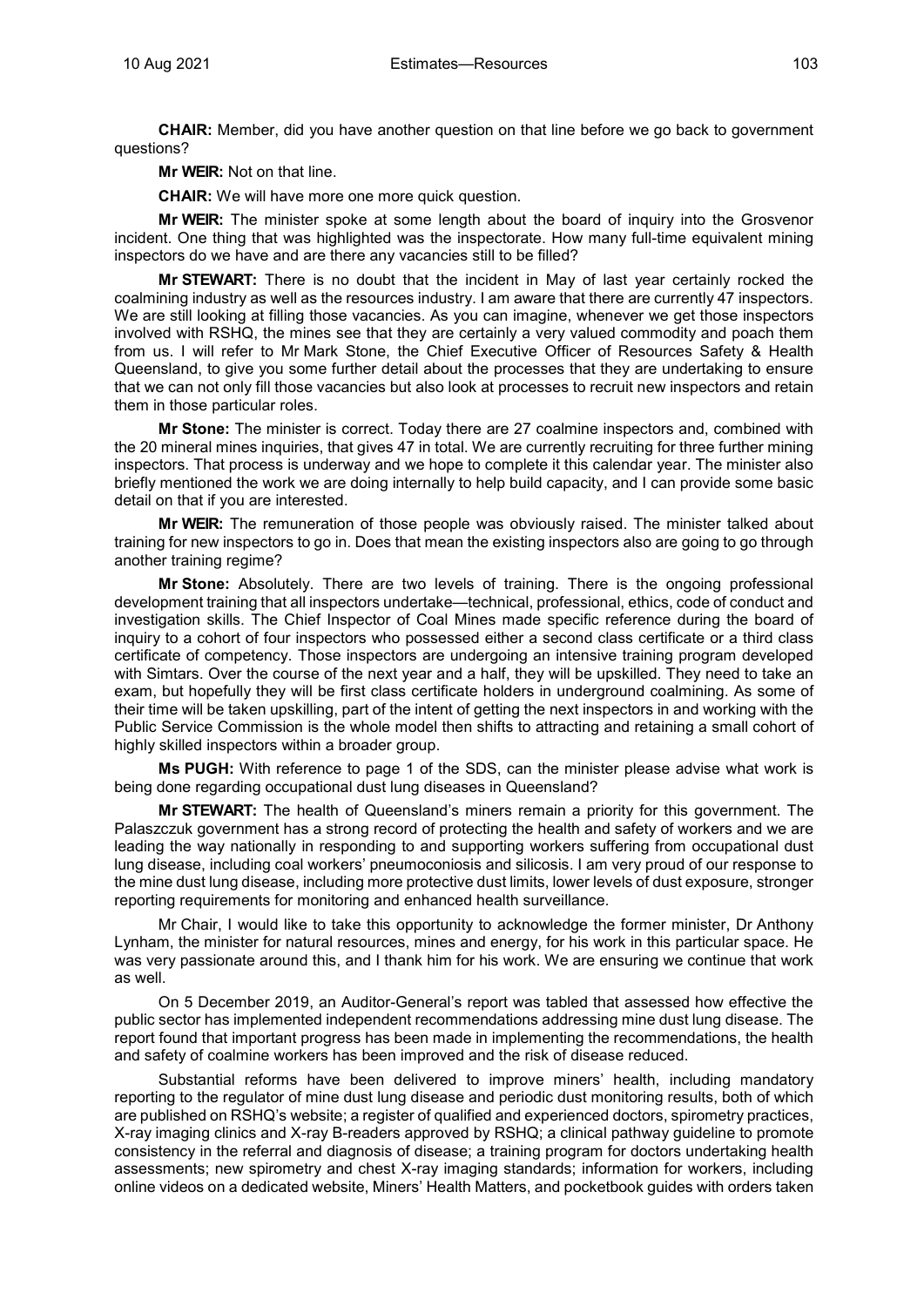from over 58,000 copies; and finally, audit programs including clinical audit of spirometry and X-ray quality, administrative functions of the scheme, plus a CT scan review by international and local radiologists ensuring doctors act appropriately to investigate abnormal results.

As I indicated during last year's estimates process, government has actioned the 68 recommendations of the Coal Workers' Pneumoconiosis Select Committee Report No. 2, in accordance with the government response to the report tabled in the House in September 2017.

Further reforms have since been progressed, including the introduction of the Mine Dust Health Support Service, a collaboration between the Office of Industrial Relations, WorkCover Queensland and Resources Safety and Health Queensland in March 2020, providing confidential support and guidance for former and current mine quarry workers regarding free respiratory screening, counselling, compensation and community support; mandatory respiratory health surveillance for mineral mines and quarry workers introduced on 1 September 2020; the engagement of Heart of Australia to build a mobile health unit, a 26 metre B-Double configuration, a world-first, combining onboard audiometry, spirometry, chest X-ray, high-resolution computed tomography scans, laboratory lung function testing, protective equipment fit testing, as well as general health and wellbeing services to remote and regional coal, mineral mine and quarry workers—I think it is really important to get that piece of kit out into those areas that need it the most; and the release of ResHealth in January 2021, the final phase of transitioning the coalmine workers' health scheme to a digital platform which will be progressively rolled out to industry over the next 12 months.

We are committed to continuous improvement which is why we have not only established standards for medical examinations under the scheme and require doctors to undergo specific training and apply for accreditation and registration, but also we have progressed a substantial suite of audits over the last 18 months to check the quality of spirometry, X-rays and CT scans as well as medical provider administrative obligations under the scheme so that coalmine workers may feel confident that they are receiving and will continue to receive quality medical screening.

**Ms HOWARD:** I refer to page 1 of the SDS. Can the minister advise the committee on what initiatives the Palaszczuk government is implementing to support North and North-West Queensland?

**Mr STEWART:** The Queensland government is committed to a prosperous future for the North West Minerals Province and the Townsville region. The North West Minerals Province is one of the world's richest mineral producing regions and has delivered significant economic benefits to Queensland. There are opportunities in traditional metals like copper, lead and zinc in the regions. I quickly add that now that we have the 2032 Olympics, there is a great opportunity for the gold, silver and bronze medals to be made from the minerals that come from the north and North West Minerals province. There are also great opportunities in the new economy minerals like cobalt, vanadium and rare earth elements which are gold in themselves which are critical for the manufacture of low-emissions technologies.

The North West Minerals Province can capitalise on this growing demand for new economy minerals. The government expects to see continued development of mines and growth in exports as well as local mineral processing and manufacturing. Maintaining Queensland's local mineral processing capability will allow us to leverage that capability to develop value-adding industries around new-economy minerals, creating jobs not only for the new economy minerals sector but also in the mining equipment, technology and services and advanced manufacturing sectors.

The Townsville Regional Recovery Action Plan announced last year supports the continued operation of the Mount Isa Mines copper smelter. This financial support underpins more than 1,000 manufacturing jobs in North Queensland, including 350 jobs at the Mt Isa Mines smelter itself, 220 jobs at the Townsville copper refinery and 520 jobs at Incitec Pivot's operations in North Queensland.

Investing in the Mount Isa Mines copper smelter is money well spent because it positions the North West Minerals Province and Townsville region for future growth in localised processing. The support for the smelter will complement investments we are making in exploration and infrastructure to unlock the potential of the north-west and north-east minerals provinces.

With regard to exploration, round 5 of the Collaborative Exploration Initiative extension opened on 21 April 2021. Individual grants of up to \$200,000 were made available with no requirement for direct funding by the applicant. The total funding available for round 5 is \$2.5 million. The final reports for round 5 are due to my department by the end of May 2022, and the data from the reports will become publicly available in December 2022 via the department's open data portal to encourage further exploration and mining investments in the region because it is free.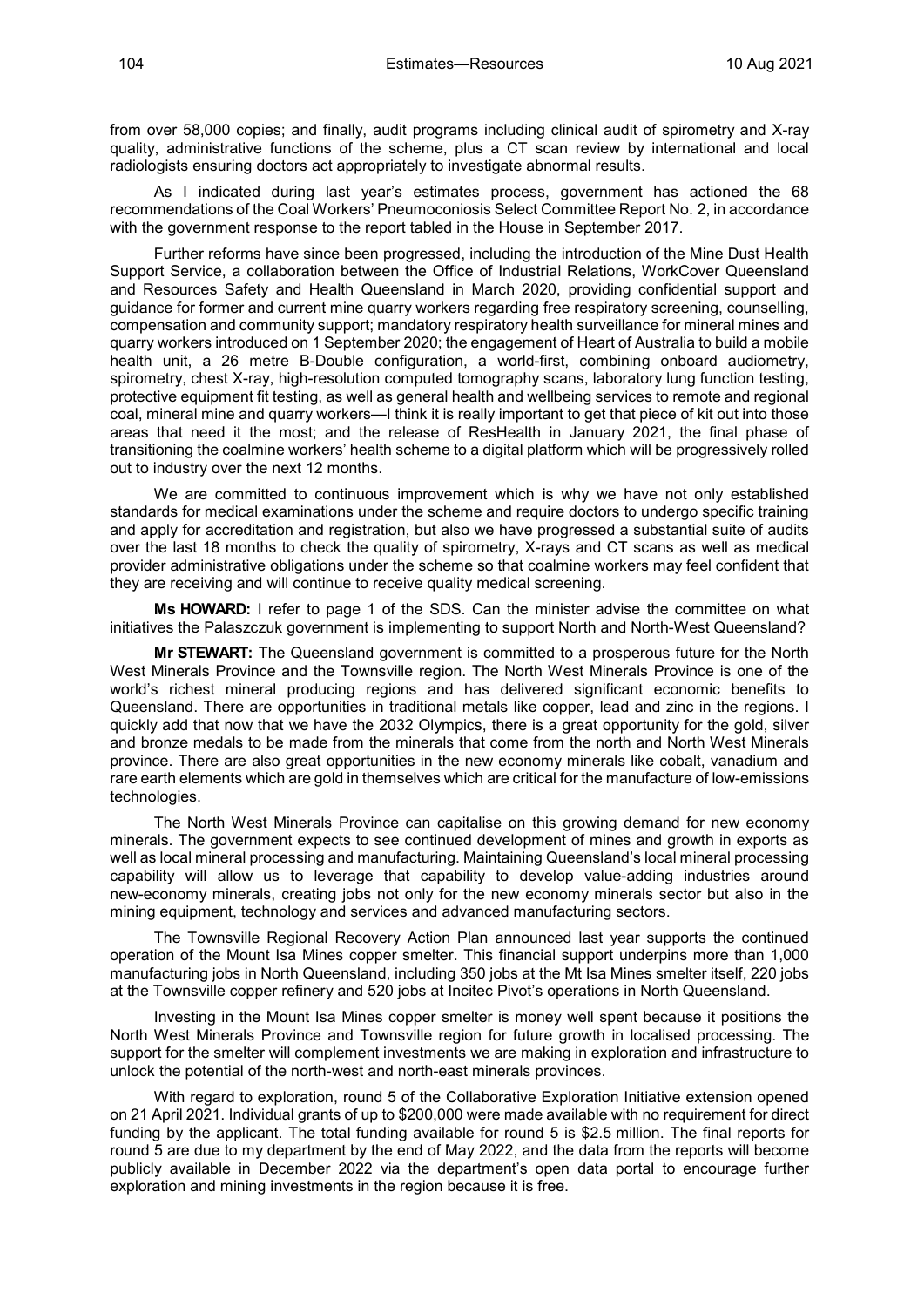With regard to infrastructure, the Townsville Regional Recovery Action Plan includes \$50 million on the Mount Isa line to bolster freight movements between the Port of Townsville and the North West Minerals Province to get our valuable resources from the north to the market. This plan includes \$16.1 million in 2020-21 out of a \$53.3 million total spend for new cranes and upgrading the cargo terminal and roads at the Port of Townsville to help our resources sector access export markets.

The Queensland government is also supporting the CopperString 2.0 project, which will not only create hundreds of jobs during construction but will also provide cheaper, reliable power for the North West Minerals Province. This is expected to support operating mines and encourage investment in new mines and mineral processing facilities in the region.

Queensland's economic recovery from the COVID-19 pandemic will need to leverage our existing strengths like our world-class minerals and processing sector. This government is committed to growing this sector into the future and welcoming the jobs and investment this will bring for all Queenslanders.

**Ms PUGH:** I refer to page 2 of the SDS. Can the minister update the committee on the government's abandoned mines program and how this program benefits Queenslanders?

**Mr STEWART:** My department will play a leading role in Queensland's ongoing resource-led recovery which will include \$15.8 million over the next two years to address the management and mitigation of significant public safety, health and environmental risks at abandoned mine sites.

In 2021-22, this funding includes \$5.2 million for the plugging of abandonment of legacy wells at the former Linc Energy site at Hopelands as wells are released by the Department of Environment and Science from ongoing prosecution of the former operators of that site; \$3.5 million for stage 2 of remediation works at the Collingwood tin abandoned mine site which includes dewatering, capping and revegetation of a tailings dam, reshaping and decontamination of a processing area and other works as agreed with the traditional owners; \$1.5 million for ongoing care and maintenance works at abandoned mine sites including Baal Gammon, Wolfram Camp and Mount Morgan; and \$1.1 million to complete assessments of contamination and remediation options at a former coal tar processing site.

This new funding builds on my department's work to manage risk at abandoned mines in line with the Queensland government's abandoned mines management policy. It also supports the government's resources sector financial assurance framework reforms. My department released the risk management prioritisation framework for abandoned mines management and remediation work in March this year, delivering on the state's commitment to publish a formal decision-making process for abandoned mines.

**CHAIR:** The time allocated for the consideration of proposed estimates of expenditure for the portfolio of the Minister for Resources has expired. Thank you, Minister, Director-General and officials, for your attendance. I would like to thank my fellow committee members and the visiting members who participated in the hearing. Minister, would you like to say a few words?

**Mr STEWART:** Can I answer a previous question from the member for Maiwar about production leases? The applications to which he referred to are being made under the Petroleum Act 1923. Compliance with a work program is not relevant to the criteria under that act.

Before we close, I would like to express my sincere gratitude to the staff of the Department of Resources, Resources Safety and Health Queensland, the GasFields Commission and the Land Access Ombudsman for the tremendous amount of work that has gone into preparing for these hearings. I am extremely grateful for your tireless commitment and dedication.

To my director-general, Mike Kaiser, and to my deputy directors-general Wally Kearnan, Shaun Ferris, Chantel Llora and their team, I thank you for your leadership and boundless knowledge of this portfolio.

I acknowledge the members of the committee and thank you for all your questions. I would also like to thank the parliamentary staff, Hansard and the attendants for their work as well on what has been a very long day.

I would especially like to thank my team; namely, Brett Murphy, Talbot Speechley, Stephanie Kameric, Kyle Walker, Chris Lees and Bryce Heaton. They have worked hard to ensure this minister is up to speed on every aspect of this important and wide-reaching portfolio, on issues that impact people from Bamaga to Birdsville and all of the places in between. I thank them for their help in carrying out this government's vision for the people of Queensland.

My sincere thanks to you as well, Chair, for facilitating this exhaustive estimates process. To everyone, goodnight and, again, thank you very much.